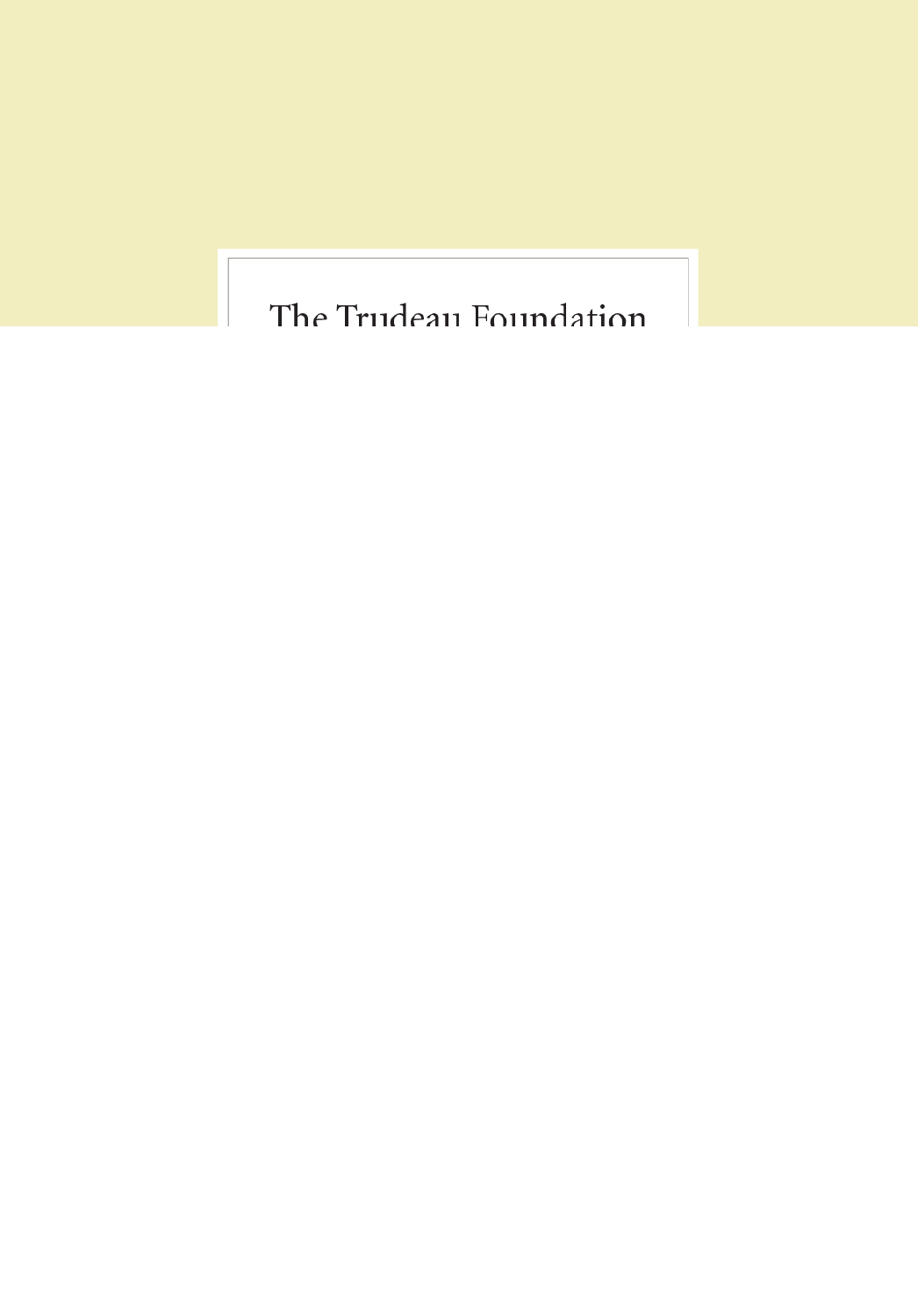# PAPERS The Trudeau Foundation

volume iv, 2 • 2012

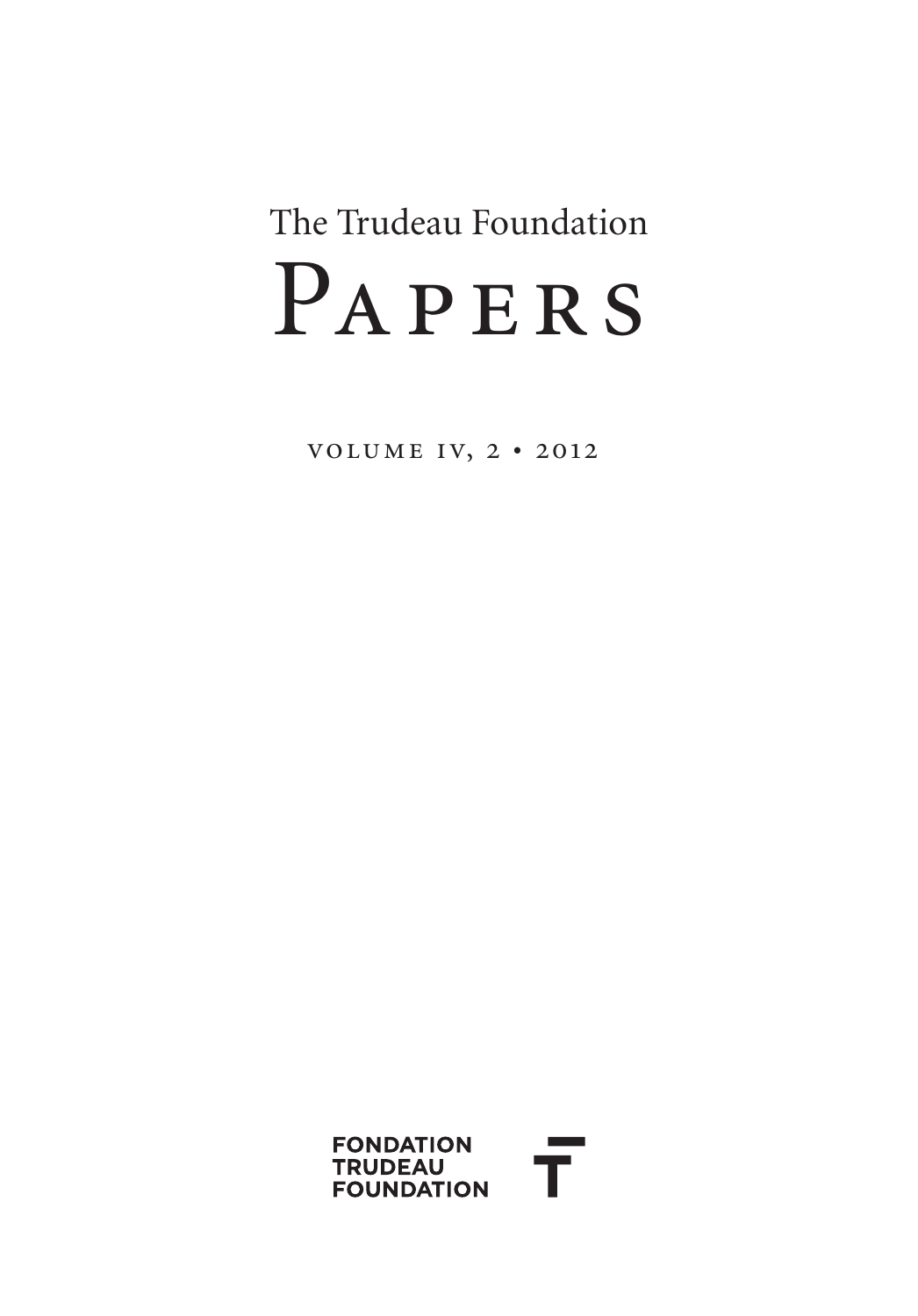A Canadian institution with a national purpose, the Pierre Elliott Trudeau Foundation is an independent and non-partisan charity. It was established in 2001 as a living memorial to the former prime minister by his family, friends, and colleagues. In 2002, the Government of Canada endowed the Foundation with a donation of \$125 million with the unanimous support of the House of Commons. In addition, the Foundation benefits from private sector donations in support of specific initiatives. Through its scholarship, fellowship, mentorship, and public interaction programs, the Foundation supports outstanding individuals who make meaningful contributions to critical public issues.

> Human Rights and Dignity | Responsible Citizenship Canada in the World | People and Their Natural Environment

#### president Pierre-Gerlier Forest

#### directors

Michel Bastarache, Ottawa, Ontario William G. Davis, Toronto, Ontario Roy L. Heenan, Montreal, Quebec Alexander Himelfarb, Ottawa, Ontario Chaviva Hošek, Toronto, Ontario Edward Johnson, Montreal, Quebec Marc Lalonde, Montreal, Quebec Paule Leduc, Montreal, Quebec

John H. McCall MacBain, Geneva, Switzerland L. Jacques Ménard, Montreal, Quebec Heather Munroe-Blum, Montreal, Quebec Patrick Pichette, Mountain View, California Marc Renaud, Montreal, Quebec Sean E. Riley, Antigonish, Nova Scotia Emőke J. E. Szathmáry, Winnipeg, Manitoba Alexandre Trudeau, Montreal, Quebec

The Pierre Elliott Trudeau Foundation 1514 Docteur-Penfield Ave. Montreal QC Canada H3G 1B9

#### **[trudeaufoundation.ca](http://trudeaufoundation.ca)**

The Trudeau Foundation Papers, Volume 4, 2 • 2012 isbn 978-2-924202-01-2 (print version) isbn 978-2-924202-02-9 (pdf)

Legal Deposit—Bibliothèque et Archives nationales du Québec, 2012 Legal Deposit—Library and Archives Canada, 2012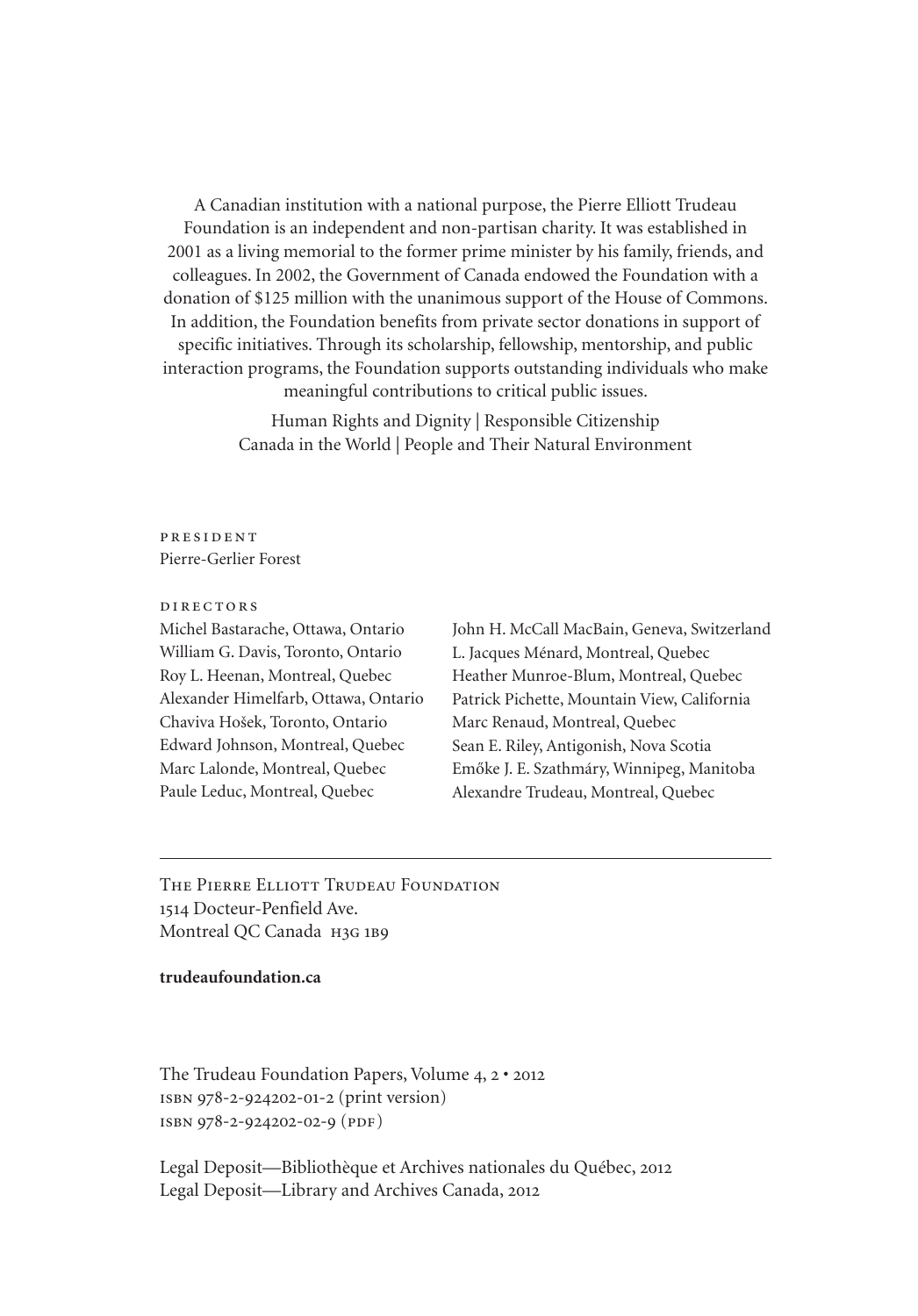## **Table of Contents**

| Preface<br>JOHN H. MCCALL MACBAIN<br>Chairman, The Pierre Elliott Trudeau Foundation                                                                                           | 5  |
|--------------------------------------------------------------------------------------------------------------------------------------------------------------------------------|----|
| To Open a Door<br>PIERRE-GERLIER FOREST<br>President, The Pierre Elliott Trudeau Foundation                                                                                    | 7  |
| <b>Trudeau Position Papers</b><br><b>WILLIAM REES</b><br>2007 Trudeau Fellow<br>University of British Columbia<br>"People and the Environment"<br>BIOGRAPHY / ABSTRACT / PAPER | 10 |
| WILL KYMLICKA<br>2005 Trudeau Fellow<br>Queen's University<br>"Responsible Citizenship"<br>BIOGRAPHY / ABSTRACT / PAPER                                                        | 56 |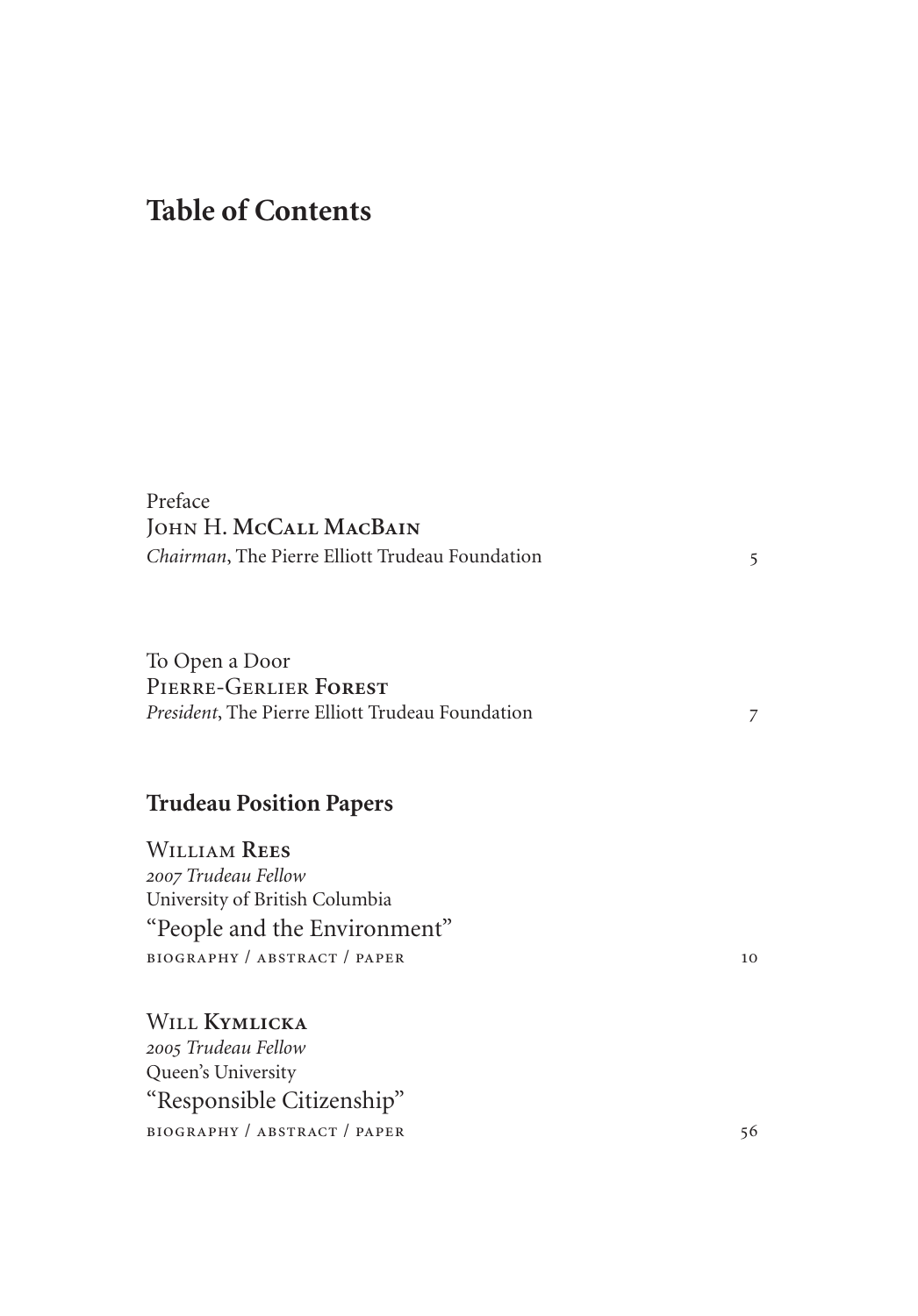[Taylor](#page-88-0) **Owen** *2008 [Trudeau Scholar](#page-88-0)* [Columbia School of Journalism](#page-88-0) ["Disruption: Foreign Policy in a Networked World"](#page-88-0) BIOGRAPHY / ABSTRACT / PAPER 88

May **[Chazan](#page-118-0)** *2006 [Trudeau Scholar](#page-118-0)* [University of Toronto](#page-118-0) [In collaboration with Laura Madokoro](#page-118-0) *2009 Trudeau Scholar,* [Columbia University](#page-118-0)  ["Social Justice, Rights, and Dignity:](#page-118-0)  [A Call for a Critical Feminist Framework"](#page-118-0) [biography / abstract / paper](#page-118-0) 118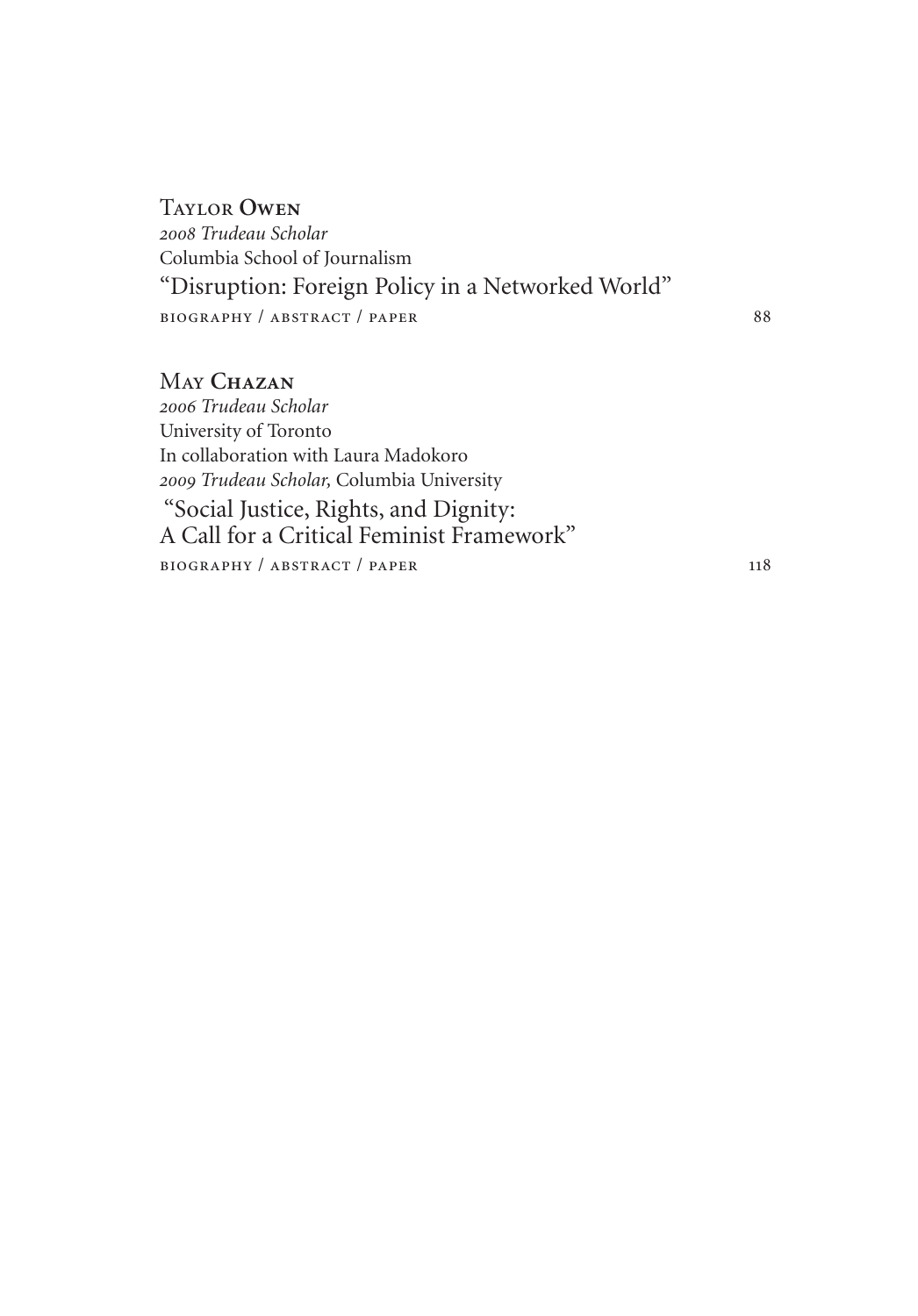### **Preface**

<span id="page-5-0"></span>Pierre Elliott Trudeau left a legacy not only for Canada, but for the world. Through its scholarship and fellowship programs, the Foundation seeks to encourage intellectual leadership in four areas so that, some day, Trudeau scholars and fellows, all leaders in their fields, can help Canada and thereby help the world. The Foundation's mentorship programs enable these people to connect with the world of public policy outside academia. Our public interaction program events are the link that brings the Trudeau community and the general public together. The four themes of the Trudeau Foundation — Human Rights and Dignity, Responsible Citizenship, Canada in the World, and People and Their Natural Environment — are fundamental to all of the Foundation's work.

When I examine our first theme, Human Rights and Dignity, I am encouraged that Western society has made great progress. I recently read two books on two seminal figures in human rights in the United States, Abraham Lincoln and Lyndon Johnson. Although I saw little change in society's attitude toward race when major policy change was undertaken in the 100 years between these two presidents, I am encouraged by the attitudinal change that has taken place with respect to this issue in the almost half-century since Johnson became president.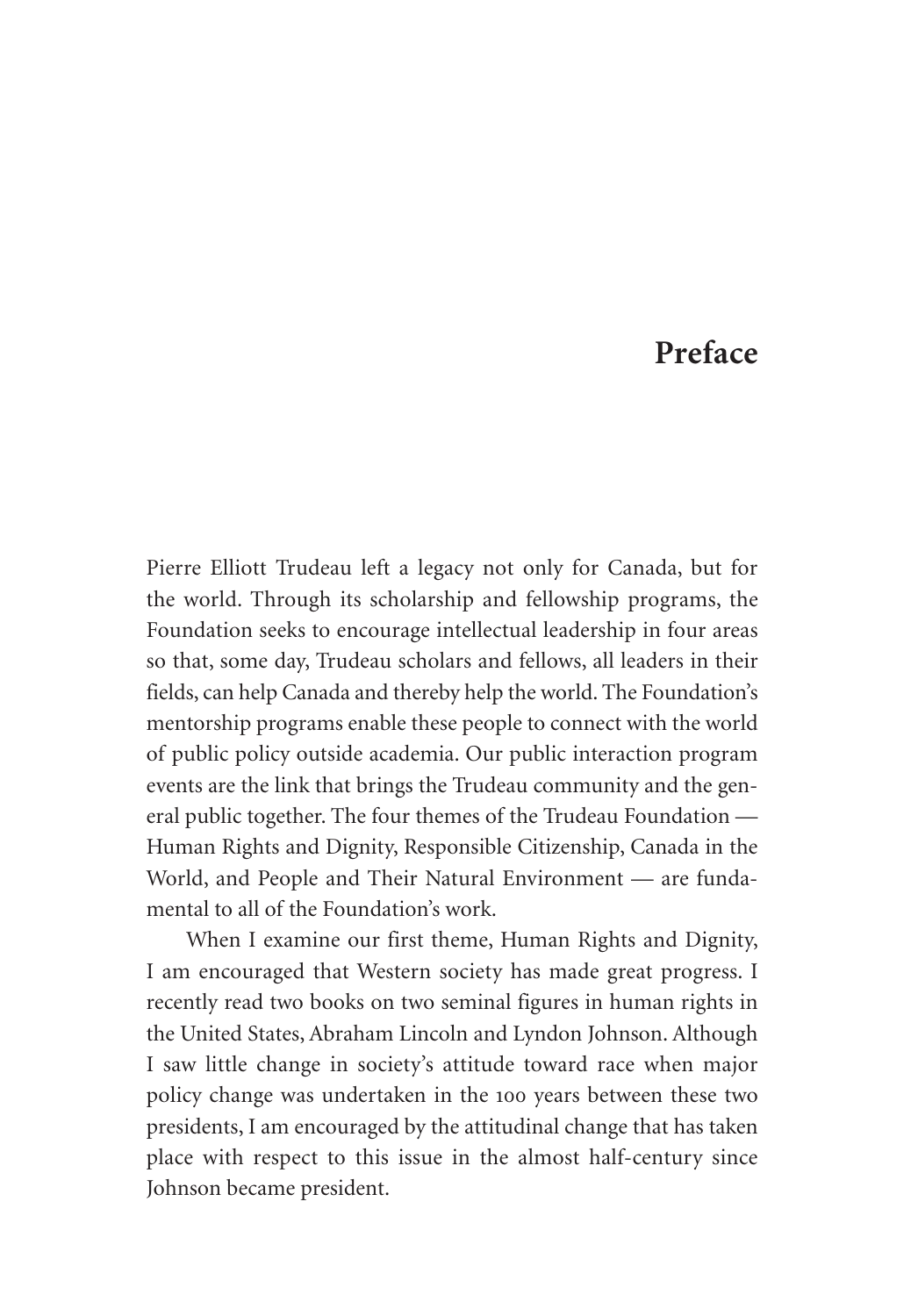For our second theme, Responsible Citizenship, we need look no further than the Arab Spring for an outstanding example of citizens pushing for responsible government at a time of great inequities in their countries. The challenge is to develop government systems that maintain and support the passion of these citizens.

Our third theme, Canada and the World, is as important today as it was during the leadership of Pierre Trudeau. An encouraging sign is that Canadians themselves have taken leadership roles in international business, educational, and other institutions. We need to evaluate, however, whether Canada's policies are consistent with the long-term well-being of the world itself.

The last Trudeau Foundation theme, People and Their Environment, is perhaps the most important and yet one with respect to which Canada seems to be outside the world consensus, especially in terms of climate change forums. Although carbon dioxide emissions and their negative effect on global warming are less visible to the general public than the uprisings of the Arab Spring, their importance cannot be understated. The work of Trudeau Foundation scholars, fellows, and mentors, it is hoped, will return Canada's role to one of leadership in the years to come.

This year, my first year as chair of the Trudeau Foundation, I am determined to ensure that its work remains relevant to Canada's future leadership needs.

> John H. **McCall MacBain** Geneva, Switzerland *Chairman,* The Pierre Elliott Trudeau Foundation January 2013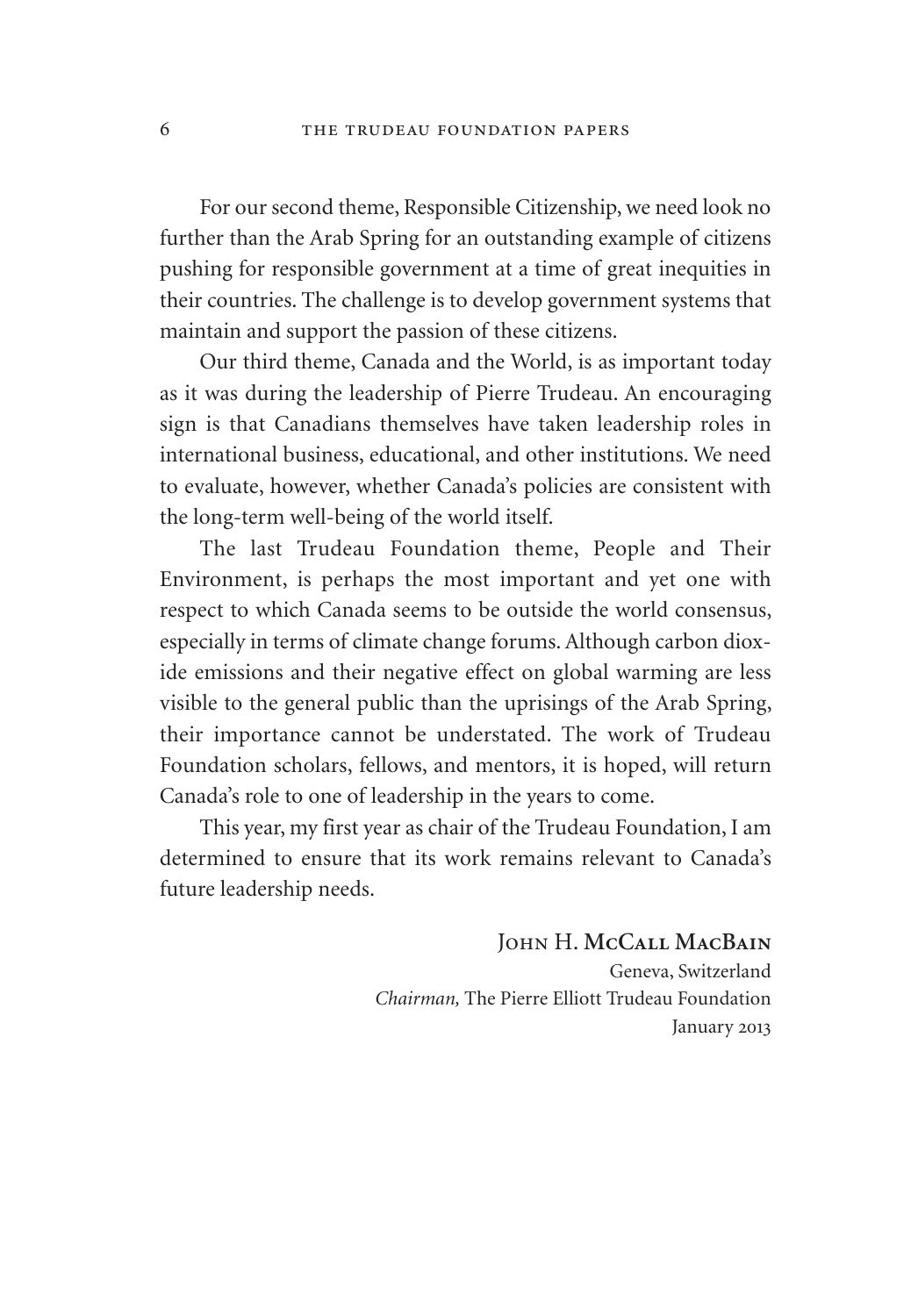#### **To Open a Door**

<span id="page-7-0"></span>*Ahhh, so easy to say, but another matter to open a door, step out, and close it behind me. Leaving what I know to explore what I don't. That takes more than just a simple wish or a passing thought.* —*Hiromi Goto,* Chorus of Mushrooms *(1994)*

Many people believe that innovation does not exist in the social sciences, even less so in the humanities. The questions are always the same, the answers change but little, the truths are eternal. In contrast, in the performing or visual arts, we generally acknowledge both the existence of progress of a technical nature and the periodic emergence of new perspectives. But new research methods in the humanities and the social sciences are often met with scorn, and many a result is ignored if it diverges from the canon established by the tradition's great authors. As pointed out by Lord Bryce in a foundational text of modern political science, we even choose consciously to overlook obvious errors (those of Tocqueville, for example) because long-held intuitions reinforce our ideas about democracy. This should not be seen as the simple triumph of ideology, since humanities or social science discourse usually remains subject to the requirements of scholarly conversation, with its assumptions of consistency, reason and experience. However, it is difficult to perceive any movement or advanced thinking.

A foundation such as ours cannot ignore this problem. Do we exist only to disseminate proven ideas, known solutions, formulas,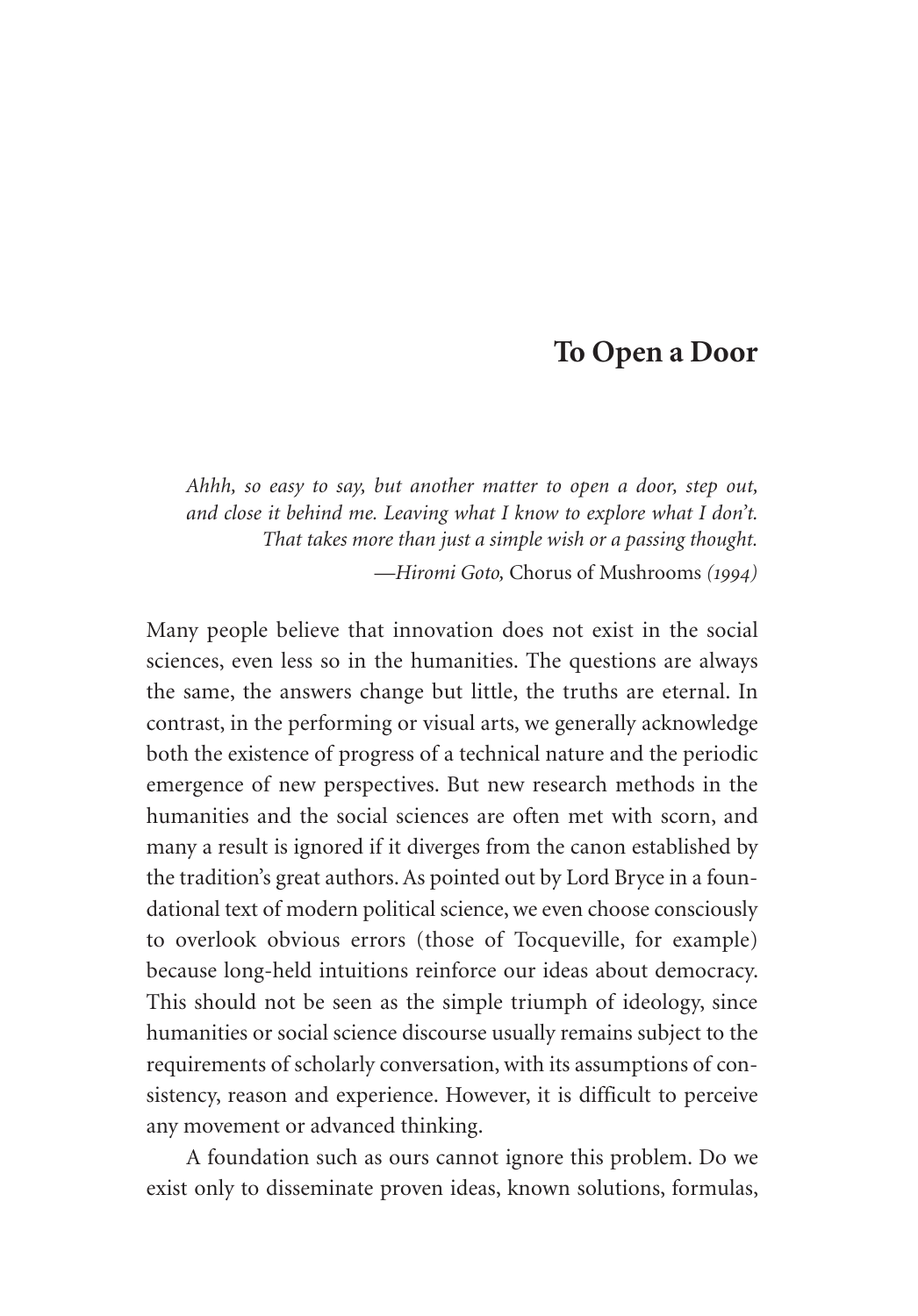certainties? Even in the "applied" humanities can be found people who believe that all solutions are already known and should suffice to overcome any resistance in coping with the worst calamities, to resolve the most complex and difficult problems. Instead of being focused on the research, the difficult formulation of new knowledge, they say we should dedicate ourselves exclusively to knowledge transfer, when it is not to social and political action.

There are also those who believe that new knowledge, when it emerges amid the noise and repetition that Thomas Kuhn famously called "normal" science, has no origins in intellectual exchange. Few concrete examples support this hypothesis; the great scientific revolutions have all been carried out by men and women with superior command of all the science of their time. Yet it is true that some cultural ferment does affect the changing of perspectives. The histories of disciplines such as physics or biology are full of such coincidences.

Of course, it is far too early to say whether the four texts featured in this edition of *The Trudeau Foundation Papers* contribute to a genuine insurrection in our world view. The authors were invited to open doors and to take risks. Perhaps one day we will say that the adventure was worth it and that our world has gained in intelligibility. We also may say that some of the ideas expressed here, despite apparently leaning toward slight abstraction or excessiveness, ultimately contributed to make things happen in the areas of social justice, peace, and respect for the environment.

The text by William Rees that opens this collection is a good example of the foregoing. The author does not hesitate to advance into the landscape of one of the more established social science disciplines and courageously plant new guideposts. What if the economy, he seems to ask, is a smokescreen to hide the brutal and systematic destruction of the ecosphere? And what if in our somewhat morbid fascination with measures that allow action in the social and (especially) physical worlds, we have forgotten the real cost of our manipulations: destruction, waste, and exclusion? To be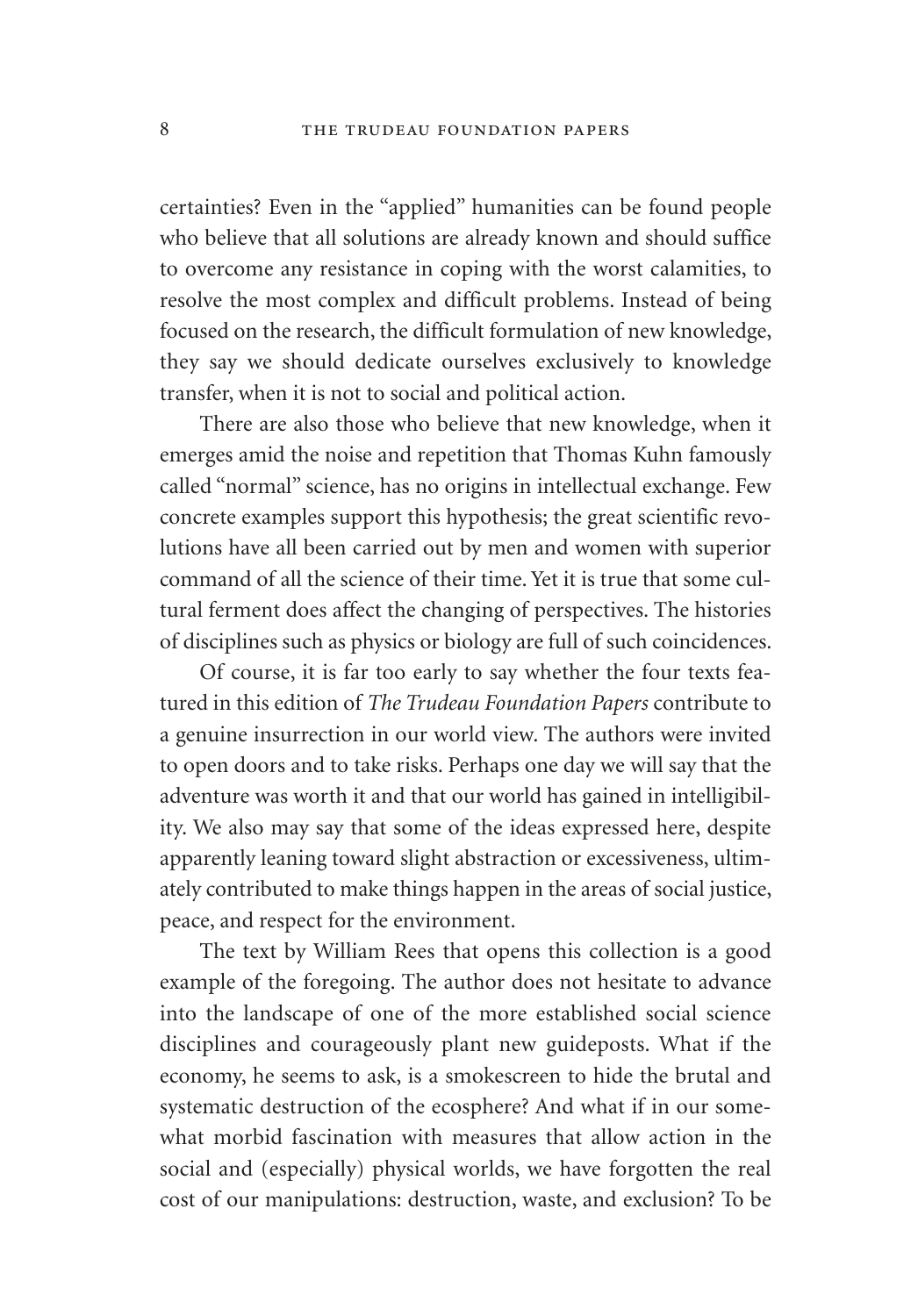fair, it should be added that Professor Rees, a 2007 Trudeau fellow, did not wait for our invitation to attempt this incursion.

It will come as no surprise either that the 2005 Trudeau fellow Will Kymlicka, political philosopher of Queen's University, has chosen to pursue a reflection begun years before with an ambitious aim of nothing less than the redefinition of civic identity in democracy. The door was flung wide open long ago, but here we find the elements of an original research program designed to support an unstinting conception of societal life.

The reflections of Taylor Owen, 2008 Trudeau scholar, will certainly make a lasting impression. He reveals realities about which little is yet known—shadows, reflections, possibilities. The approach is all the more daring in that it applies to a reality that ever boasts of being the most tangible of all: the relations between states, of war and peace. As illustrated by the author's conclusion, we do not yet know how we must consider this universe of networks or how power within it is concentrated or distributed.

May Chazan, 2006 Trudeau scholar, and Laura Madokoro, 2009 Trudeau scholar, chose to let disorder and oppression, injustice and violence and discrimination enter the established categories of social theory, which they accuse of being disembodied and inoperative. It is a text at once militant, engaged, and critical that calls for action beyond indignation or protest. It reflects a strong desire to see thought serve something, and do so on the side of justice, human rights, and human dignity.

We know the shortest chapter of *The Spirit of Laws* is one of few words, through which Montesquieu exhorts his readers to continue reading: "I shall not be able to make myself rightly understood till the reader has perused the four following chapters." I agree wholeheartedly with this invitation.

> Pierre-Gerlier **Forest** *President,* The Pierre Elliott Trudeau Foundation January 2013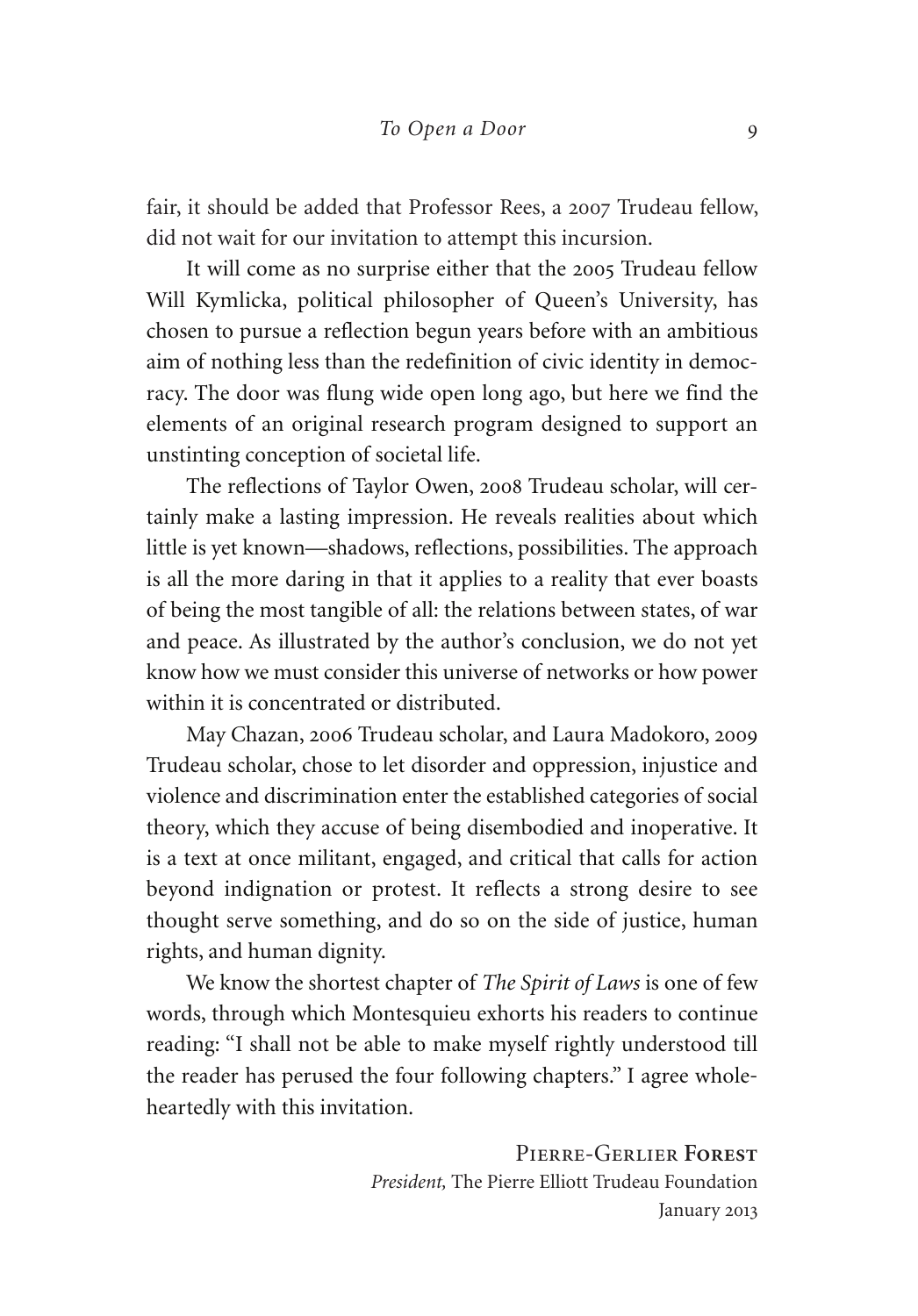## <span id="page-10-0"></span>William E. **Rees**

*2007 Trudeau Fellow*, University of British Columbia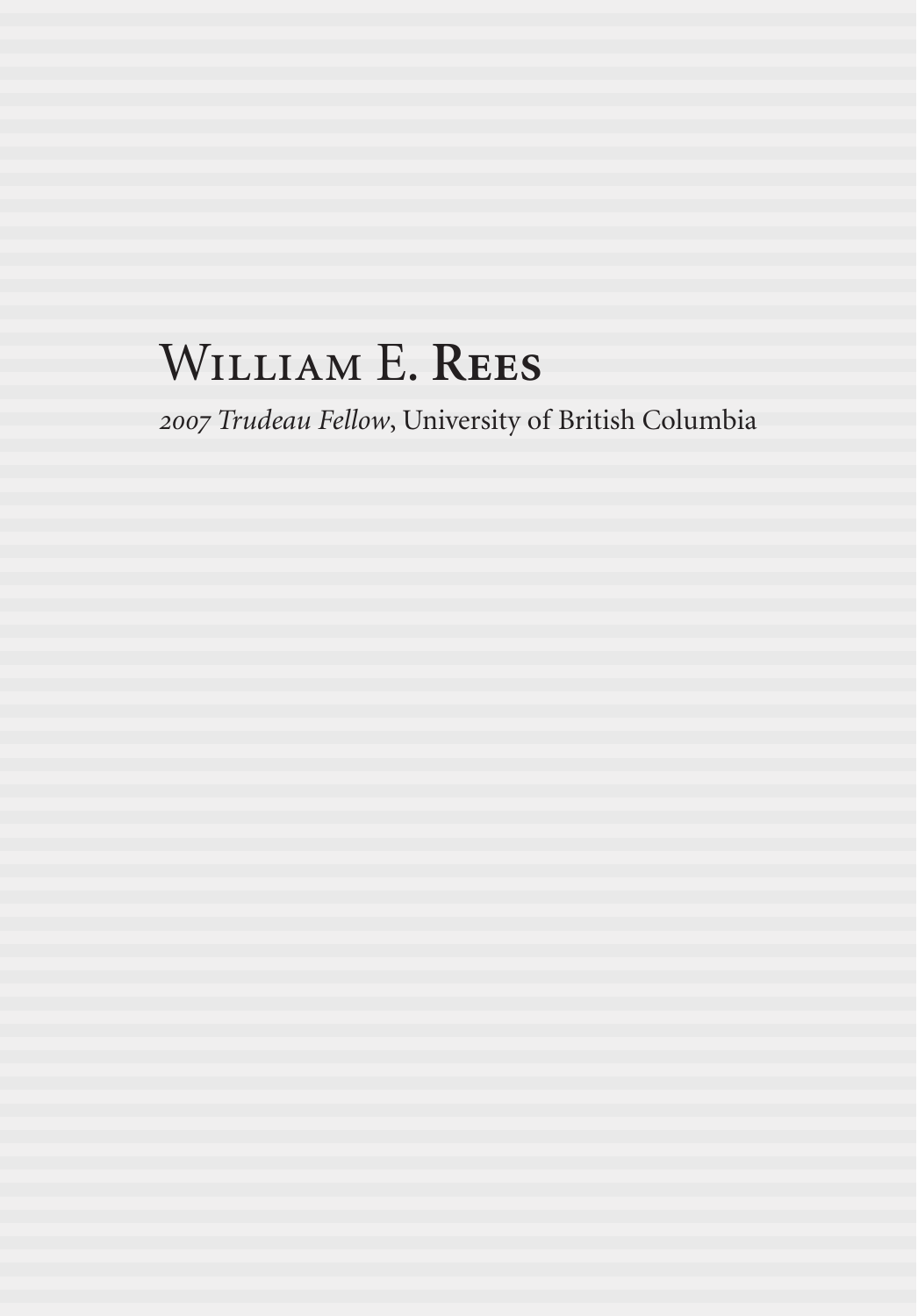#### **biography**

William Rees received his PhD in population ecology from the University of Toronto and taught at the University of British Columbia's School of Community and Regional Planning (SCARP) from 1969 to 2011. He founded SCARP's Environment and Resource Planning concentration and from 1994 to 1999 served as director of the school.

Professor Rees's teaching and research focus on the socio-economic and ecological prerequisites for sustainable societies in an era of accelerating global ecological change. A human ecologist and ecological economist, he is best known as the originator of "ecological footprint" analysis, a sustainability assessment tool now used around the world that has helped to reopen the debate on human carrying capacity. His book, *Our Ecological Footprint* (co-authored with then PhD student Mathis Wackernagel), was published in 1996 and is now available in nine languages. Professor Rees has also authored 125 peer-reviewed academic papers and book chapters, and numerous popular articles, on humanity's (un)sustainability conundrum. His current book project asks, Is humanity inherently unsustainable? He draws parts of his answer from various disciplines.

Professor Rees is a founding member and recent past-president of the Canadian Society for Ecological Economics, and a co-founder of the One Earth Initiative. He is also a co-investigator in the Global Integrity Project, aimed at defining the ecological and political requirements for biodiversity preservation while sustaining human population health. Professor Rees's work is widely recognized. He has been invited to lecture on his research in 25 countries around the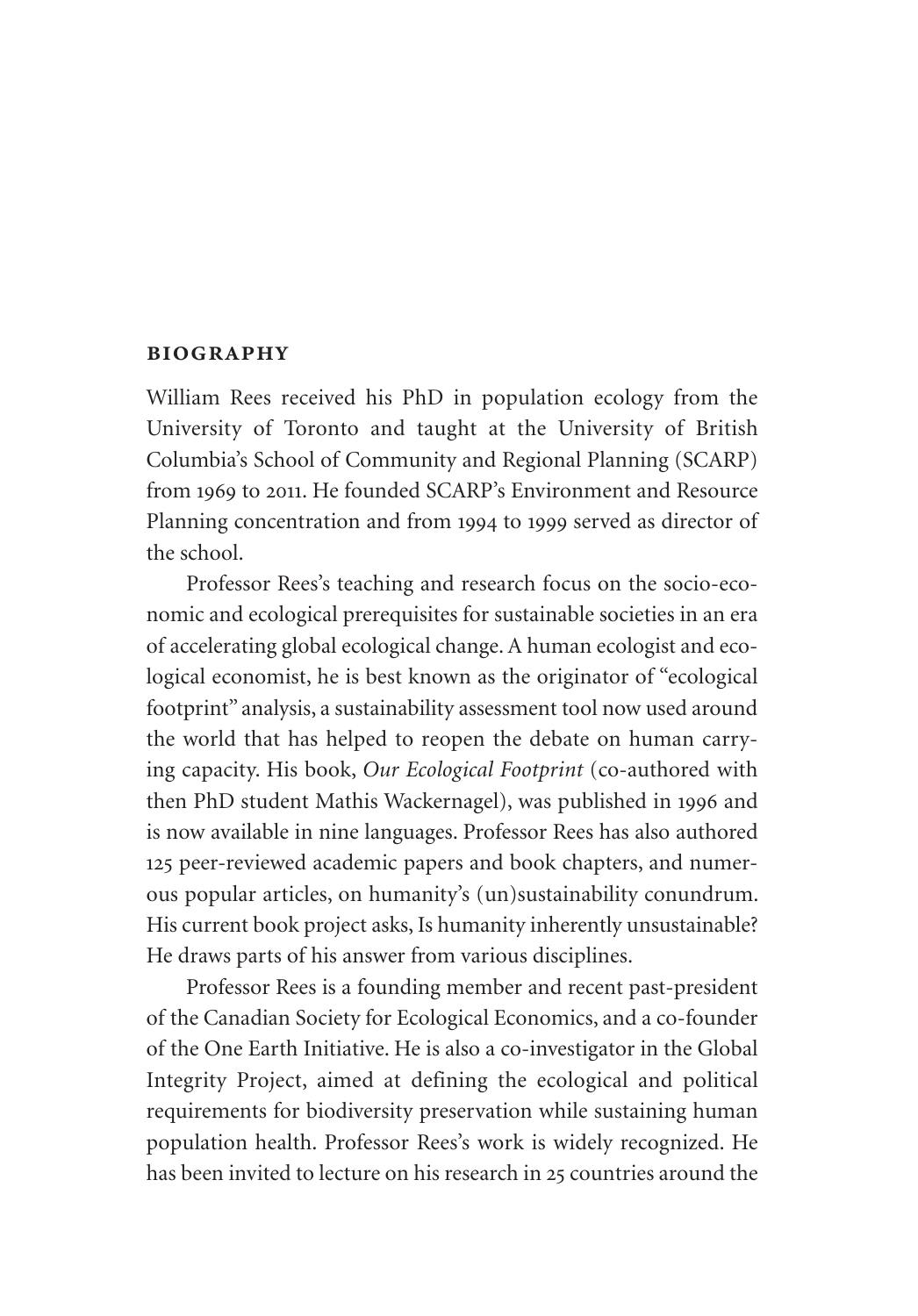world and in 2012 won the Kenneth E. Boulding Award in Ecological Economics, as well as the 2012 Blue Planet Prize, jointly with his former doctoral student Dr. Mathis Wackernagel. In 2006, Professor Rees was elected a fellow of the Royal Society of Canada; he was nominated a Trudeau fellow in 2007.

#### **ABSTRACT**

Civil society is unlikely to organize spontaneously to force the necessary eco-revolution. However, if the leader of any major country or economy were to acknowledge formally that the world is on a self-destructive tack and propose a strategy to turn things around, the effect could be galvanizing. Global society may be close to a psychological tipping point at which such a dramatic call to action would "go viral," seizing the imagination of the world community. There is no reason why a Canadian prime minister should not be that leader. (Pierre Elliott Trudeau might have taken up the challenge.) Canada has nothing to lose and a future to gain by breaking from the herd in response to clear and present danger. At the very least, stepping out to facilitate negotiation of a global treaty for sustainability would serve to polish the nation's faded reputation as a significant force for economic stability, ecological integrity, and social justice.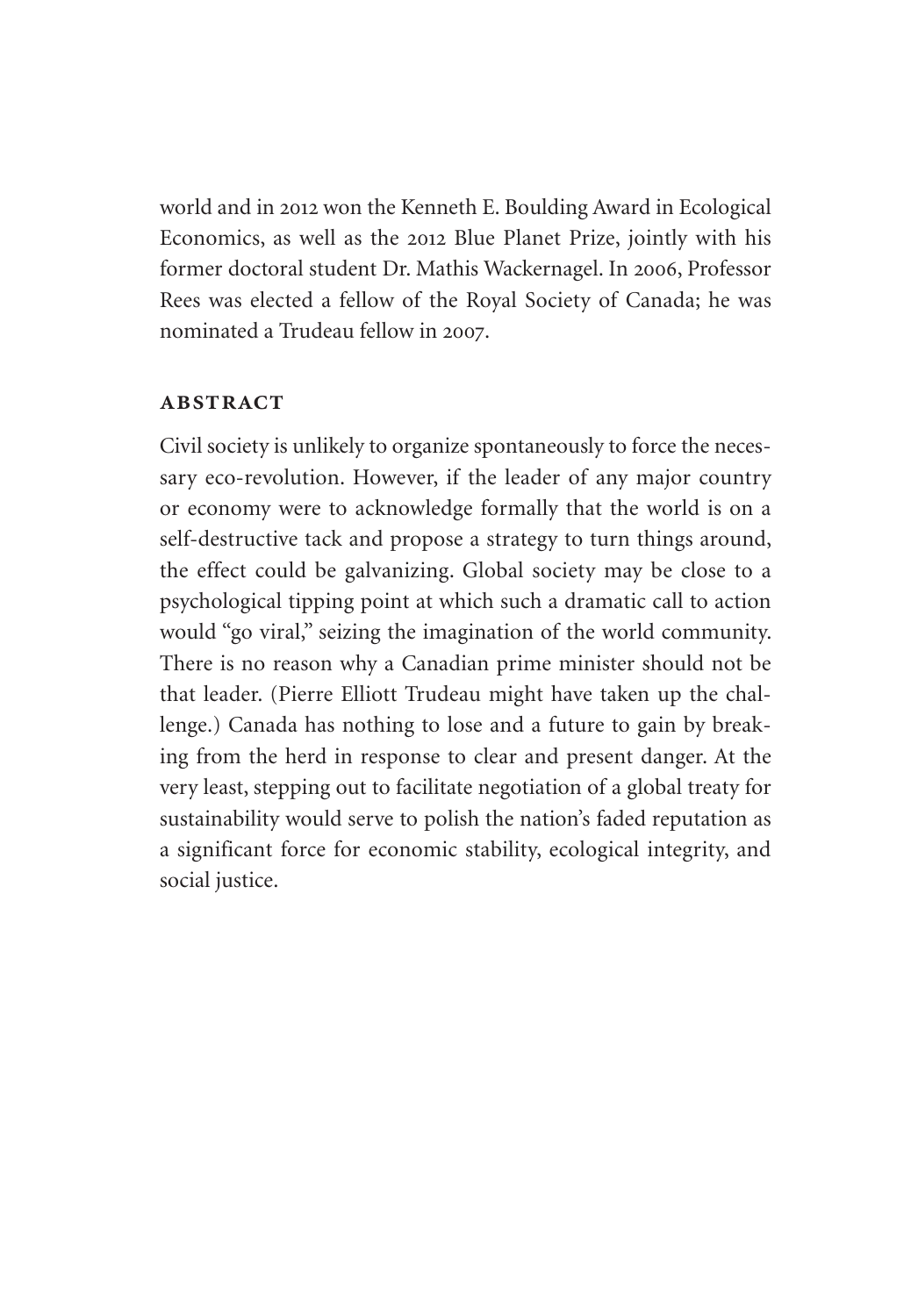## **People and the Environment**

#### **Introduction and Purpose**

The natural world is of passionate concern to nature lovers, poets, and other romantics; "people and the environment" is a topic of almost obsessive interest to deep ecologists and environmentalists. But while many of the latter may wince at the fact, the reality is that the material relationships between people and the environment in capitalist techno-industrial societies are shaped mainly by *economic* factors.

And even if nothing else were involved, this would be problematic. Economic models often assume people to be self-interested utility maximizers with fixed preferences and insatiable material demands—certainly not romantic or even the type of character one would wish to invite to dinner! *Homo economicus* as described would wreak havoc in any environment, at any scale, from dinner table to entire planet. Nevertheless, discovering how to serve that insatiable demand as efficiently as possible is one of the principal goals that economists set for their discipline.

Not surprisingly, the economists' description of *H. economicus*  is often criticized as a shallow, unidimensional caricature of real people (i.e., your friends and mine). Be that as it may, there is little doubt that human material demands, insatiable or not, are seriously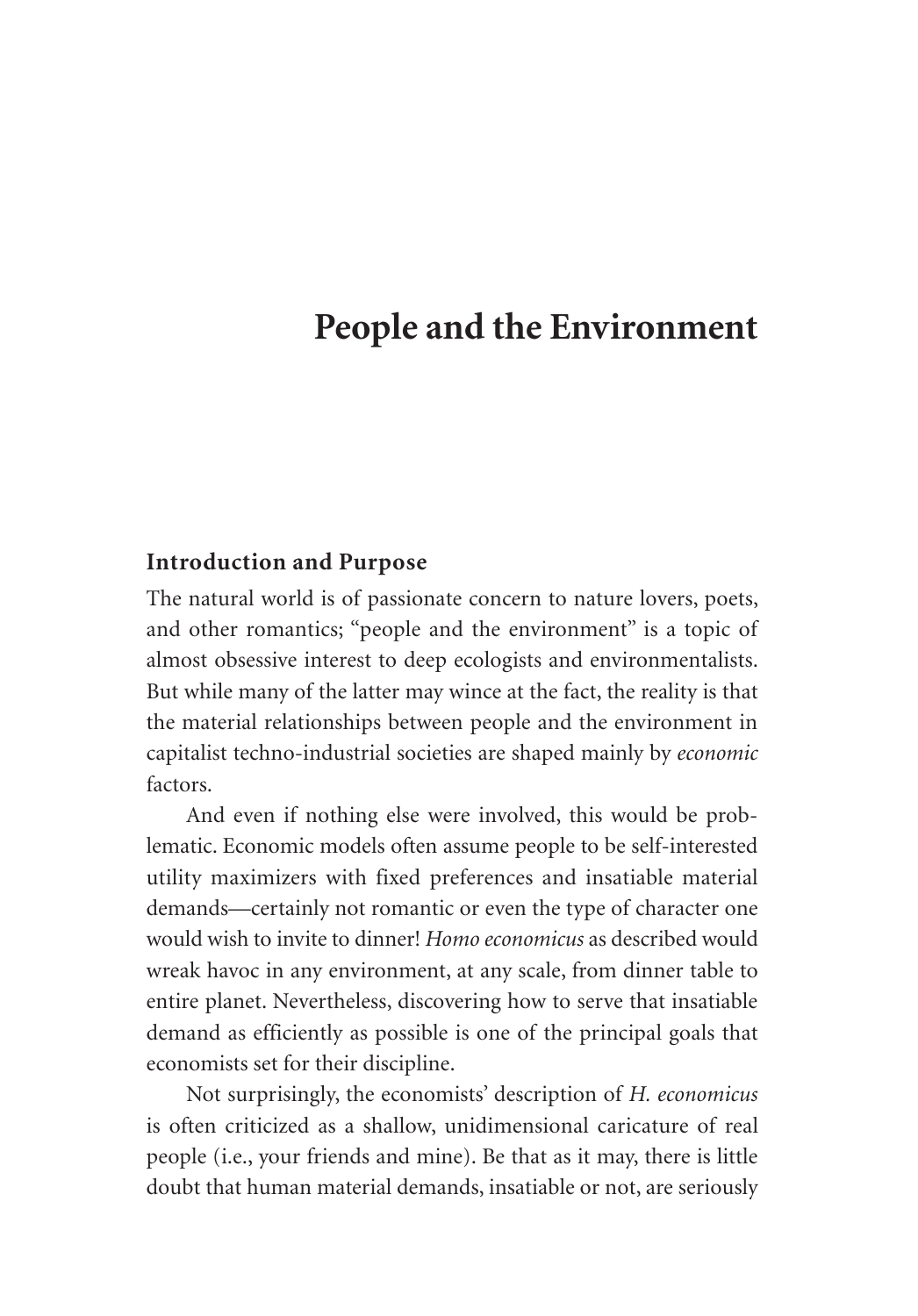degrading whole ecosystems and compromising vital life-support functions upon which we all depend. No one has captured the flavour of contemporary people–environment relationships better than award-winning Canadian environmental journalist and author Andrew Nikiforuk:

Let's face it: *Homo economicus* is one hell of an over-achiever. He has invaded more than three-quarters of the globe's surface and monopolized nearly half of all plant life to help make dinner. He has netted most of the ocean's fish and will soon eat his way through the world's last great apes. For good measure, he has fouled most of the world's rivers. And his gluttonous appetites have started a wave of extinctions that could trigger the demise of 25 percent of the world's creatures within 50 years. The more godlike he becomes the less godly *Homo economicus* behaves. (Nikiforuk, 2006)

In this light, the major goal of this paper is to highlight the need to seriously revisit the conceptual, scientific, and cultural foundations of modern society's economic relationships with its environment (is there really any such thing?). The daily cascade of bad news—record temperatures, unprecedented flooding and drought, acidifying oceans and sea-level rise, peak oil and accelerating biodiversity loss, and so on—is proof enough for reasonable people that humanity's current mode of engagement with the natural world is dangerously maladaptive. Ecological health and long-term sustainability require that we stimulate a very public *reconstruction* of the material relationships between people and the rest of nature, one that better reflects emerging ecological reality, both nationally and globally.

#### **The Environment as Social Construct**

*An object seen in isolation from the Whole is not the real thing. —Masanobu Fukuoka (1978)*

Not all Canadians' interactions with nature are material relationships, but even on the psychological level, most of us seem to have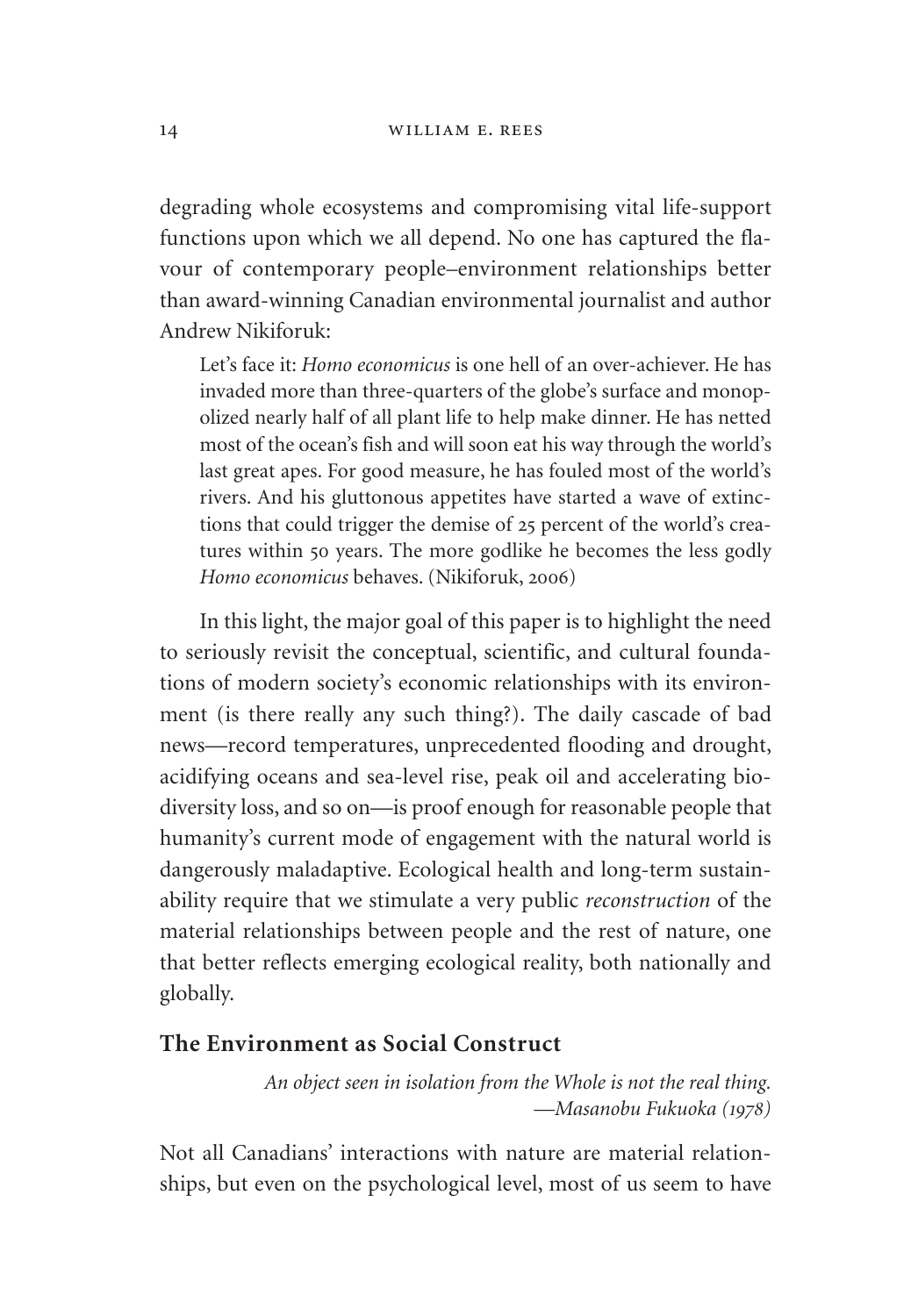an increasingly ambiguous and distant relationship to the natural environment. True, nature—often wild nature—figures prominently in our cultural self-image, in everything from folk music to fine art. The Group of Seven's iconic portrayals of the Arctic and north woods are burned into the national mind and resonate as truth to more adventurous Canadians everywhere. Authors as disparate as Pierre Burton, Mordecai Richler, Farley Mowat, and Margaret Atwood have set their histories and fantasies in natural settings that range from the romantically pristine to the fatally dystopic. Roch Carrier's poignant portrayals of life in rural Quebec trigger nostalgia in both official languages. But belying the myth of Canadians as a nature-loving, outdoorsy people is a different reality: Canada's population is among the most heavily urbanized peoples in the world population, and if we visit the wilderness—or even the rural countryside—at all, it is likely to be in a well-appointed SUV. For most of our citizens most of the time, the environment has become remote, cold, and even vaguely foreboding. (How else could we tolerate the wholesale ecological destruction associated with such economic activities as clearcut logging, ocean bottom trawling, and oil-sands strip-mining?) And it seems that the inclination to engage intimately with nature is fading with each passing generation. Even visits to the relatively safe havens of our national parks and nature reserves are in steepening decline.

These facts and trends are, in part, the result of an important but largely subconscious human cognitive process. People acquire their perceptions and understanding of both society and the environment (of everything, in fact) simply by growing up in a particular cultural milieu. By being immersed in and repeatedly exposed to contemporary beliefs, values, assumptions, and behavioural norms, most individuals acquire the ancient myths and contemporary narratives (read world views, paradigms and ideologies) that characterize their native "tribe." Indeed, cognitive neuroscientists tell us that oft-repeated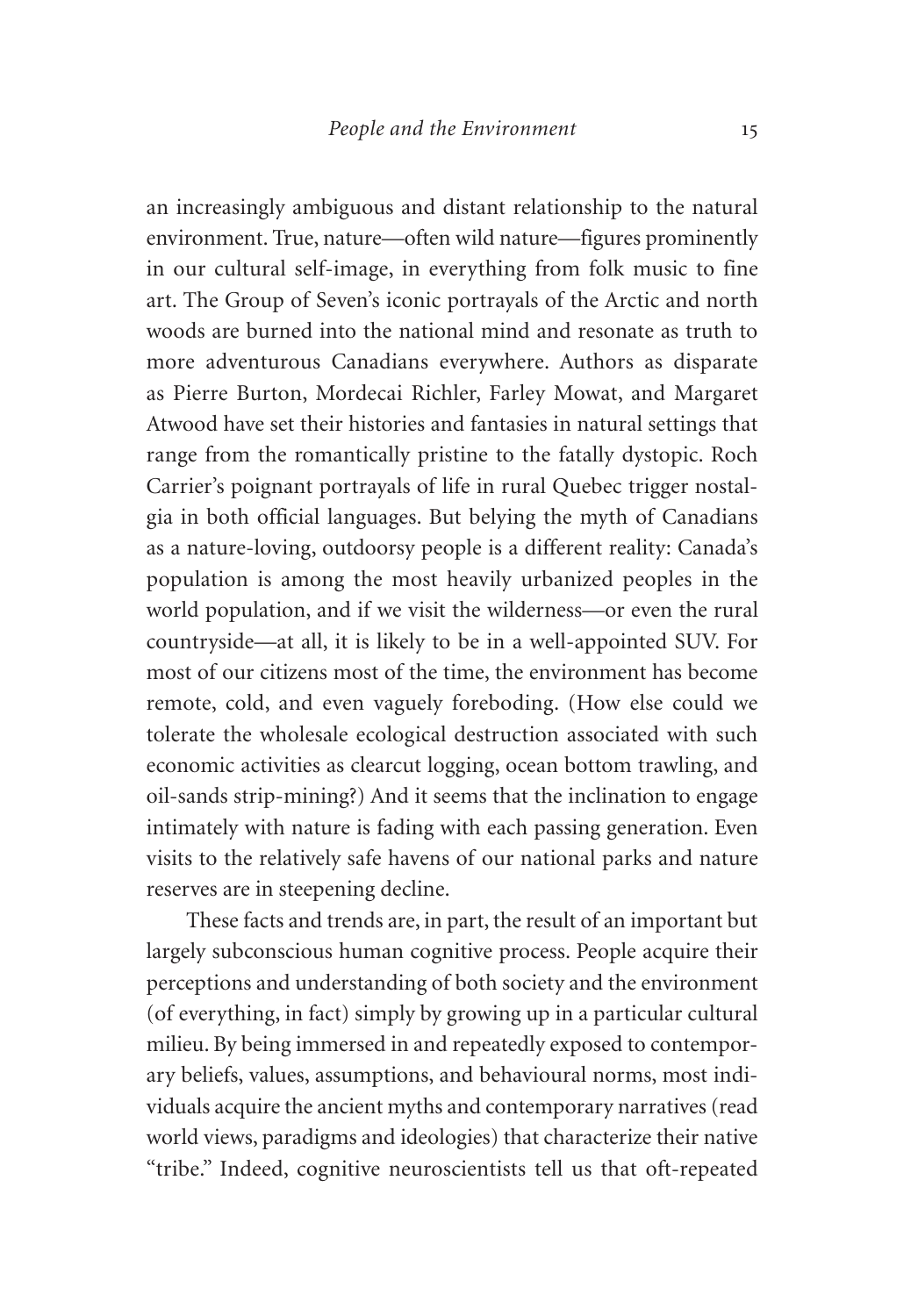experiences, teachings, and thought patterns help to shape the developing brain—they literally acquire a physical presence in our synaptic circuitry (Wexler, 2006). Members of every culture thus acquire a socially constructed cognitive model of what constitutes normal humankind–nature relationships, and it is this construct that determines how individuals and society "act out" in the real world (see Berger and Luckmann, 1966).

As noted at the outset, contemporary society's "acting out" in nature is increasingly problematic. The world community is facing an unprecedented global ecological crisis. Anthropogenic greenhouse gases (GHGs) are accumulating in the atmosphere and resultant climate change is a fact; floating Arctic sea ice is disappearing; 75 percent of the world's fish stocks are overexploited; ocean dead (anoxic) zones are spreading and the seas are acidifying; deserts are expanding; tropical deforestation wreaks havoc with biodiversity; half the land area of Earth has been appropriated for human purposes; soil degradation and rising energy costs threaten future food production; water scarcity is an urgent and growing problem for millions of people, particularly in densely populated poor countries—the list goes on. While each of these problems is serious in itself, all are merely symptoms of a greater systemic malaise—*gross human ecological dysfunction*. None can be solved without addressing the general syndrome producing them all. In effect, *H. sapiens* has become a rogue species that seems not to acknowledge its dependence on the natural world and whose increasingly global consumption-oriented way of life is destroying the functional integrity of that natural world (the only habitat *H. sapiens* is ever likely to know).

One source of human ecological roguishness is industrial capitalist society's social construction of man-in-nature—our contemporary model grossly misrepresents biophysical reality. To begin, the citizens of most modern nations, including Canada, learn to perceive the environment as separate from the human enterprise, as a distant "other" that serves primarily as a resource trove and physical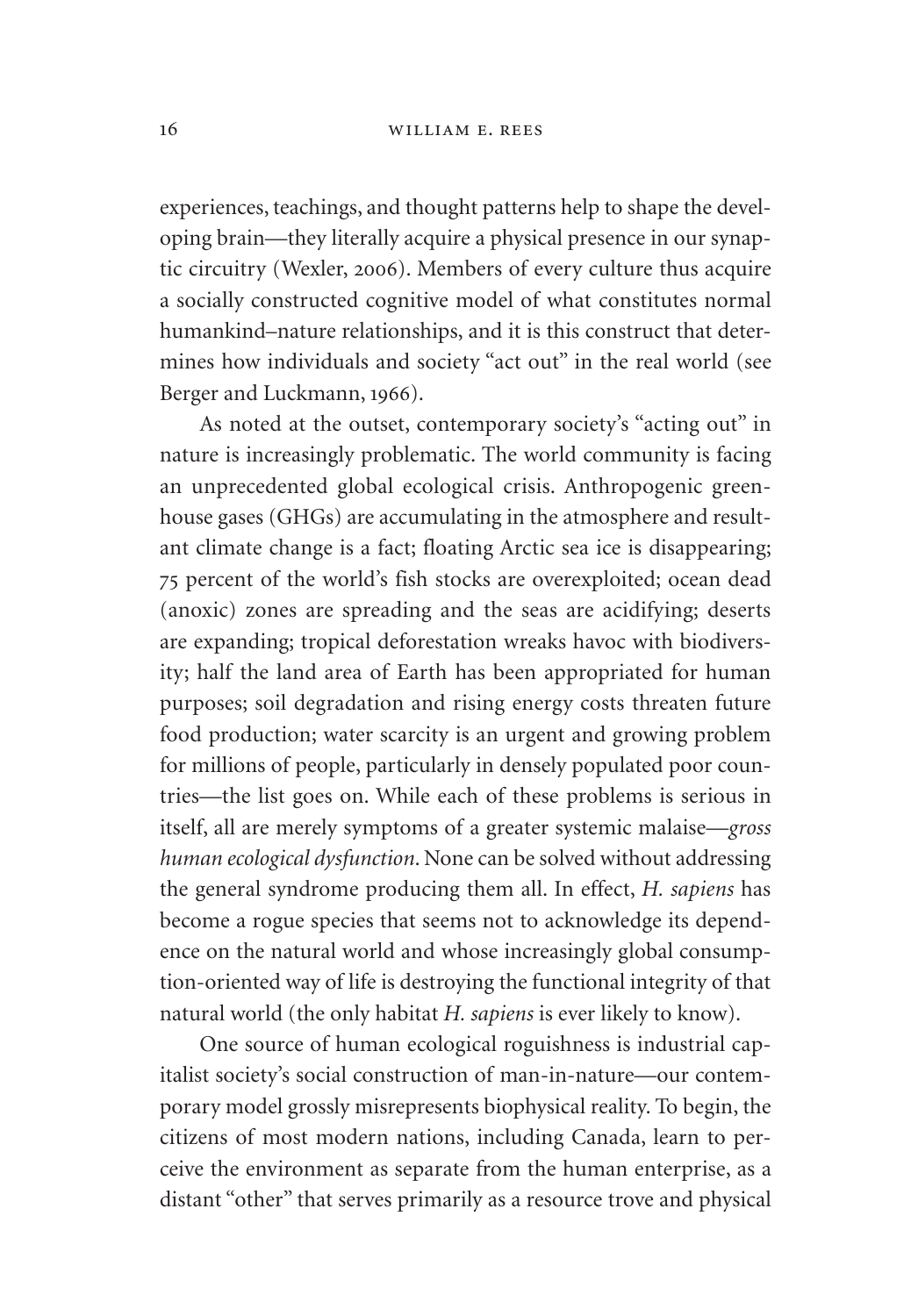backdrop for human affairs. This cognitive alienation of humans from nature has deep cultural roots traceable at least to ancient Greece; its modern expression flowered during the Enlightenment with the articulation of what we now know as Cartesian dualism; and it has only recently found its most ebullient (and environmentally violent) expression in the ongoing scientific/industrial revolution. Bottom line? By the time a typical denizen of the modern world becomes an active citizen, he or she has been preprogrammed with a nearly unassailable, socially constructed psychological barrier that distances him or her from the natural world.

At its simplest level, this cognitive separation fosters a dangerous illusion. If humanity is safely "in here" and the environment is at some distance "out there," then perhaps so-called environmental problems are not really all that critical—what happens to the other will not necessarily turn around to bite us when we are not looking. Consistent with this perception, the ethical foundation for human relationships with the environment in industrial societies is *utilitarian, anthropocentric*, and *instrumentalist*. It is utilitarian in that other species matter only to the extent that people value them, anthropocentric in that humans are assigning the values, and instrumental in that all of nature is regarded as a resource trove that exists strictly for human satisfaction (Randall, 1988). Certainly there is nothing about the distant other that might constrain human ambitions, including perpetual growth.

It does not help that urbanization and technology serve to reinforce the illusion. Many urban sophisticates, spellbound by the latest electronic gadgetry and surrounded by concrete see the wired (and wireless) city as their natural habitat, and it is a habitat far removed spatially and psychologically from the wilderness. So complete is this alienation that, despite the cascade of human-caused environmental bad news, most people today do not perceive of themselves as ecological agents. Indeed, we seem somewhat embarrassed by basic facts of our own biology—we may concede that *H. sapiens*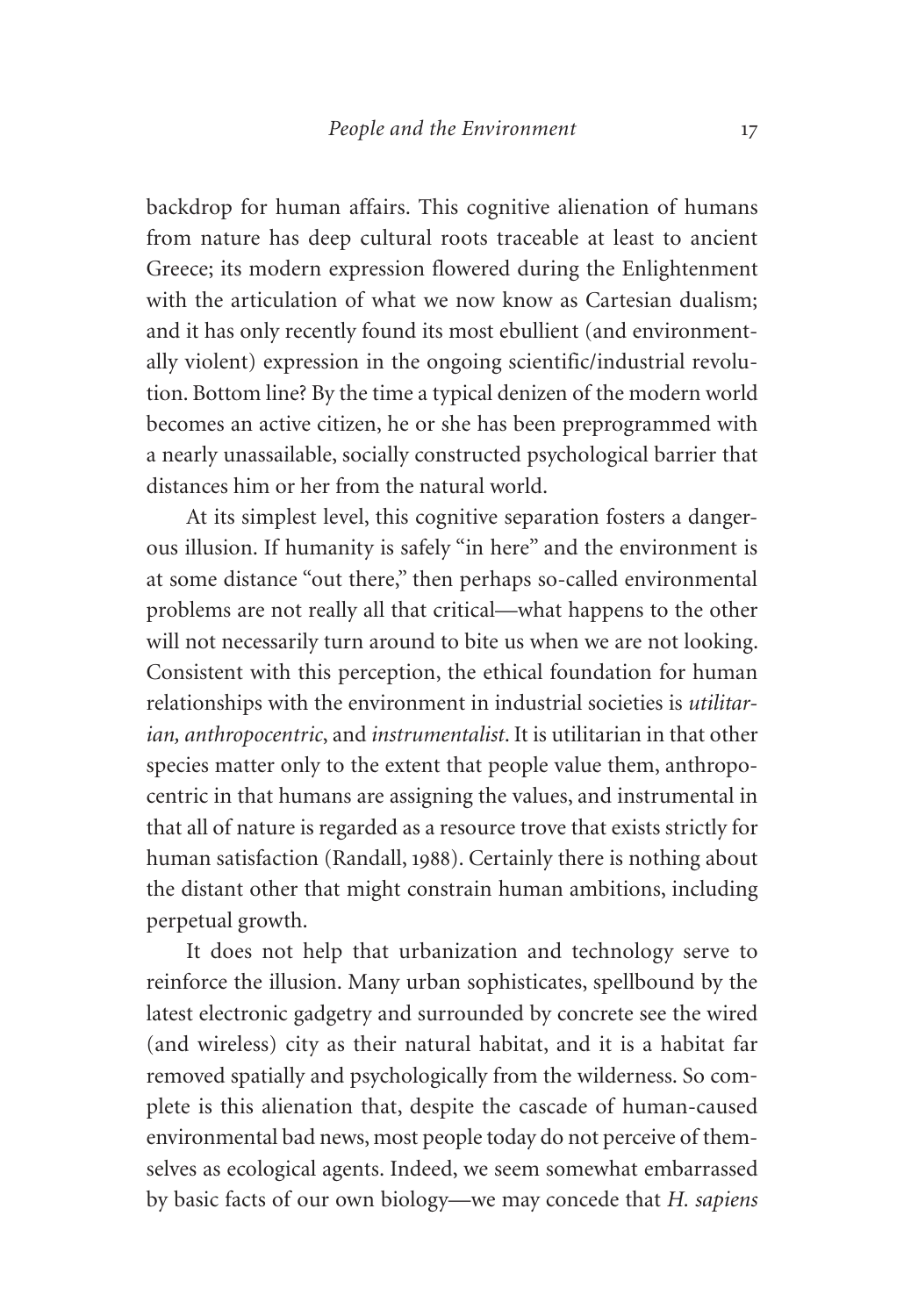is an animal, but in the collective modern mind, humans not only differ from, but are clearly superior to, all other species. Many people still take offence at the evolutionary *fact* that humans and the other great apes descended from a common ancestor.

#### *Human exceptionalism: alive and well in the 21st century*

Such human exceptionalism, along with ordinary anthropocentrism, permeates the Canadian identity. Consider the Law Reform Commission of Canada's 1985 report, *Crimes Against the Environment*. The commission argued that the Criminal Code should be reformed to prohibit acts that "seriously compromise a fundamental societal value and right, that of a safe environment or the right to a reasonable level of environmental quality." At the same time, the 1985 report emphasized "that the scope of a Criminal Code offence against the environment should not extend to protecting the environment for its own sake, apart from human values and interests." The commissioners thus remained wedded to the existing humanistic framing of the Criminal Code, which while defending persons and property, "does not, in any explicit manner, prohibit offences against the natural environment itself" (LRCC, 1985).

In responding to this report, Canadian "deep ecologist" Stan Rowe went straight to the core of the issue, regretting that the commission's findings reflected the entrenched anthropocentrism of society and thus missed an opportunity for deeper reform. According to Rowe, *Crimes Against the Environment* took "environment to be exactly what its etymology suggests: the context and surroundings of things of greater importance—namely people." As he had on other occasions, Rowe noted that, to the popular mind (and thus to the commission), "environment is peripheral." The very word "is its own pejorative" meekly setting itself aside from the thing of real interest at the centre (Rowe, 1989). (Rowe wondered whether "the environment" was even a useful concept.)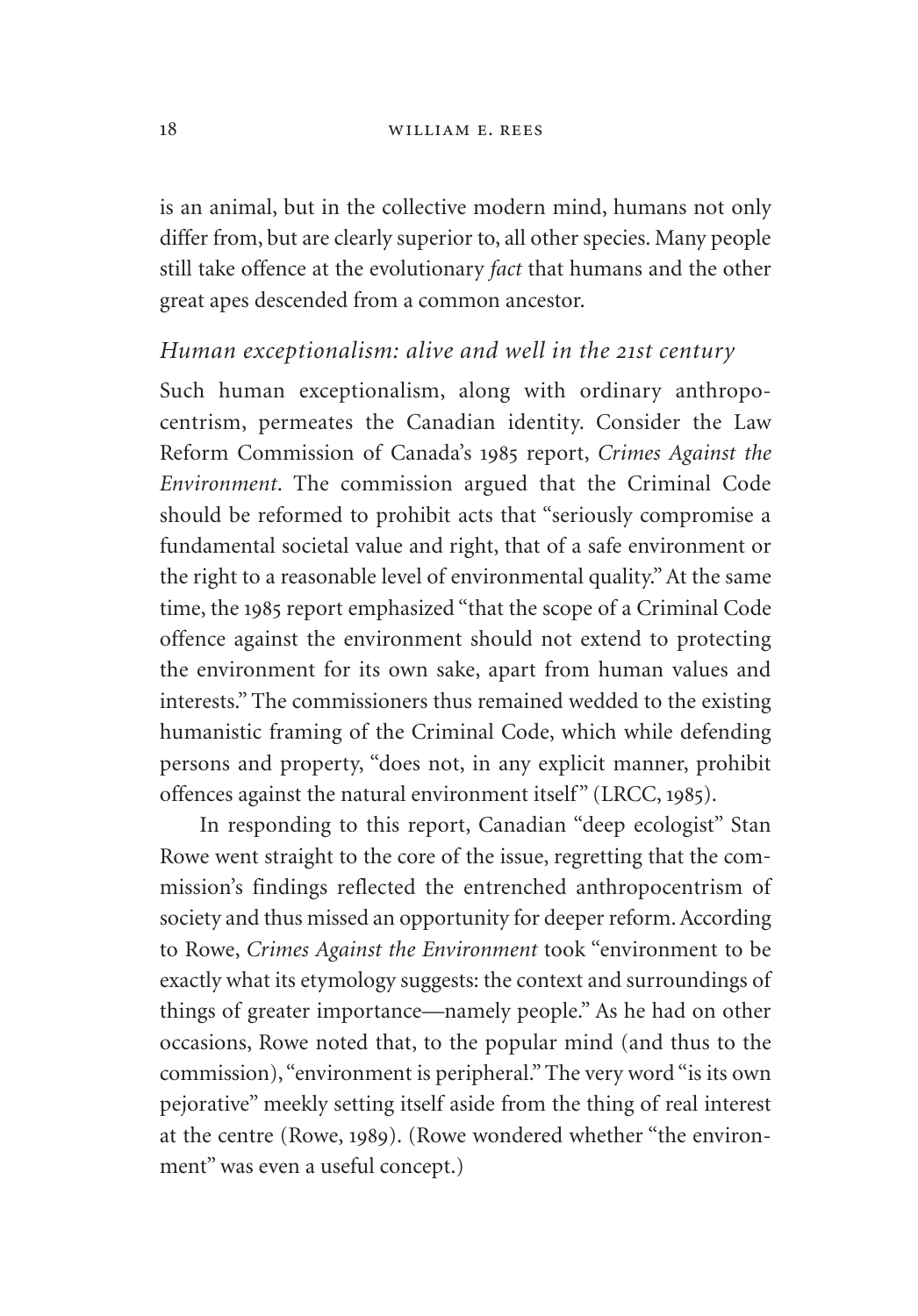#### **The Ethereal Economy**

Most of our mainstream academic disciplines also reflect the cognitive gulf between people and nature. This is true even of ecology and economics—the two domains of knowledge that one might expect to have the most to offer in resolving the evolving sustainability crisis. Historically, academic ecologists have studied mainly non-human species and ecosystems, ignoring *H. sapiens*; meanwhile, economists focus exclusively on the material demands of humans, either ignoring the environment altogether or considering the collateral damage caused by economic activity to be mere unfortunate "externalities." Bottom line? Neither discipline has a solid grip on the whole; neither yet operates from a pre-analytic vision of the human enterprise as an inseparable, integral component of the ecosphere.

This is no trivial perceptual lapse. The *ecosphere* is in dire peril, but it is the *economy* that remains the primary focus of, or provides the context for, almost all policy initiatives by governments everywhere. Economists are therefore the first to be consulted by policy-makers (not to mention the media) on most issues relevant to national well-being, including ecological threats at both the local and global scales.

Again, the systemic problem is that mainstream economics embodies the prevailing cultural paradigm. The discipline is utilitarian and anthropocentric to its core and, true to the Cartesian divide, its models treat the human enterprise as if suspended in space, aloof from the environment. The traditional starting point for neoliberal economic analysis is the circular flow of exchange value, typically portrayed in standard texts as "a pendulum movement between production and consumption within a completely closed system" (Georgescu-Roegen, 1971). Value embodied in goods and services flows from firms to households in exchange for spending by households (national product). A supposedly equal value, represented by factors of production (labour, knowledge, finance capital),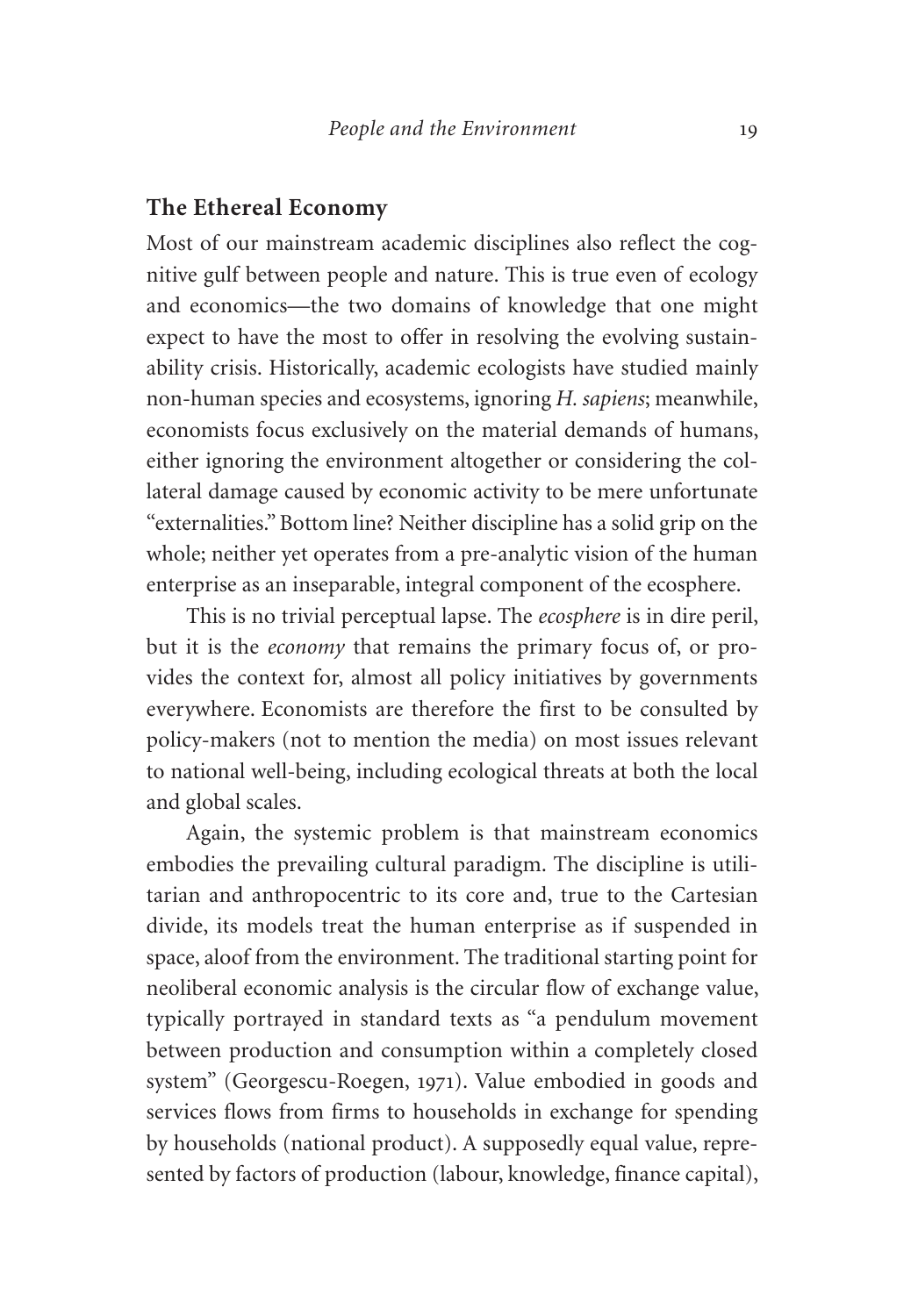flows back to firms from households in exchange for wages, rents, dividend, and so on (national income). Some academic economists have described this stripped-down economy as a form of perpetual motion machine that generates a "flow of output that is circular, self-renewing, self-feeding" (Heilbroner and Thurow, 1981). Indeed, the circular flows model makes no reference whatever to the energy and resources required to produce the goods and to generate the income flows that the model does represent. Thus, in economists' minds "the circular flow is an isolated, self-renewing system with no inlets or outlets, no possible point of contact with anything outside itself" (Daly, 1991, 196). As ecological economist Herman Daly graphically observes, considering the economic process as a circular flow without considering the unidirectional throughput of energy and matter is akin to studying physiology in terms of the circulatory system with no reference to the digestive tract. One might as well ask engineering students to fathom how a car can run on its own exhaust or biology students to accept that an organism can metabolize its own excretia (Daly, 1991, 197).

The emergence of major ecological problems in the 1960s forced economists to adapt their thinking and at least acknowledge the existence of something outside the economy. Figure 1 shows the still-prevailing vision of the economy–environment relationship from the perspective of mainstream *environmental* economics. Note that there are still two separate systems. And while the economy may draw on the environmental other for resources, this is not really a critical relationship—economists generally argue that, abetted by free-market incentives, human ingenuity will find technological substitutes for any product of nature that humans may deplete. Similarly, we can solve problems arising from pollution (the overflowing of environmental waste sinks) by "internalizing the externalities"—putting a market price on waste sink functions. (Consider contemporary efforts around the world to put an effective price on carbon emissions.)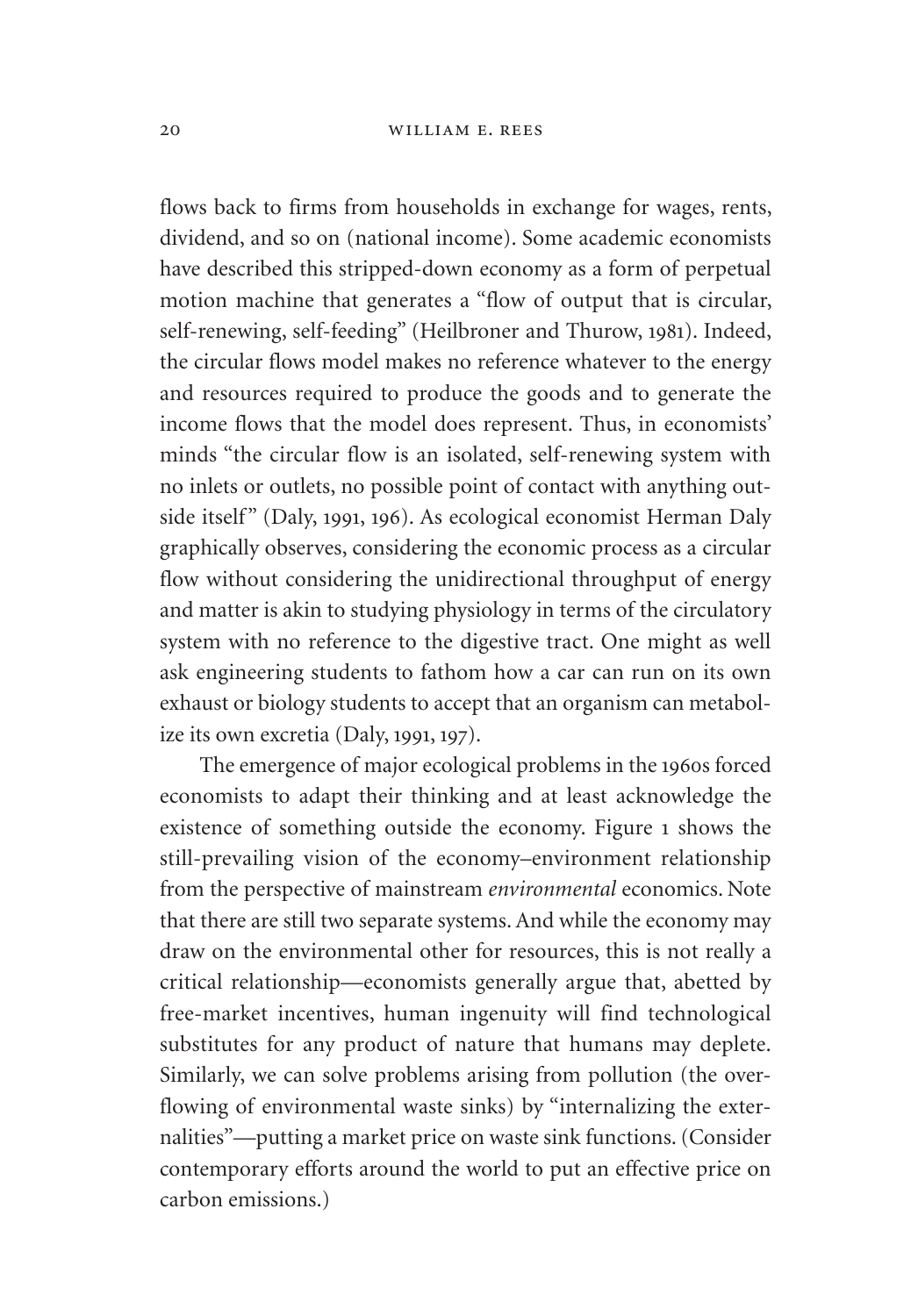

Figure 1. Growth-based neoliberal economics treats the economy as a separate, open, growing, quasi-independent system lacking any important connectedness to an inanimate environment.

Consistent with this perspective, some economists persist in their attempts to unshackle the economy from its annoying ties to the environment. Using abstract money-based models, they suggest that the human enterprise is actually "dematerializing," that economic activities are "decoupling" from the natural world. The critical implication is that the human enterprise should be able to continue growing and consuming, unaffected by resource depletion or changes in the state of the ecosphere.

In effect, then, mainstream economic theory dissolves ecological constraints—or takes the environment to be limitless—thus freeing the economy for perpetual growth. Little wonder that politicians and policy-makers rarely hesitate to trade off ecological concerns for economic gain (with a generally willing populace cheering from the bleachers). Economic growth has thus become the strongest plank in the policy platforms of most governments in Canada and around the world for at least the last half century (see Victor, 2008).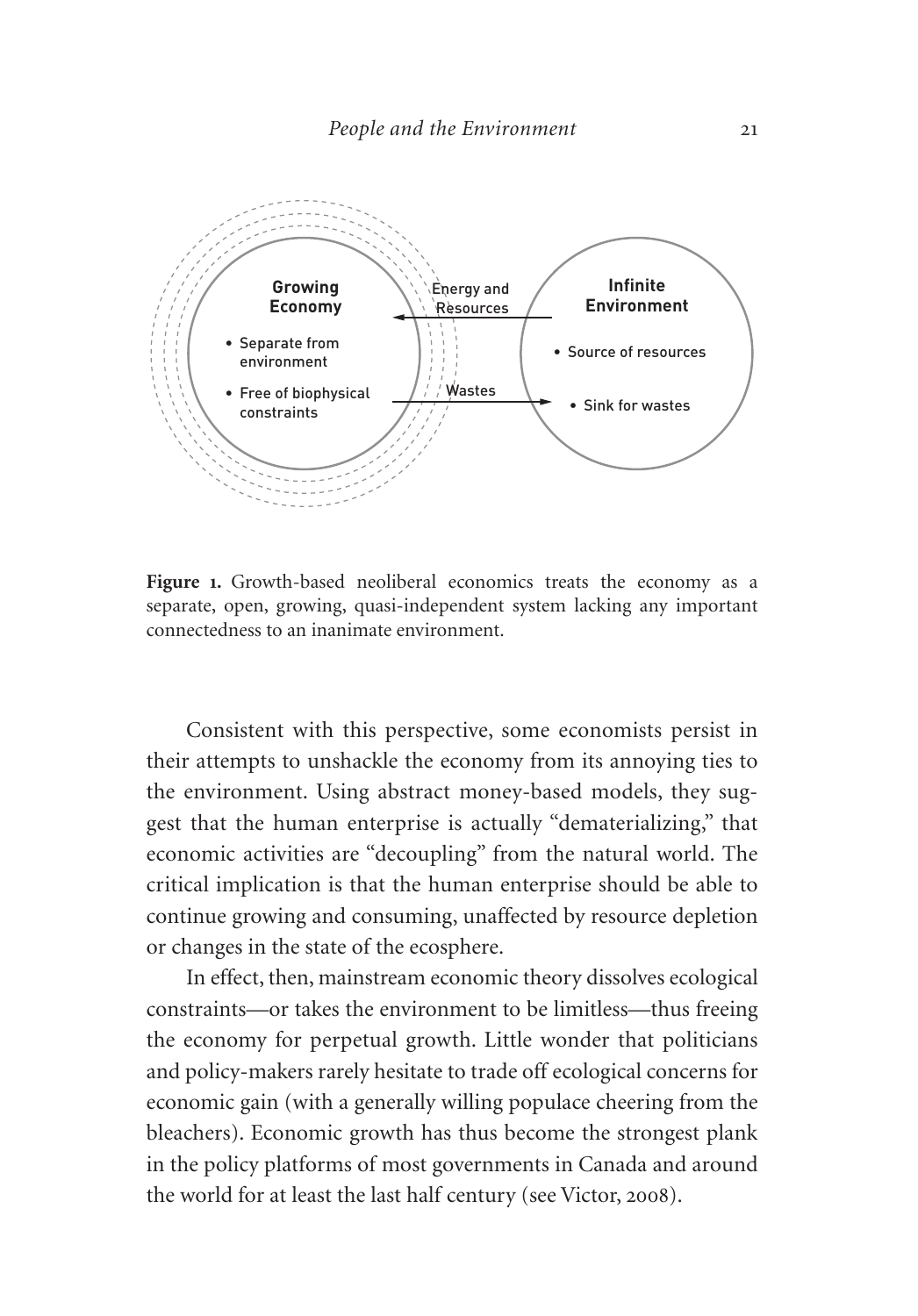#### **Beyond Perceptual Lapses: Environment and Social Justice**

Trading off the environment for economic gain does not mean there are no ecological costs, only that the latter are deemed to be less than the benefits. However, there is an ethical problem. While the benefits of economic growth accrue mainly to the rich and powerful, the burden of resource depletion, land degradation, and pollution falls mostly on the weak and poor. A growing body of research reveals that economically disadvantaged (low-income) communities suffer more consequences of ecological decline than do wealthier communities (e.g., Agyeman et al., 2009; Buzzelli, 2008). Poor people everywhere are losing their livelihoods and lives because of floods, drought and desertification, toxic spills and dump sites, hydroelectric projects, strip mines, radiation exposure, clearcut logging, soil erosion, and other forms of "economic" landscape abuse. Negative impacts fall particularly heavily on the urban poor in the burgeoning cities of low-income countries, but also on economically marginal groups and racial minorities in high-income countries. In effect, we are seeing the emergence, both globally and nationally, of *eco*-apartheid, the segregation of the people along ecological gradients, with the poor and racial minorities suffering the worst environments and consequences.

Even Canada suffers the syndrome. Does anyone doubt that people living in impoverished urban neighbourhoods (such as the Downtown Eastside in Vancouver or St-Henri in Montreal) and many First Nations reserves endure some of the most degraded and degrading physical and social environments in the nation? Native people in the north, already suffering from the industrial contamination of their traditional country foods (courtesy of climate patterns that carry industrial and agricultural wastes pole-ward from all over the world) confront the immediate impacts of climate change: the melting of sea ice and permafrost. Physical and mental health statistics tally the human costs. Meanwhile, wealthy Canadians enjoy the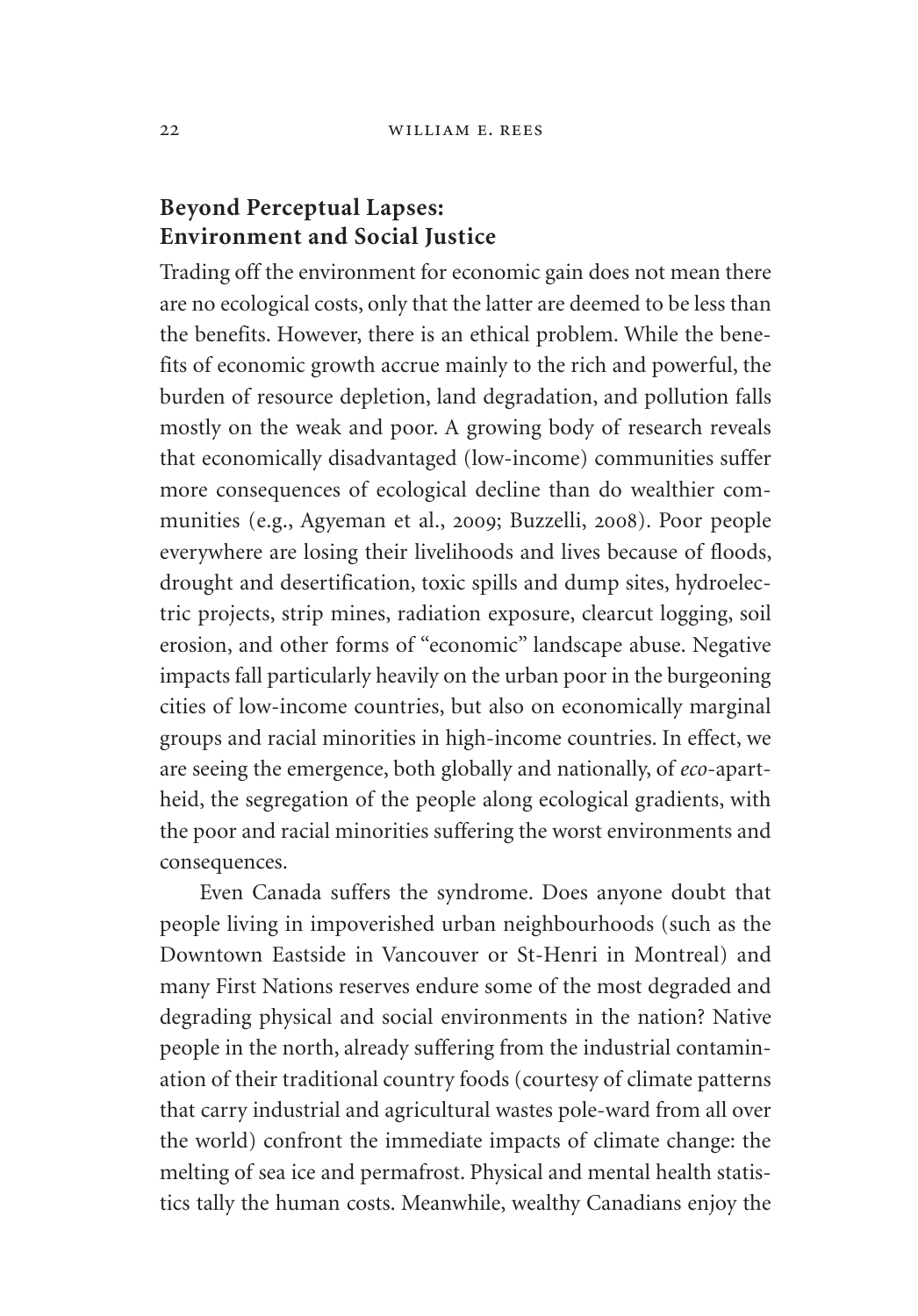best-manicured of urban neighbourhoods (increasingly in the form of gated communities) and often spend part of each year in second homes in the most nearly pristine natural habitats on Earth.

Indeed, income is the obvious critical independent variable (figure 2). The wealthiest 20 percent of the human family account for 76.5 percent of private consumption, while the poorest 20 percent get by on 1.5 percent (Shah, 2010). Thus, the rich can buy their way to ecological safety while the poor, particularly women and racial minorities living in wasted habitats, suffer the health, aesthetic, and spiritual impacts of polluted soil, air, and water. An estimated 22,000 children die each *day* from poverty-related causes. Consider that, in 2000, more than 600 million of the urban poor lived without sanitary sewers and 450 million do not have safe drinking water.



**Figure 2.** Percentage and numbers of the world's people living at different poverty levels. Nearly half of the human family (over 3 billion people) live on less than \$2.50 per day and nearly 1 billion survive on less than \$1.00 per day.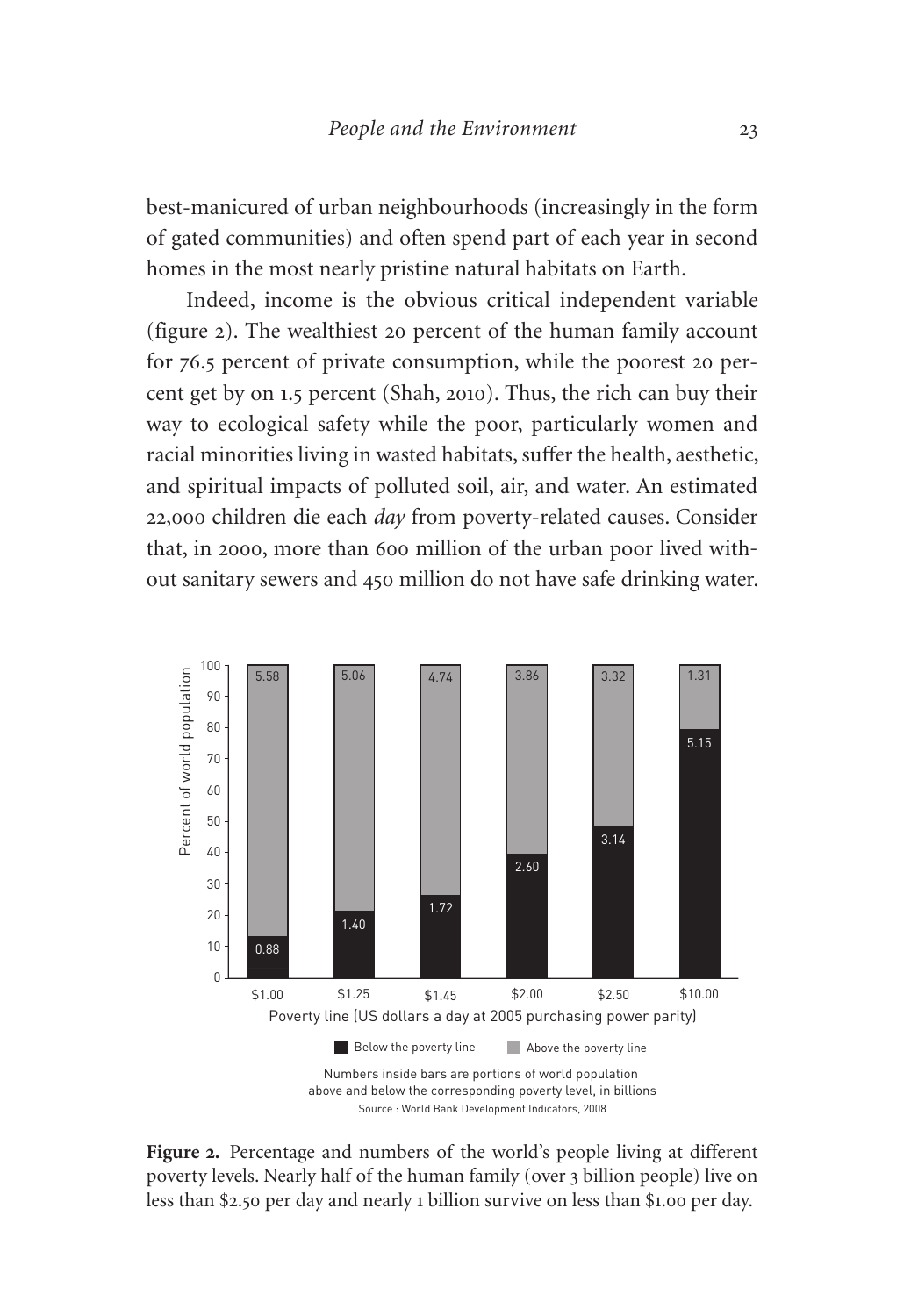Even today, some 1.1 billion people in developing countries have inadequate access to water, and 2.6 billion lack basic sanitation. Not surprisingly, millions die every year from environmentally borne diseases, including 1.8 million children from diarrhea alone (UNCHS, 2001; Shah, 2010).

Both ecological degradation and moral imperatives urge society to look beyond sheer material growth for ways to relieve poverty, reduce social inequity, and reverse ecological apartheid. Progressive tax regimes designed explicitly to redistribute income constitute one possible solution, but there is little enthusiasm for redistributive policies in today's conservative political climate. Indeed, despite an already egregious income distribution (figure 2), 80 percent of the world's population live in countries where the income gap is widening (Shah, 2010) (including in the United States and Canada where regressive tax *breaks* are channelling additional income to the already wealthy). Canadians' growing environmental concerns have obviously not generated adequate political pressure to confront environmental injustice (Buzzelli, 2008), either domestically or internationally. One indication is that Canada's contribution to international development assistance is stagnant—at only 0.3 percent of gross national income (GNI)—or falling, despite our having committed to 0.7 percent in 1970. It seems that concern for environmental justice in Canada is largely confined to a few nongovernmental organizations (the United States is a worse offender, with official development aid at only o.2% percent of GNI [OECD, 2010, cited in Shah, 2011]).

As noted, the proximate reason for such generally poor moral performance is the inequitable distribution of benefits and costs. The winners, those most able to force serious reform (and who can afford it) have no direct—that is, economic—incentive to act, and the losers, those most in need of reform, are economically and politically powerless. This situation is unlikely to change peacefully in the near future—the rich–poor income gap is increasing between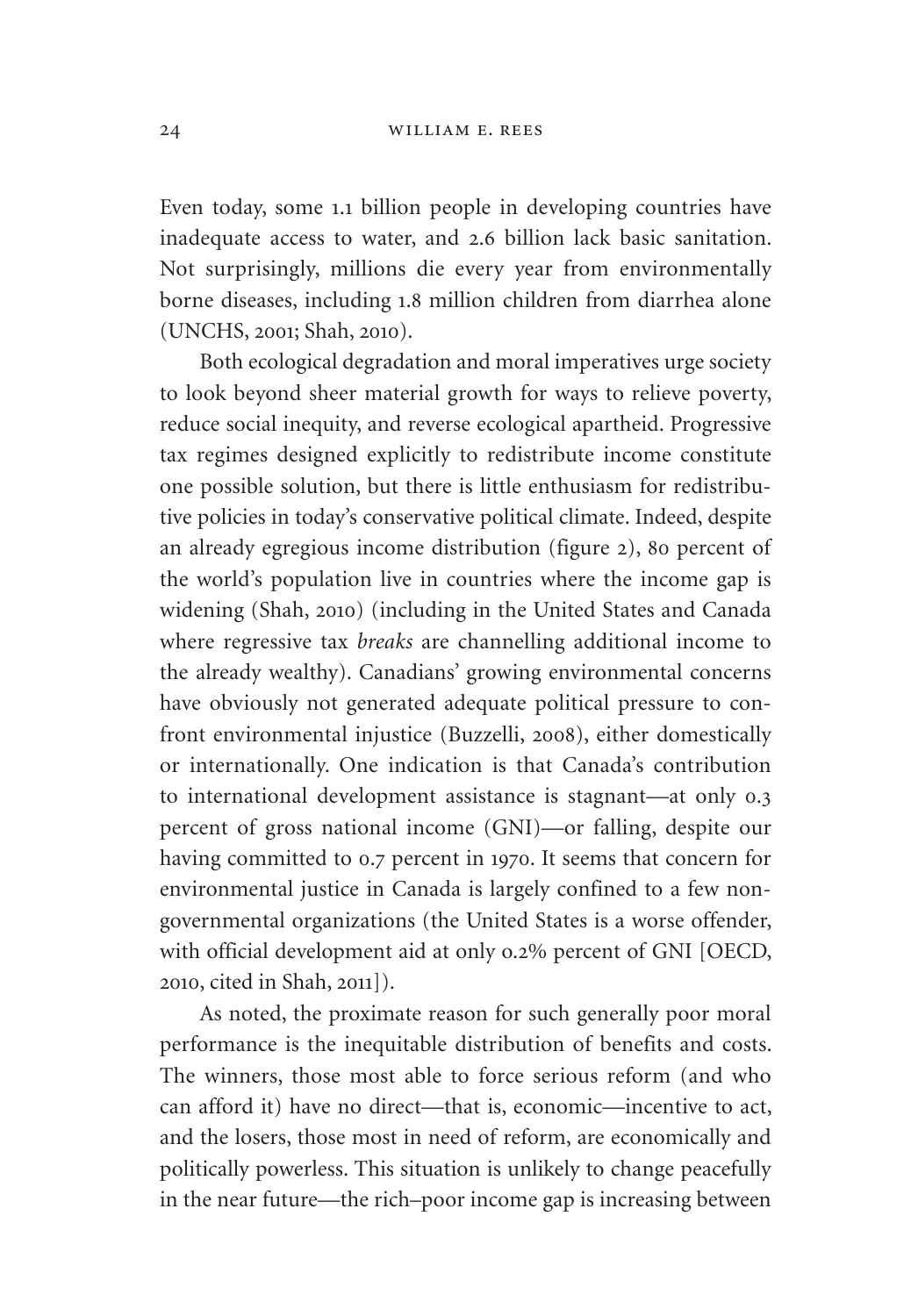and within many nations with the spread and entrenchment of neo-conservative values.<sup>1</sup> As a result, eco-apartheid is almost certain to worsen with the threat of climate change and incipient resource shortages. Of particular concern is the fact that urban populations, particularly in poorer developing countries, are projected to explode by an additional 2.9 billion in the next four decades (UN, 2009).<sup>2</sup> This means that in the coming 40 years, the world's cities are expected to add more people with all their "furniture" than had accumulated on Earth in the entire history of *H. sapiens* up until 1957!

#### **Biophysical Reality: The Human Enterprise as "Dissipative Structure"**

*You may say, if you wish, that all "reality" is a social construction, but you cannot deny that some constructions are "truer" than others. They are not "truer" because they are privileged, they [become] privileged because they are "truer." —Neil Postman (1999, 76)*

Any effort to articulate a truer alternative construct of humankind– environment relationships must include a sound understanding of the biophysical laws underlying those relationships. The fact is that, technological illusions aside, human beings are subject to the laws of nature. One of the most fruitful ways to conceptually reconnect people to the ecosphere is through contemporary interpretations of "far-from-equilibrium" thermodynamics. The starting point for this approach is the second law of thermodynamics, the entropy law.

In its simplest form, the second law states that any spontaneous change in an isolated system—a system that can exchange neither energy nor material with its environment—increases the system's

1. The shift to the political right has been accompanied by reduced social cohesion—the erosion of community, a diminished sense of mutual responsibility, and increasing ecological injustice.

2. Most urban inmigrants will settle in the expanding barrios, *favelas,* and slums of low-income cities.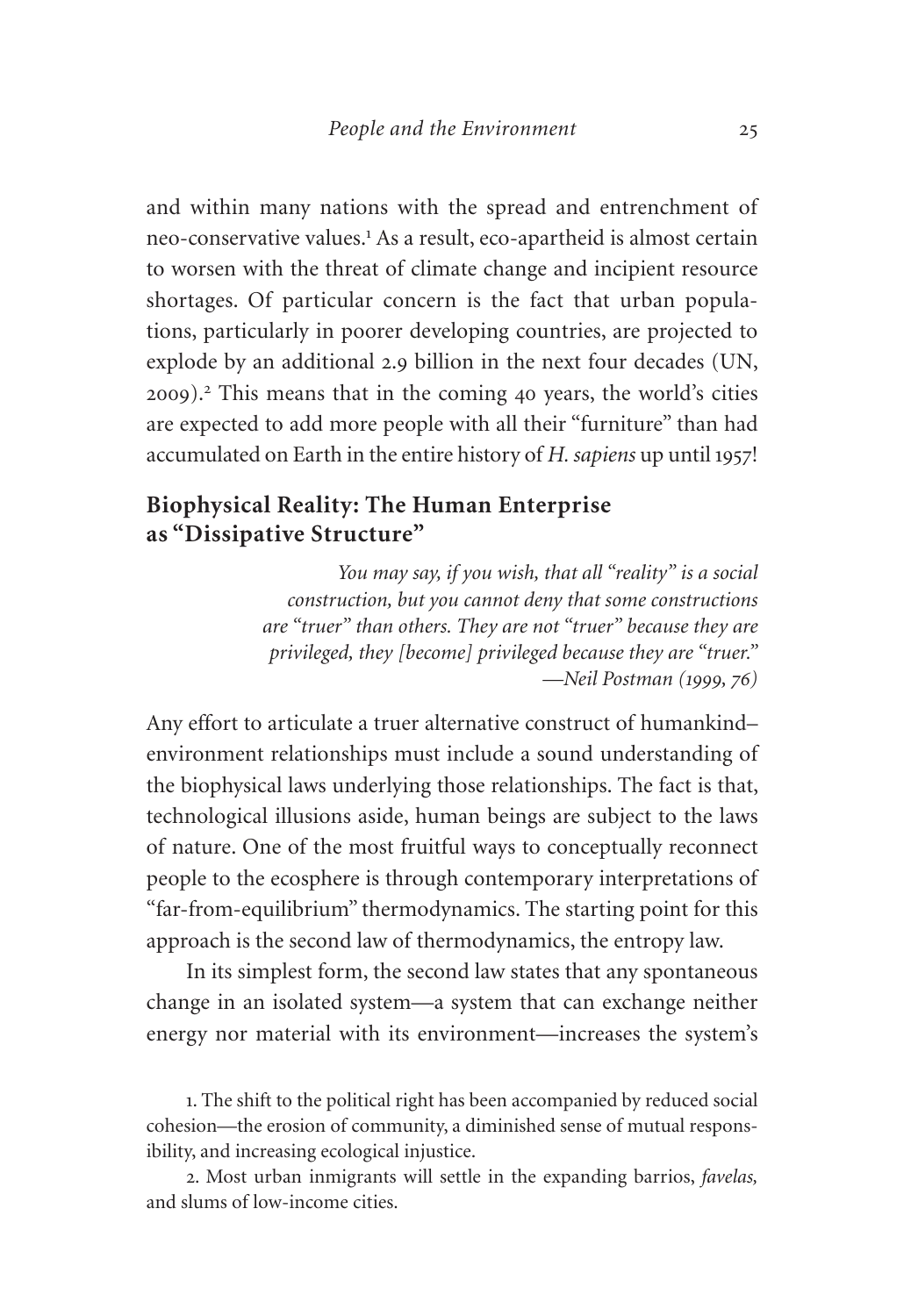entropy. This is a technical way of stating that things naturally tend to wear out and run down. With each successive change, an isolated system loses potential—it becomes more randomly structured, energy dissipates, concentrations disperse, gradients disappear. Eventually, the system reaches thermodynamic equilibrium, a state of maximum entropy in which no point is distinguishable from any other and nothing further can happen.

Of course, many complex real-world systems—from new-born infants, through cities, to the entire ecosphere—are neither isolated nor sliding toward equilibrium. The ecosphere, for example, is a highly ordered self-organizing system of mind-boggling complexity, multi-layered structure, and steep gradients represented by millions of distinct species, complex functional dynamics, and accumulating biomass. Over geological time, its internal diversity, structural/ functional complexity, and energy/material flows have generally increased—that is, the ecosphere has been moving ever *further* from the equilibrium state. Indeed, this phenomenon may well be the measure of life. As Prigogine (1997) asserts, "distance from equilibrium becomes an essential parameter in describing nature, much like temperature [is] in [standard] equilibrium thermodynamics."

Since living systems *gain* in structural mass and functional complexity over time, scientists and philosophers long thought they were exempt from the second law. This is not the case—all systems are subject to the same processes of entropic decay. (There are no known violations of the second law.) The paradox dissolves only when we recognize that all living systems, from cellular organelles to entire ecosystems and the ecosphere, are *open* systems that freely exchange energy and matter with their host environments.

Most critically, systems biologists have begun to emphasize that living systems exist in overlapping nested hierarchies in which each component subsystem ("holon") is contained by the next level up and itself comprises a complex of linked subsystems at lower levels. (Think of Russian nesting dolls). This organizational form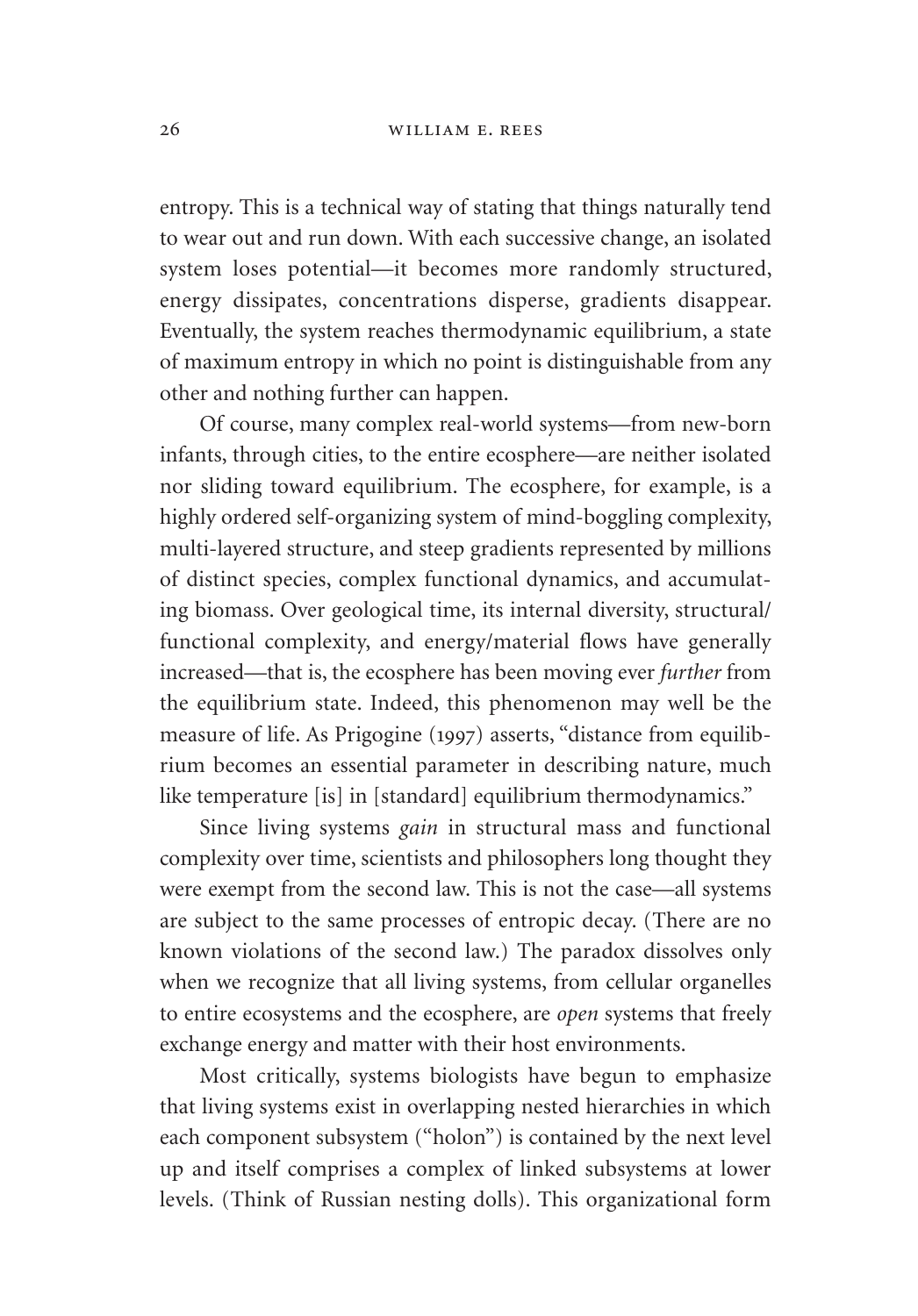is the basis for self-organizing holarchic open (SOHO) systems theory (see Kay and Regier, 2002). Within the hierarchy, each subsystem (or holon) grows and develops using energy and material (negentropy) extracted from its environment—its host system one level up. It processes some of this energy/matter internally to produce and maintain its own structure/function and exports the resultant degraded energy and material wastes (entropy) back into its environment. In short, all living organisms produce and maintain their *local* organization as far-from-equilibrium systems at the expense of increased *global* entropy, particularly the entropy of their immediate host systems (Schneider and Kay, 1994, 1995). Because all self-organizing systems survive by continuously degrading and dissipating available energy and matter they are called "dissipative structures" (Prigogine, 1997). Table 1 compares pristine with fully humanized ecosystems.<sup>3</sup>

SOHO thermodynamics obviously has profound implications for our understanding of the concept of humans in nature. Like the ecosphere, the human economy—indeed, the entire human enterprise—is a self-organizing, far-from-equilibrium, dissipative structure. However, the human enterprise is also an open, growing, dependent *sub*system of the materially closed, non-growing, finite ecosphere. Thus, while the ecosphere evolves and maintains

3. Renegade economist Nicholas Georgescu-Roegen (1971a, 1971b) was among the first to understand the implications of the second law for the human economy. Since all economic activity must draw low entropy resources out of nature and dump useless high entropy waste back in, he reasoned first that "in a finite space there can be only a finite amount of low entropy and, second, that low entropy continuously and irrevocably dwindles away." He further speculated that since modern humans are unlikely to practise restraint in their use of resources, nature and human nature may combine to ensure that "the destiny of man is to have a short but fiery, exciting, and extravagant life" (Georgescu-Roegen, 1975). This view naturally remains controversial with opponents relying on resource substitutions and human technological ingenuity to defeat such second-law pessimism.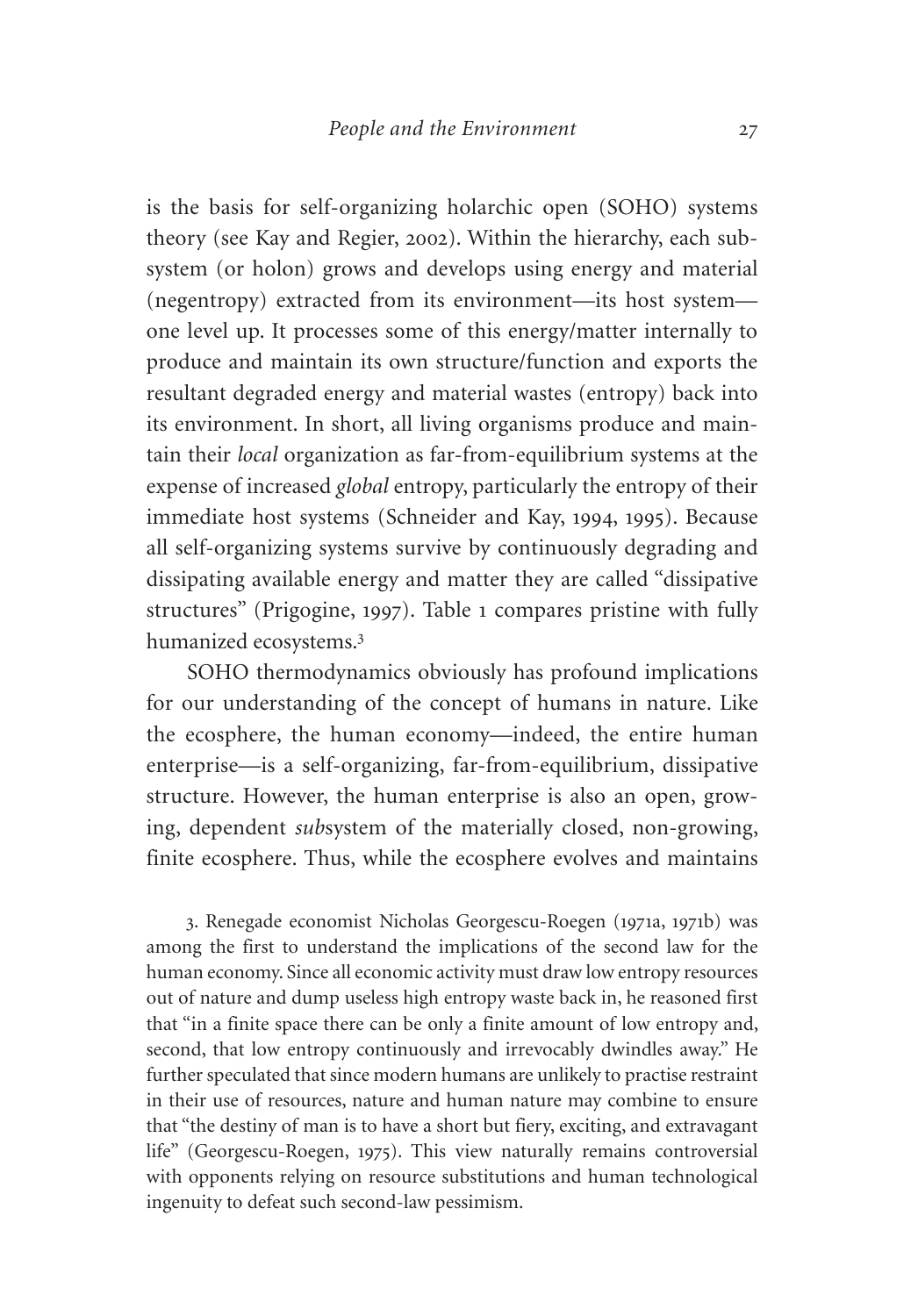itself by "feeding" on an extraterrestrial source of energy and by continuously recycling matter, the human subsystem grows and maintains itself by feeding on its supportive ecosystems and ejecting its wastes back into them. In effect, the increasingly consumption

| <b>ECOSYSTEMS WITHOUT HUMANS</b>                                                                                                                                                                | <b>HUMANIZED ECOSYSTEMS</b>                                                                                                                                                                                                                                                                                         |
|-------------------------------------------------------------------------------------------------------------------------------------------------------------------------------------------------|---------------------------------------------------------------------------------------------------------------------------------------------------------------------------------------------------------------------------------------------------------------------------------------------------------------------|
| Such systems grow and evolve<br>by assimilating, degrading, and<br>dissipating high-grade solar<br>energy through photosynthesis<br>and evapo-transpiration.                                    | Such systems are dedicated to<br>economic processes involving<br>the extraction, processing, and<br>consumptive degradation of<br>fossil energy and other material<br>resources that have accumulated<br>in the ecosphere, including<br>biomass and non-human species.                                              |
| Anabolic processes (bio-<br>production) exceed catabolic<br>processes (respiration and<br>dissipation).                                                                                         | Catabolism (destructive<br>dissipation) exceeds anabolism<br>(production of goods, services,<br>and manufactured capital).                                                                                                                                                                                          |
| Available energy and matter<br>(biomass and other resource<br>gradients) accumulate, species<br>proliferate, ecosystems<br>differentiate, and complexity<br>increases                           | Human populations and artifacts<br>accumulate, but resource stocks<br>are depleted and dissipated;<br>biodiversity declines; ecosystems<br>unravel and simplify.                                                                                                                                                    |
| Waste heat dissipates off-Earth;<br>material resources are fully<br>recycled; while the complexity<br>of ecosystems increases, the<br>entropy of the solar system and<br>the universe increases | Waste heat dissipates off-Earth;<br>material wastes (often toxic)<br>accumulate in the ecosphere; the<br>human enterprise expands and<br>complexifies at the expense of the<br>structural and functional integrity<br>of the ecosystem; the entropy of<br>the ecosphere (and ultimately the<br>universel increases. |

**Table 1**. A second-law comparison of human-less and humanized ecosystems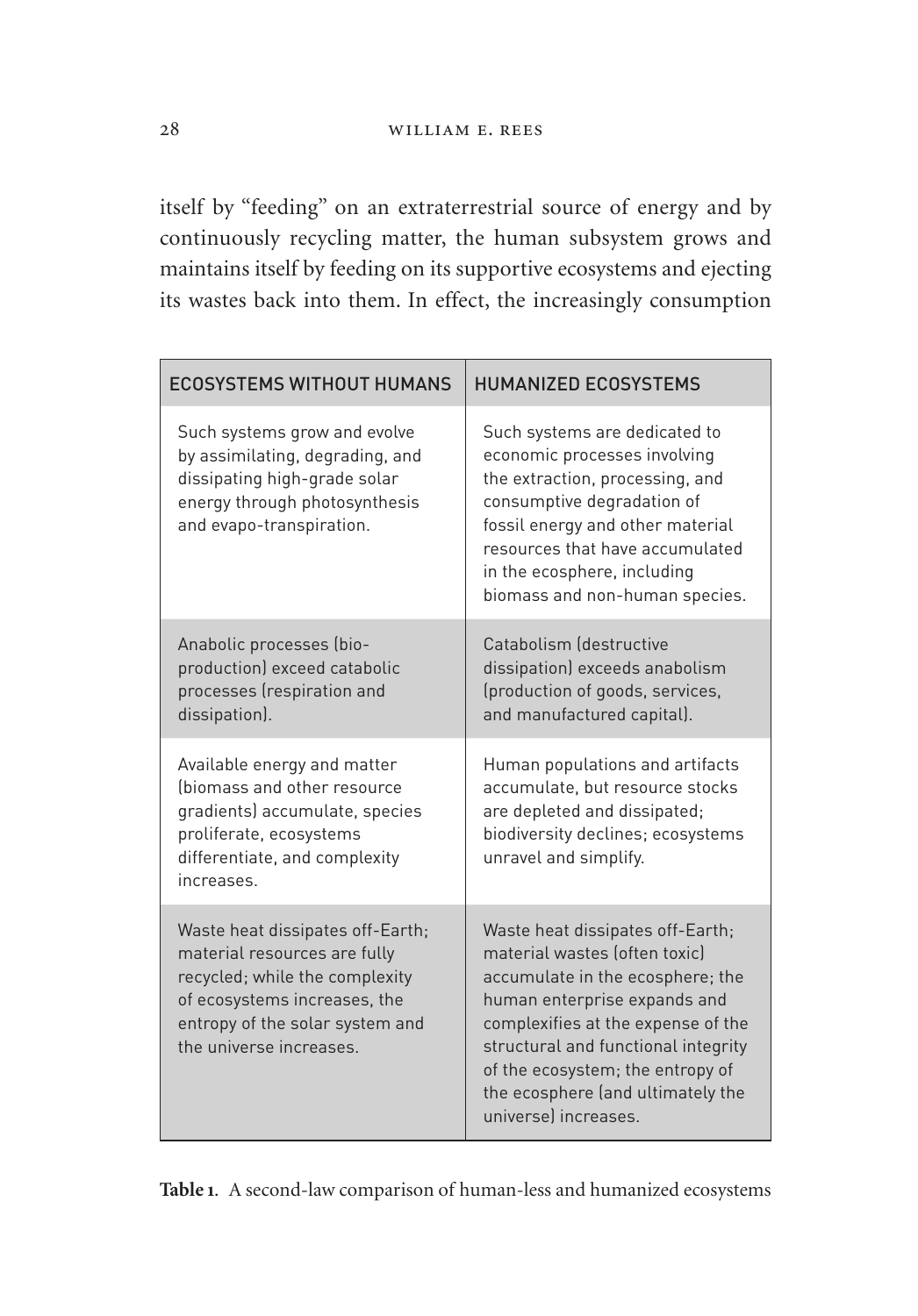-based human enterprise is thermodynamically positioned to consume and dissipate the ecosphere from the inside out (Rees, 1999). (It is no stretch to recognize that humanity is currently living as a parasite on Earth—a parasite is an organism that gains its vitality at the expense of the vitality of its host.) Figure 3 illustrates this economy-inside-ecosphere relationship as perceived by ecological economists.The latter argue that the most important flows in the economy are not the circular flows of money values but rather the one-way, irreversible flows of energy and material.

Let's pause to ponder the socio-economic implications of this relationship. To reiterate, SOHO theory and far-from-equilibrium thermodynamics dictate that the human subsystem can grow and maintain its internal order (negentropy) *only* by degrading the ecosphere and increasing global entropy. The production of *anything* an e-mail message, our own bodies, an ocean liner—requires the extraction from nature of vastly more useful energy and material



**Figure 3.** Steady state or "ecological" economics sees the human enterprise as an open, fully contained dependent subsystem of the living but non-growing ecosphere. This hierarchical relationship imposes strict limits on growth and the scale of the human enterprise.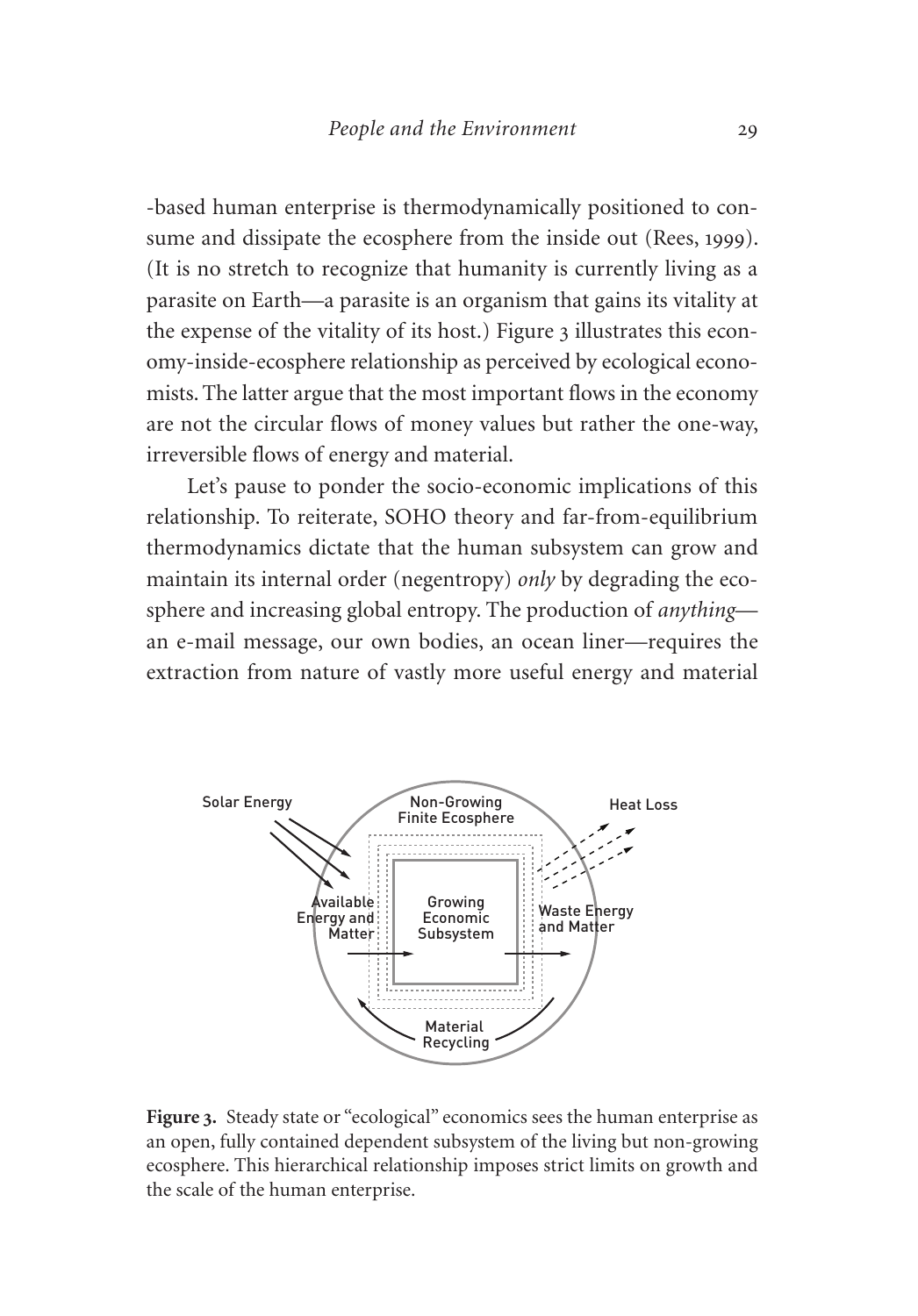than are embodied in the product, and the ejection back into nature of a quantity of useless (and often toxic) waste equivalent to the total amount of resources originally extracted.

These are irreversible processes. The energy consumed is almost immediately permanently radiated off the planet and, while the material may remain in the system, much of it is chemically transformed and widely dispersed into the air, soil, and water. Recapturing such dissipated material is economically impossible. Even recycling or reusing consolidated wastes (such as aluminum cans and glass bottles) invariably requires the consumption/dissipation of additional energy. Bottom line: *Any* so-called productive activity that raises the human system ever further from equilibrium is actually mostly a consumptive process that simultaneously degrades the ecosphere.

All of which means that, contrary to popular belief and political fantasy, *there is an inevitable and unavoidable conflict between continuous material economic growth and the maintenance of ecosystems integrity*. Indeed, every so-called environmental problem from fisheries collapses and deforestation (overexploitation) to marine dead zones and GHG accumulation (excess waste pollution), can be explained by reference to second-law relationships. Most importantly, there is no escape from the grip of the second law. As physicist Sir Arthur Eddington famously observed:

[Thermodynamics]…holds the supreme position among the laws of nature…If your theory is found to be against the Second Law of Thermodynamics, I can give you no hope; there is nothing for it but to collapse in deepest humiliation. (Eddington, 1929)

#### **The Increasing Human Load on Earth**

I have made the case that contemporary growth-oriented technoindustrial society has become dangerously parasitic on its supportive ecosystems. Humans are fuelling their current consumption and growth, in part, by depleting in mere decades stocks of so-called natural capital—fish stocks, soils, forests, groundwater, fossil fuels,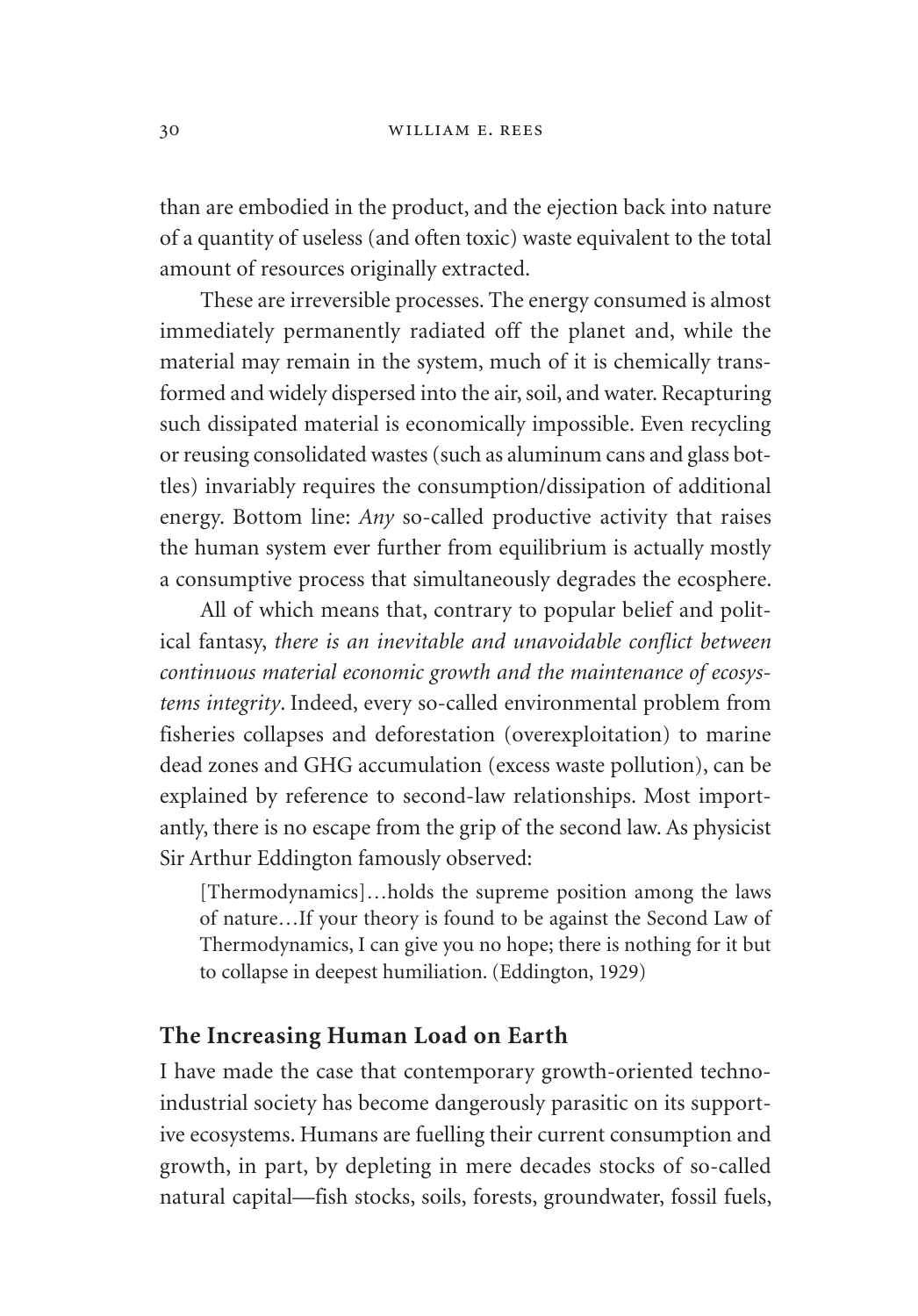and so on—that required thousands or millions of years to accumulate in the ecosphere.

Since people live in the moment and take their own times to be "normal", few are conscious of how recently and rapidly humans have come to dominate the planet. The human population had begun to edge up from about half a billion in 1600 but took over 200 years to reach its first billion sometime in the first half of the 19th century. However, it was during that century, when fossil fuels began to energize the human enterprise, that the modern human explosion got under way. The population increased over six-fold in the subsequent less than 200 years up to 2000 (and will reach 6.9 billion in 2011). So spectacular was this acceleration "that roughly 90% of the increase in human numbers since the beginning of time has occurred since 1650, in fewer than 350 years" (Cohen, 1995).

The increase in resource consumption and pollution is even more dramatic. In the 20th century alone, a 16-fold increase in energy use powered a 40-fold increase in industrial output, a 35-fold increase in fish catches, and a 9-fold increase in water use (mostly in agriculture to support burgeoning human numbers). Of course, the entropic burden on ecosystems increased apace—carbon dioxide  $(CO<sub>2</sub>)$  emissions increased by a factor of 17; sulphur dioxide emissions by a factor of 10 and myriad other contaminants infected the air, soil, and water all over the planet. By the end of the century, the scale of human activities had approached the scale of natural processes—industrial activities were fixing more atmospheric nitrogen and injecting it into terrestrial ecosystems than were all natural terrestrial processes combined; humans had directly transformed half of the land area of Earth; people were using more than half of the planet's accessible fresh water (data from Vitousek et al., 1997; Lubchenco, 1998; McNeill, 2000). Perhaps most significantly, *H. sapiens* was directly or indirectly appropriating at least 40 percent of the products of terrestrial photosynthesis for human use (Haberl, 1997; Vitousek et al., 1986), resulting in the accelerated competitive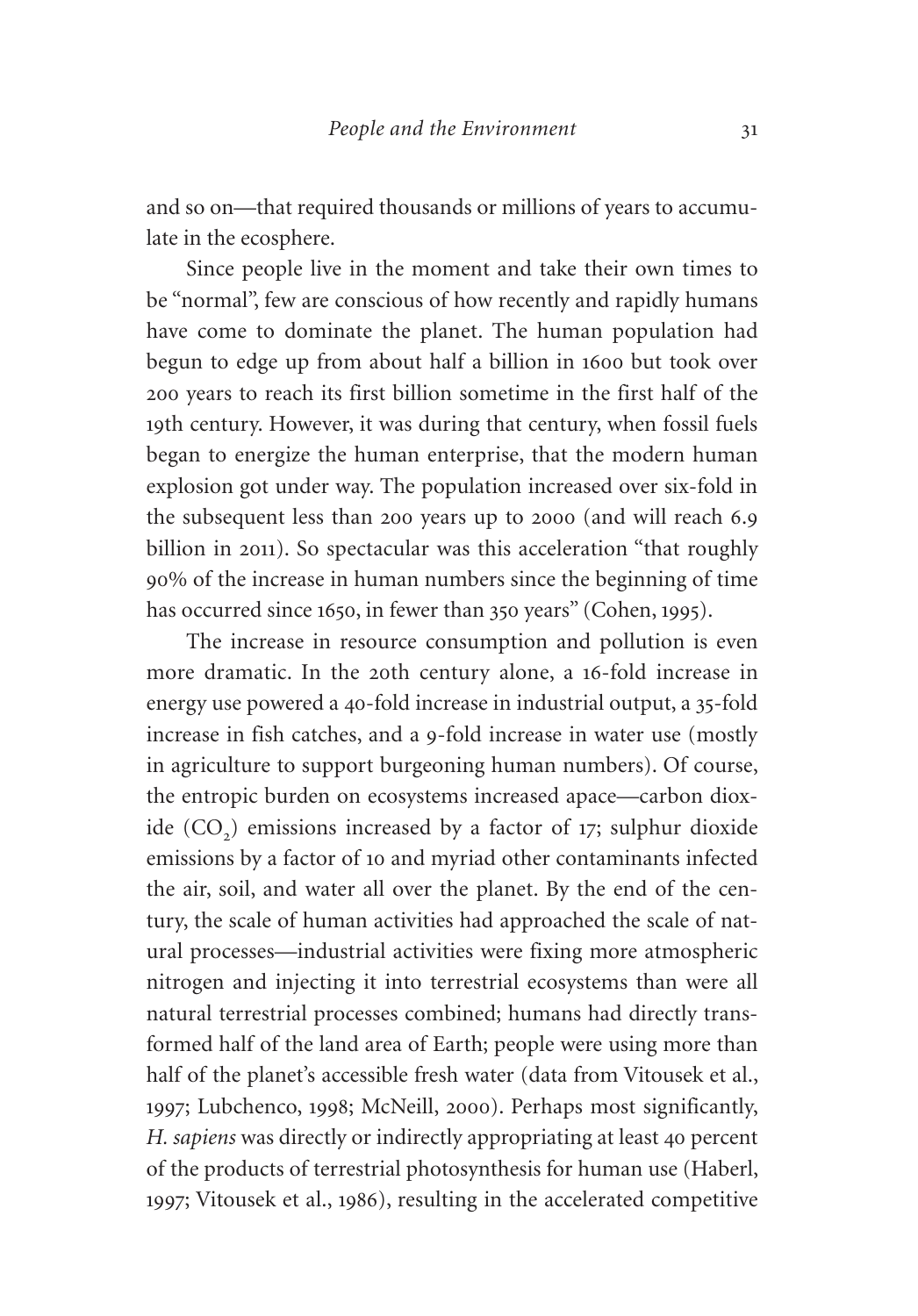displacement of other species from their ecological niches. (Biomass appropriated to grow the human enterprise is irreversibly unavailable to consumer organisms.)

#### **H. sapiens,** *the Ultimate Predator?*

Consider the impact on fish stocks, just one of humanity's critical bioresources. By the end of the 20th century a mere 50 years of hightech industrial fishing had reduced the large predatory fish biomass of the world's oceans to about 10 percent of pre-industrial levels (Christensen et al*.,* 2003; Myers and Worm, 2003). In some cases, stocks have been reduced to less than 1 percent of historic norms. Pressure on stocks increased through this period despite steadily diminishing returns to fishing effort, the collapse of major fisheries, and the warnings of fisheries scientists that catches were unsustainable. As early as 1993, Ludwig, Walters, and Hilborn (1993) concluded a review of modern bioresource management with the observation that while "there is considerable variation in detail, there is remarkable consistency in the history of resource exploitation: resources are inevitably overexploited, often to the point of collapse or extinction."

Such alarming data stimulated Fowler and Hobbs (2003) to consider whether *H. sapiens* is "ecologically normal," that is, do humans fall within the normal range of natural variation observed among ecologically similar species for a variety of relevant measures? The researchers found that humans rarely showed normal tendencies for the variables tested. For example, in terms of population size, energy use, CO<sub>2</sub> emissions, biomass consumption, and geographical range, humans differ from 95 ecologically similar species by orders of magnitude. It seems that humanity is an "outlier" species in many of the ways that we exploit the goods and services of nature (figure 4). The fact that human consumption of biomass was almost two orders of magnitude (100 times) greater than the upper 95 percent confidence limits for the range of species assessed in itself goes a long way toward explaining fisheries collapses and related biodiversity losses.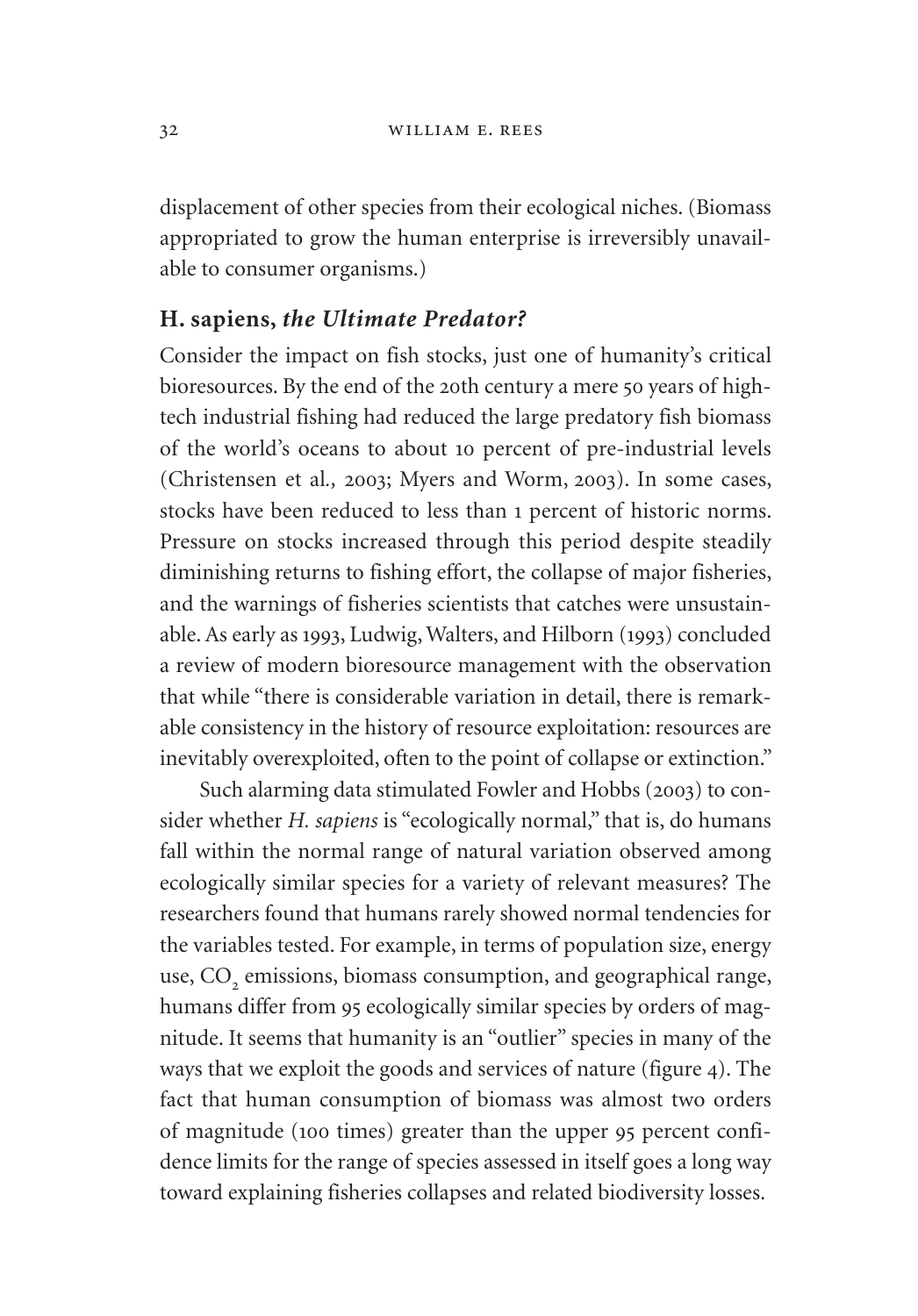

**Figure 4**. Human ingestion of biomass from ecosystems (black bars) in comparison with 95 other ecologically similar mammals. The 95 percent confidence limits among non-humans species are indicated by the left and right margins of the large pale-shaded rectangle (from Fowler and Hobbs, 2003).

Fowlers and Hobbs' analysis support the notion that *H. sapiens* may well be "the most voraciously successful predatory and herbivorous vertebrate ever to walk the earth" (Rees, 2008). People are more indebted to more ecosystems than ever (as is necessary to feed and otherwise provision our expanding population and insatiable "industrial metabolism"). Contrary to economic analyses, the economy is not significantly dematerializing; humanity is not decoupling from nature. On the contrary, in the aggregate, human economic activities have become the major biological and geological force changing the face of the Earth.

#### **Success as Prelude to Failure**

It is no small irony that this increasingly dysfunctional relationship is actually testament to humanity's remarkable evolutionary success. The contributing factors are both biological and cultural. Consider that *H. sapiens* shares certain critical innate behavioural predispositions with all other species. In particular, unless or until constrained by negative feedback (e.g., disease, starvation, other critical resource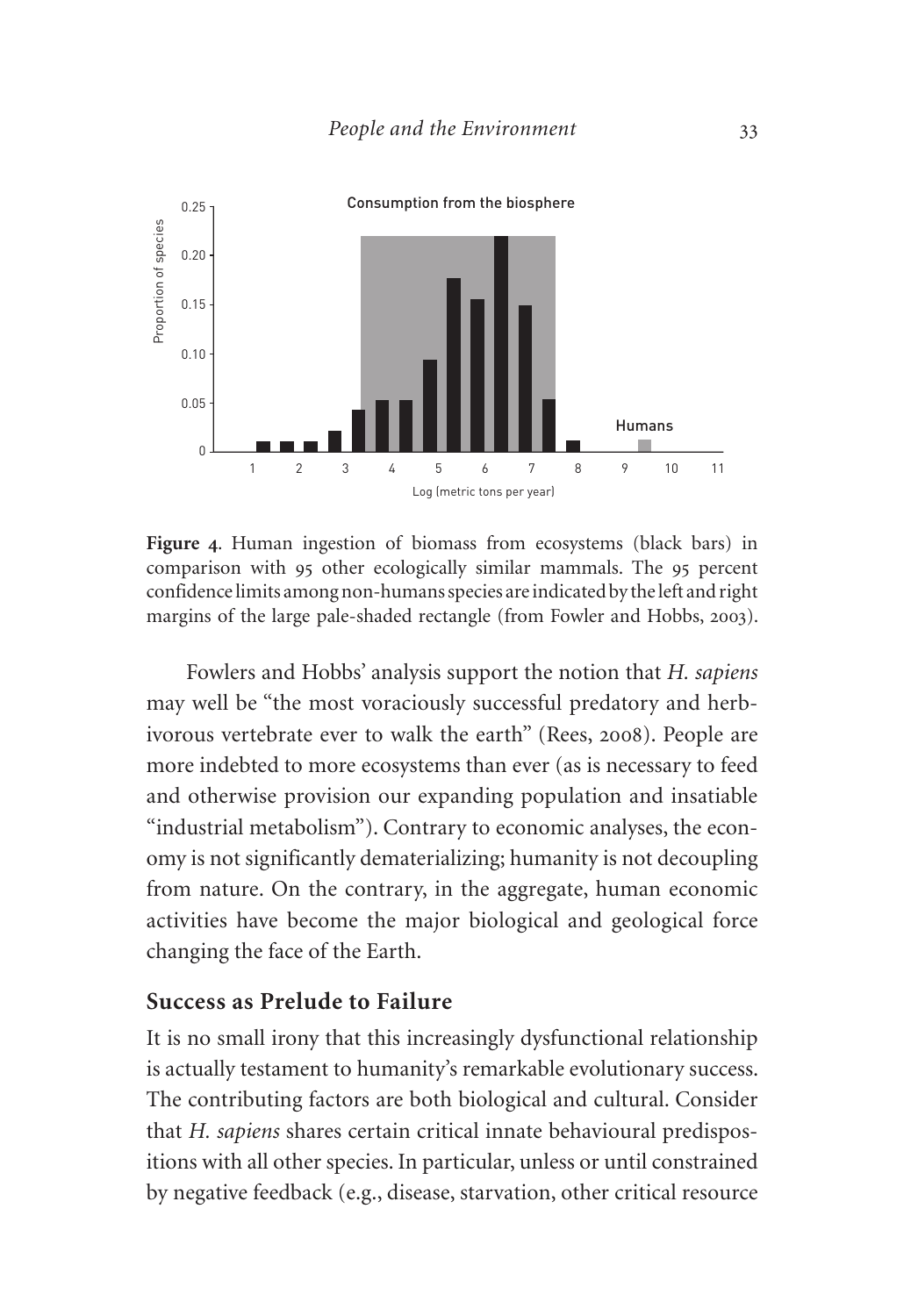shortages) humans will expand into any accessible habitat and tend to use all available resources (in the case of humans, availability is determined by our steadily evolving technology).<sup>4</sup> Such tendencies are actually essential for individual and therefore species survival in the Darwinian struggle for existence.

But humans have proved superior to other advanced species in the evolutionary game. Our capacity for language—particularly written language—and our unmatched technological prowess have given us a significant leg up in the competition. Recorded knowledge is cumulative, so people have been getting continuously better both at suppressing negative feedback and at exploiting their ecosystems for thousands of years. (The pace of cultural evolution vastly exceeds that of biological evolution.) As a result, we have the greatest geographic range of any advanced vertebrate species and a history of depleting resource stocks in serial fashion wherever on Earth we find ourselves (Ponting, 1991).

The problem is that, while we have already breached safe biophysical limits to growth, contemporary humans continue to be driven by Cro-Magnon's expansionist instincts. And it doesn't help that our contemporary socially constructed perpetual growth ethic *reinforces* humanity's innate expansionism. Nurture augments nature. Industrial societies thus show little constraint in their exploitation of the environment. In effect, environmental behaviours that once conferred a selective advantage on individuals have become hazardous to the species in the rapidly changing world created by the unrelenting expression of those same traits.

4. If this is difficult to accept, consider the recent history of petroleum exploitation in some of the most remote and dangerous environments on Earth (including deepwater Gulf of Mexico and Canada's oil sands). Or, on a more personal level, think of the credit card. This is an invention that enables people to consume resources that they don't have after they have consumed their way through the income that they do. Household indebtedness in Canada is now equivalent to 160 percent of annual family income.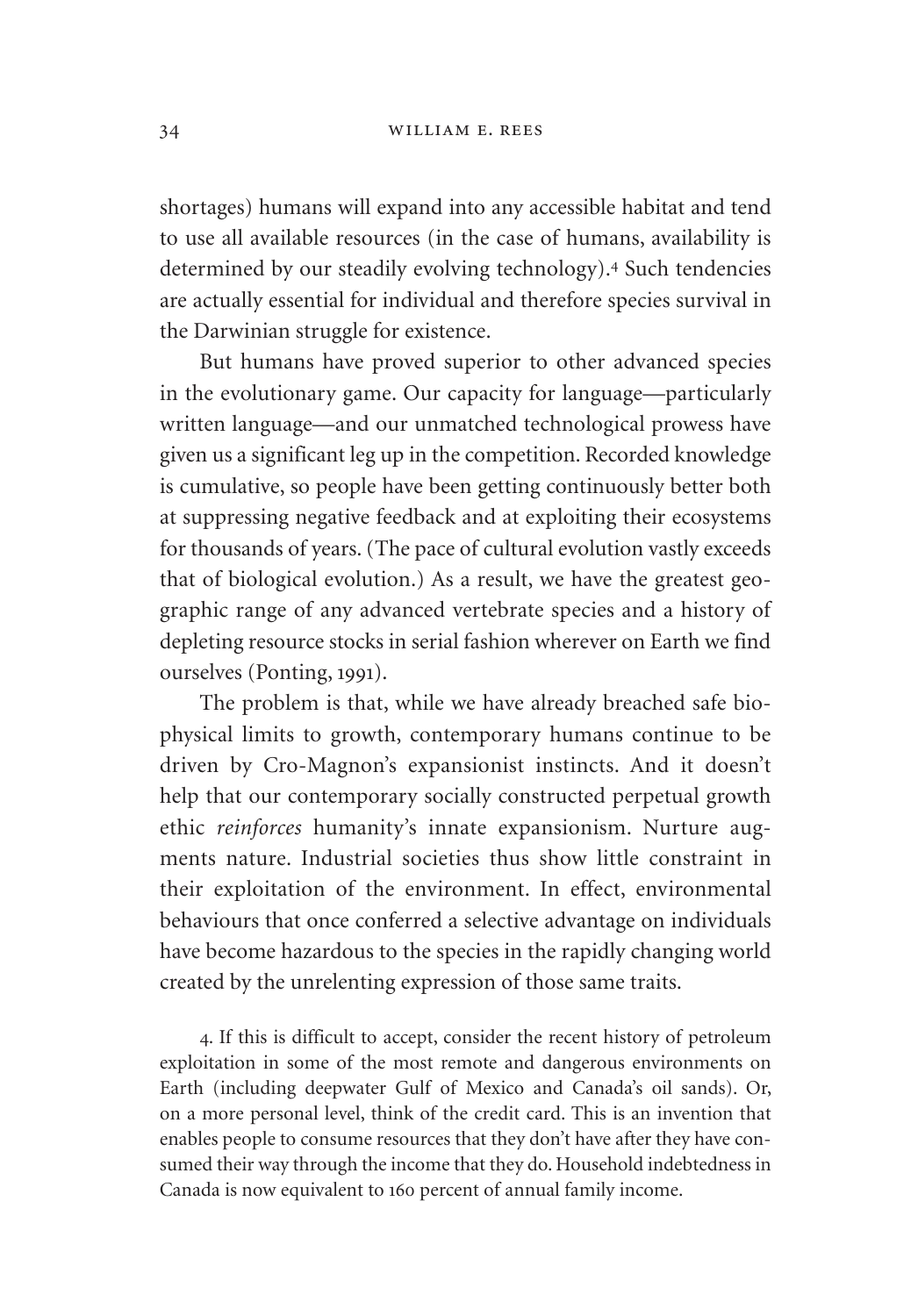Fowler and Hobbs (2003) were moved to ask, Is humanity sustainable? Warren Hern argues that at present it is not. He likens our species to a kind of planetary disease—the sum of human activities over time "exhibits all four major characteristics of a malignant process: rapid uncontrolled growth; invasion and destruction of adjacent tissues (ecosystems, in this case); metastasis (colonization and urbanization, in this case); and dedifferentiation (loss of distinctiveness in individual components)" (Hern, 1997). It seems that humanity's evolutionary success is literally killing us.

The good news is that, despite this apparent pathology, there is nothing *inherently* unsustainable about life in the SOHO hierarchy. Indeed, until recently, net primary production by producer species (mostly green plants) has been more than adequate to sustain the world's entire complement of consumer organisms, including humans. From this perspective, far-from-equilibrium thermodynamic theory provides a simple double-barrelled criterion for sustainability: the human enterprise must not persistently consume more bioresources than nature produces nor generate more waste than nature can assimilate (taking into account a generous allowance for the thousands of other consumer species with whom we share the planet).

#### **The Human Ecological Footprint**

Consistent with the foregoing, the first questions of human ecology should be How much of Earth's biocapacity is required to sustain any specified human population? and How does this compare with available supplies? We can produce approximate answers to these questions using ecological footprint analysis (EFA). EFA is a quantitative tool I have developed with my students, particularly Dr. Mathis Wackernagel, specifically to reopen the debate on human carrying capacity and to assess the sustainability of the human enterprise (Rees and Wackernagel, 1994; Wackernagel and Rees, 1996; WWF, 2008, 2010, 2012; Rees, 2006, 2013).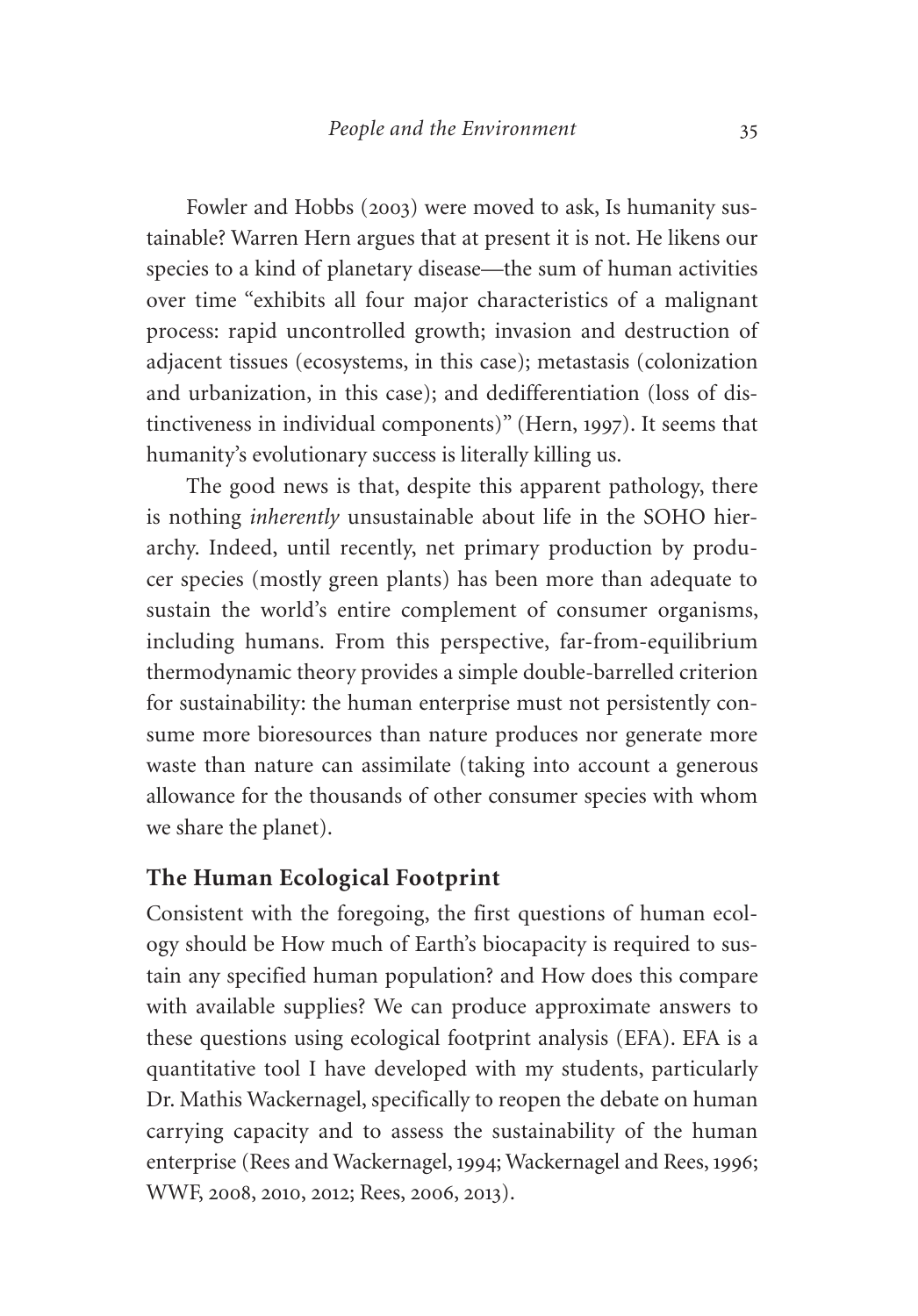EFA starts from a series of inarguable premises:

- Conscious of it or not, *H.sapiens* is an integral and fully dependent component of supportive ecosystems and the ecosphere.
- Most human impacts on ecosystems are associated with energy and material extraction and waste disposal (i.e., economic activities).
- We can convert many of these energy and material flows to corresponding productive or assimilative ecosystems areas.
- There is a finite area of productive land and water ecosystems on Earth.

As previously detailed, all human populations extract a continuous supply of material resources and waste assimilation services from their supportive ecosystems to sustain themselves and grow. Therefore the ecological footprint of any specified population is formally defined as:

The aggregate area of land and water ecosystems required, on a continuous basis, to produce the bioresources that the population consumes, and to assimilate (some of) the wastes that the population produces, wherever on Earth the relevant land/water may be located. (Rees, 2006)

The size of a population's eco-footprint depends on four factors: the population size, its average material standard of living, the average productivity of land/water ecosystems, and the efficiency of resource harvesting, processing, and use. Regardless of the relative importance of these factors and how they interact, *every population has an ecological footprint* and the productive land and water captured by EFA represents much of the natural capital (productive natural resource base) required to meet that population's consumptive demands.<sup>5</sup>

5. EFA is not intended to represent all human impacts, only those material demands that can readily be converted to a corresponding ecosystem area. Toxic wastes, for which there is no assimilative capacity, are not represented; similarly, such impacts as stratospheric ozone depletion are excluded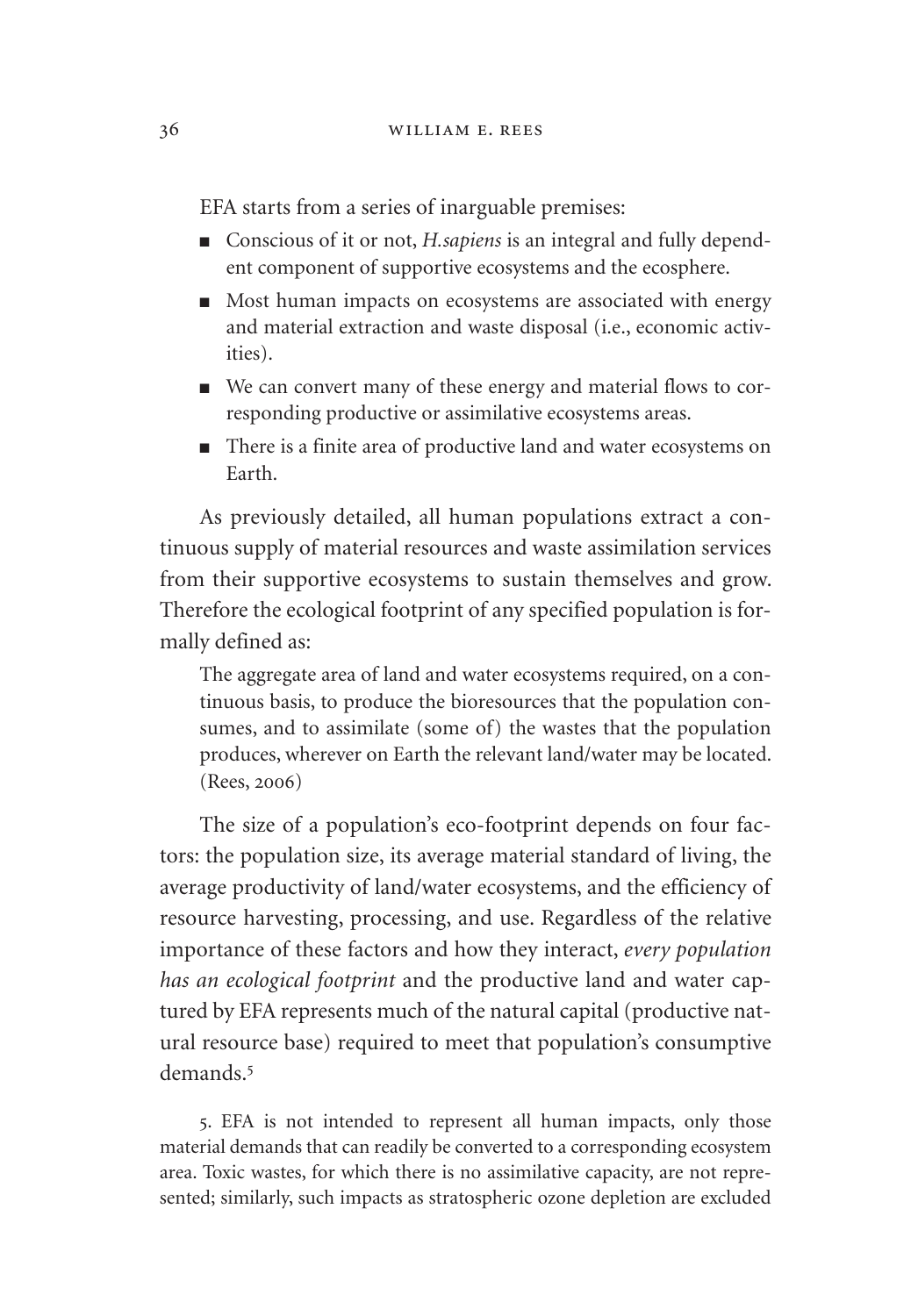Eco-footprints are based on final demand for goods and services. The first step in population EFA is to estimate the total annualized consumption of all significant categories of commodities and consumer goods consumed by that population. It is possible to obtain domestic production and trade data from national statistical offices and other sources such as the Food and Agriculture Organization and United Nations statistical publications. When possible, all consumption estimates are trade-corrected. Thus a population's consumption of wheat is estimated as follows:

domestic consumptionwheat <sup>=</sup>domestic productionwheat + importswheat - exports wheat

EFA builds on material flows analysis by adding the additional step of converting the material inputs and output into a corresponding area of productive and assimilative ecosystems. The total national eco-footprint is the sum of contributions from all individual commodities plus the area of carbon sink lands. Per capita eco-footprints are estimated simply by dividing national footprint estimates by total population.<sup>6</sup> To facilitate comparison among nations, all domestic eco-footprint estimates are converted into hectares of global average productivity. It is important to recognize that population eco-footprints constitute *mutually exclusive* appropriations of productive capacity. The biocapacity used by one population is not available for use by another. *All human populations are therefore competing for the available biocapacity of Earth*.

Note also that ecological footprints can be interpreted in terms of thermodynamic theory. I have described the human enterprise

because they cannot be converted into a corresponding ecosystem area. We also err on the side of caution whenever data are sparse or conflicting. For all these reasons, EFA generates a conservative estimate of total human load.

6. A major strength of EFA is that it connects people and their lifestyles to their impacts on nature using two indicators everyone can readily understand—consumption (everyone is a consumer) and productive land.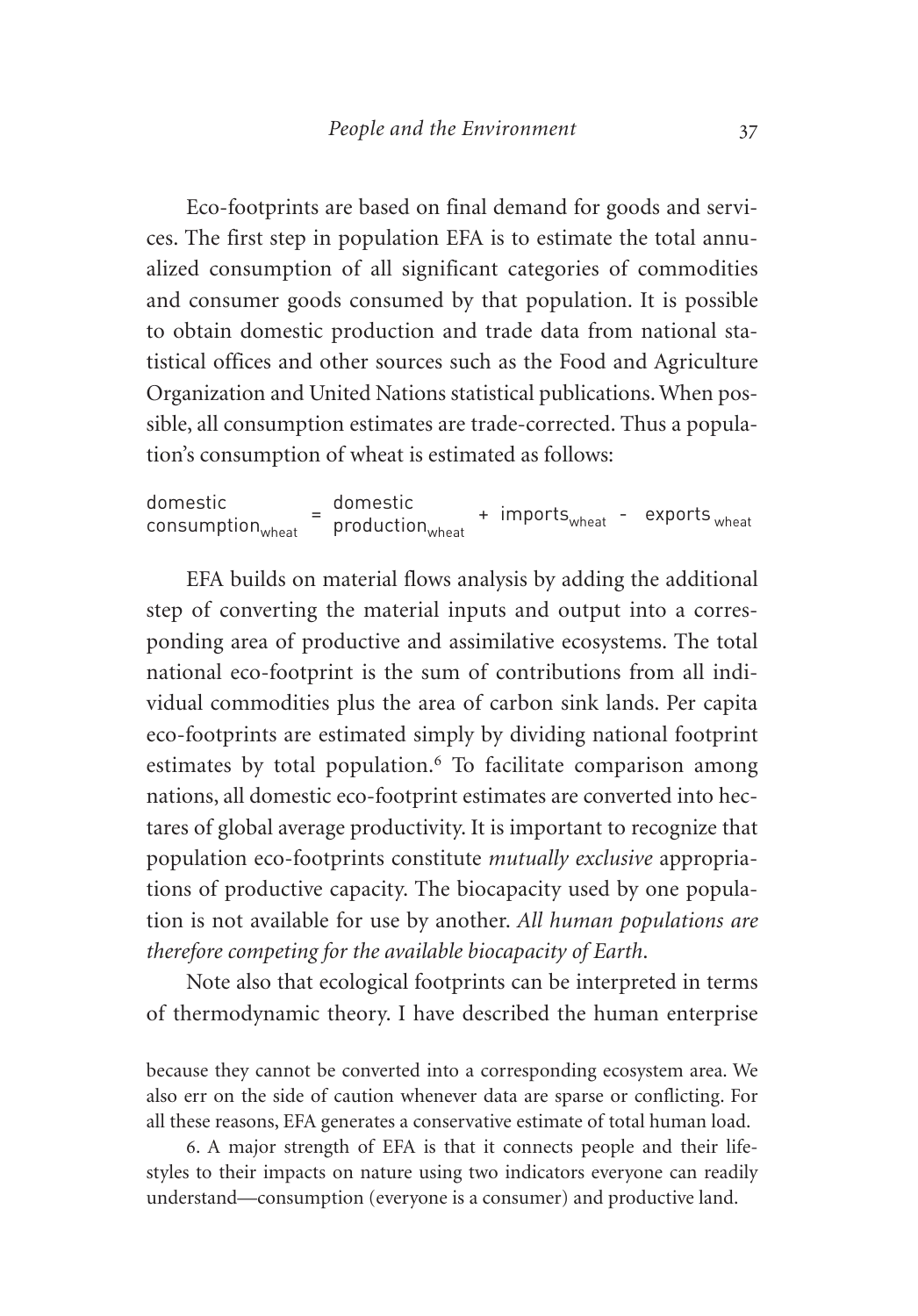as a dissipative structure whose metabolic activities irreversibly dissipate useful energy and material (negentropy) and increase global entropy. It follows that, since the production of renewable resources is driven by solar energy, a population's ecological footprint is the ecosystem area required, on a continuous basis, to regenerate photosynthetically the energy and biomass equivalent of the negentropy being consumed by that population. A given rate of consumption is theoretically sustainable as long as there is a corresponding, adequate exclusive area of productive ecosystems (biocapacity) available to supply the demand.

# **The Comparative Eco-Footprints of Nations**

Because consumption depends on income, per capita eco-footprints are strongly correlated with gross domestic product (GDP) per capita. Figure 5 shows the average per capita eco-footprints for a cross-section of countries. The citizens of rich countries like the United States and Canada need an average of 4 to 10 global hectares (gha) (10 to 25 acres) to support their consumer lifestyles. (Canada's per capita eco-footprint is greater than 7 gha.) Meanwhile, the chronically impoverished get by on less than 0.5 hectare (1 acre) (WWF, 2008).

Unlike abstract monetary measures (such as per capita GDP) that have no theoretical limits, eco-footprints estimate land and water areas that can be compared to finite available supplies. Significantly, EFA shows that many (mostly rich) countries have eco-footprints several times larger than the area of their domestic productive land- and waterscapes. The Netherlands, for example uses four times as much productive ecosystem area as is contained within its own borders; Japan's eco-footprint is *eight* times greater than the country's domestic biocapacity.

Even when they have fiscal surpluses, all such countries are running ecological deficits with the rest of the world. This means that their populations survive mostly on biocapacity (both productive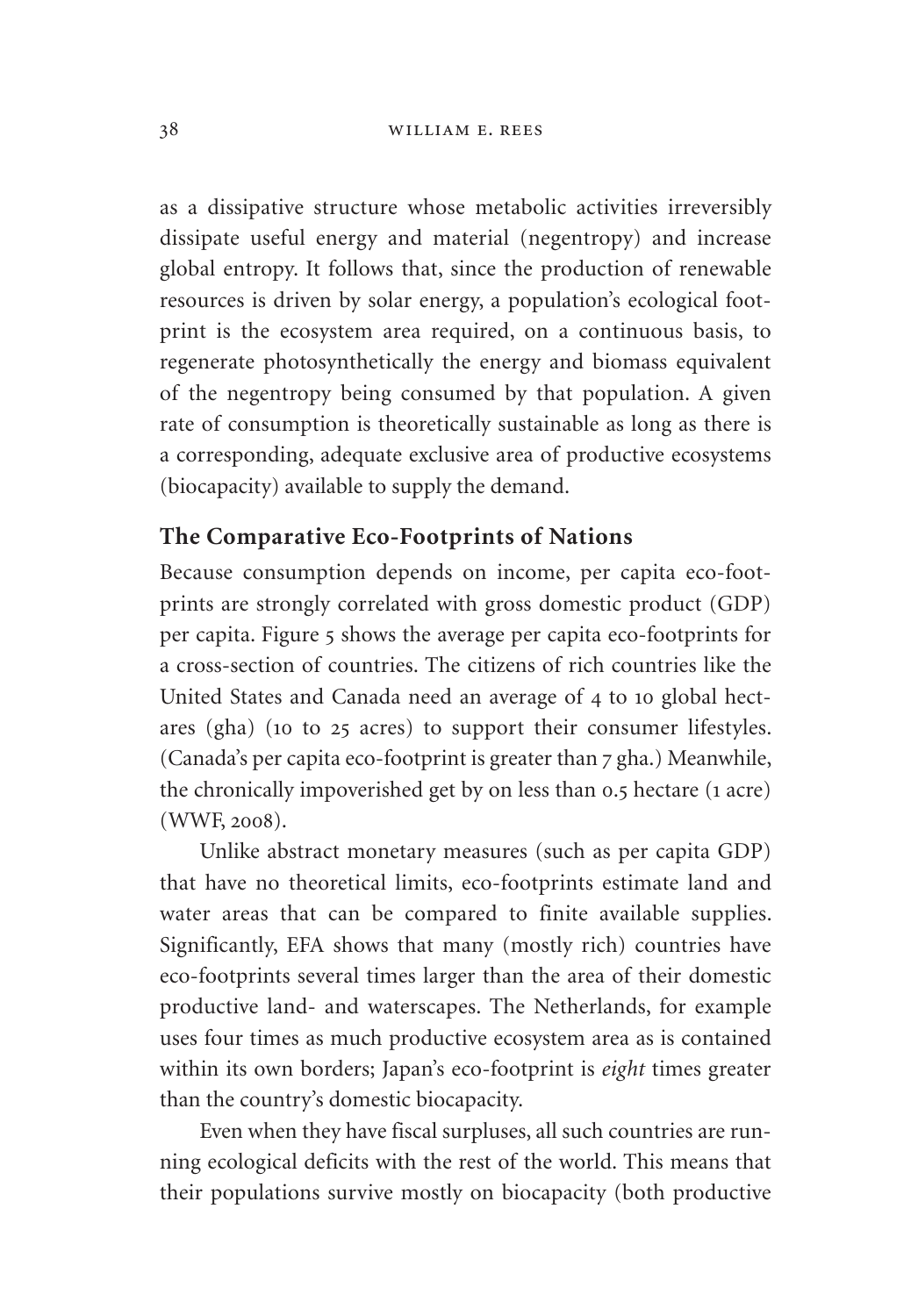

Figure 5. Per capita ecological footprints of selected countries (2005) data from WWF, 2008).

and assimilative capacity) appropriated from poorer countries, a few large relatively low-density countries such as Canada, and the global commons. Globalization and trade have enabled deficit regions and countries to degrade their own natural capital and expand far beyond their domestic carrying capacities with (short-term) impunity.<sup>7</sup> The problem is that such long-distance exploitation accelerates the degradation and pollution of the foreign ecosystems upon which the importing populations now depend, and this risks the long-term sustainability of both trading partners. In today's trade-oriented world, our eco-footprints are increasingly wandering all over the planet but, by separating production from consumption, globalization blinds consumers to the fact that their survival may depend

7. Trade in biocapacity is just one of the many ways in which modern humans have undermined the negative feedback—food and other resource scarcity, in this case—that would otherwise keep regional populations and economic growth in check.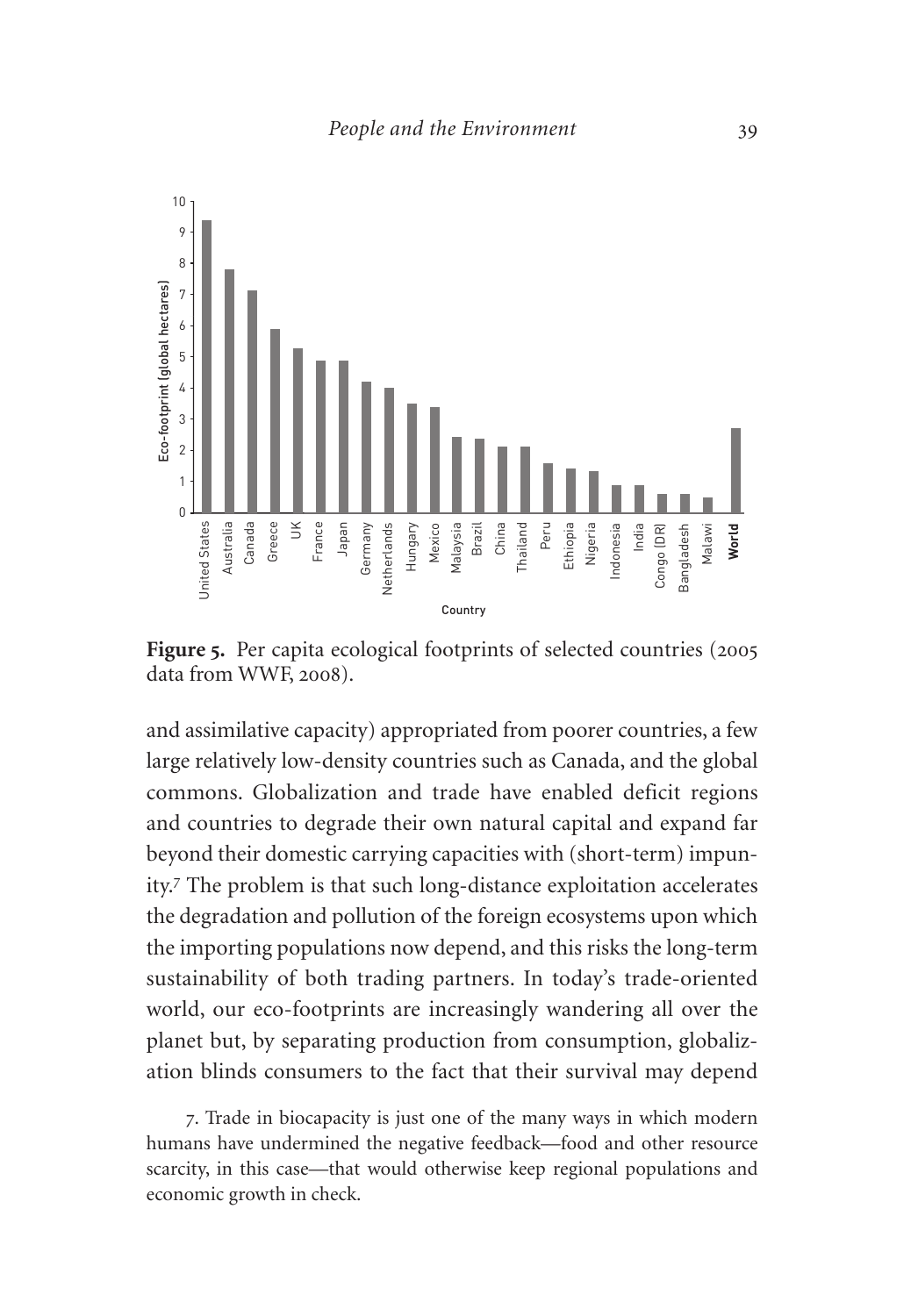on the sustainable management of land- and waterscapes half a world away. Globalization has enabled an increasingly unsustainable entanglement of nations in which the world's moneyed elites gain market access to remaining pockets of productive natural capital at the expense of the poor (Kissinger and Rees, 2009).

# *Eco-footprints, global equity, and social justice*

All of which brings us back to environmental (in)justice and eco-apartheid. EFA clearly highlights the gross economic inequity among the world's peoples. By 2007, North Americans were enjoying an average eco-footprint of about 8 gha. Meanwhile, the average citizen of Earth had an eco-footprint of 2.7 gha, and there are only 1.8 gha of bio-productive land and water per person on the planet (WWF, 2010, 2012). These data underscore the fact that the world is well into a state of unequal "overshoot"—even with half the population still in poverty the human enterprise is using about 50 percent more bio-production and waste sink capacity annually than the ecosphere can regenerate. The world community is living, in part, by depleting natural capital and degrading ecosystems essential for survival—the very definition of unsustainability.<sup>8</sup>

The biophysical data also draw out a sobering socio-economic reality. Extending the wealthy lifestyles of North Americans or Europeans to all the world's poor is wishful thinking on the part of growth economists. To raise just the present global population to Canadian material standards using existing technologies would require the biocapacity of about 4.1 Earth-like planets. Since appropriate miracle technologies are not yet available, and we are unlikely to acquire the services of even one more Earth, we will probably have to do with the one we have. Perhaps we should get used to it!

8. One does not need EFA to confirm this. Accumulating GHGs, climate change, fisheries collapses, and so on, are all symptoms of general overshoot.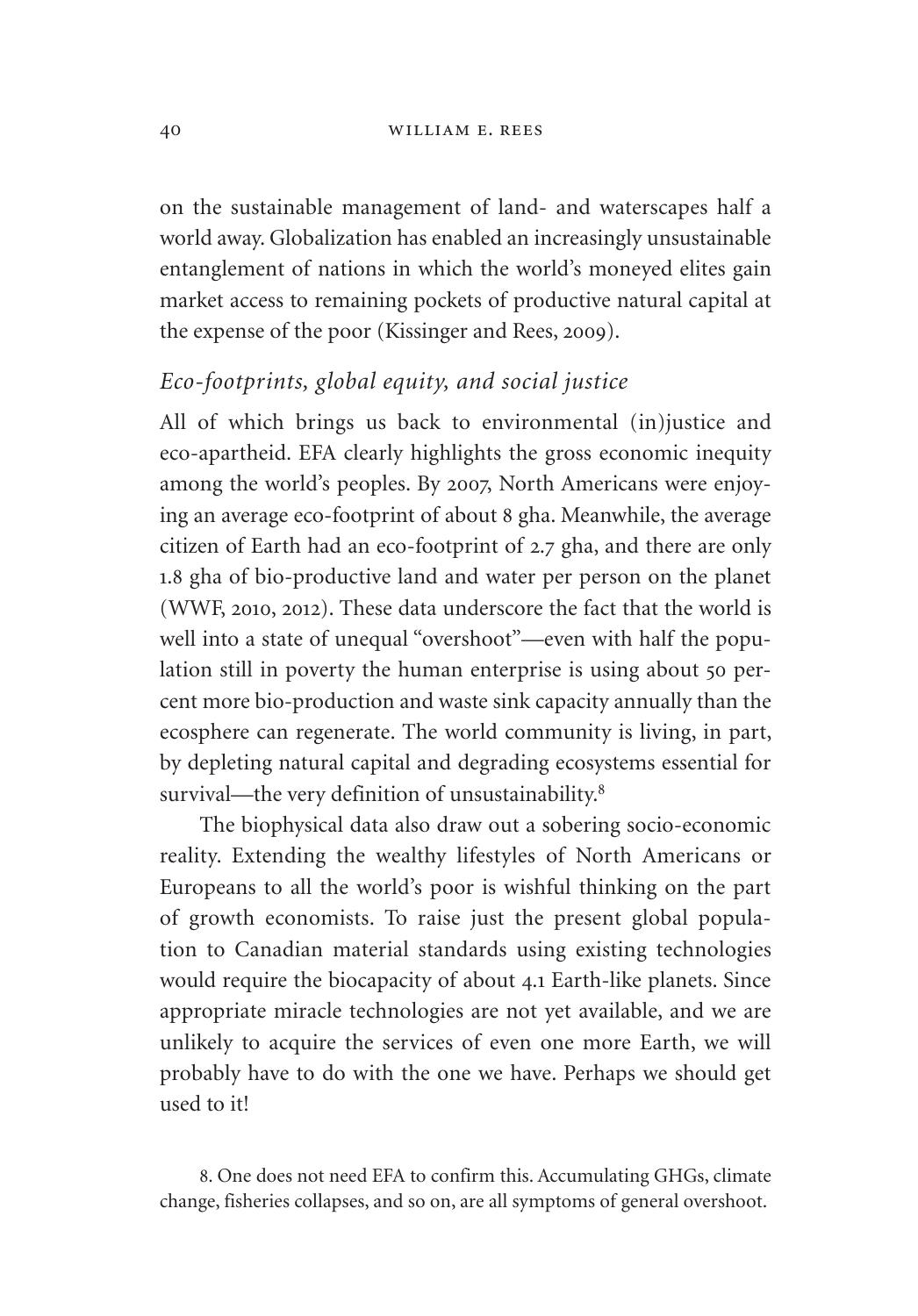What might getting used to it mean in moral and practical terms? First, we must recognize that environmental justice must be an integral goal of any sustainability strategy. EFA shows that, on a per capita basis, Canadians are major players on the world's ecological stage. Indeed, *Canada's per capita demand on global biocapacity is 2.5 times that of the average Earthly citizen and almost 4 times our equitable Earth-share*. Meanwhile, the poorest of the poor consume only a quarter of their fair entitlement.

These data show that, on a per capita basis, depletion and pollution traceable to consumption by Canadians has generated more ecological damage than consumption by almost any other peoples. Arguably, therefore, Canadians are disproportionately accountable for global change and any human-induced eco-violence currently being visited on disadvantaged people (e.g., from the drought, floods, and rising food prices resulting from anthropogenic climate change).

This is not to say that Canadians should be condemned and shamed for harming others merely by their pursuit of the good life. Certainly it could be argued that our failing to date is due to innocent ignorance of the consequence of past actions. However, once the fact of anthropogenic global change and its violent impact on others has been established and raised to consciousness, would Canada not be guilty of at least moral negligence in failing to act on that knowledge? As I have argued elsewhere (Rees and Westra, 2003), if this really is a global village, the world community should be working vigorously, in the name of environmental justice, to establish legal grounds for transnational negligent actions.

Canadian common law provides useful guidance on the principles in play. A negligence action may be launched in Canada in the event of environmental damage to one party by another. The plaintiff must establish five key elements of the tort—legal duty, breach of the standard of care, cause in fact, proximate cause, and damage to the plaintiff. Environmental negligence actions focus on compensation for loss caused by unreasonable conduct that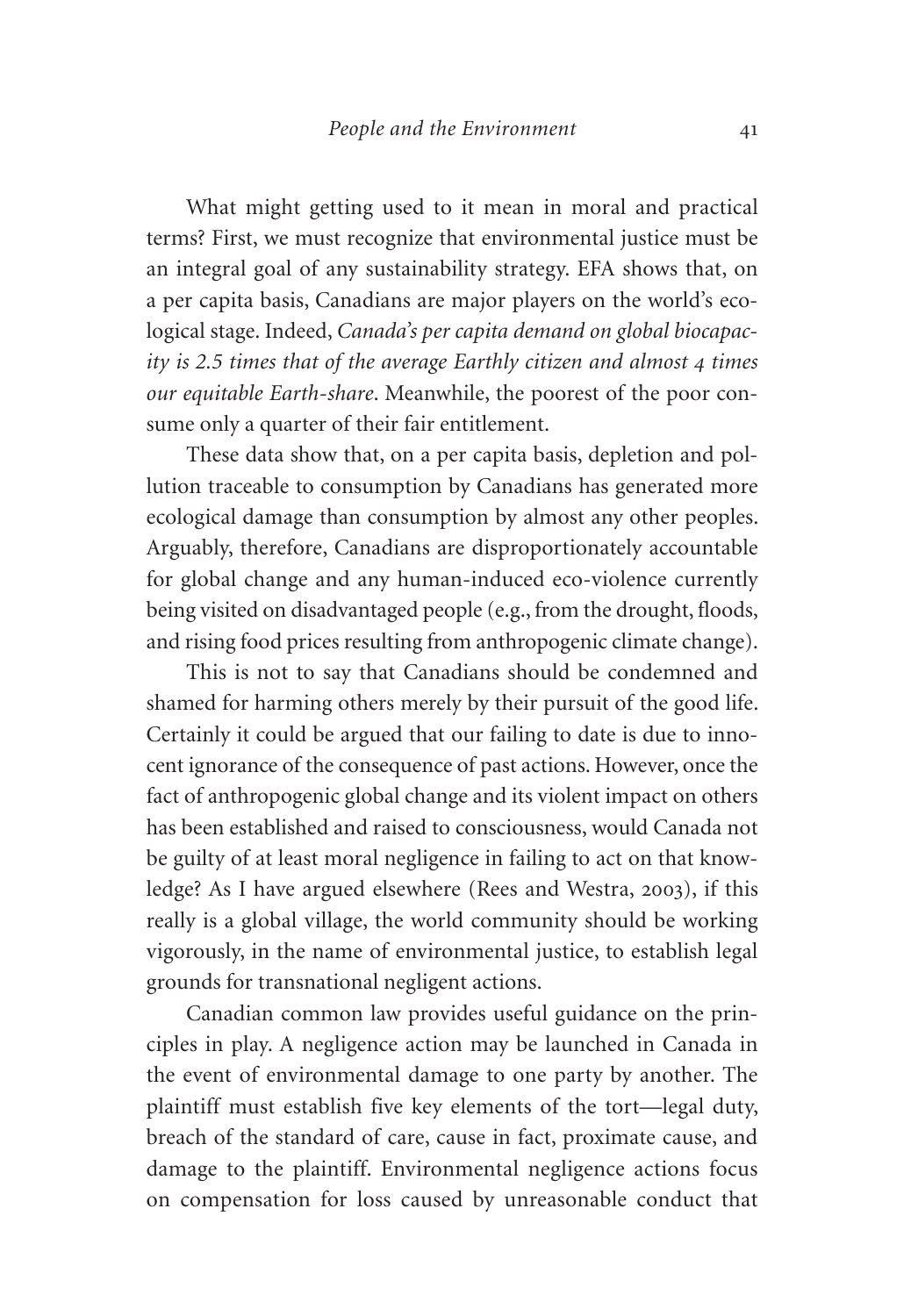damages legally protected interests. Unreasonable conduct means doing something that a prudent or reasonable person would not do, or failing to do something that a reasonable person would do. Note that fault may be found even in the case of *unintended* harm if it stems from *unreasonable* conduct.

The Criminal Code (section 219) is even clearer that lack of intent to harm is no defence if the damage results from conscious acts performed in careless disregard for others: "Everyone is criminally negligent who (a) in doing anything, or (b) in omitting to do anything that it is his duty to do, shows wanton or reckless disregard for the lives or safety of other persons" (where "duty" means a duty imposed by law). Significantly, section 222(5)(b) states that "a person commits homicide when, directly or indirectly, by any means, he causes the death of a human being, by being negligent."

Obviously, Canadian law does not apply in the international arena and, because international law doesn't even acknowledge the offence, it cannot create or enforce a legal duty to act. However, the main point here is that there is no prima facie reason why the behavioural standards imposed by international law should not be as rigorous as those required by domestic law.

The Intergovernmental Panel on Climate Change has established with greater than 90 percent certainty that GHG emissions from human activities have caused most of the observed increase in globally averaged temperatures since the mid 20th century and that climate change is capable of causing catastrophic damage. In these circumstances, the failure or refusal of major CO<sub>2</sub> emitters to reduce their emissions arguably breaches a reasonable standard of care. Thus, if human-induced climate change is already causing property damage and death, are not Canada, the United States, and other countries with among the highest per capita CO<sub>2</sub> emissions on the planet morally, if not legally, guilty of "wanton or reckless disregard for the lives or safety of other persons"?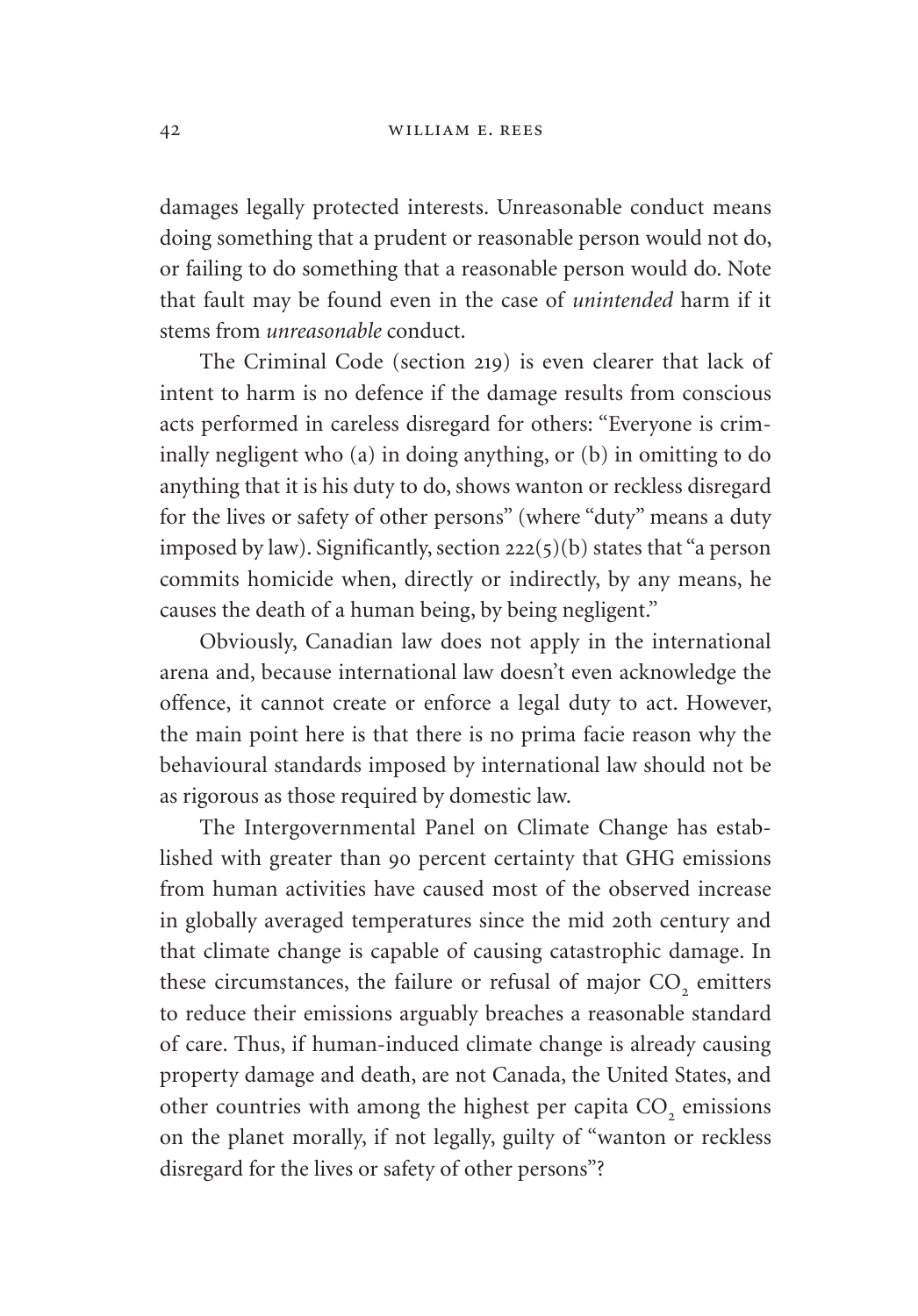On a more general level, if humanity is indeed confined to this one Earth and we are in a state of overshoot, ethics and social justice compel the world community to come together to negotiate the means by which to achieve a more equitable redistribution of global biocapacity (sometimes referred to as ecological or environmental space). On what grounds should Canadians be permitted to continue appropriating four times their equitable share? Why should impoverished people in the poorest countries be restricted to only a quarter of their entitlement? Any equity-oriented global accord for sustainability would almost certainly require that Canadians and other rich peoples significantly reduce their appropriations from the ecosphere in order to create the ecological space required for justifiable growth in the developing world.

This *really* "inconvenient truth" has actually been known for some time. As early as 1993, a report of the World Business Council on Sustainable Development (WBCSD) found that "Industrialised world reductions in material throughput, energy use, and environmental degradation of over 90% will be required by 2040 to meet the needs of a growing world population fairly within the planet's ecological means" (WBCSD, 1993). Even our more conservative eco-footprint results show that, to achieve equitable sustainability, Canadians would have to reduce their ecological footprints by about 75 percent (from seven gha to our "fair Earth-share" of 1.8 gha). Other rich countries would have to contract theirs in proportion.

These numbers are consistent with the 80 percent plus reductions in GHG emissions from rich countries required by midcentury if the world is to avoid catastrophic climate change. From this perspective, the 2009 Copenhagen and the 2010 Cancun climate conferences can be judged only as abject failures. Neither the world community at large nor any individual nation has even hinted at its preparedness to implement GHG emissions reduction policies that would meet the stabilization targets demanded by climate science.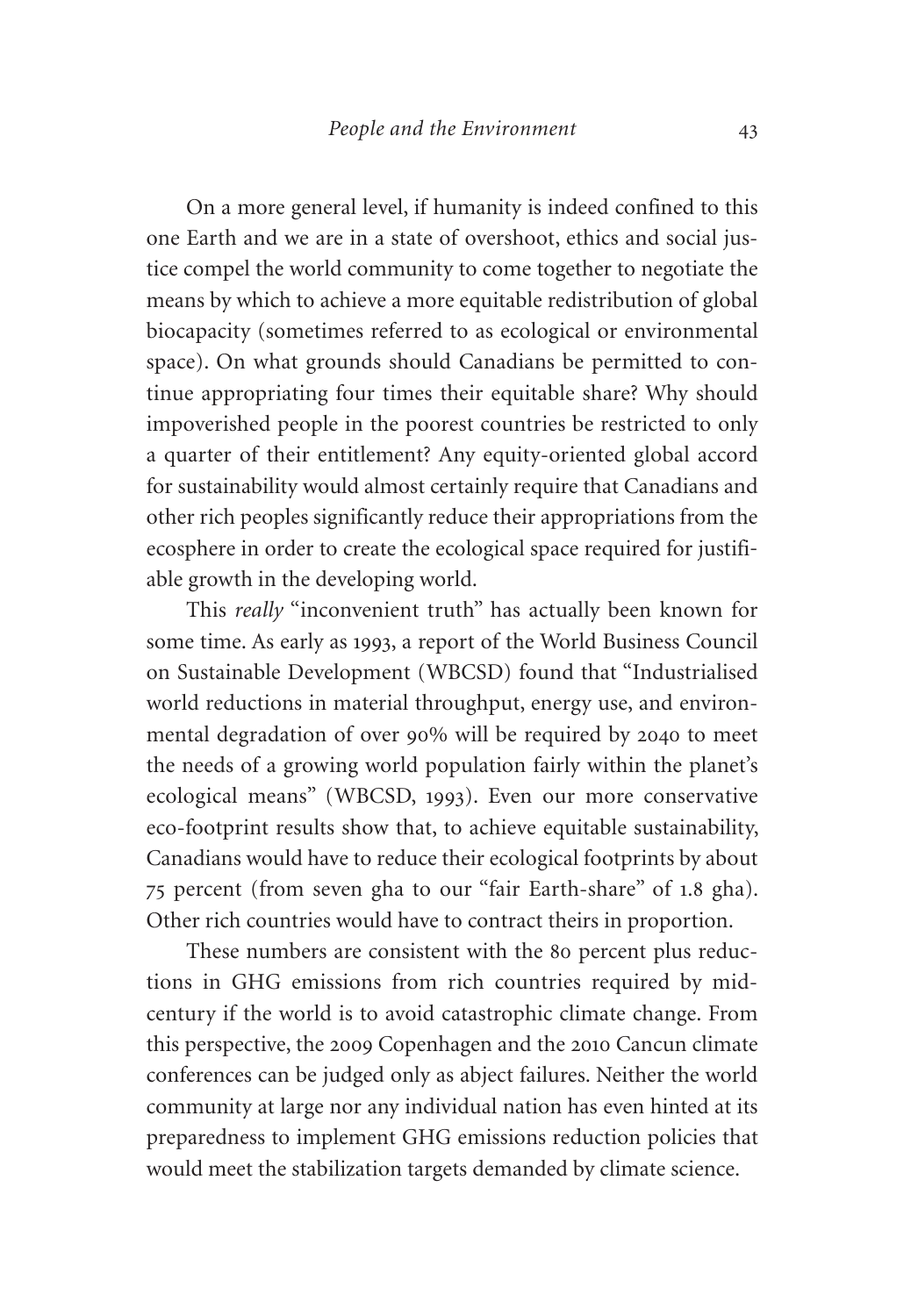On the contrary. The United Nations' Rio+20 Earth Summit (the biggest UN conference on the economy and the environment ever) ended in June 2012 with a vapid statement, *The Future We Want*, that was little more than a bland renewal of commitment to sustainable development and endless reassurances of international dedication to previously failed initiatives. *The Future We Want* commits no national government to anything and essentially equates "sustainable development" to "sustained economic growth" (see UN, 2012). The inimitable environmental journalist George Monbiot accused governments of concentrating "not on defending the living Earth from destruction, but on defending the machine that is destroying it." According to Monbiot, Rio+20 was "perhaps, the greatest failure of collective leadership since the first world war" (Monbiot, 2012).

It is a testament to the power of addiction to growth that our best science and even the threats of overshoot, climate meltdown, resource shortages, and geopolitical chaos are insufficient to induce the world's nations seriously to consider restructuring their economies in the service of sustainability (i.e., long-term survival).<sup>9</sup>

9. Consider Canada's economic and energy development policies in light of the above arguments. The present Conservative government ignores the warnings of the world's best science, holds (alleged) market efficiency and material growth above all other values, and defines international relationships mainly in terms of economic ties. Indeed, the national interest is assumed to coincide with ecologically bankrupt neoliberal economic ideals; international capital and competitive global markets should determine how national assets should be allocated. Thus, even as climate extremes ravage the world —climate change is perhaps our most global example of market failure—the government declares that markets will drive the development of Canada's oil-sands, markets will determine which pipelines are built, markets will decide who gets the oil, and markets seem set to override rising ecological and social concerns. (Environmental impact procedures have been simplified, the Fisheries Act diluted, and other regulations abandoned, presumably to facilitate oil-sands and pipeline development.) Certainly, too, there has been no consideration of the ethical implications of the country becoming a major exporter of climate change, given the ecological violence the latter is already visiting (mostly) on the world's poorest citizens.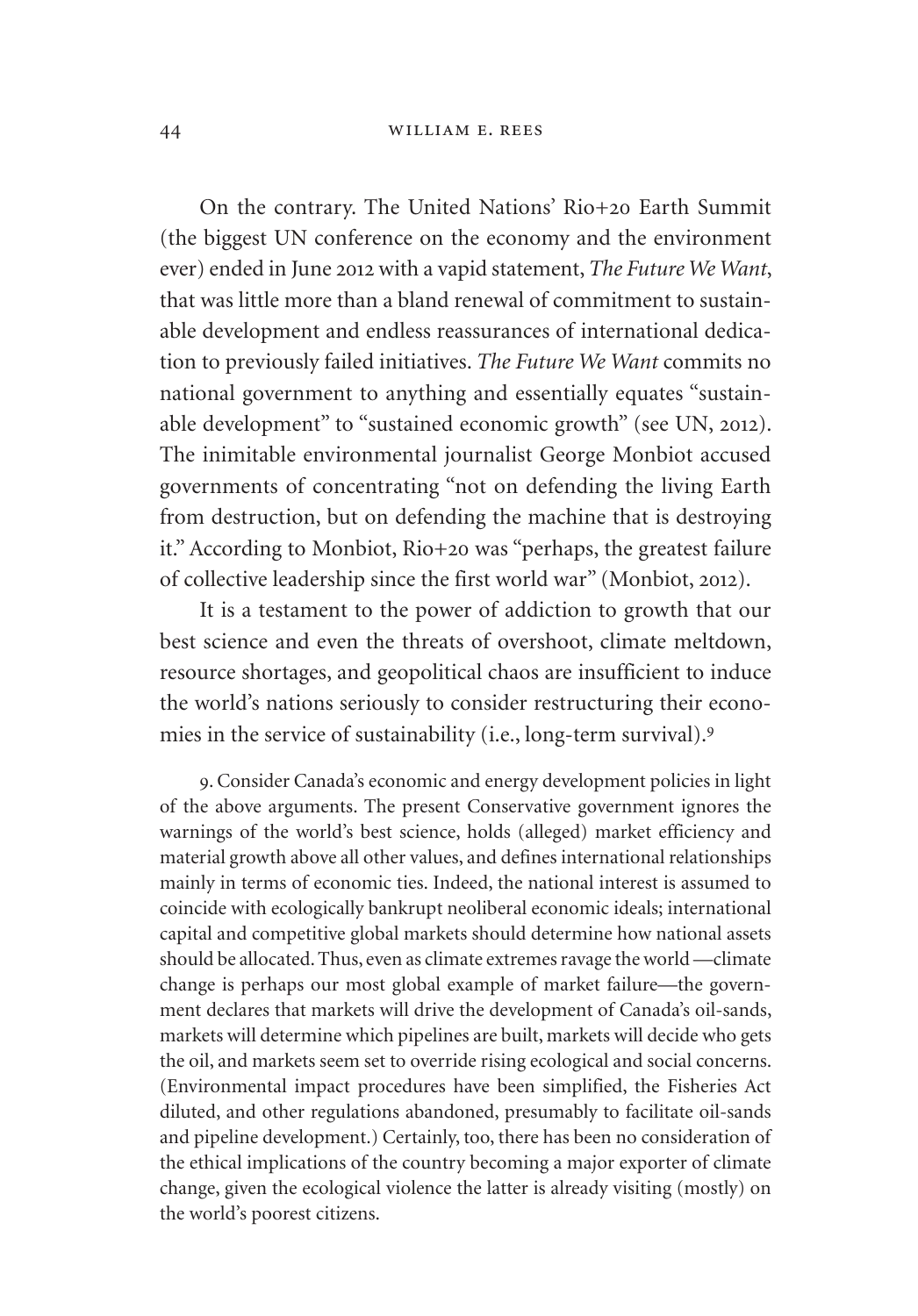# **Rewriting Our Cultural Narrative**

If we are ever to overcome this addiction, we will have to draw on certain human qualities that, if not unique, we exhibit to a far greater degree than any other earthly species. Five such qualities are particularly relevant to sustainability:

- 1. High intelligence and the capacity for logical thought
- 2. The ability to plan ahead, to affect how the future unfolds
- 3. The capacity for moral judgment, to distinguish right from wrong
- 4. The ability to feel compassion both for other people and other species
- 5. A predisposition to cooperate

If exploited effectively, these critical attributes should enable global society to override both expansionist instincts and the ill-considered economic models that support them. In the best of all possible worlds, the global community would therefore organize in ways that demonstrated each of these attributes in full flight.

For example, assume that the world's nations could agree to apply their collective intelligence to the goal of cooperating in consciously rewriting their shared global development narrative. The world needs an unprecedented "International Protocol for Mutual Sustainability". The motivating principle is simple: if civilization is to survive without resource wars and ecological devastation, the human community must learn to live more equitably within the means of nature. This in turn requires recognition that (a) no country can become sustainable on its own—sustainability is a collective problem that demands collective solutions <sup>10</sup>; (b) perhaps for the first time in history, individual and national interests are converging with humanity's collective interests—everyone and all nations are in the same frail boat; and (c) we can no longer implement economic

10. Even if Canada (or any other individual nation) were exemplary in its ecological behaviour, it would be dragged down by the global impacts generated by other countries staying the present course.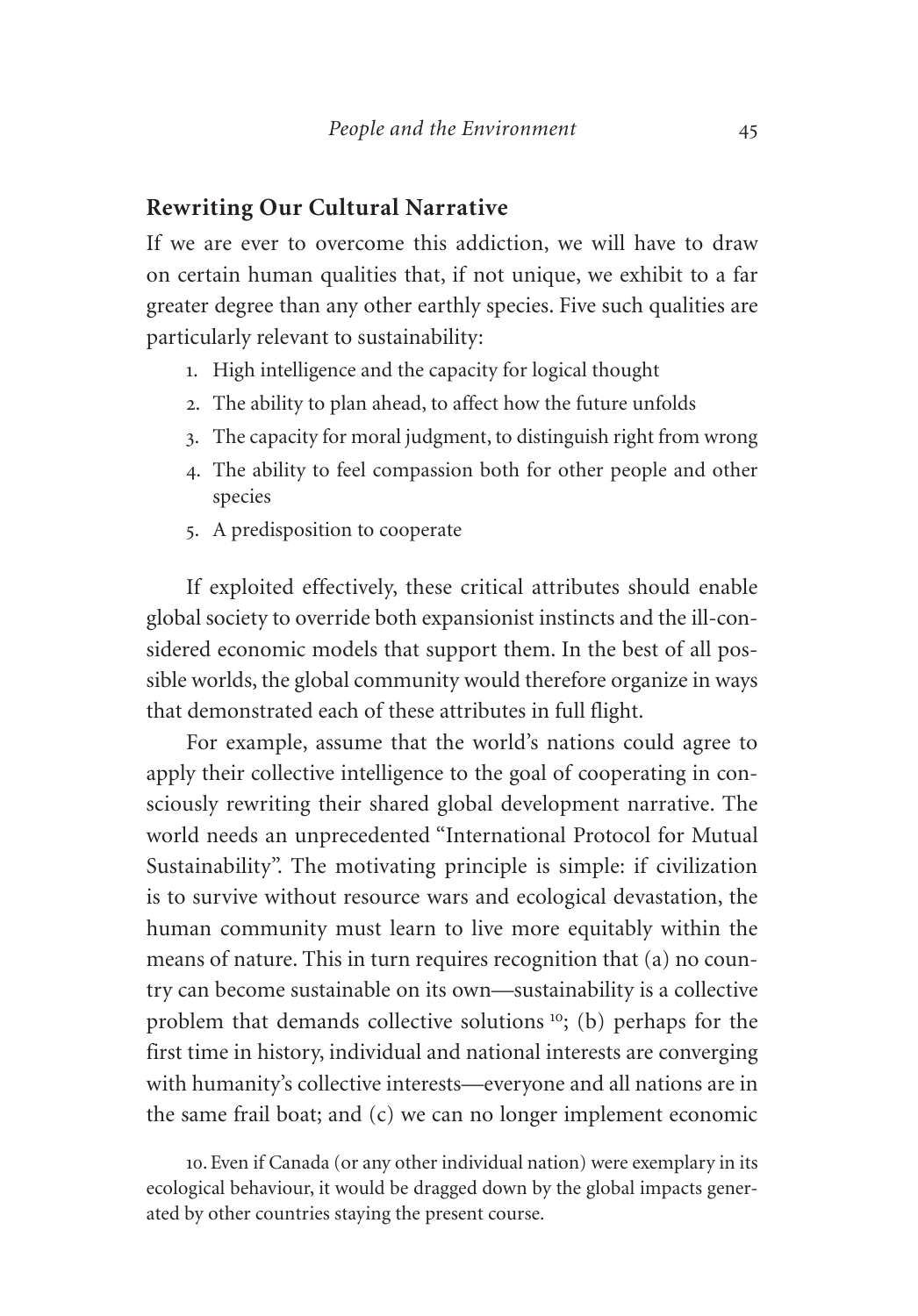policy without ecological and social policy. In short, we must be prepared simultaneously to contemplate the end of material growth, the redistribution of economic and natural wealth, and the design of a "steady-state" economy based, in part, on the principles of ecological economics. The latter recognizes that the economy is a fully contained dependent subsystem of the ecosphere severely constrained by far-from-equilibrium thermodynamics and related biophysical law (see figure 3).

We might start the process by organizing to generate several inspiring alternative scenarios for comparison with the grim future that is unfolding under the status quo. (For an example of a global scenarios-building exercise, see Raskin et al., 2002). Finally, we also need to devise new global forums in which to publicize and debate the relative merits of feasible alternatives as widely as possible. People will take ownership of scenarios that ensure positive improvements in their security and well-being, even if substantial changes to their way of life are required.

Consider the upside of just one such radical change. Any progressive sustainability scenario must address the fundamental injustice associated with today's global economic disparity. Fortunately, this turns out to be a win-win proposition. Wilkinson and Pickett (2009) show that a widening income gap (more than poverty itself) is associated with declining population health and civil unrest, and even increases competitive consumption. Stability and sustainability are associated with greater equity. Logic therefore dictates that even powerful nations should be willing accept the need for greater equity—it is in their long-term self-interest to do so (and compassion for others should facilitate people's acceptance of any shortterm pain).

Of course, a moment's reflection reveals that nothing remotely resembling the planning process described above is playing out on the real world's stage (and certainly not in Canada—see note 9). The threat to global civilization is real and increasing, yet the cascade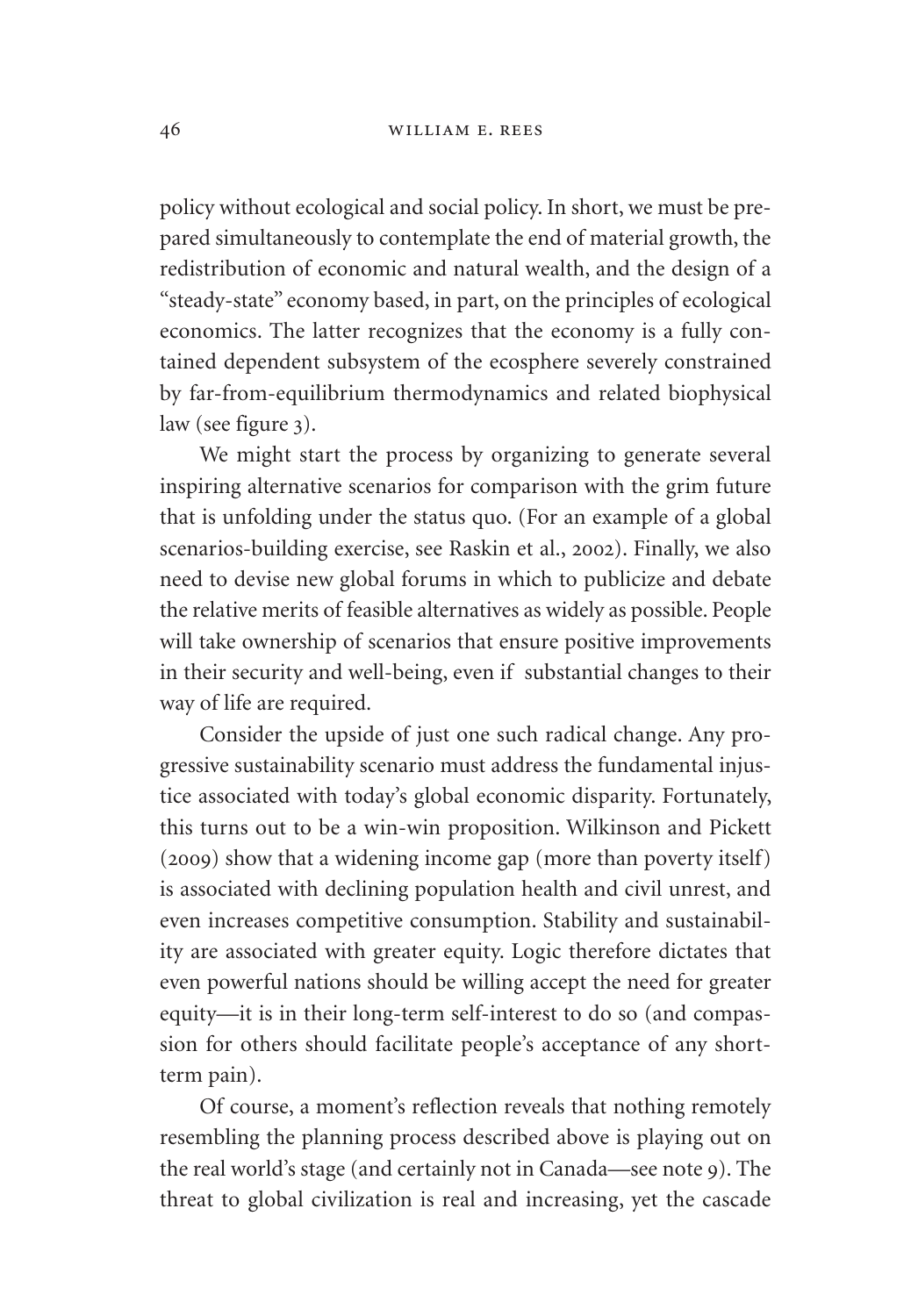of hard evidence accumulating in academic journals goes largely unheeded. When the data do occasionally get out, the hopeful flash of popular interest quickly fades. Entrenched beliefs and values, hopes and fears (to say nothing of powerful interests with a major stake in the status quo) generally triumph over reason in the policy arena. Ironically, society cannot seem to exercise those special intellectual qualities that make people truly human in circumstances where primitive instincts and base emotions are aroused (Rees, 2010).<sup>11</sup> This is truly disheartening. Diamond (2005) shows that only those distressed societies able to abandon deeply entrenched but ultimately destructive core values, and commit to long-term planning, are able to pull back from the brink of collapse.

## *A role for Canada*

This conundrum presents Canada with an unprecedented opportunity to demonstrate real leadership in the global quest for sustainability. This nation was previously in the front ranks on environmental issues. For example, in October 1988, Canada hosted the Toronto Conference on the Changing Atmosphere, the first major international meeting bringing governments and scientists together to discuss action on climate change.<sup>12</sup> Since then, the country has become something of a environmental pariah: Canadian mining and petroleum companies have been implicated in various local ecological disasters in different countries around the world; neither

11. The role of instinct- and emotion-based behaviours in human affairs is as evident in economics as it is in human ecology. Building on Keynes's idea that that people do not always act rationally in their economic pursuits but are often under the spell of "animal spirits" (e.g., hope, suspicion, greed, fear, jealousy), Akerlof and Shiller (2009) have recently elevated animal spirits to a central role in their new theory of how the world economy *really* works.

12. This conference established the so-called Toronto target for emissions reductions (industrialized countries pledged voluntarily to cut CO<sub>2</sub> emissions by 20 percent by the year 2005), the first of such targets to fall in the face of economic priorities and the growth imperative.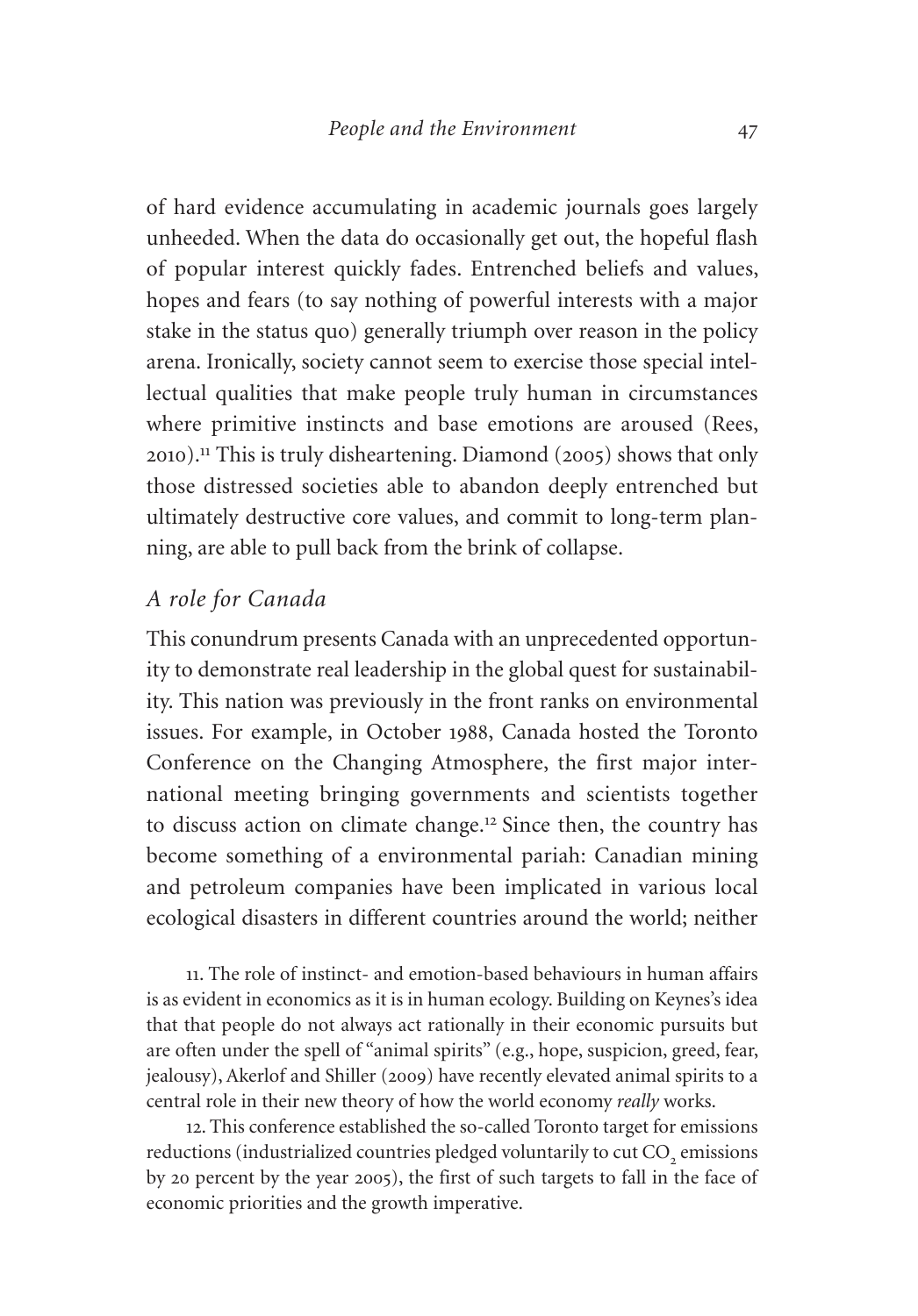Liberal nor Conservative governments have taken the economically difficult measures necessary to meet Canada's obligations under the Kyoto climate protocol; Canada has been vilified as one of the principal game-spoilers at recent international climate change conferences in Copenhagen (2009) and Cancun (2010)—the country was labelled "the dirty old man of the climate world" by *The Guardian* during the Copenhagen meetings (Adam and Randerson, 2009) and at Rio+20. Most recently, by declaring synthetic petroleum from the Alberta oil sands to be "ethical oil," Canada's prime minister and environment minister are promoting development of one of the world's least efficient—it takes the equivalent of a barrel of oil to produce three to four barrels of oil-sands crude—and most polluting hydrocarbon deposits, all in the name of economic growth.<sup>13</sup>

There couldn't be a better time for Canada to re-establish its moral reputation and ecological credibility. Millions of people worldwide are waiting for true political leadership on the ecological crisis. Civil society is unlikely to organize spontaneously to force the necessary eco-revolution until the crisis is irreversible, but the effect could be galvanizing if the leader of any major country or economy acknowledged pre-emptively, publically, and formally that the world is on a self-destructive tack and proposed a strategy to turn things around. We may even be close to a psychological tipping point at which such a dramatic call to action would go viral, seizing the imagination of the world community.

There is no reason why a Canadian prime minister should not be that leader. (Pierre Elliott Trudeau might have taken up the challenge.) Let us invite the world to a special forum on the future of the human species on Earth, a forum to set in motion the process needed to articulate the aforementioned International Protocol for

13. Ironically, current energy policy forces much of the eastern part of the nation to live on unethical oil imported from Organization of the Petroleum Exporting Countries.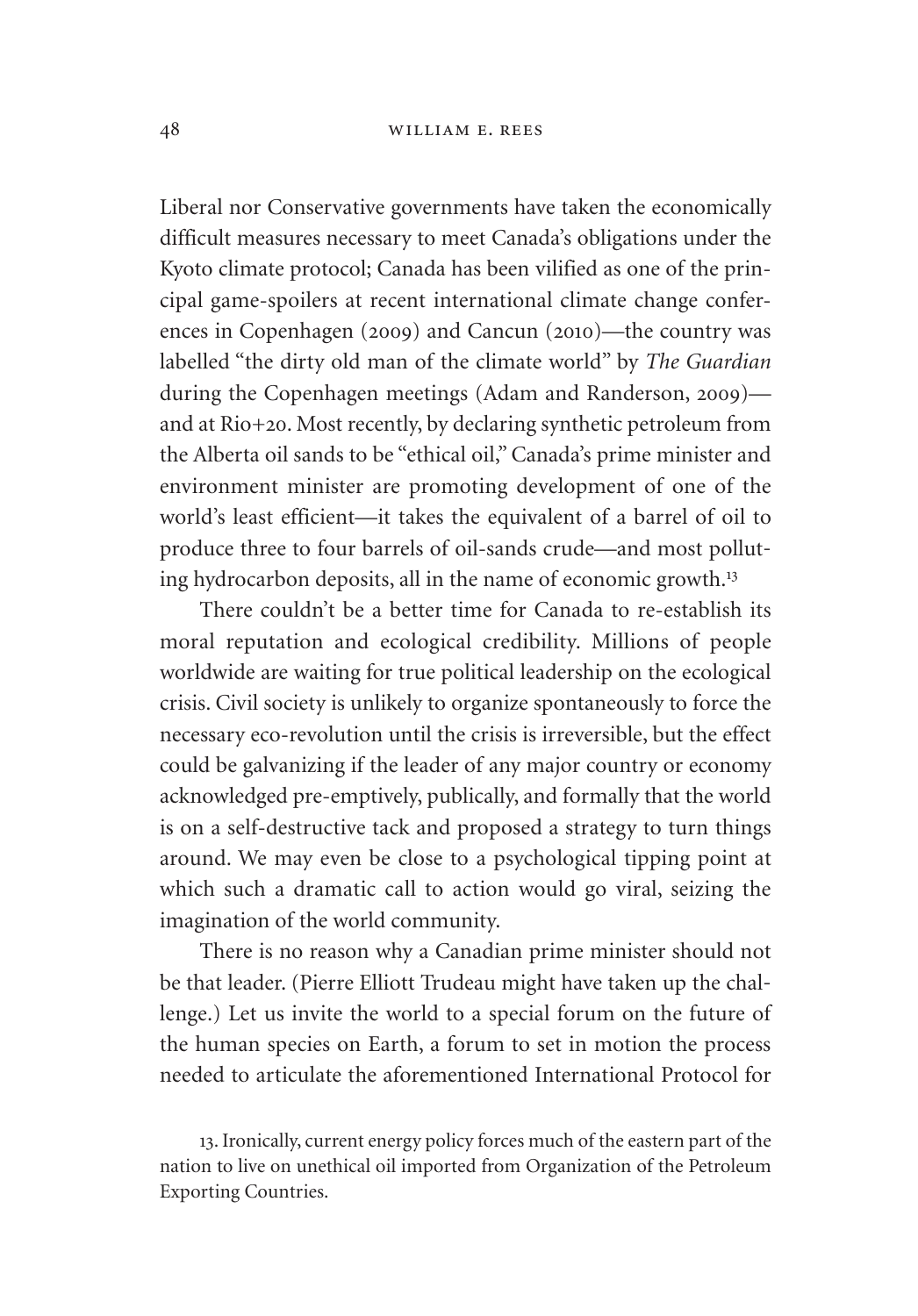Mutual Sustainability. Again, the goal of this initiative would be nothing less than to rewrite our increasingly global cultural narrative in conformity with biophysical laws and social justice.

In many respects, this should not be a difficult task. Intelligent, well-informed citizens should be able to appreciate that in already rich countries further income growth produces no additional improvements in either population health or subjective well-being.<sup>14</sup> Indeed, ecological economist Herman Daly argues that the world may well have entered a new era of *un*economic growth—growth that generates more costs than benefits at the margin. This is *growth that makes us poorer rather than richer* (Daly, 1999, 2012). Certainly incomes in wealthy countries are often three or four times higher than necessary for optimal returns—further material growth merely degrades the environment and appropriates ecological space needed for justifiable growth in the developing world.<sup>15</sup>

Meanwhile, the rationale and guiding principles of steady state (ecological) economics have long been in the public domain (e.g., Daly, 1991), and a fully compatible handbook for redesigning humankind–nature relationships is being promoted in the form of *The Earth Charter*. The real novelty resides in the leader of a middle power having the courage to break through the cognitive shell of denial, admit that the world is in ecological crisis, and argue that the

14. For example, the Canadian economy has grown by 130 percent since 1976 and GDP per capita is 70 percent higher. Nevertheless, there has been no change in the percentage of people in poverty or unemployed, and the absolute numbers of both have increased (Victor, 2008). Meanwhile, subjective well-being is constant or declining.

15. Economists and others who argue that the end of economic growth would be disastrous have an obligation to refute such arguments. Which is more ruinous (and foolish), learning to live more equitably in a steady-state economy within the means of nature, or ignoring the data and tempting climate/ecological implosion by clinging to a growth model that wrecks the environment while providing no net economic benefits?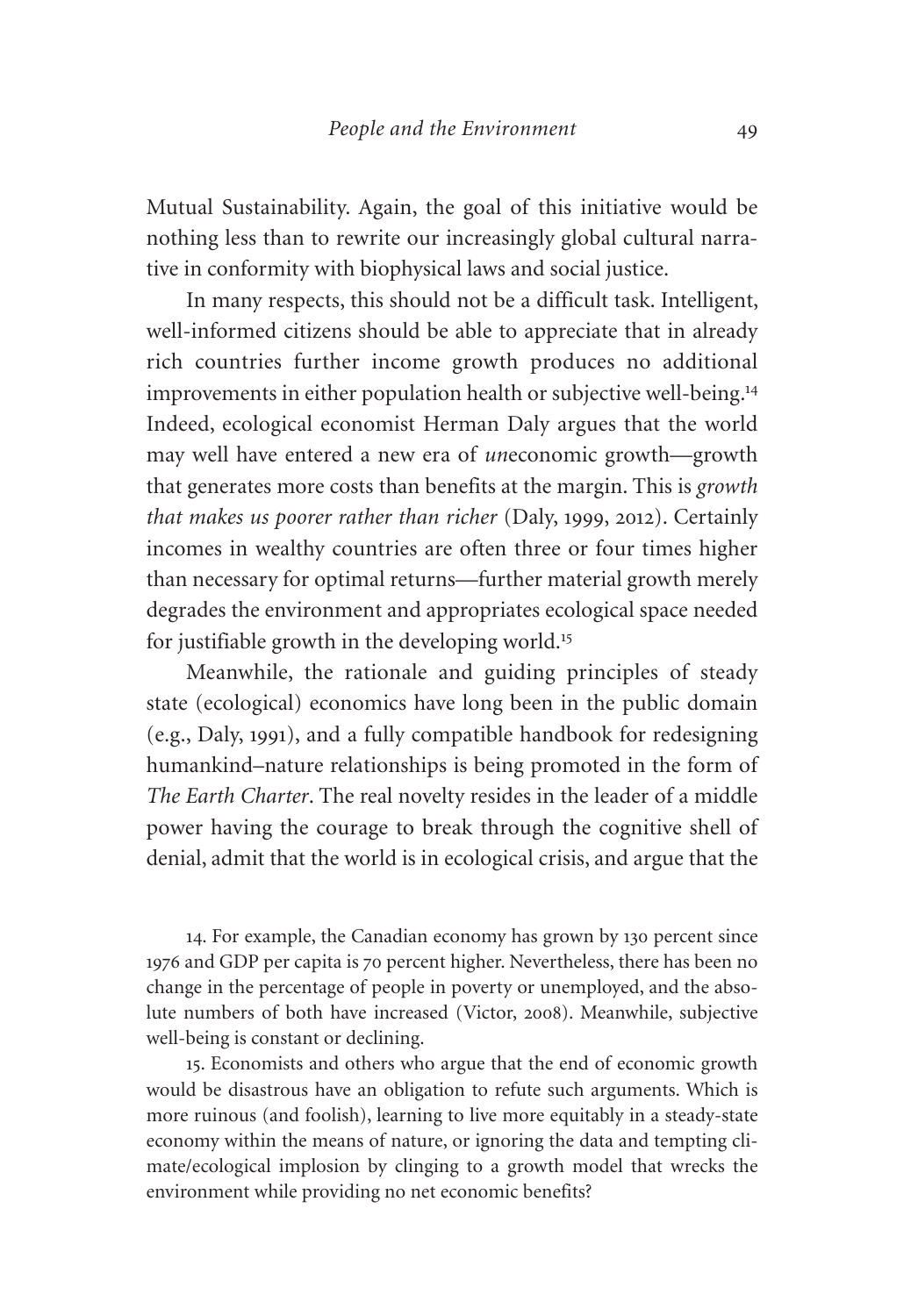receding hope for solutions can be realized only through unprecedented international cooperation for the common good.

The era of growth-based, resource-depleting, ecosystemdestroying competitive international relations will come to an end in coming years or decades either because humans will it to or because global change and geopolitical chaos brings the whole system down. So far, however, the world has been content to sleepwalk into the future. Philosopher John Ralston Saul put it this way:

We have all by our actions or lack of them—in particular over the last quarter-century [now 40 years]—agreed to deny reality… If we are unable to identify reality and therefore unable to act upon what we see, then we are not simply childish but have reduced ourselves to figures of fun—ridiculous figures of our unconscious. (Saul, 1995)

In this light, Canada has nothing to lose and a future to gain by breaking from the herd in response to clear and present danger. At the least, stepping out to facilitate negotiation of a new humankind-to-environment relationship would serve to polish the nation's faded reputation among those who care as a force for global ecological integrity, economic stability, and social justice. At best, it might catalyze the triumph of collective reason over tribal instinct, thus enabling yet another chapter in humanity's evolutionary story.

## **Bibliography**

- Adam, D., and J. Randerson (2009), "Copenhagen Conference: The Countries to Watch," *The Guardian*, November 30.
- Agyeman, J., P. Cole, R. Haluza-DeLay, and P. O'Riley (eds.) (2009), *Speaking for Ourselves: Environmental Justice in Canada.* Vancouver: UBC Press.
- Akerlof, G.A., and R.J. Shiller (2009), *Animal Spirits: How Human Psychology Drives the Economy, and Why It Matters for Global Capitalism*. Princeton, NJ: Princeton University Press.
- Anderson, Kevin, and Alice Bows (2008), "Reframing the Climate Change Challenge in Light of Post-2000 Emission Trends," *Philosophical Transactions of the Royal Society A (Phil. Trans. R. Soc. A*)*,* doi:10.1098/ rsta.2008.0138.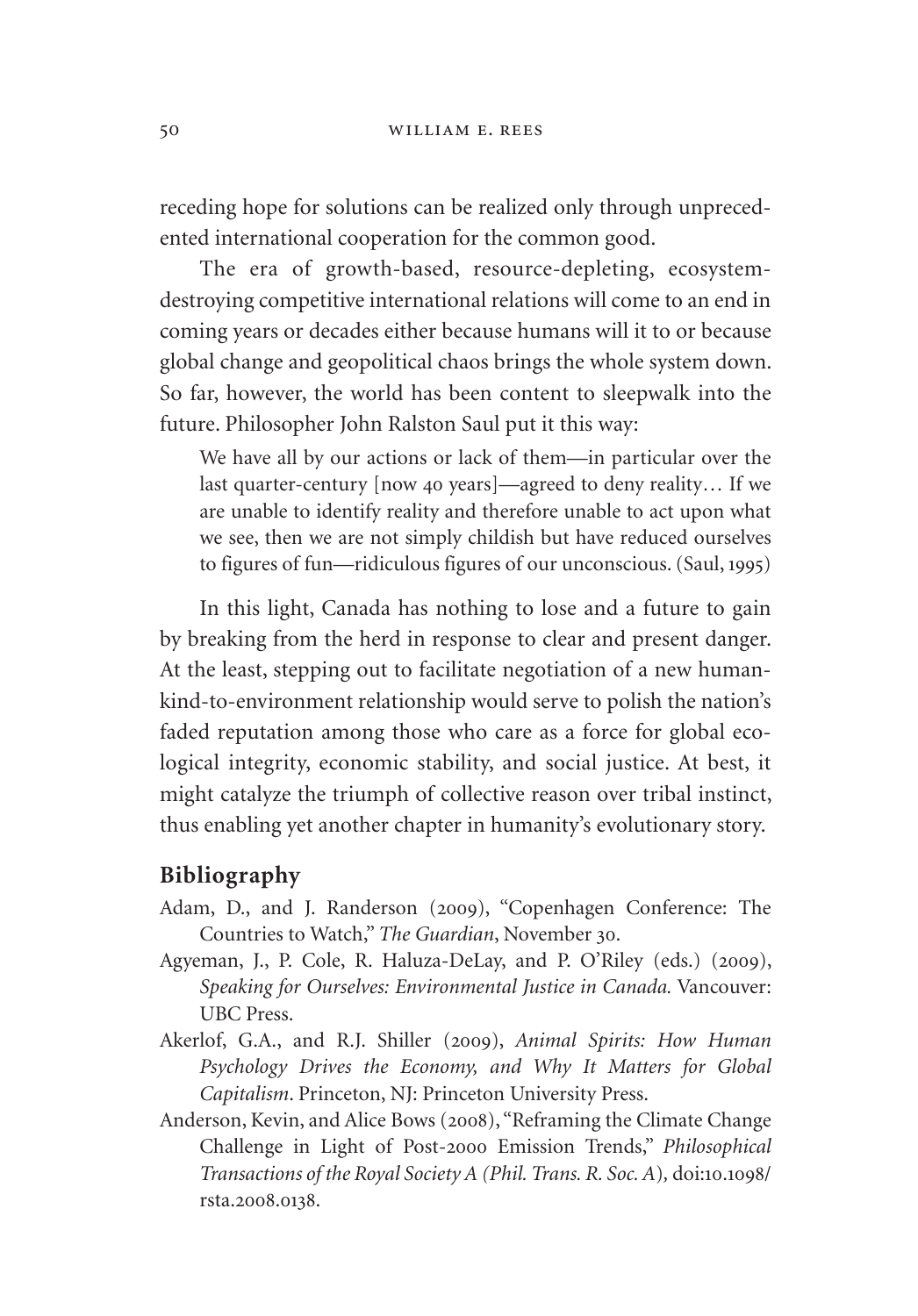- Berger, P.L., and T. Luckmann (1966), *The Social Construction of Reality*. Garden City, NY: Doubleday.
- Buzzelli, M. (2008), *Environmental Justice in Canada—It Matters Where You Live*. CPRN Research Report. Ottawa: Canadian Policy Research Networks.
- Center for Strategic and International Studies (CSIS) (2007), *The Age of Consequences: The Foreign Policy and National Security Implications of Climate Change*. Washington, DC: Center for Strategic and International Studies. Available at [http://www.csis.org/media/csis/](http://www.csis.org/media/csis/pubs/071105_ageofconsequences.pdf) pubs/071105[\\_ageofconsequences.pdf](http://www.csis.org/media/csis/pubs/071105_ageofconsequences.pdf)
- Christensen V., S. Guénette, J. Heymans, C. Walters, R. Watson, D. Zeller, and D. Pauly (2003), "Hundred-year decline of North Atlantic predatory fishes," *Fish and Fisheries*, vol. 4, 1-24.
- Cohen, J.E. (1995), *How Many People Can the Earth Support?* New York: W.W. Norton.
- Daly, H. (2012), "Uneconomic Growth Deepens Depression," *The Daly News* (Centre for the Advancement of the Steady State Economy [CASSE]). Available at [http://steadystate.org/uneconomic-growth](http://steadystate.org/uneconomic-growth-deepens-depression/)[deepens-depression/](http://steadystate.org/uneconomic-growth-deepens-depression/)
- Daly, H. (1999), *Uneconomic Growth in Theory and in Fact* (The First Annual Feasta Lecture), Feasta Review, no. 1. Available at [http://www.](http://www.feasta.org/documents/feastareview/daly.htm) [feasta.org/documents/feastareview/daly.htm](http://www.feasta.org/documents/feastareview/daly.htm)
- Daly, H. (1991), *Steady-State Economics* (2nd ed.). Washington, DC: Island Press.
- Diamond, J. (2005), *Collapse: How Societies Chose to Fail or Succeed*. New York: Viking.
- *Earth Charter, The*. Available at [http://www.earthcharterinaction.org/](http://www.earthcharterinaction.org/content/pages/Read-the-Charter.html) [content/pages/Read-the-Charter.html](http://www.earthcharterinaction.org/content/pages/Read-the-Charter.html)
- Eddington, A.S. (1929), *The Nature of the Physical World*. New York: Macmillan Company; [re]published by Kessinger Publishing, 2005.
- Fowler, C.W. and L. Hobbs (2003), "Is humanity sustainable?," *Proceedings of the Royal Society of London, Series B: Biological Sciences*, vol. 270, 2579-2583.
- Fukuoka, Masanobu (1978), *The One-Straw Revolution.* New York: Rodale Press.
- Georgescu-Roegen, N. (1975), "Energy and Economic Myths," *Southern Economic Journal*, vol. 41, no. 3.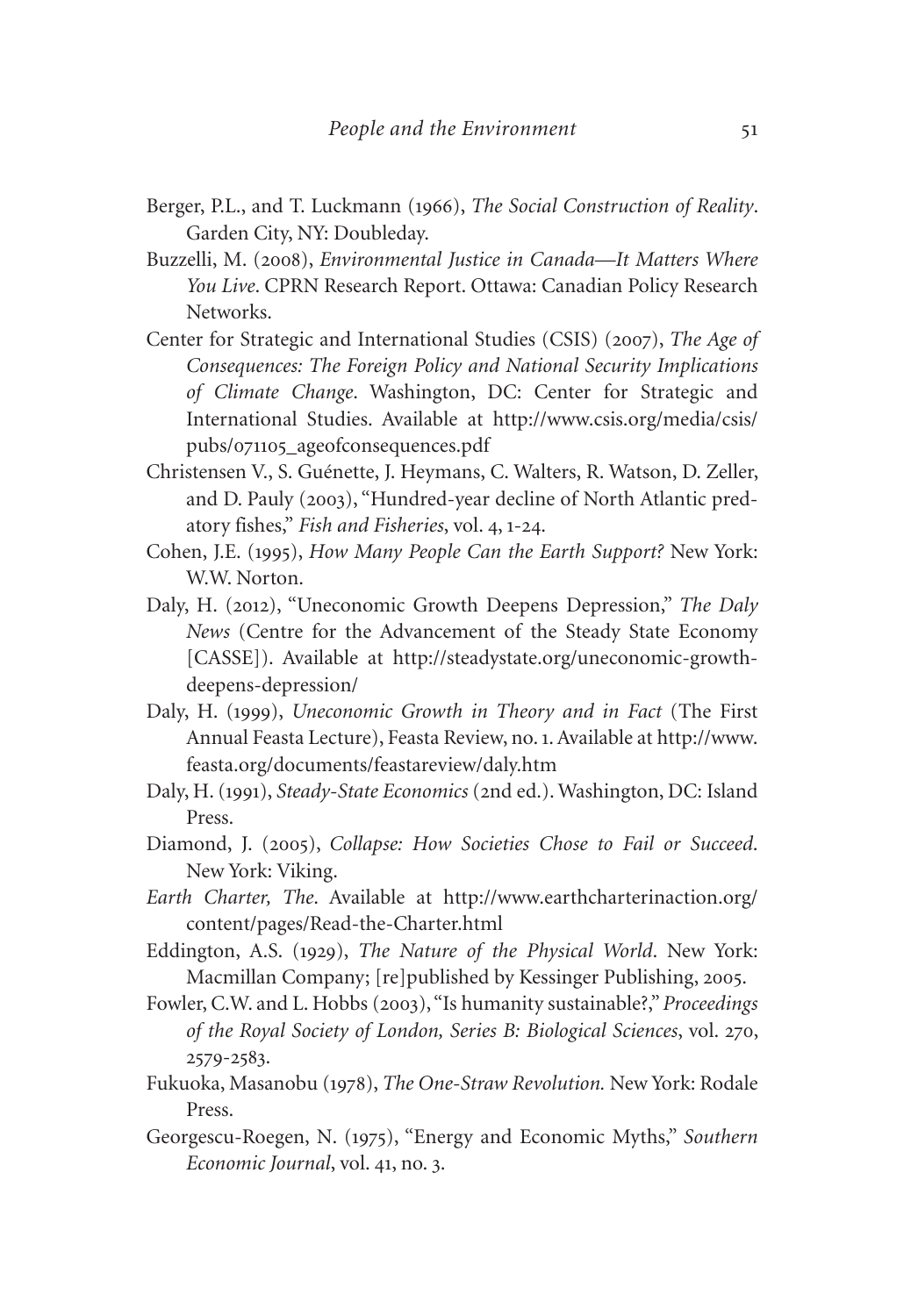- Georgescu-Roegen, N. (1971a), *The Entropy Law and the Economic Problem*. Distinguished Lecture Series, no. 1. University of Alabama, Department of Economics.
- Georgescu-Roegen, N. (1971b), *The Entropy Law and the Economic Process*. Cambridge, MA: Harvard University Press.
- Haberl, H. (1997), "Human Appropriation of Net Primary Production as An Environmental Indicator: Implications for Sustainable Development," *Ambio*, vol. 26, 143-146.
- Heilbroner, R., and L. Thurow (1981), *The Economic Problem*. New York: Prentice Hall.
- Hern, W.M. (1997), "Is human culture oncogenic for uncontrolled population growth and ecological destruction?," *Human Evolution*, vol. 1-2, 97-105.
- Kay J., and H. Regier (2001), "Uncertainty, complexity, and ecological integrity," in Crabbé P., A. Holland, L. Ryszkowski, and L. Westra (eds.), *Implementing Ecological Integrity: Restoring Regional and Global Environment and Human Health* (NATO Science Series IV: Earth and Environmental Sciences), Dordrecht, NL: Kluwer Academic Publishers, vol. 1, 121-156.
- Kissinger, M., and W.E. Rees (2009), "Footprints on the Prairies: Degradation and Sustainability of Canadian Agricultural Land in a Globalizing World," *Ecological Economics*, vol. 68, 2309-2315.
- Law Reform Commission of Canada (LRCC) (1985), *Crimes Against the Environment*, working paper 44.
- Lubchenco, J. (1998), "Entering the century of the environment: A new social contract for science," *Science*, vol. 297, 491-497.
- Ludwig, D., C. Walters, and R. Hilborn (1993), "Uncertainty, Resource Exploitation, and Conservation: Lessons from History," *Science*, vol. 260, 17.
- McNeill, J.R. (2000), *Something New Under the Sun: An Environmental History of the Twentieth-Century World*. New York: W.W. Norton.
- Monbiot, G. (2012), "After Rio, we know. Governments have given up on the planet," *The Guardian*, June 25. Available at [http://www.](http://www.guardian.co.uk/commentisfree/2012/jun/25/rio-governments-will-not-save-planet#start-of-comments) [guardian.co.uk/commentisfree/](http://www.guardian.co.uk/commentisfree/2012/jun/25/rio-governments-will-not-save-planet#start-of-comments)2012/jun/25/rio-governments-will[not-save-planet#start-of-comments](http://www.guardian.co.uk/commentisfree/2012/jun/25/rio-governments-will-not-save-planet#start-of-comments)
- Myers, R.A., and B. Worm (2003), "Rapid worldwide depletion of predatory fish communities," *Nature*, vol. 423, 280-283.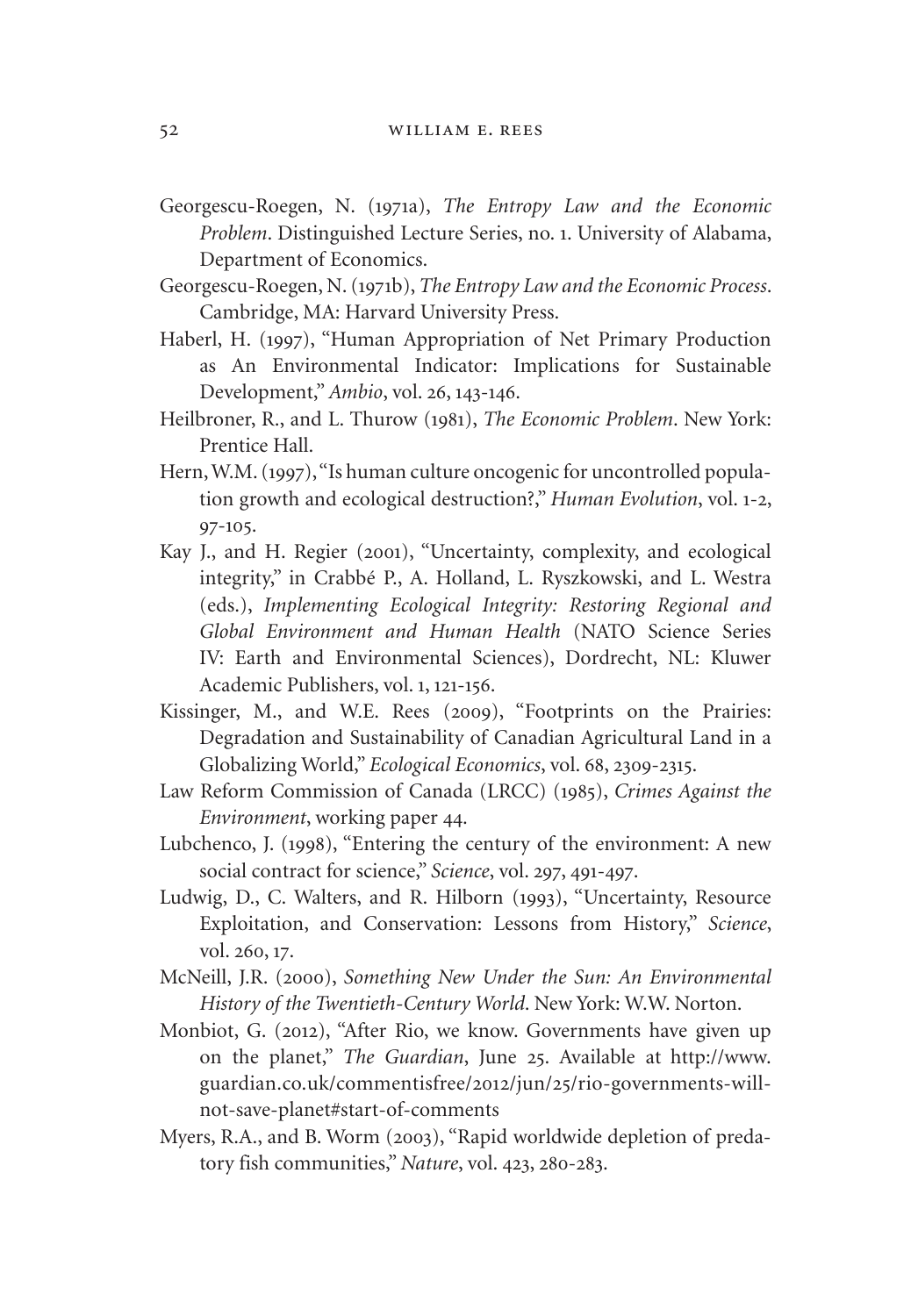- Nikiforuk, A. (2006), "At war with our planet," review of *The Weather Makers: How We Are Changing the Climate and What It Means for Life on Earth*, by Tim Flannery (Harper Collins, 2006), *The Globe and Mail* (Section D; Toronto), March 4.
- Pauly, D., and V. Christensen (1995), "Primary production required to sustain global fisheries," *Nature*, vol. 374, 255-257.
- Ponting, C. (1991), *A Green History of the World*. London: Sinclair-Stevenson.
- Postman, Neil (1999), *Building a Bridge to the 18th Century*. New York: Alfred Knopf.
- Prigogine, I. (1997), *The End of Certainty: Time, Chaos and the New Laws of Nature*. New York: The Free Press.
- Randall, A. (1988), "What Mainstream Economists Have to Say about the Value of Biodiversity," in E.O. Wilson (ed.), *Biodiversity*. Washington, DC: National Academy Press, 217-223.
- Raskin, P., T. Banuri, G. Gallopin, P. Gutman, A. Hammond, R. Kates, and R. Swart (2002), *Great Transition—The Promise and Lure of the Times Ahead*. A report of the Global Scenario Group Stockholm Environment Institute, Tellus Institute. Boston: Tellus Institute. Available at [http://www.tellus.org/documents/Great\\_Transition.pdf](http://www.tellus.org/documents/Great_Transition.pdf)
- Rees, W.E. (2013), "Ecological Footprint, Concept of," in Simon Levin (ed.), *Encyclopedia of Biodiversity* (2nd ed). Academic Press/Elsevier (in press).
- Rees, W.E. (2010), "What's Blocking Sustainability: Human Nature, Cognition and Denial," *Sustainability: Science, Practice, & Policy*, vol. 6, no. 2, 13-25. Published online Oct 14, 2010. Available at: [http://](http://sspp.proquest.com/archives/vol6iss2/1001-012.rees.html) [sspp.proquest.com/archives/vol](http://sspp.proquest.com/archives/vol6iss2/1001-012.rees.html)6iss2/1001-012.rees.html
- Rees, W.E. (2008), "Human nature, eco-footprints and environmental injustice," *Local Environment*, vol. 13, no. 8, 685-701.
- Rees, W.E. (2006), "Ecological footprints and bio-capacity: essential elements in sustainability assessment," in J. Dewulf and H. Van Langenhove (eds.), *Renewables-based Technology: Sustainability Assessment*. Chichester, UK: Wiley, chapter 9.
- Rees, W.E. (1999), "Consuming the Earth: The Biophysics of Sustainability," *Ecological Economics*, vol. 29, 23-27.
- Rees, W.E., and M. Wackernagel (1994), "Ecological Footprints and Appropriated Carrying Capacity: Measuring the Natural Capital Requirements of the Human Economy," in A.-M. Jansson, M.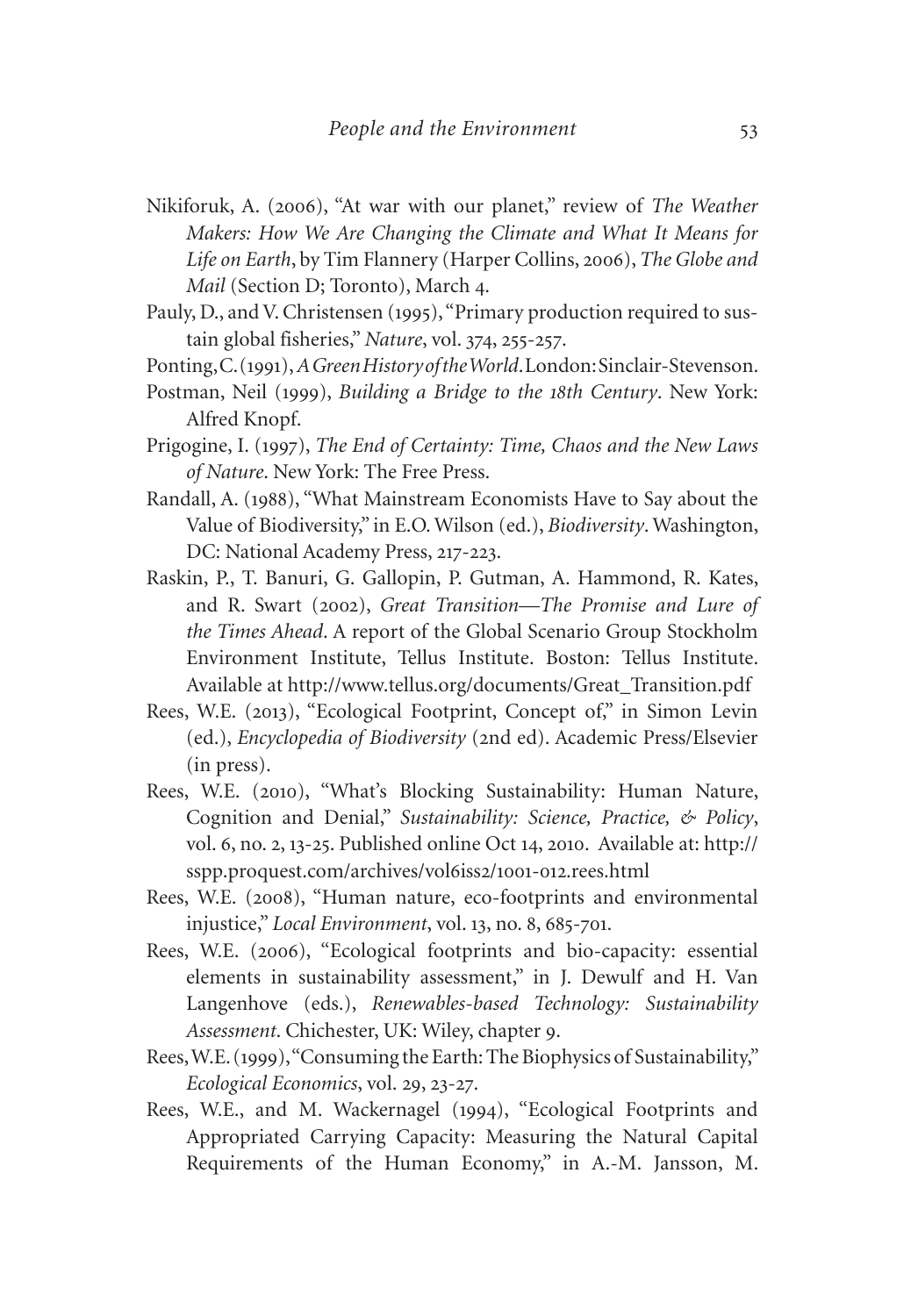Hammer, C. Folke, and R. Costanza (eds.), *Investing in Natural Capital: The Ecological Economics Approach to Sustainability*. Washington, DC: Island Press, chapter 20.

- Rees, W.E., and L. Westra (1993), "When Consumption Does Violence: Can There be Sustainability and Environmental Justice in a Resource-Limited World?," in J. Agyeman, Robert. D. Bullard, and Bob Evans (eds.), *Just Sustainabilities: Development in an Unequal*  World. Cambridge, MA: MIT Press.
- Rowe, S. (1989), "Crimes Against the Ecosphere," in R. Bradley and S. Duguid, *Environmental Ethics*, vol*.* 2. Burnaby, BC: Simon Fraser University.
- Saul, J.R. (1995), *The Unconscious Civilization*. Toronto: House of Anansi Press.
- Schneider, E.D., and J.J. Kay (1995), "Order from Disorder: The Thermodynamics of Complexity in Biology," in M.P. Murphy, and L.A.J. O'Neill (eds.), *What Is Life: The Next Fifty Years*. Cambridge, UK: Cambridge University Press.
- Schneider, E.D., and J.J. Kay (1994), "Complexity and Thermodynamics: Toward a New Ecology," *Futures*, vol. 26, 626-647.
- Shah, A. (2011), "Global Issues—Causes of Poverty" (updated January 2). Available at [http://www.globalissues.org/issue/](http://www.globalissues.org/issue/2/causes-of-poverty)2/causes-of-poverty
- Shah, A. (2010), "Global Issues—Poverty Facts and Stats" (updated September 20). Available at [http://www.globalissues.org/article/](http://www.globalissues.org/article/26/poverty-facts-and-stats)26/ [poverty-facts-and-stats](http://www.globalissues.org/article/26/poverty-facts-and-stats)
- Solow, Robert (1974), "The Economics of Resources or the Resources of Economics," *American Economics Review*, vol. 64, no. 2, 1-14.
- United Nations (UN) (2012), *The Future We Want* (Outcome document adopted at Rio +20). New York: United Nations. Available at: <http://> www.uncsd2012[.org/content/documents/](http://)727The%20Future%20 We%20[Want%](http://)2019%20June%201230pm.pdf
- United Nations (UN) (2009), *World Urbanization Prospects: The 2009 Revision.* United Nations Department of Economic and Social Affairs/Population Division. New York: United Nations.
- United Nations Centre for Human Settlements (UNCHS) (2001), *Cities in a Globalizing World: Global Report on Human Settlements 2001*. London: Earthscan Publications (for United Nations Centre for Human Settlements).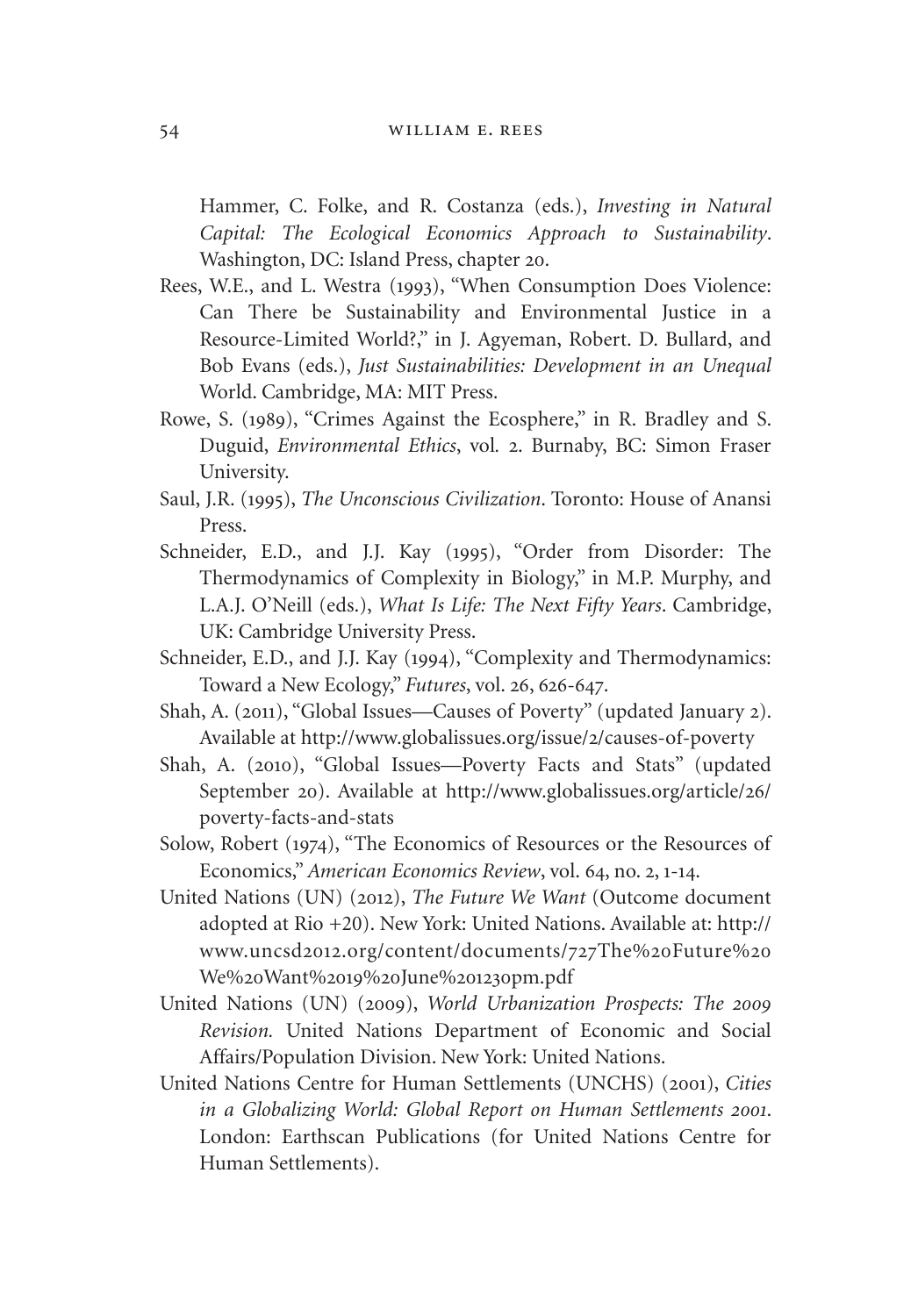- Victor, P. (2008), *Managing Without Growth*. Cheltenham, UK: Edward Elgar.
- Vitousek, P., P.R. Ehrlich, A.H. Ehrlich, and P. Matson (1986), "Human appropriation of the products of photosynthesis," *BioScience*, vol. 36, 368-374.
- Vitousek, P., H.A. Mooney, J. Lubchenco, and J.M. Melillo (1997), "Human domination of Earth's ecosystems," *Science*, vol. 277, 494-499.
- Wackernagel, M., and W. Rees (1996), *Our Ecological Footprint*. Gabriola Island, BC: New Society Publishers.
- Wexler, B. (2006), *Brain and Culture—Neurobiology, Ideology and Social Change.* Cambridge, MA: MIT Press.
- Wilkinson, R., and K. Pickett (2009), *The Spirit Level: Why Equality Is Better for Everyone.* London: Penguin Books.
- World Business Council for Sustainable Development (WBCSD) (1993), *Getting Eco-Efficient*. Report of the WBCSD First Antwerp Eco-Efficiency Workshop, November. Geneva: World Business Council for Sustainable Development.
- World Wide Fund for Nature (WWF) (2012), *Living Planet Report 2012*. Gland, Switzerland: World Wide Fund for Nature.
- World Wide Fund for Nature (WWF) (2010), *Living Planet Report 2010*. Gland, Switzerland: World Wide Fund for Nature.
- World Wide Fund for Nature (WWF) (2008), *Living Planet Report 2008*. Gland, Switzerland: World Wide Fund for Nature.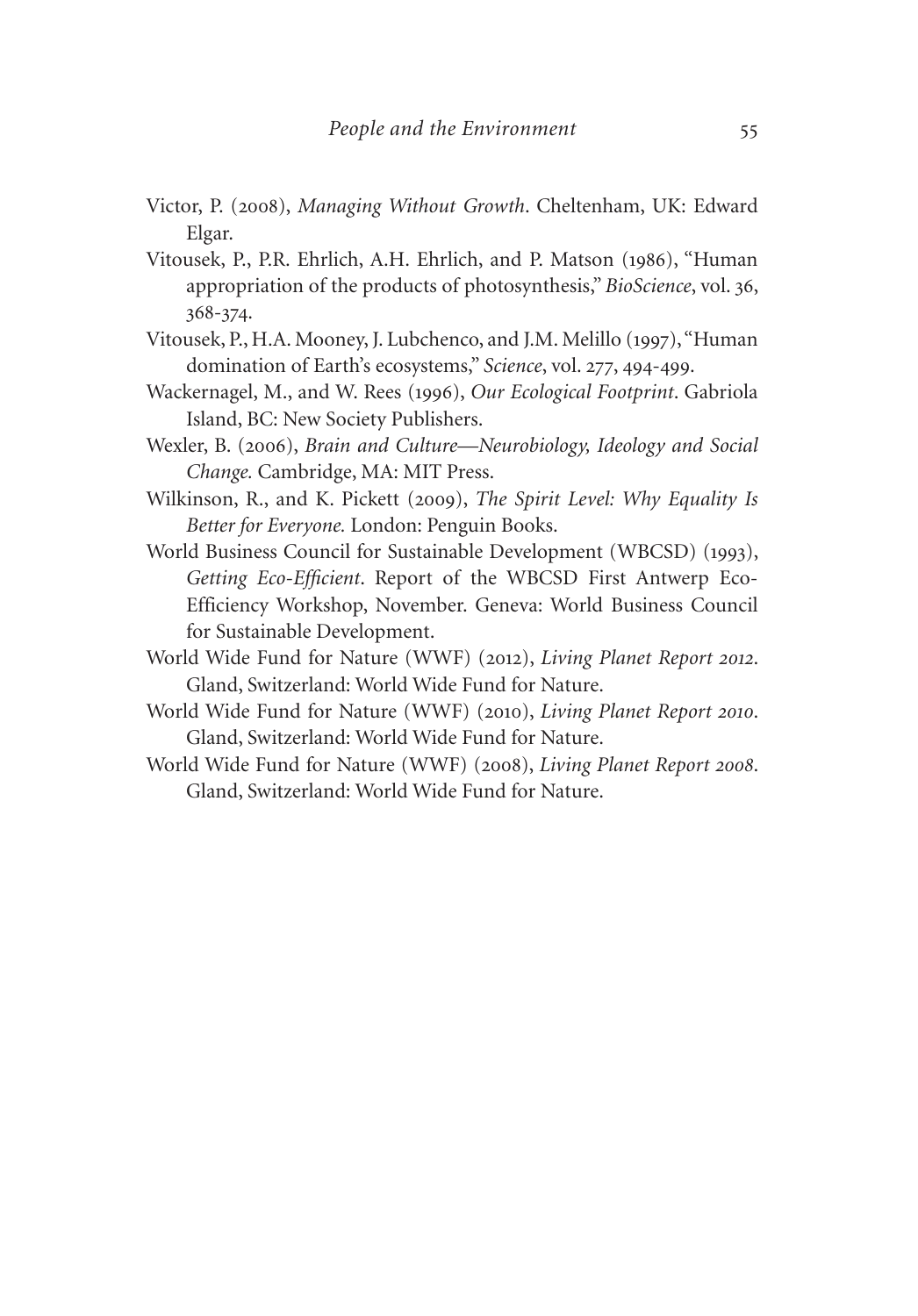# Will **Kymlicka**

*2005 Trudeau Fellow*, Queen's University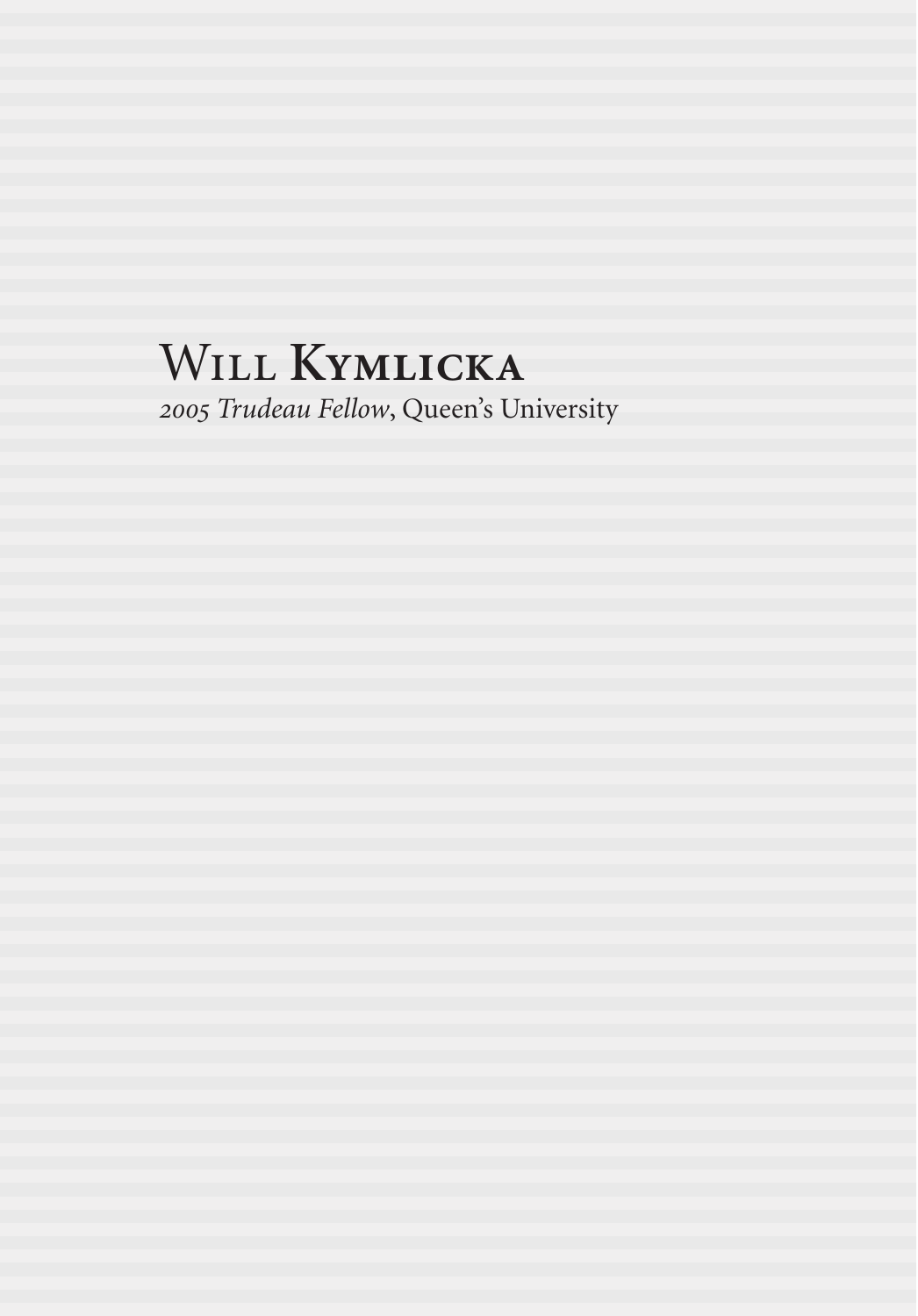# **biography**

Will Kymlicka is the Canada Research Chair in Political Philosophy at Queen's University. He is recognized as one of the world's most influential political philosophers, and his work on the link between justice and diversity has helped to shape the debate on the rights and status of ethnocultural groups in liberal democracies. At present, he is investigating the role of the international community in promoting ideas of multiculturalism and minority rights, and exploring how Canada is sometimes invoked as a model for the rest of the world.

Elected a Fellow of the Royal Society of Canada in 2003, he has also been a visiting professor at universities around the world, with a recurring role in the Nationalism Studies Program at the Central European University in Budapest. He was the president of the American Society for Political and Legal Philosophy from 2004 to 2006. He has won numerous awards and honours, such as the Killam Prize in 2004 and the Trudeau Fellowship in 2005.

Professor Kymlicka is the author of many books and articles, and has edited numerous publications. His works have been translated into 34 languages. His best-known books include *Contemporary Political Philosophy* (1990; 2002); *Finding Our Way: Rethinking Ethnocultural Relations in Canada* (1998); *Politics in the Vernacular: Nationalism, Multiculturalism and Citizenship* (2001), *Multicultural Citizenship* (1995), which was awarded the C.B. Macpherson Prize by the Canadian Political Science Association, and the Ralph Bunche Award by the American Political Science Association, and *Multicultural Odysseys: Navigating the New International Politics of Diversity* (2007), awarded the North American Society for Social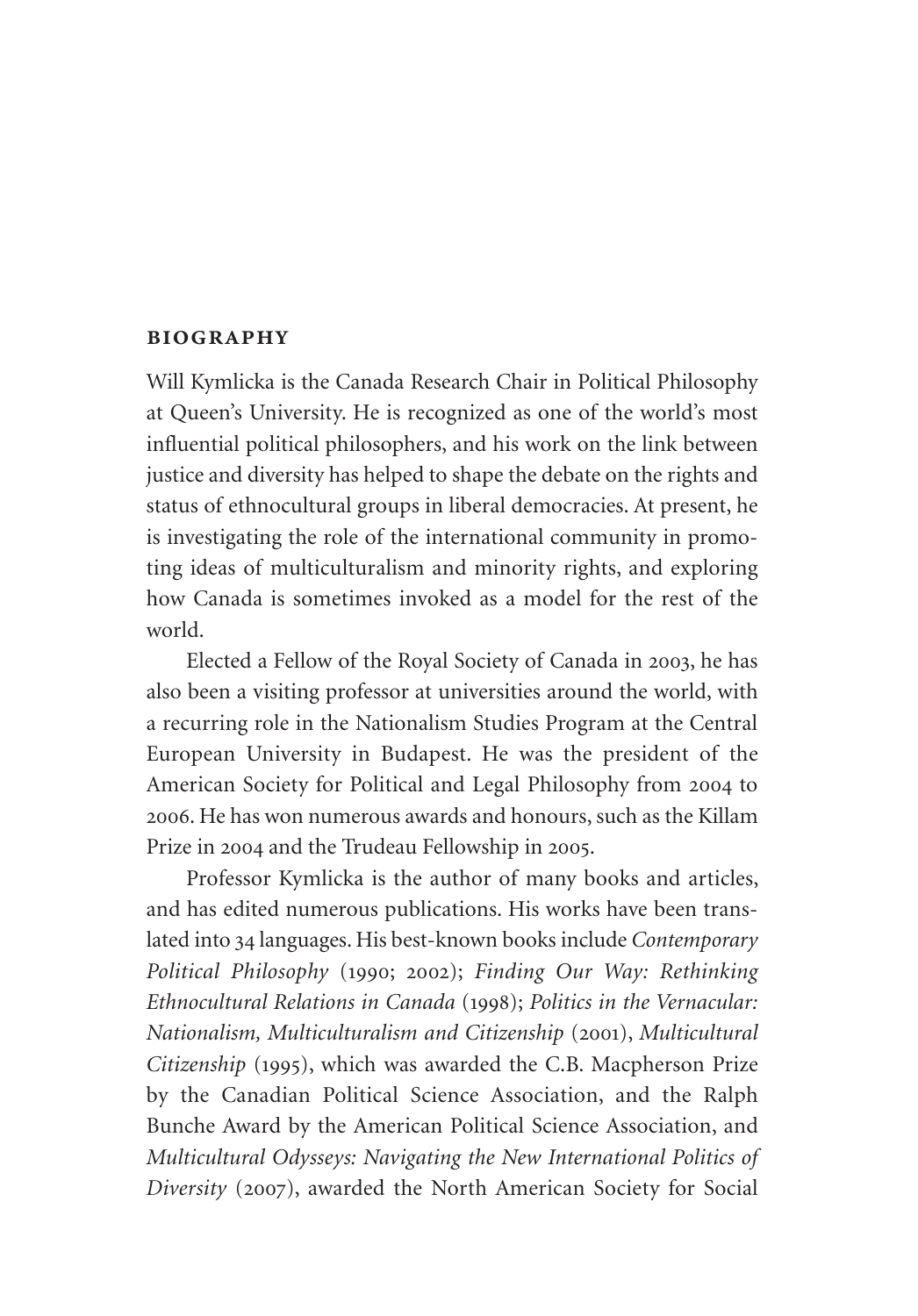Philosophy Book Award. His most recent book is *Zoopolis: A Political Theory of Animal Rights* (2011), co-authored with Sue Donaldson.

Will Kymlicka received his bachelor's degree in philosophy and politics from Queen's University in 1984, and his D.Phil. in philosophy from the University of Oxford in 1987.

#### **abstract**

Debates on responsible citizenship are as old as democracy itself. In every generation, people have worried about whether citizens are able and willing to enact their citizenship in responsible ways. Some worry about the apparent decline of public-spiritedness among citizens; others worry that even public-spirited citizens lack meaningful opportunities to exercise their citizenship. The solution typically is to propose reforms (educational, social, economic, political) that would instill a greater sense of civic virtue among citizens, and/or provide them greater spaces to be active and responsible.

In this paper, I take a different tack on the debate. Rather than starting with a static list of the desired virtues or sites of responsible citizenship, I suggest we should instead think about the dynamic and relational process of *citizenization*. Building relations of democratic citizenship is a historical and social project. It requires a commitment by society to reorder social relationships on the basis of fundamental political values of freedom and democracy. To promote responsible citizenship in a meaningful and durable way, we need to understand better the nature of this social project of citizenization, and why it is so often fragile and incomplete.

I begin, in section 1, with a review of the traditional debate on responsible citizenship and then offer the alternative citizenization framework in section 2, and conclude with some suggestions about the sort of research agenda that would flow from this alternative framework (section 3), and the potential role of the Foundation in it (section 4).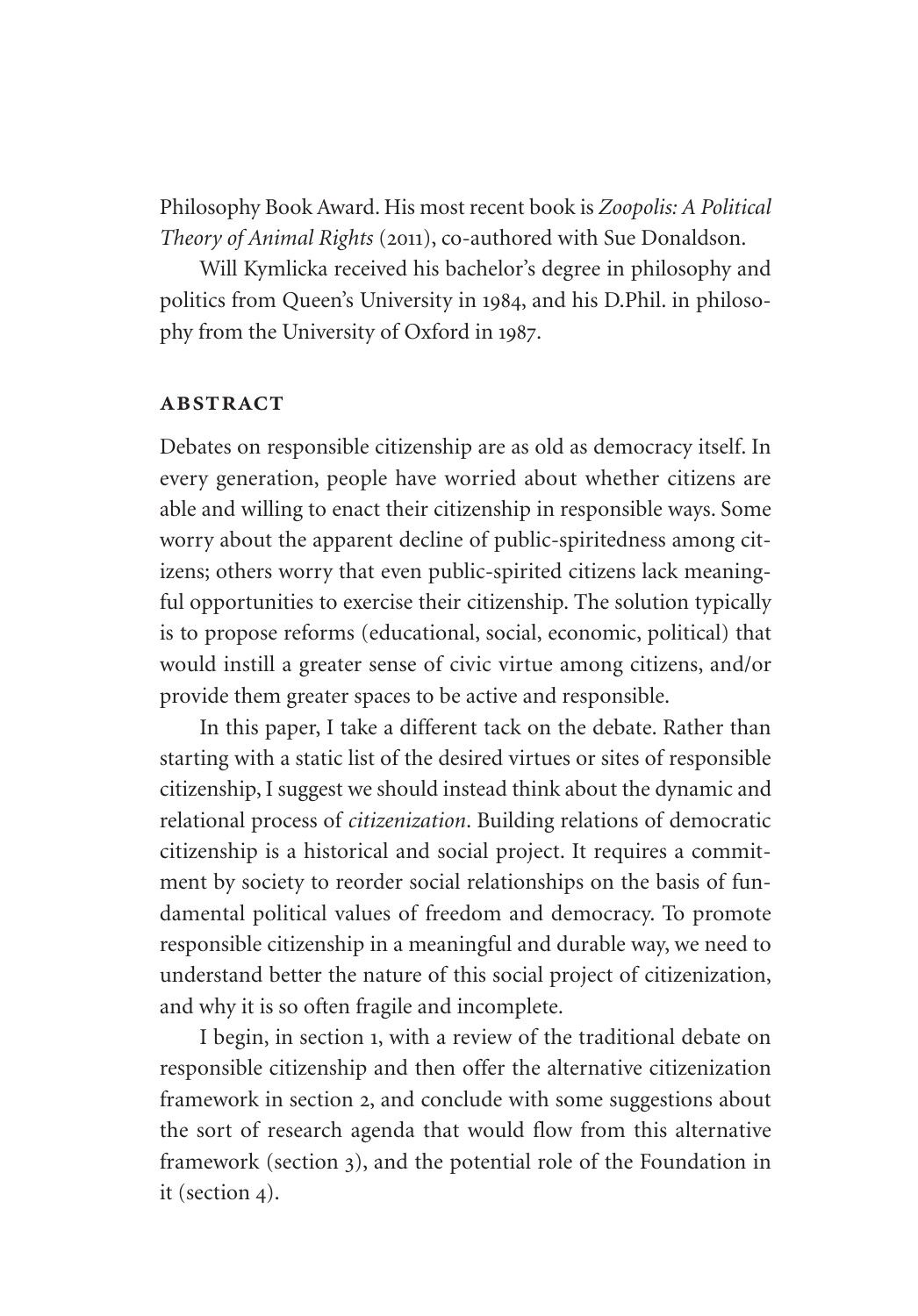# **Responsible Citizenship**

# **1. The Traditional Debate on Responsible Citizenship**

Debates on responsible citizenship typically start from the assumption that the formal/legal status of citizenship is relatively unproblematic—we all know who citizens are—and the key question is how to ensure that people are able and willing to enact their citizenship in responsible ways. There is a perennial debate about responsible citizenship in this sense, which largely takes the following form:

■ devising a list of the relevant traits and dispositions of active and responsible citizens (virtues such as self-restraint, concern for others, tolerance of differences, open-mindedness, prudence, public-interestedness, etc.) and their corresponding vices (selfishness, indifference, apathy, intolerance, dogmatism, shortsightedness);<sup>1</sup>

1. One typical list, adapted from William Galston, includes (i) general virtues: courage; law-abidingness; loyalty; (ii) social virtues: independence; open-mindedness; (iii) economic virtues: work ethic; capacity to delay selfgratification; adaptability to economic and technological change; and (iv) political virtues: capacity to discern and respect the rights of others; willingness to demand only what can be paid for; ability to evaluate the performance of those in office; willingness to engage in public discourse (Galston, 1991).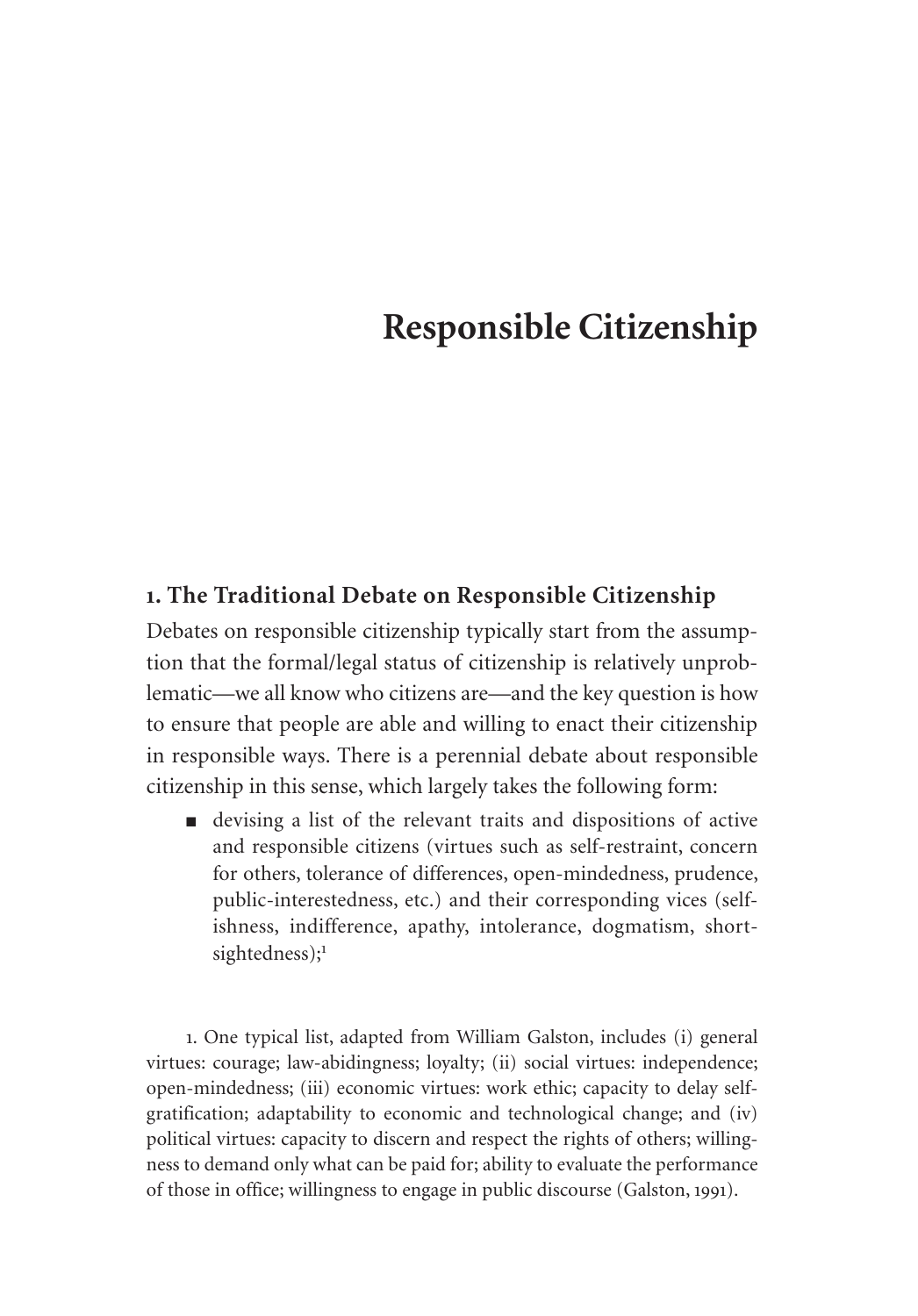- identifying the "seedbeds" of responsible citizenship so defined i.e., asking what role different institutions such as schools, media, churches, families, workplaces, NGOs, etc. play in fostering these dispositions;
- identifying the "sites" of responsible citizenship—i.e., asking what role different institutions play in creating public spaces or forums for the exercise of responsible citizenship (political parties, media, NGOs, local community associations, unions);
- speculating about whether these seedbeds and sites of responsible citizenship are still functioning effectively. Some critics worry that the seedbeds of responsible citizenship are being eroded or corrupted (e.g., the decline of churches, the decline of the traditional two-parent family, the dumbing down of the media, the commercialization of education, the weakening of local community due to increased mobility or increased diversity, etc.), leading to a decline in solidarity, participation, public reasonableness, and so on. Other critics worry that the sites of responsible citizenship are being eroded or corrupted (e.g., the corporate takeover of the media, the over-centralization of the legislative process, the increased role of money in the political process), or at least that they are systematically biased against particular groups, defined to suit the interests and perspectives of dominant groups, leading to forms of exclusion and marginalization. Citizenship may be threatened either by a declining sense of public spiritedness, and/ or by barriers to the exercise of responsible citizenship.

This conceptual framework of dispositions, sites, and seedbeds underpins much of the academic research, public policy initiatives, and NGO or philanthropic activity on citizenship education and citizenship promotion.

Indeed, it has done so for many years now, although the focus of concern has changed over the years. We have seen several waves of concern for citizenship promotion, in response to perceived deficits or declines in the desired dispositions, sites, and seedbeds. In the past, for example, there has been concern that youth as a group was disaffected or apathetic, and hence active efforts were needed to promote responsible citizenship among the younger generation. At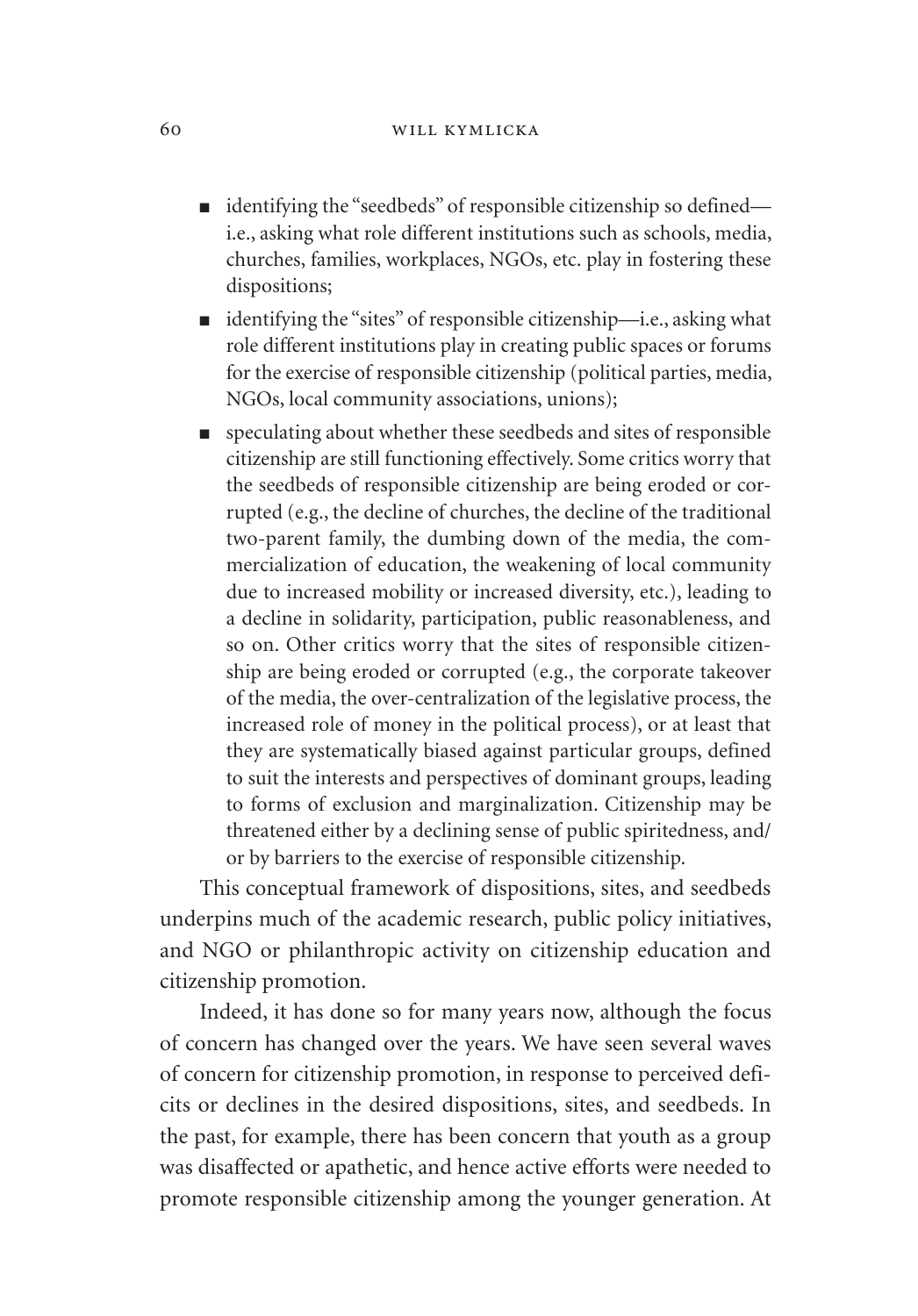other times, there was a concern that a certain type of materialism or "possessive individualism" was coming to dominate society, displacing earlier commitments to more civic or public-spirited values, encouraging people to see themselves first and foremost as consumers rather than as citizens.<sup>2</sup>

Today, however, the overwhelming focus of citizenship debates concerns issues of ethnic and religious diversity in general, and immigration in particular. Immigration has led to a dramatic increase in ethnic and racial diversity across the Western democracies, and this is seen by many commentators as putting stress on the traditional supports of responsible citizenship. Immigrant groups are often seen as lacking the necessary dispositions of responsible citizenship, particularly if they came from non-democratic countries, and moreover, the increase in racial and religious diversity in the population is often seen as eroding general levels of solidarity and trust in society, even among native-born citizens. This is the sobering conclusion of Robert Putnam's enormously influential studies, which seem to show a consistently negative correlation between levels of ethnic diversity and levels of social capital across the United States (Putnam, 2007).

Across the Western democracies, therefore, we have witnessed a new "citizenship agenda" in the past decade, as governments attempt to renew or rebuild the sites and seedbeds of responsible citizenship in the face of growing diversity. Citizenship is to be promoted by, among other things, adding or strengthening citizenship education in schools, providing citizenship classes to immigrants, imposing new citizenship tests for naturalization, and holding citizenship ceremonies. As this list makes clear, the focus of much of this anxiety

2. Some commentators view this shift from citizens to consumers as a product of the neoliberal ideology that came to dominance in the 1980s and 1990s, but we can find versions of this concern much earlier, at least back to the 1950s. I will return to the relationship between neoliberalism and citizenship below.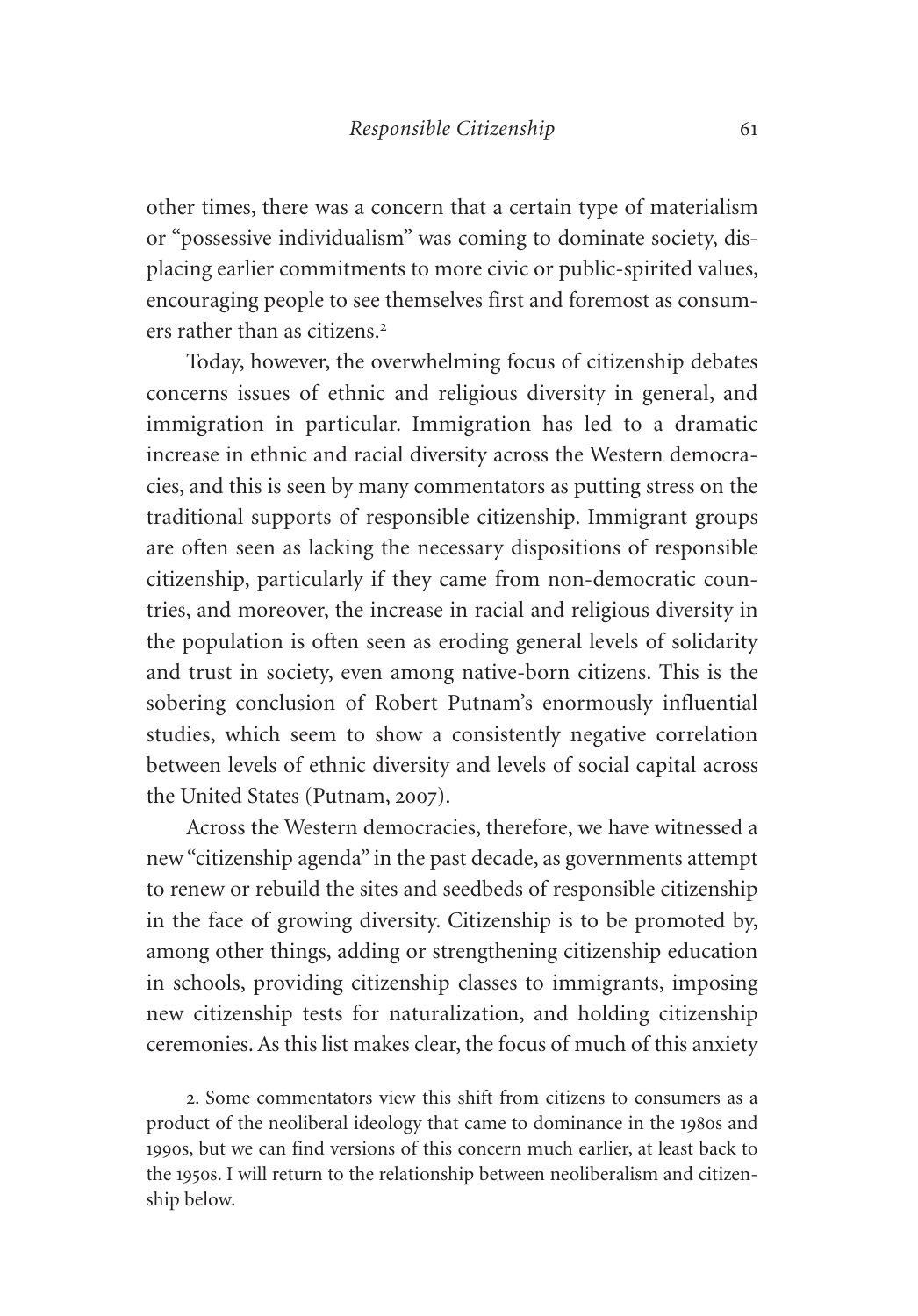is immigrants and their perceived lack of integration, and the impact of their "otherness" on the dispositions of responsible citizenship.

Much has been written about this new citizenship agenda, and in particular about the ways that immigration (and multiculturalism) is being implicitly or explicitly blamed for the decline of active citizenship.<sup>3</sup> Critics argue that this new citizenship agenda panders to xenophobic sentiments (Wright, 2008) and reproduces ideological assumptions about the essential national homogeneity of existing citizens and of the alien otherness of newcomers (Blackledge, 2004; Stevenson, 2006; Milani, 2008). Defenders argue that it is needed to avoid the "multicultural tragedy" of growing ethnic segregation and polarization, and is based on a good-faith commitment to enabling full participation of diverse groups by encouraging (or indeed compelling) the formation of the appropriate dispositions, sites, and seedbeds of citizenship. On this view, a renewed emphasis on citizenship is sometimes offered as an alternative to older (failed) ideas of multiculturalism—David Blunkett in the United Kingdom repeatedly contrasted a citizenship agenda with a multiculturalism agenda (McGhee, 2009, 48).

I have argued elsewhere that this debate over the new citizenship agenda rests on a series of empirical assumptions about the link between immigration, diversity, and citizenship that are false, at least in relation to Canada (Kymlicka, 2010). It is simply not true that immigrants lack the dispositions of responsible citizenship, or that increased diversity due to immigration erodes solidarity and civic participation in Canada (Soroka, Johnston, and Banting, 2007;

3. In the British case, this growing preoccupation with immigration as the cause of declining citizenship is particularly clear. The government's 1998 Crick Report on citizenship education was initiated by perceptions of growing apathy among youth, but the subsequent public debate and resulting public policy was overwhelmingly driven by issues of immigration (Kiwan, 2008, 62). See also McGhee (2009) for a genealogy of how concerns about "community cohesion" in Britain became focused on immigrants.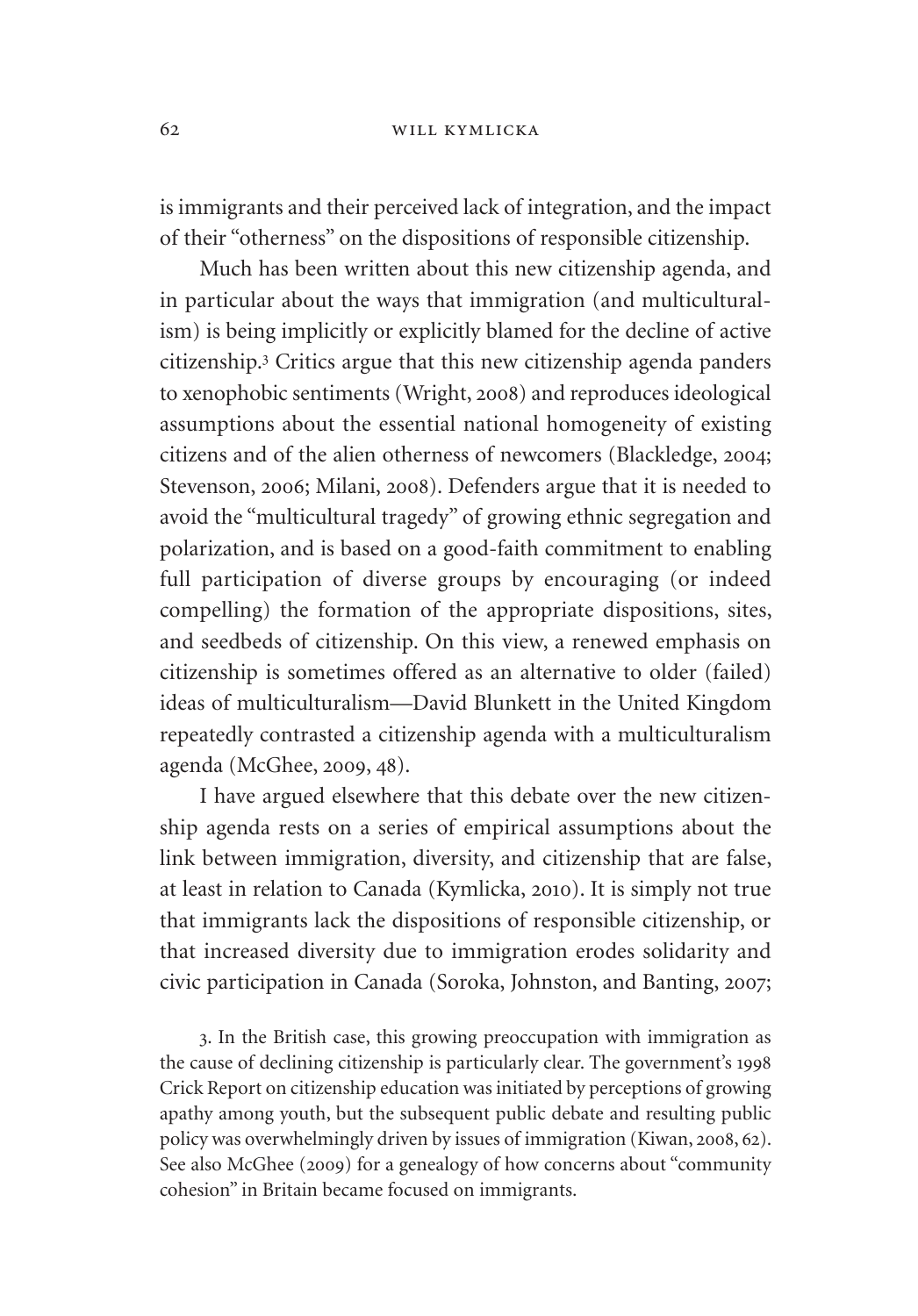Bloemraad, 2006; Kazemipur, 2009; Kesler and Bloemraad, 2010). There is no "multicultural tragedy" in Canada that needs to be fixed or solved through a new citizenship agenda.

In this discussion paper, however, I want to set aside the empirical debates on immigration, multiculturalism, and citizenship, and to focus instead on the underlying conceptualization of responsible citizenship itself. Rather than asking how this traditional framework of dispositions, seedbeds, and sites has been (mis)applied to immigrants in Canada, I want to raise a deeper question about whether this framework is the right way to think about responsible citizenship in the first place.

In my view, framing responsible citizenship in terms of a list of dispositions, seedbeds, and sites is too narrow, and overly static. Reducing citizenship to a set of traits and sites misses the dynamic and relational quality of democratic citizenship. In the next section, therefore, I will offer an alternative framework for conceptualizing responsible citizenship.

# **2. Citizenization: An Alternative Framework**

In place of static lists of desirable traits and sites, I suggest we should reframe the debate by thinking instead in terms of "citizenization," understood as both a historic process and a social project.<sup>4</sup> Citizenization is a commitment by society to reordering social relationships on the basis of fundamental political values of freedom and democracy.

It might help to begin with an example. Consider the case of ethnic diversity. Historically, relations between ethnic groups have often been defined in illiberal and undemocratic ways—including

4. I take the term from James Tully, who has talked briefly but suggestively about the idea of citizenization as a central historical process and normative goal (Tully, 2001, 25). However, I adapt it for my own purposes, and he might not agree with my interpretation of it.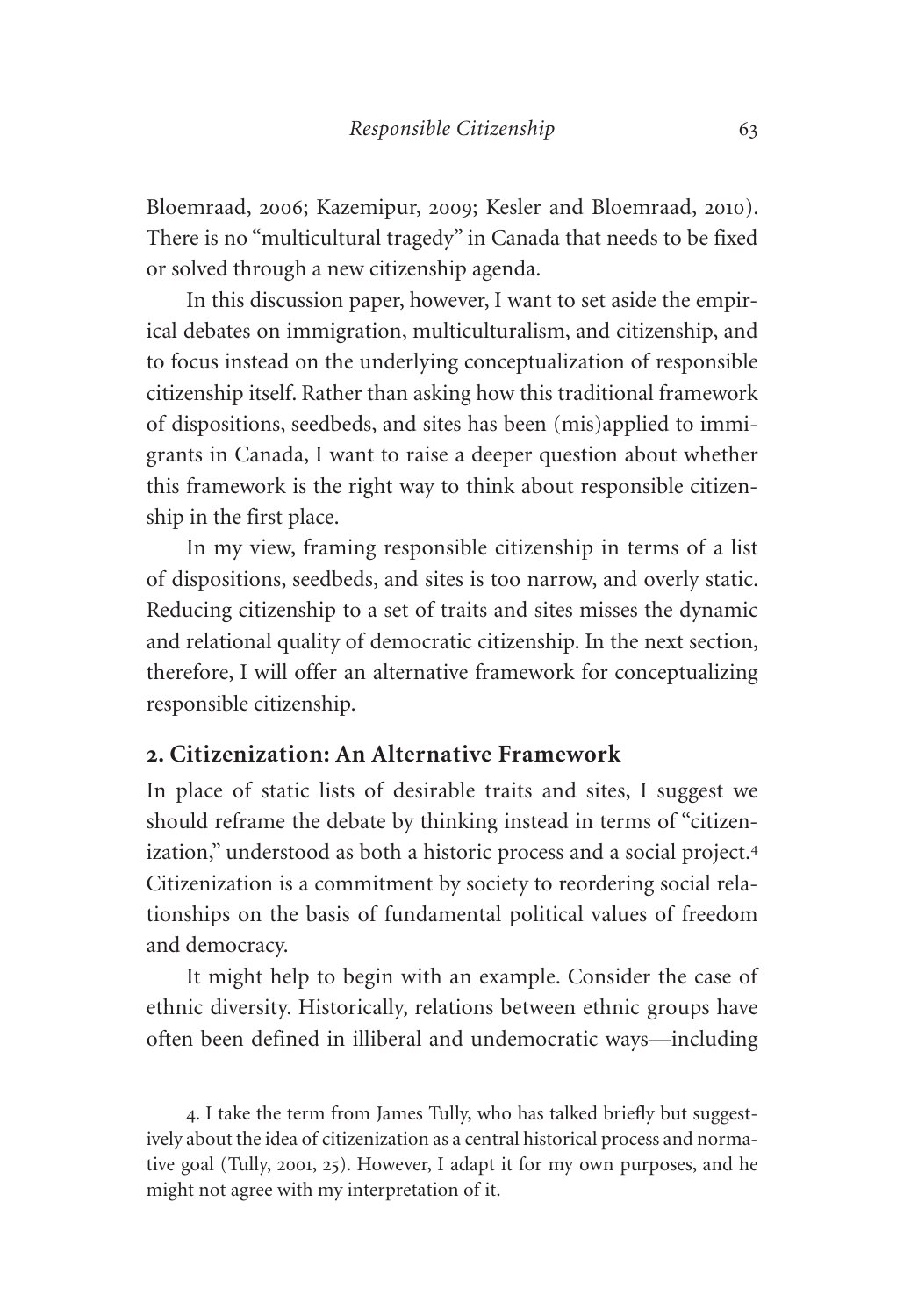relations of conqueror and conquered, colonizer and colonized, settler and indigenous, racialized and unmarked, normalized and deviant, orthodox and heretic, civilized and backward, ally and enemy, master and slave. The task for all liberal democracies has been to turn this catalogue of uncivil relations into relationships of liberal-democratic citizenship, both in terms of the vertical relationship between the members of minorities and the state, and the horizontal relationships among the members of different groups. This is the origin of the models of "multicultural citizenship," minority rights, and indigenous rights that we see across various Western democracies.

We can see similar historical dynamics in other spheres, whether in relation to gender, sexual orientation, or the treatment of the mentally ill or people with disabilities. In all of these cases, we can see efforts to replace earlier uncivil relations of domination, coercion, and intolerance with newer relations of democratic citizenship. Indeed, all these movements have had similar trajectories starting in the 1960s, and have often borrowed arguments and strategies from each other.

Citizenization in this sense is a profound historical process, which we largely take for granted in the perennial debate about responsible citizenship. But it is a fragile and incomplete achievement, with complex social and political preconditions that need to be continually created or sustained. It means much more than simply extending formal citizenship to disadvantaged or excluded groups, since this can be done in a unilateral and paternalistic way. This indeed is how Canadian citizenship was extended to Aboriginal peoples in 1960. Citizenization, by contrast, involves a willingness to negotiate as equals the terms of belonging with the goal of reaching consent. In the case of Aboriginal peoples, this process arguably only really began in the 1970s, when the Canadian government abandoned its paternalistic and assimilationist approach, and decided instead to enter into good-faith negotiations over land claims and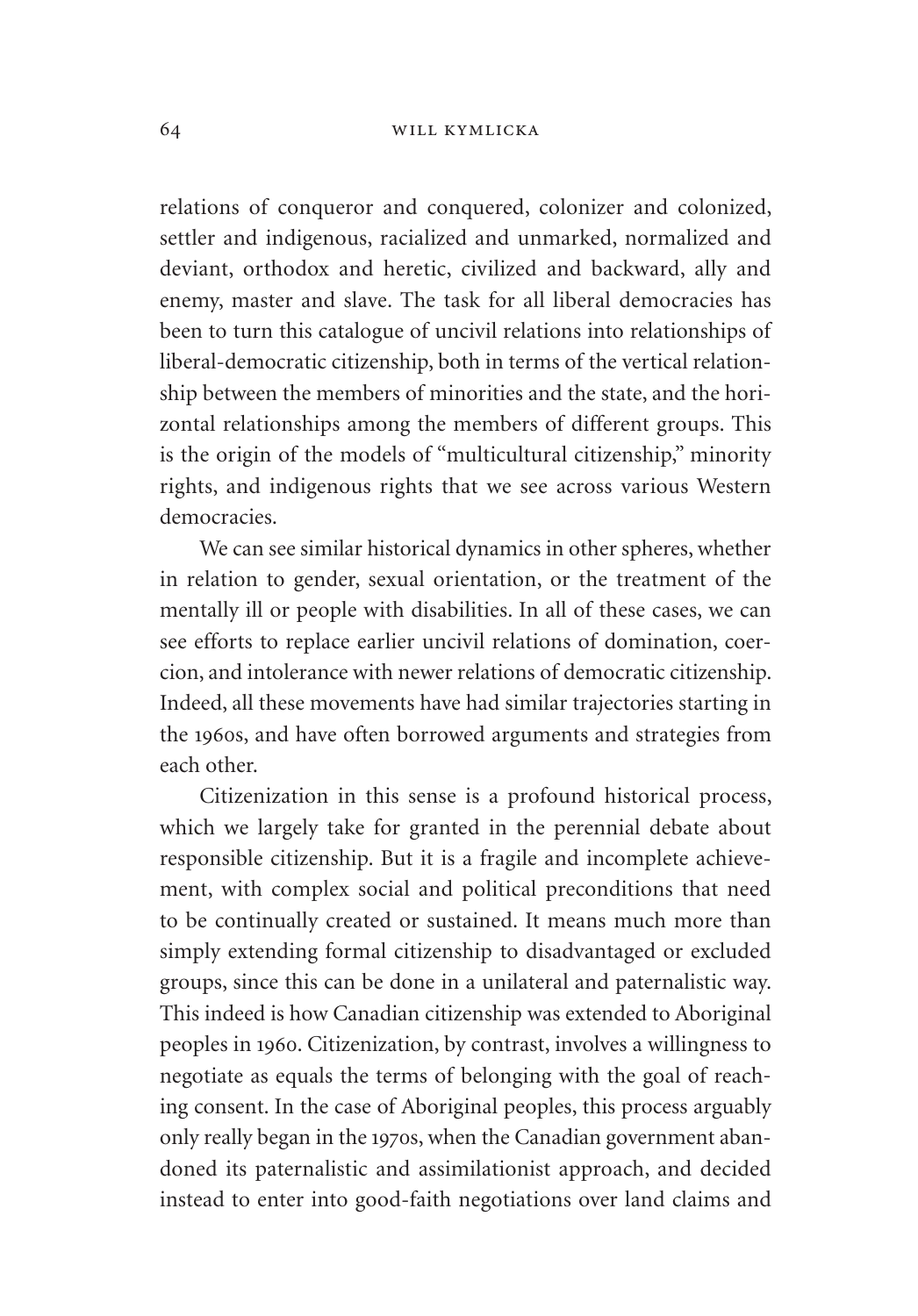self-government. Notice that citizenization in this context not only goes beyond formal citizenship, but also includes the willingness to consider challenges to the state's legitimacy and jurisdiction upon which that formal citizenship is based. Insofar as state authority was initially imposed by force on Aboriginal peoples, the commitment to replacing force and paternalism with democratic consent and autonomy requires renegotiating as equals the terms of belonging. In that sense, when some Aboriginal leaders insist they never consented to being Canadian citizens, this can nonetheless be seen as part of a process of citizenization. So long as the goal is to replace force with democratic consent, and to replace hierarchy with non-domination, then we have citizenization.

Similarly, homosexuals and people with disabilities have always had the legal status of citizens, but it is only with the disability rights and gay rights movements that we see the initial stages of genuine citizenization<sup>5</sup>

But if citizenization is about more than the formal status of citizenship, what more or what else does it involve? Tully says that it involves a commitment to allowing all who are affected by common rules to help determine those rules (*quod omnes tangit* what touches all must be agreed to by all). But this in turn rests on a deeper set of values. Citizenization, I would argue, is premised on values such as autonomy, agency, consent, trust, participation, authenticity, and self-determination. Part of what it is to treat people as

5. In his 2007 position paper "Human Rights and Social Justice" for the Foundation, Roderick A. Macdonald argued that human rights are too formalistic and individualistic to achieve human dignity and social inclusion, which require a focus instead on organic relationships. In a way, the idea of citizenization is likewise intended to emphasize that the historic task is not only to endow individuals with this or that citizenship right, but also to build new social relationships based on social values of trust, autonomy, participation, and so on. But I would insist more strongly than Macdonald that human rights (and minority rights) are an absolute precondition for citizenization.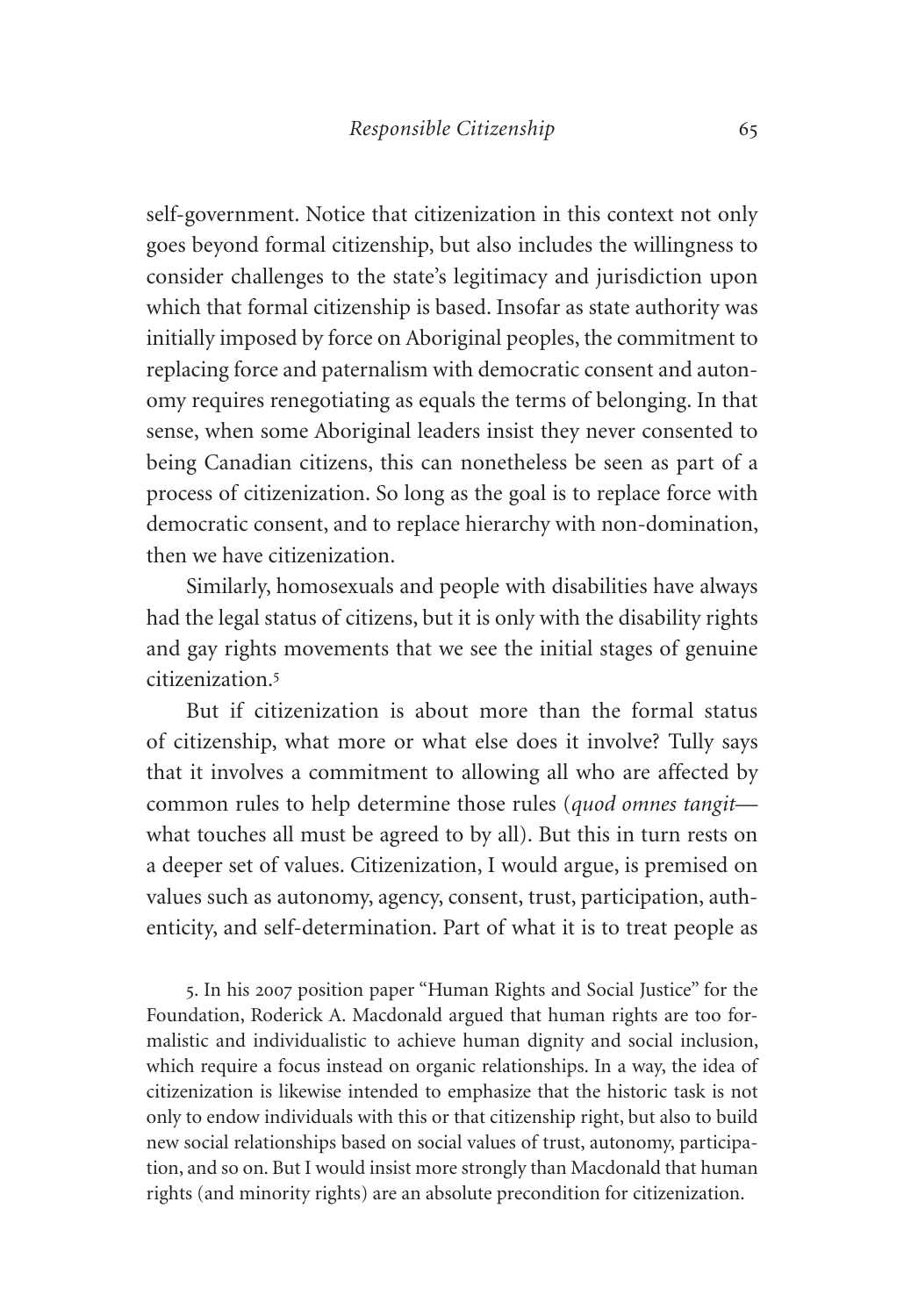#### 66 will kymlicka

democratic citizens is to treat them in ways that affirm and respect these values. Citizenization assumes that citizens have a subjective good that they are able to express, and that our shared rules must be responsive to those expressions, and that we trust each other to negotiate those shared rules in ways that respect each other's autonomy and identity, and to cooperate in good faith.

As I said, citizenization in this sense is both fragile and incomplete. The "securitization" of Muslims in the West after 9/11 is an example of a retreat from citizenization: a withdrawal of trust, a resort to force and coercion and *raison d'État* rather than dialogue (Cesari, 2009; Ibrahim, 2005; Brown, 2010). The treatment of the poor is also always vulnerable to retreat from citizenization to force and paternalism (Geutzkow, 2010). And the treatment of people with mental disabilities is an example of the incomplete nature of citizenization (Prince, 2009; Carey, 2009). Too often, they remain subject to forms of paternalistic and coercive rule, rather than receiving our best efforts to solicit and be responsive to their own subjective good. We still have trouble conceptualizing how we can turn our relations to people with mental disabilities into relations based on values of citizenship.

It should be clear, I hope, how this alternative framework offers a different perspective on responsible citizenship than the traditional approach. On the citizenization model, promoting responsible citizenship is first and foremost about identifying inherited patterns of social relationships—in particular, identifying those social relationships that have historically been defined on the basis of values other than democratic consent and autonomy—and then asking what sorts of measures would remedy that historic failing.

All of this is related, of course, to the old debate about responsible citizenship. Much of what I have just said can be rephrased in the familiar language about the seedbeds and sites of responsible citizenship. If the status of Muslims, people with mental disabilities, or the poor is inadequate from a democratic point of view, we can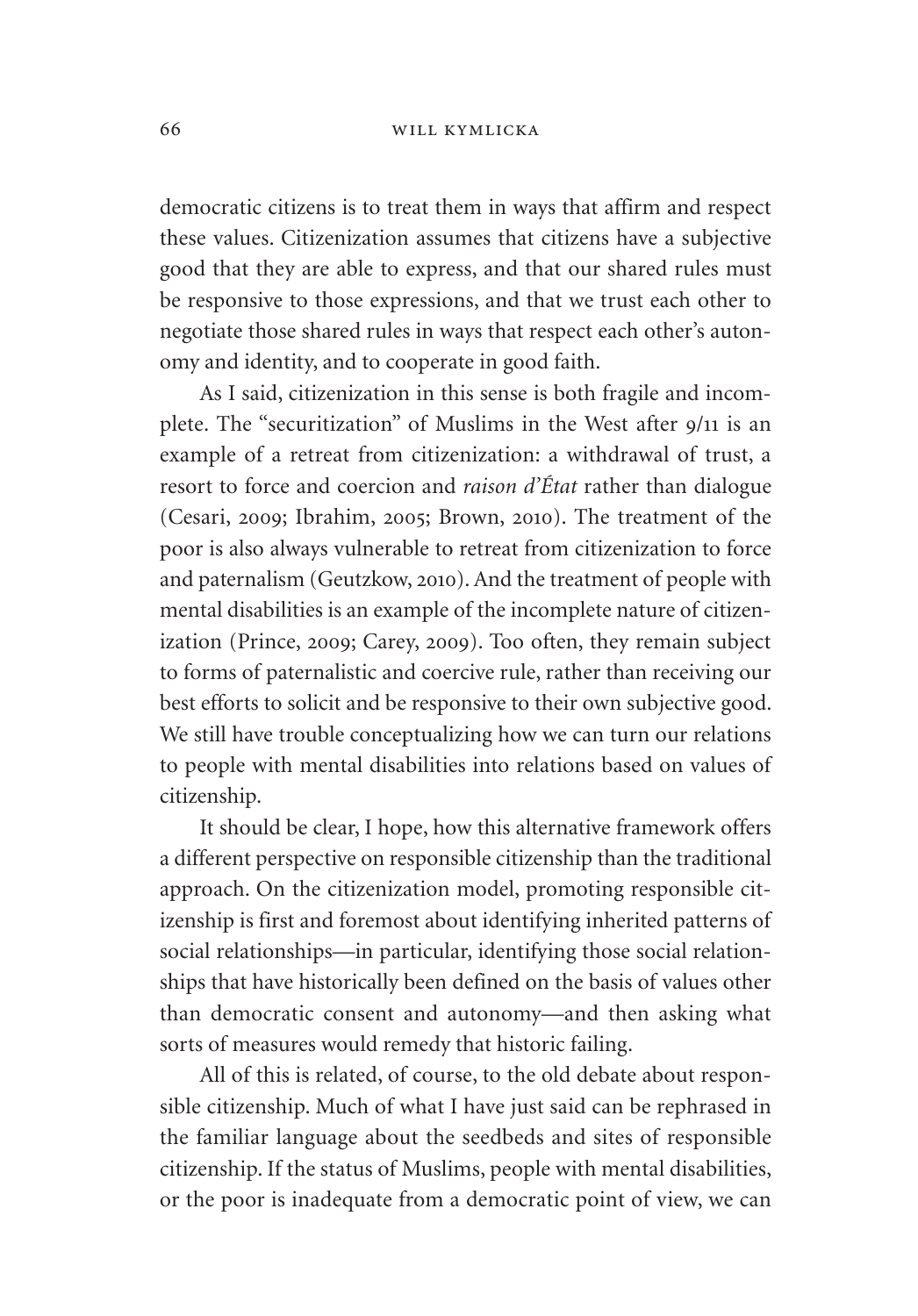ask about the potential seedbeds of greater tolerance, and about the potential sites where the democratic agency of under-represented groups can be enhanced. But that familiar language misses the historic and relational aspects of the problem. The problem is not (or not only) that this or that group of citizens is unable or unwilling to exercise their citizenship, which can be remedied by strengthening one or another seedbed or site of citizenship. The problem, rather, is that we have inherited a society in which certain relationships have not been defined as relationships that should be governed by the values of citizenship—those relationships have not been fully or adequately subject to the process of citizenization. We can answer questions about the appropriate traits and sites of citizenship only if we first determine how the relevant relationships have historically been defined in uncivil ways, and then consider to what extent society has truly committed itself to reordering those relationships on the basis of citizenship, and identify the obstacles to that process.

# **3. Toward a New Research Agenda**

I believe that recasting old debates about responsible citizenship in the frame of citizenization could lead to a more productive set of research questions, and also potentially to a more constructive public debate, and even to better policy responses. Let me explore a few such implications.

First, if we think of citizenization as a process, not a static list of traits or sites, then we need to ask, In what contexts can relationships of citizenship be established, among which individuals or groups? The idea of citizenization encourages us to expand our sense of the possibilities. At the moment, some groups in our society are—children, the mentally disabled, animals—seen as lacking the capacities to enter into relations of citizenship. We have trouble conceptualizing how our relations with such groups can be one of citizenship, rather than one of (purportedly) benign paternalism, given that these groups cannot engage in public reason or political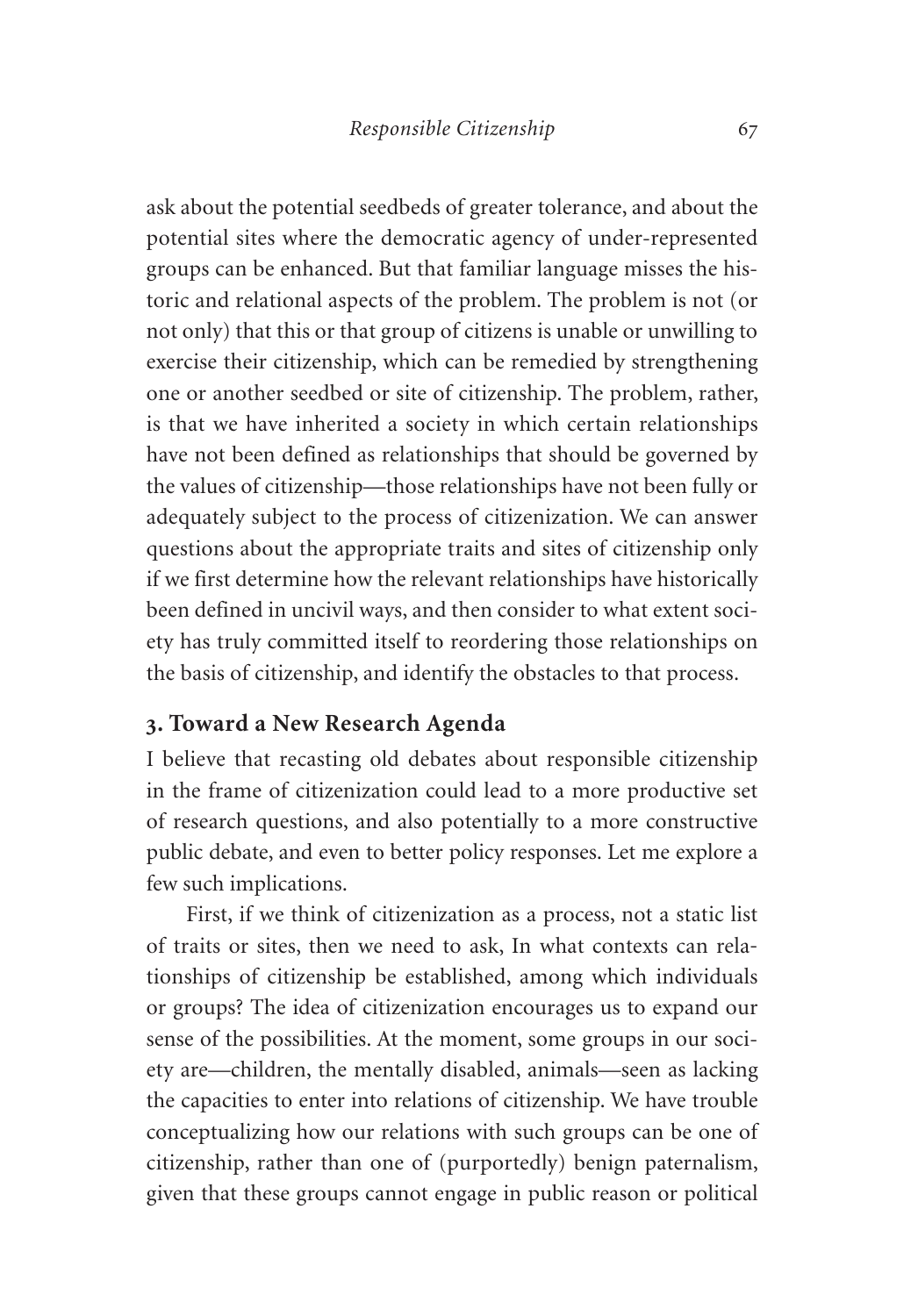deliberation. We rule over them, rather than engage in any process of shared rule.

In my view, this is a mistake, which flows from thinking of citizenship as a set of traits rather than a relationship that is structured according to core civic values. The reality is that these relationships can be subject to processes of citizenization if we learn how to better understand individuals' agency, to identify their expressions of subjective good, and to create mechanisms that are more responsive to their good. Of course, some degree of paternalism will inevitably remain (but that is true even in the case of "normal" adults). But citizenization is a commitment to building relationships upon values such as autonomy, agency, consent, trust, participation, authenticity, and self-determination. Those values are absolutely relevant to relations with children, the mentally disabled, and at least certain categories of animals (particularly domesticated animals). Many commentators will worry that this stretches the concept of citizenship too far, but I would argue that we can judge the outer limits of citizenization only by actually trying to engage in it, and there are many encouraging experiments in citizenization in relation to these groups. The historic presumption that these groups can be ruled only by force and paternalism has inhibited both academic research and public debate into the possibilities of reordering these relationships on the basis of agency and participation, but in the past few years, the beginnings of a potentially revolutionary change in our thinking and our practices has occurred.<sup>6</sup>

Similarly, we can also ask about citizenization beyond the boundaries of the nation-state. The traditional debate on responsible citizenship presupposes a certain degree of "boundedness." Citizens

6. Excellent work has been done recently on new models of citizenship for people with mental disabilities (e.g., Arneil, 2009; Francis and Silvers, 2007), and for children (e.g., Rehfeld, 2010; Archard and Macleod, 2002). I apply a citizenization framework to the rights of domesticated animals in Donaldson and Kymlicka (2011).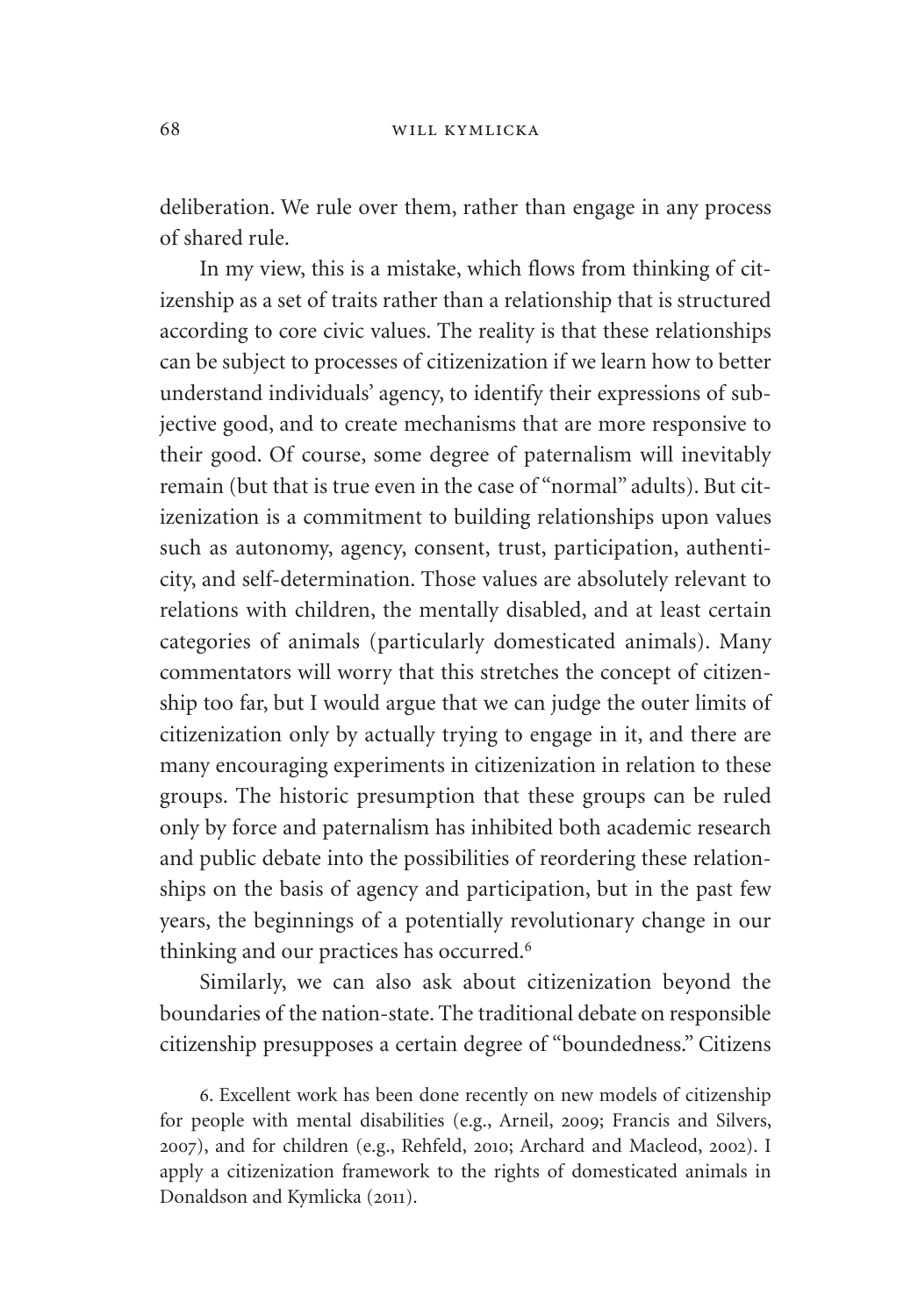are defined as the long-term members of a bounded political community, and it is relations among these members that have, to date, been subject to (incomplete, fragile) processes of citizenization. But we clearly have politically relevant relationships with people beyond our borders, as well as with temporary residents within our borders (such as tourists, business visitors, temporary asylum-seekers, or migrant workers) who are not (or not yet) formal citizens. At the moment, we typically think that in relation to such people we have a duty to respect their universal human rights, but that we do not have a duty to reorder our relationships on the basis of citizenship values. We relate to them as, say, guests to whom we have a duty of hospitality, but no duty to give them the democratic opportunity to reshape the rules of the house in which they are guests.

This reluctance to restructure these relationships on the basis of values of democratic consent and autonomy is explained, at least in part, by the thought that it is implausible to extend the status of formal citizenship to such persons. To accord formal citizenship to foreigners beyond our borders, or to temporary visitors within our borders, would be inconsistent with the principle of popular sovereignty upon which the legitimacy of modern states is based (Saward, 2000; Yack, 2001). But as we've seen, citizenization is a broader and deeper idea than that of formal citizenship. Thinking of citizenization as a process, rather than a fixed list of traits or sites, opens up space for thinking about new political possibilities. Given that so many of our decisions affect the well-being of people outside our borders, and given that seemingly temporary residents may end up spending long periods of time within our borders (consider seasonal farm workers who come year after year from Mexico), we may have an obligation to "citizenize" some of these relationships as well. The outcome need not be to extend the formal status of Canadian citizenship to such people (e.g., to seasonal workers). Perhaps the outcome would be some new political status, such as "denizenship," which better reflects the actual nature of the interests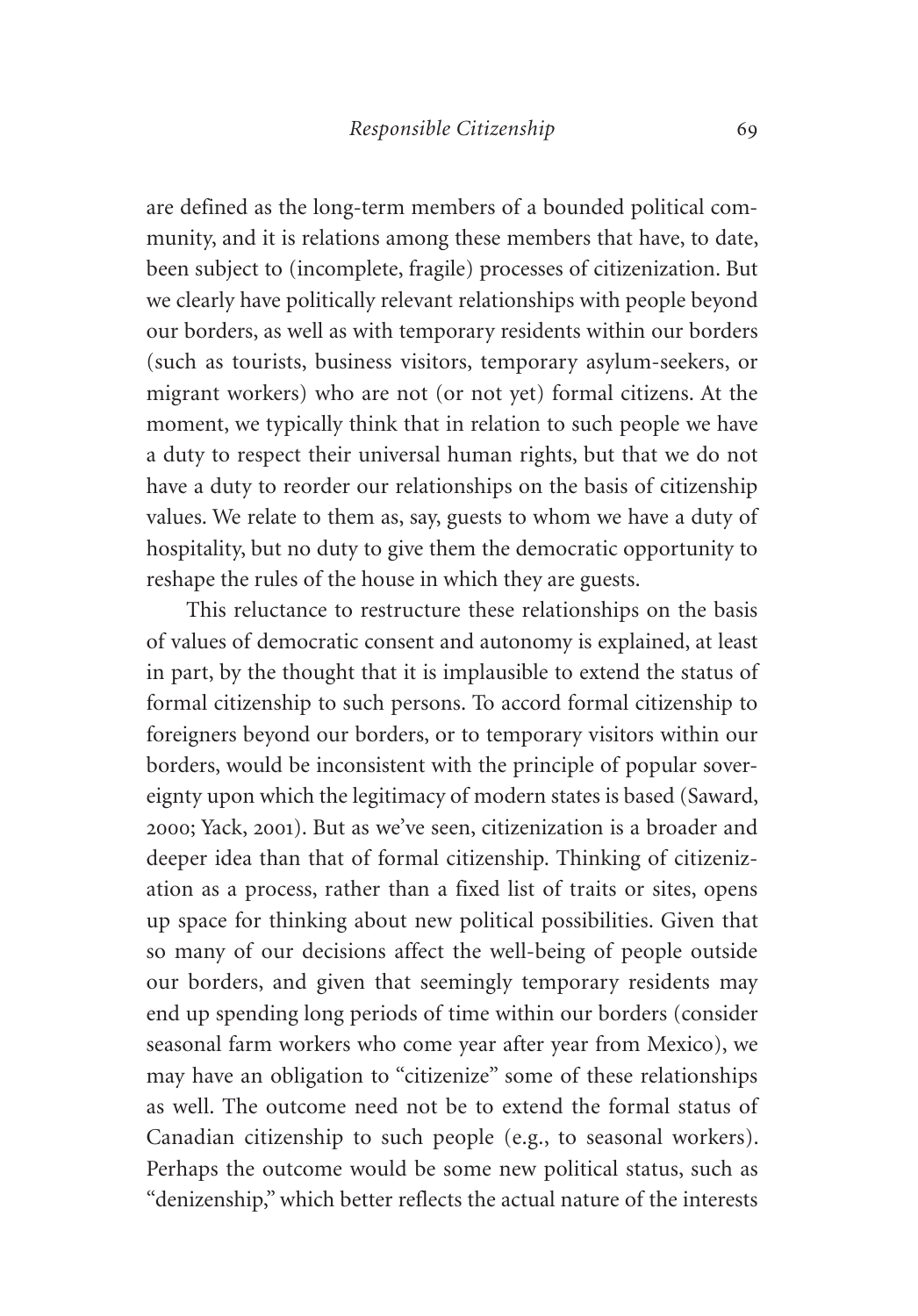and interdependencies at stake.<sup>7</sup> What matters, from a citizenization perspective, is not a static list of rights or formal status, but rather the commitment to build new relationships based on values of consent, autonomy, self-determination, recognition, and so on. Here again, there are relevant experiments in citizenizing relationships beyond the bounds of popular sovereignty and the nation-state that are worthy of exploration.<sup>8</sup>

So we have unresolved issues about the frontiers of citizenization, which are obscured in the traditional debate on responsible citizenship, since it typically presupposes that the status of citizen is already settled. In the traditional debate, we all know who the citizens are, and the contexts within which citizenship operates. But once we think of citizenization as a dynamic historical process, it is far from clear how far citizenization extends (or should extend).<sup>9</sup>

7. For an interesting analysis of the rights of migrant workers that appeals to the values of citizenization (e.g., values of consent and autonomy) but that leads to a legal and political status other than formal citizenship, see Ottonelli and Torresi (2012).

8. In his position paper on responsible citizenship for the Foundation's 2007 Summer Institute, Daniel Weinstock suggested something similar in reverse: namely, that people who inherited or acquired Canadian citizenship but who have lived abroad long-term might have their citizenship status reduced. The result would be a new political status (say, non-resident citizen), but one that better reflects the real nature of the interests and interdependencies at stake. I do not necessarily support this idea, but it confirms the point that citizenization should be understood as a process for structuring relationships according to core democratic values, rather than in terms of any specific formal legal status. The process of citizenization can lead to a range of legal statuses that reflect the autonomy and consent of the parties to the relationship.

9. A different issue regarding the frontiers of citizenization concerns the relevant social spheres in which the ideal applies. We typically think that people have no obligation to reorder their purely "private" relationships on the basis of ideals of citizenization. For example, it is permissible for the Catholic Church to order its internal life on non-democratic principles, at least within certain limits. Citizenization does not go all the way down: not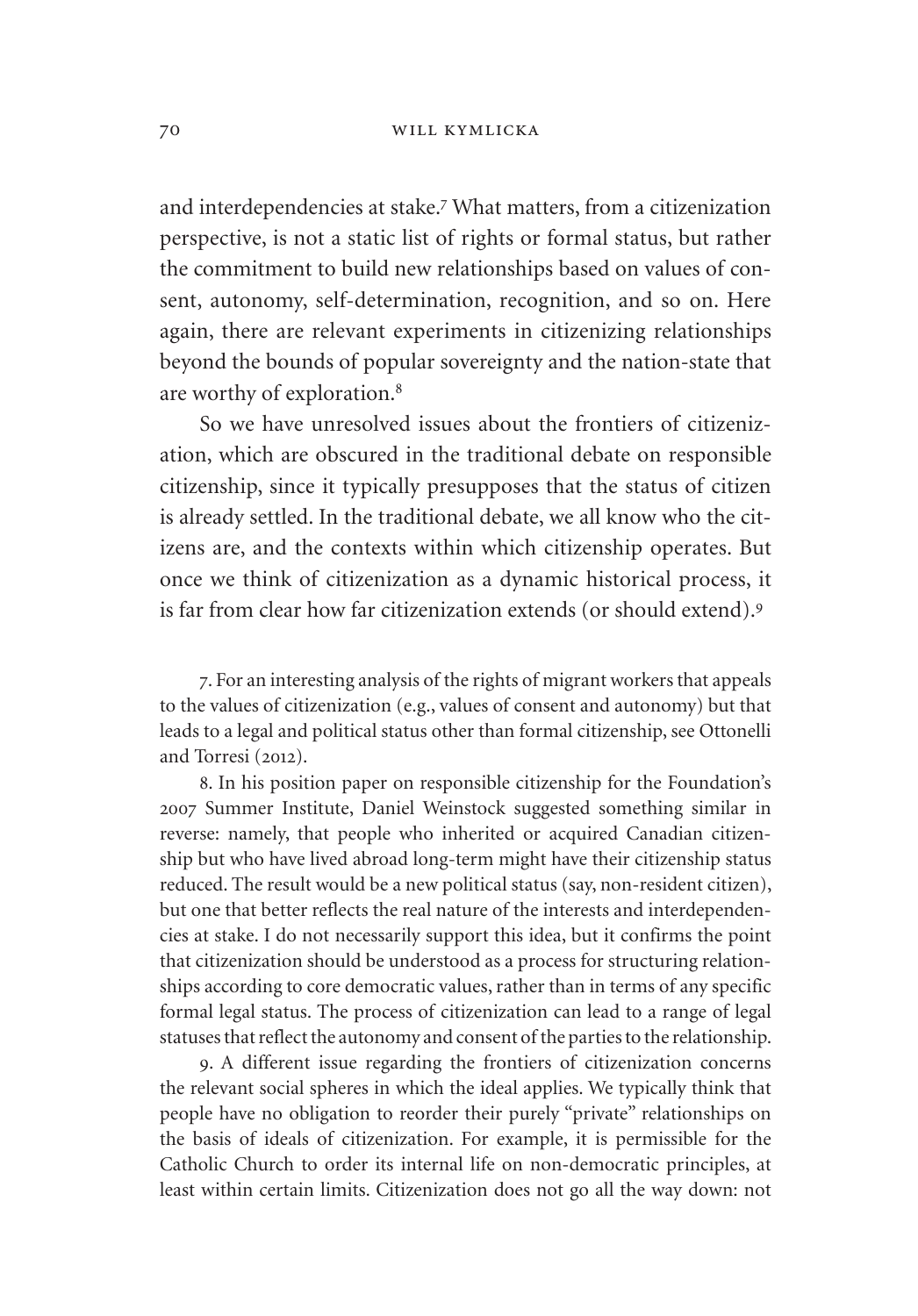So the idea of citizenization opens up new possibilities in terms of the range of actors and relationships that we consider as subject to citizenship values, within and beyond the nation-state. But even if we focus on the more traditional set of relationships among already recognized citizens of a nation-state, the idea of citizenization opens up new perspectives not captured in the traditional debate about traits and sites of responsible citizenship.

*Immigration and the New Citizenship Agenda*: As I noted earlier, many Western democracies have recently embraced a new "citizenship agenda" to address the (alleged) challenges that immigration poses to the practice of responsible citizenship. This citizenship agenda has been based on the premise that (a) immigrants are likely to have deficits in their citizenship skills and dispositions, and/or (b) that increasing ethnic and religious diversity due to immigration erodes solidarity and trust in the general population. I mentioned earlier that both of these premises are empirically contestable, particularly in the Canadian case. But it should be clear, I hope, that a citizenization framework would ask entirely different questions.

From a citizenization perspective, the question is whether the social relationship between the native-born and newcomers is one that is typically governed by democratic values of deliberation, consent, and autonomy, or whether it is prone to being governed by uncivil practices of force and paternalism. Insofar as the latter is the case—as it surely is—then we must ensure that programs and projects of citizenship promotion do not reproduce the very assumptions and stereotypes that feed practices of force and paternalism. If the new citizenship policies and projects are premised on assumptions of paternalism and distrust—as is arguably the case

all associations and relationships need to think of themselves as either seedbeds or sites of citizenship. But how precisely we define the relevant "private" sphere within which citizenization is not required is a complex question. For thoughtful exploration of this issue, see Rosenblum (2000).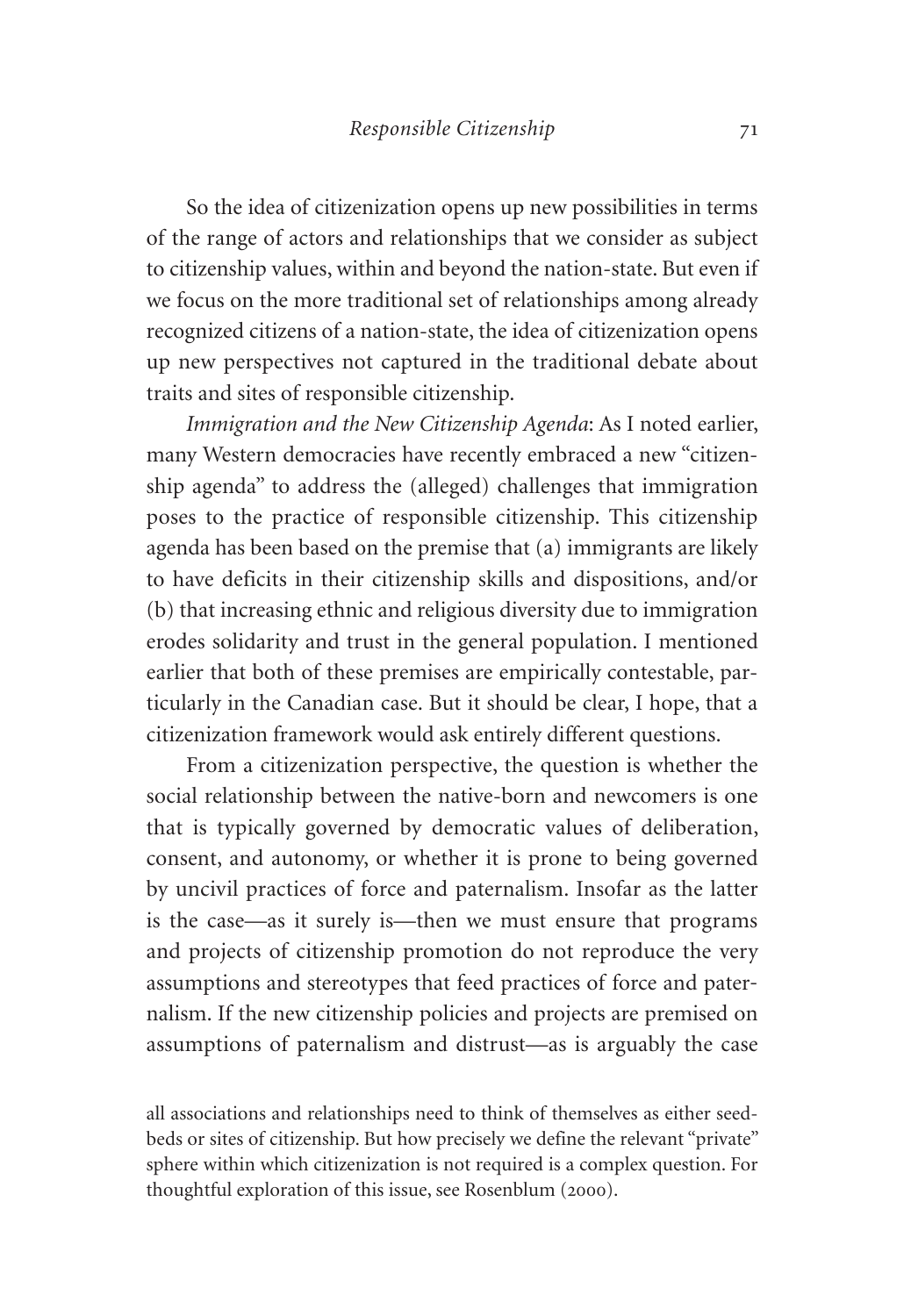with coercive "civic integration" policies toward Muslim immigrants in Western Europe—then they contradict the goal of citizenization, even if they seek to build new seedbeds and sites of responsible citizenship.<sup>10</sup> To promote responsible citizenship through policies that stigmatize a group as incompetent and untrustworthy is counterproductive.

It does not follow that all aspects of these new immigrant-focused citizenship agendas are unsound. I do not think that citizenship tests or citizenship ceremonies are, in and of themselves, good or bad. The question, rather, is whether they respect the core assumptions and values of citizenization—to repeat, that citizens have a subjective good that they are competent to express, that our shared rules must be responsive to those expressions, and that we trust each other to negotiate those shared rules in ways that respect one another's autonomy and identity, and to cooperate in good faith. Viewed this way, it seems clear that citizenship policies vary enormously across countries and, over time, in whether they advance or impede the goals of citizenization.<sup>11</sup>

*Deep Diversity*: While I believe that much of the anxiety over the corrosive impact of immigrant diversity on civic values of trust

10. These policies compel newcomers to attend integration classes, and to pass various language and civic knowledge tests, in order to maintain their residency or welfare benefits. Even defenders of these new civic integration policies such as Christian Joppke acknowledge that they use illiberal means in pursuit of liberal-democratic citizenship (Joppke, 2007). Phil Triadafilopoulos (2011) describes these policies as a manifestation of "Schmittian liberalism."

11. For an interesting comparison of citizenship tests in Canada and Denmark, illustrating the very different assumptions that govern the relationship between the native-born and newcomers in the two countries, see Adamo (2008). See also Paquet (2012) for a similar comparison of citizenship tests in Canada and Britain. See also the website of the Institute for Canadian Citizenship[\(http://www.icc-icc.ca/en/](http://www.icc-icc.ca/en/)) (co-founded by Adrienne Clarkson and John Ralston Saul) for an example of a citizenship agenda in relation to immigrants that is clearly informed by a citizenization model.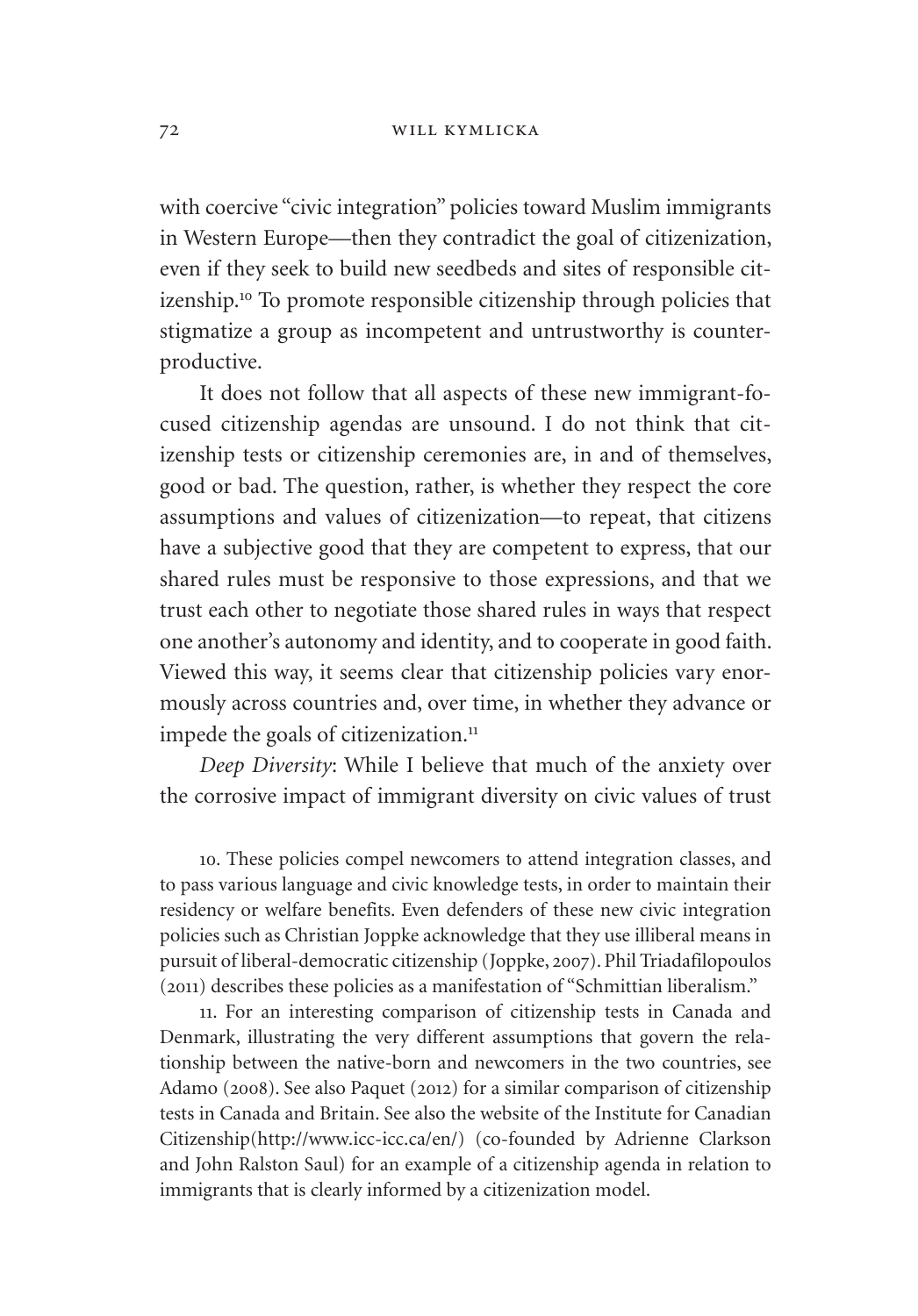and solidarity is overstated, there is a separate issue about the relationship between diversity and citizenization that deserves more attention. I mentioned earlier that citizenization presupposes some idea of boundedness, which traditionally has been understood in terms of the nation-state, defined as the possession of a single nation or people. This model has always been a poor fit in Canada, due to the persistence of distinct national identities among French Canadians/Quebecois and Aboriginal peoples, compounded by the extraordinary diversity arising from recent waves of immigration. In the traditional debate on responsible citizenship, the challenge of this "deep diversity" is understood in terms of traits (e.g., the need for tolerance, intercultural communication) and sites (e.g., how to build public spaces open to the expression of difference).<sup>12</sup> But if we think instead in terms of citizenization, the challenge becomes more complex and multi-layered. Insofar as citizenization is a social project to reorder older relations of hierarchy and exclusion, then it operates in Canada at multiple levels, both across long-standing national divisions (e.g., trying to citizenize relations between English and French, or between Aboriginal and non-Aboriginal people), but also within each national project (e.g., trying to citizenize relations within Quebec between old-stock Quebecois and immigrant communities). We have a palimpsest of incomplete or ongoing citizenization projects: we have unresolved issues relating to Canada's origins as a settler state on indigenous lands, unresolved issues relating to English and French, and unresolved issues relating to racialized

12. I take the term "deep diversity" from Taylor (1992), who argues that "the politics of recognition" takes very different forms in the case of Aboriginal people, Quebec, and racialized ethnic groups. I think that this diversity in demands for "recognition" is itself rooted in the diversity of their respective projects of citizenization. While Taylor's writings often display great sensitivity to the connection between demands for recognition and citizenization projects, his theoretical formulation of the "politics of recognition" does not sufficiently stress the connection.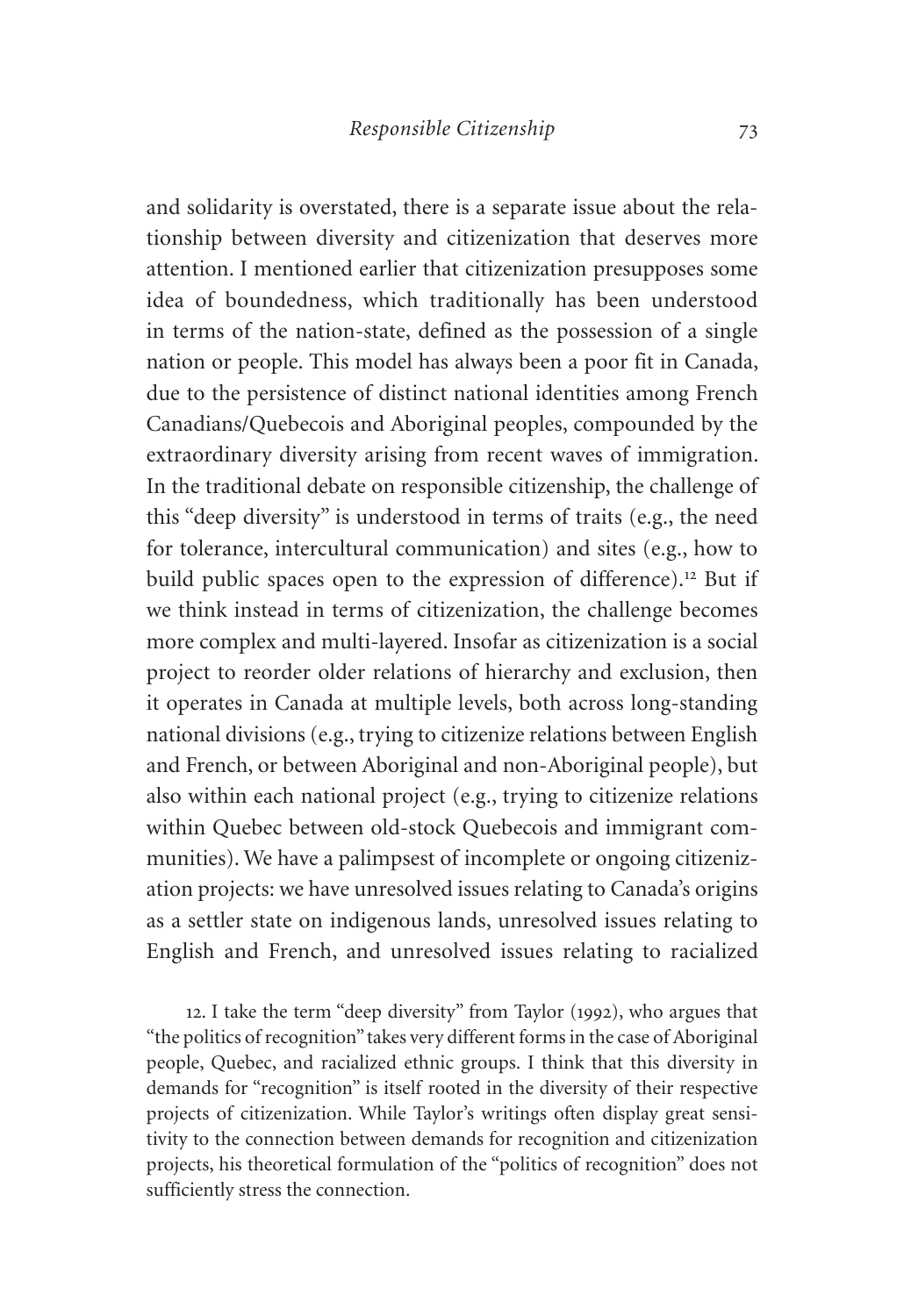ethnic groups, and all of these unresolved issues interact in complex and sometimes pathological ways.

For example, the federal multiculturalism policies adopted to help citizenize relations with ethno-racial minorities are seen by some as undermining the policies needed to citizenize relations with Quebec or with Aboriginal peoples. I believe this perception is misguided, but it is an issue that can be resolved only by understanding it as the intersection of multiple citizenization projects. The challenge of deep diversity is not just a matter of needing new traits or sites of citizenship, rather, the challenge is that it calls forth multiple citizenization projects whose interaction is unpredictable and unstable.

*Domestic and Global Citizenship*: We can ask a similar question about the relationship between citizenization at the domestic and global levels. Citizenization has traditionally been understood in relation to the nation-state, and that remains true even of the more "multicultural" and "multinational" conception of citizenization we have developed in Canada to address issues of deep diversity. But increasingly Canadians seek to enact their citizenship at transnational or global levels, engaging in international projects or campaigns relating to climate change, global poverty, endangered species, refugees, foreign intervention and civil wars, free trade agreements, and so on. But how does this global citizenship relate to national citizenship? How should we integrate our responsibilities as domestic and global citizens?

Here we see contradictory trends. On the one hand, it is often said that part of what it means to be a good Canadian is to be a good citizen of the world, and indeed a recent study by Alison Brysk describes Canada as a "global good Samaritan" because of the way we've seen internationalism as part of our national identity (Brysk, 2009). On the other hand, Canada is routinely (and perhaps rightly) described as a "rogue state" (Broadhead, 2001) because of our hard-nosed and self-centred opposition to various international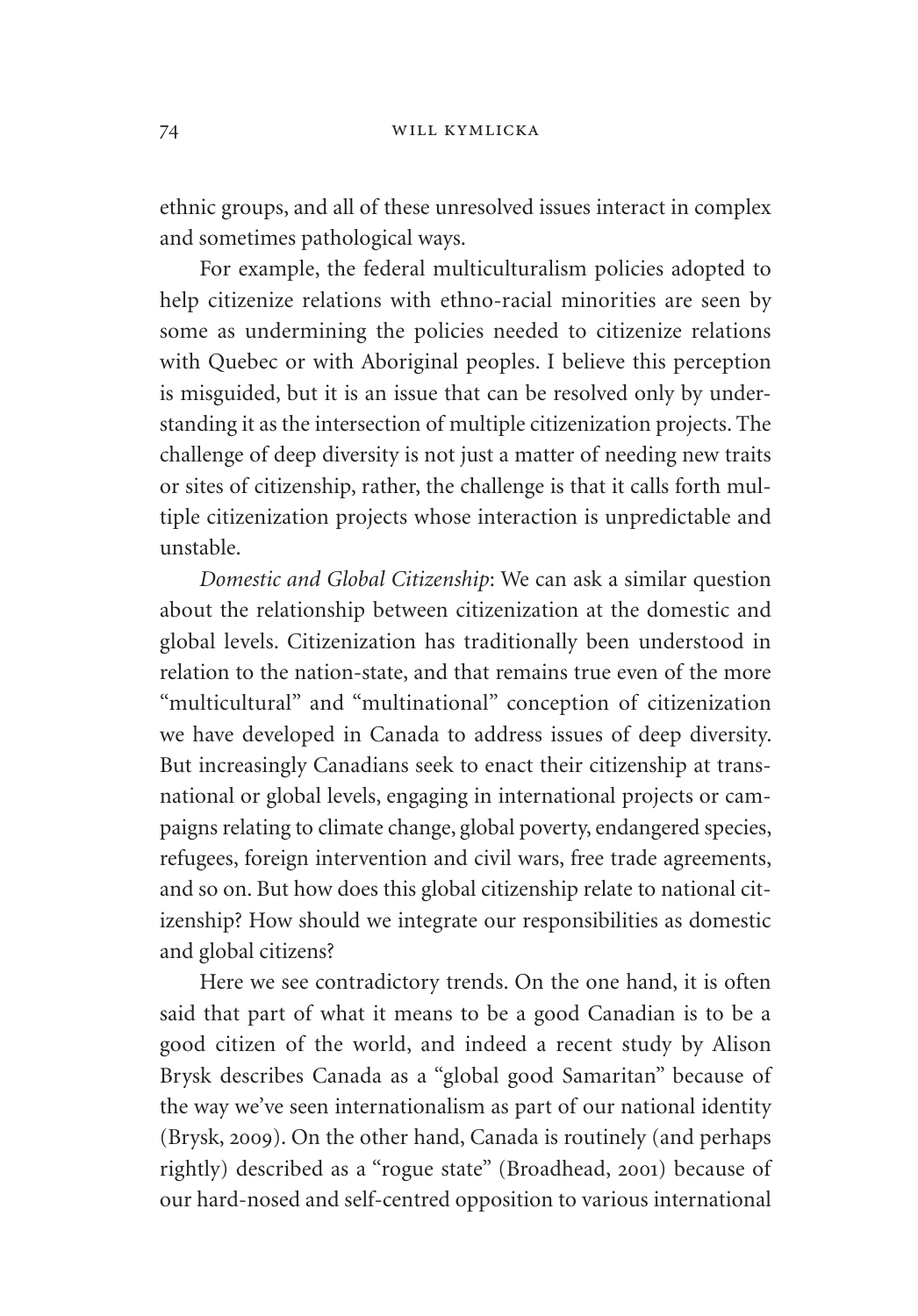initiatives (from climate change to the UN Declaration on the Rights of Indiginous Peoples to the international rules on asbestos). What is striking is how little consistency there is across these debates: we switch from more or less untrammelled national egoism to genuinely cosmopolitan sentiments. This suggests that we do not yet have a clear idea of how to reconcile our domestic responsibilities to our co-citizens with our global responsibilities to the rest of the world. There is a growing intellectual debate about ideas of "rooted cosmopolitanism"—that is, the idea that being a good citizen of the world does not require transcending one's local loyalties and identities, but rather is rooted in the ethos and practices of local patriotism. For rooted cosmopolitans, the commitment to being a good Canadian is itself a source of, and not an obstacle to, the commitment to being a good cosmopolitan citizen of the world. There is surely some merit in this idea, but also much mythology, and we need to separate out the reality and the myths. Here again, I think this challenge is best parsed not just as an issue of creating new traits and sites of global citizenship, but as figuring out the dynamic interaction between historic projects of domestic citizenization and newer social projects of transnational citizenization.<sup>13</sup>

*Neoliberalism*: Finally, consider the impact of neoliberalism on the prospects for citizenization. Starting in the 1980s, we have lived through an era of dramatic changes in the global political economy, with the expansion of global trade and free trade agreements, the deregulation of financial markets, the weakening of trade unions and "flexibilization" of labour markets, and the privatization of industries and pensions. These changes—often labelled as neoliberalism (or "market fundamentalism" to its critics)—have challenged many of the key institutions and actors that helped underpin postwar struggles for citizenization. As I noted earlier, many of the most

<sup>13</sup>. For some preliminary efforts to investigate this interaction, see the essays in Kymlicka and Walker (2012).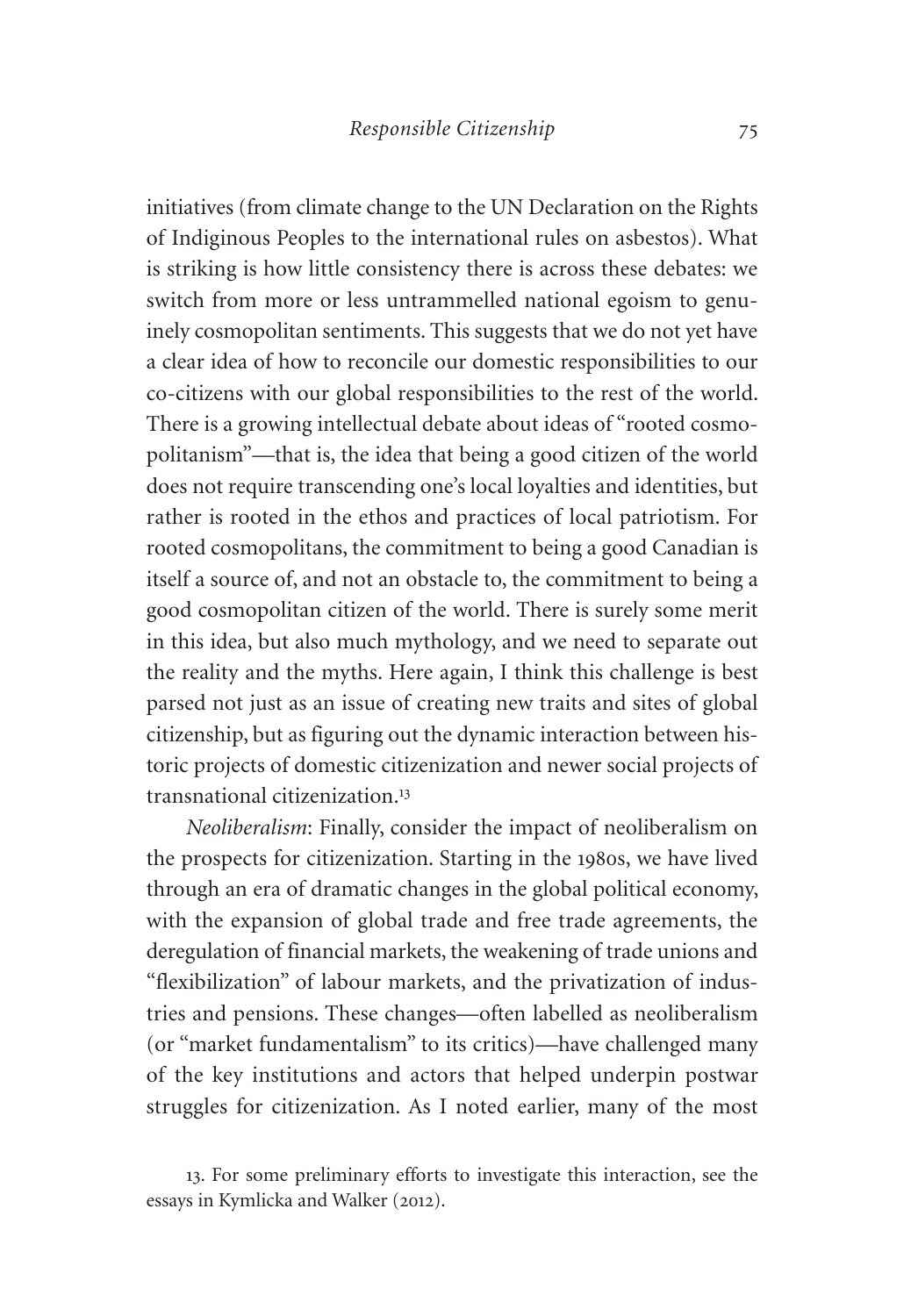visible struggles for citizenization—those of women, gays, people with disabilities, ethnic minorities, and indigenous peoples—have had a similar trajectory, one that is intimately bound up with the traditional national welfare state. These movements emerged in the 1960s, and insofar as they were successful, it was in part by becoming embedded within the institutions of the welfare state, gaining representation on government advisory boards, public funding for advocacy, and recognition in anti-discrimination and affirmative action policies. This entire infrastructure of "interest intermediation" connecting citizenization movements to the state has been weakened, if not entirely dissolved, in the era of neoliberalism. Indeed, one of the first goals of neoliberal reformers was precisely to attack what they viewed as the inappropriate strings connecting the state to advocacy groups and social movements.

Neoliberalism not only undermined the institutional infrastructure of citizenization movements, it has also attempted to undermine the ideological basis of these movements. Neoliberalism has valorized the hard-working taxpayers over "special interests." As Matt James puts it, neoliberals invoked discourses that "valorized the so-called "ordinary Canadian," figured as a taxpayer and consumer, to delegitimize group experiences and identities as positive considerations in civic deliberation and debate" (James, 2013).

These changes have been seen by some commentators as essentially eroding any space for meaningful citizenship. Viewed from within the traditional framework of responsible citizenship, neoliberalism is seen as eroding both the traits of good citizenship (e.g., by valorizing "consumers" over "citizens," or by valorizing greed over public-interestedness) and the spaces of citizenship (e.g., by commercializing the media, privatizing public goods and public spaces, etc.). From a citizenization perspective, neoliberalism has been seen as inherently at odds with any commitment to an ethos or practice of citizenization. According to Margaret Somers, for example, neoliberalism is about extending the reach of markets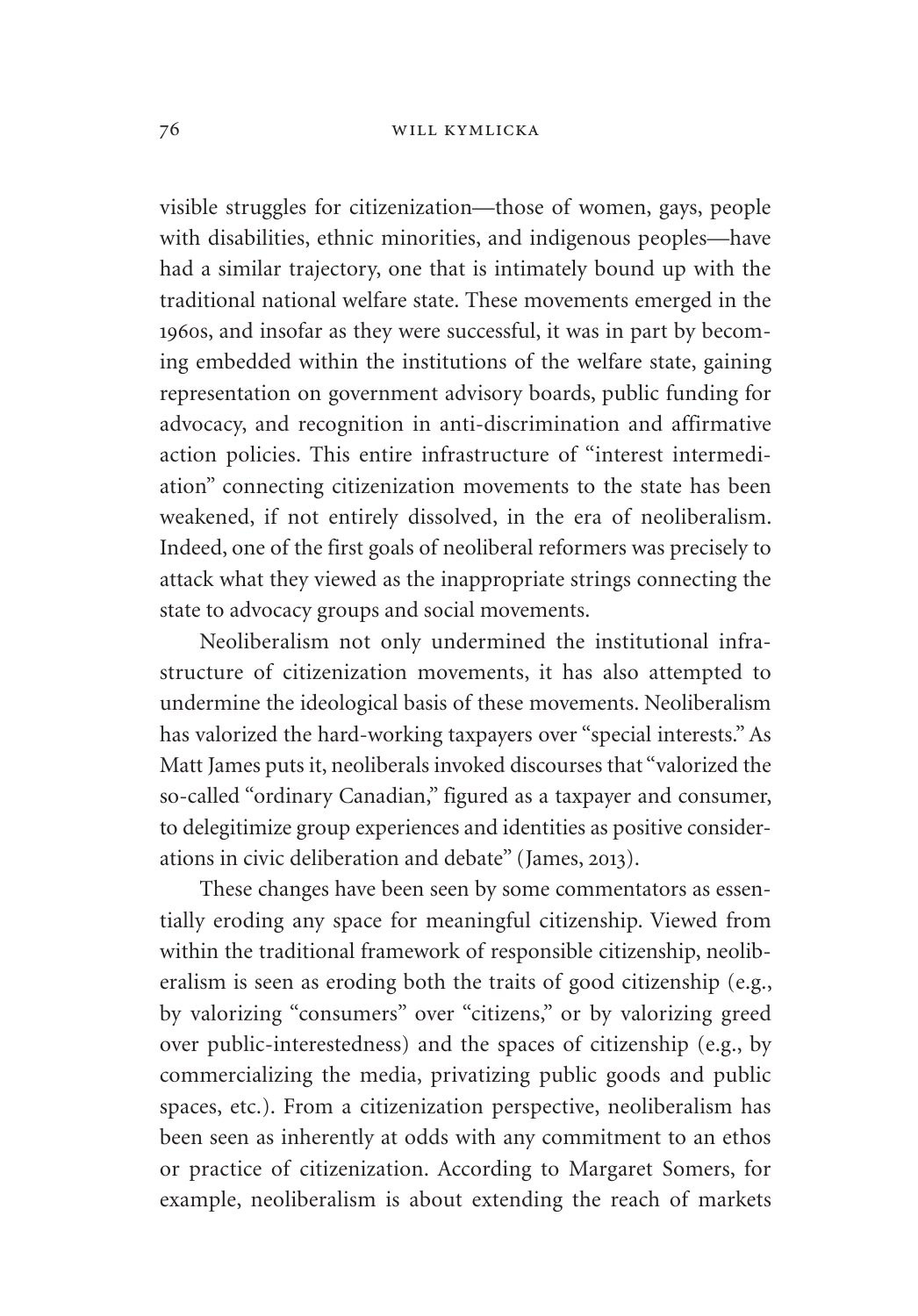in people's lives, and hence about turning social relationships into market relationships rather than citizenship relationships (Somers, 2008). Neoliberalism is about encouraging and enabling people to be effective actors in global markets, not about encouraging and enabling them to be effective citizens in democratic deliberation and self-government. Even when neoliberals seemed to embrace some of the discourses of earlier citizenization movements—as in the neoliberal embrace of multiculturalism—the similarity in discourse hides very different substantive commitments. Multiculturalism, from a neoliberal perspective, is valuable insofar as cultural diversity and transnational bonds are market assets, promoting innovation or global economic linkages. Neoliberal multiculturalism affirms even valorizes—ethnic immigrant entrepreneurship and transnational commercial linkages, but ignores issues about how to build new relations of democratic citizenship in the face of histories of ethnic and racial hierarchy.<sup>14</sup>

I think there is some truth in this pessimistic reading of the impact of neoliberalism on the prospects for citizenization. The golden age of citizenization movements in the West may well have peaked in the 1970s and 1980s, and many of these movements have been on the defensive since then. And as I noted earlier, in the case of immigrant groups, this retreat from citizenization has been hastened by other global changes, most obviously 9/11, the perceived "clash of civilizations" between the West and Islam, and the resulting securitization of immigration. The combination of a neoliberal state and a security state is hardly propitious grounds for citizenization struggles.

However, we should not overestimate the hegemony of neoliberalism as policy or ideology. Neoliberal ideas have never succeeded in displacing deep-seated public commitments to principles and

14. For influential discussions of the shift from a (left-liberal) social movement multiculturalism to a neoliberal corporate multiculturalism in Canada, see Abu-Laban and Gabriel (2002), Abu-Laban (2009; 2013), Mitchell (2003), and James (2013), discussed further in Kymlicka (2013).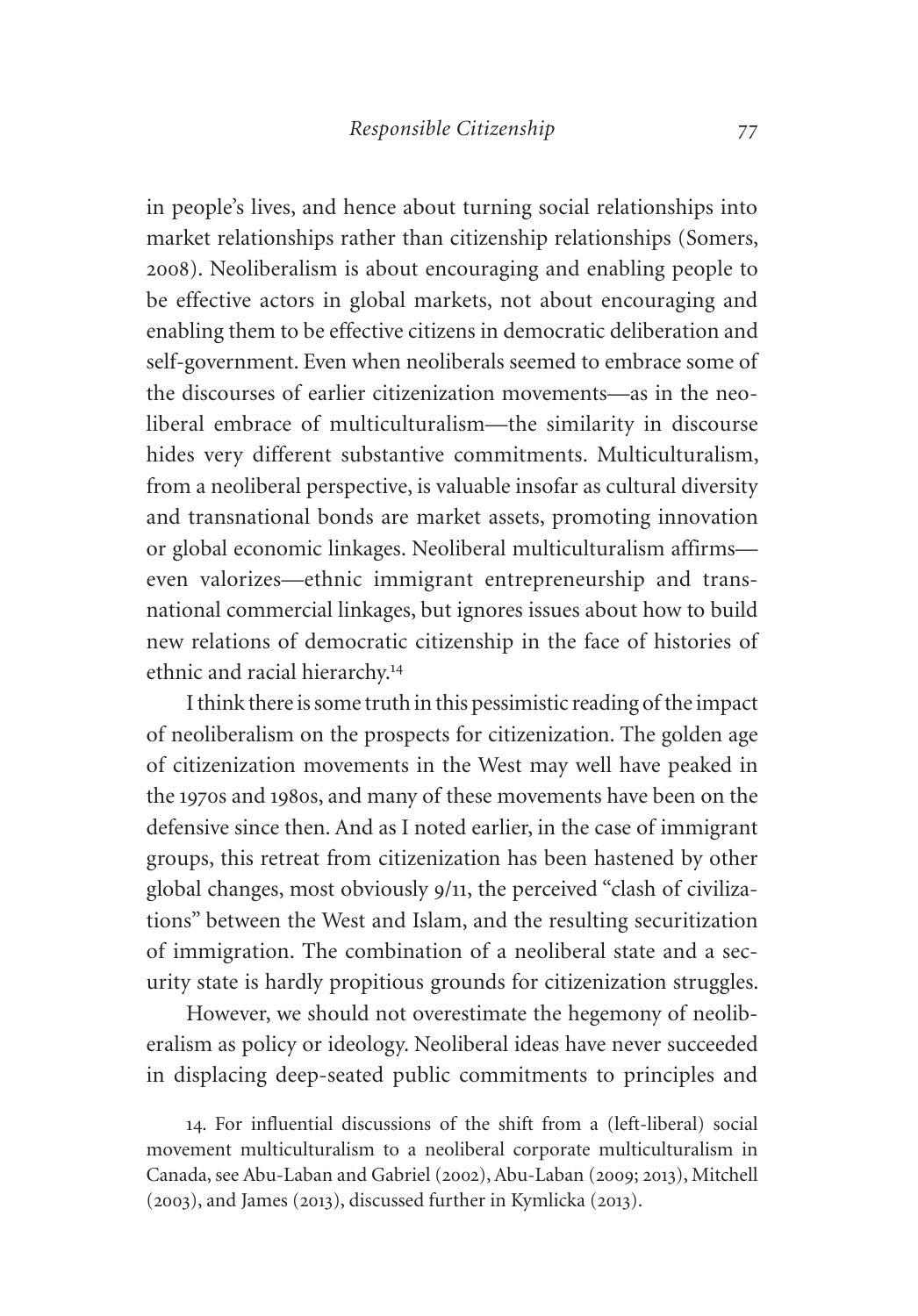practices of democratic citizenship, and some citizenization movements (such as those of gays) have had marked successes even in the era of neoliberalism. Moreover, while it is true that neoliberalism is fundamentally about enabling people to be market actors rather than democratic citizens, we should not ignore the extent to which neoliberalism offers its own conception of citizenship that we need to take seriously. Paradoxically, at the core of this conception of citizenship is precisely the idea of responsibility. Jacob Hacker has defined neoliberalism as a "personal responsibility crusade," in which risks that used to be seen as a matter of collective responsibility (such as unemployment or health or pensions) are said to be a matter of personal responsibility (Hacker, 2006). In this view, when people look to society to pay for the costs of their own reckless or imprudent choices, it is they who are acting selfishly, externalizing the costs of their choices onto others. For neoliberals, the old welfare state condones irresponsibility, whereas neoliberal reforms ensure that we are responsible citizens.

As Hacker shows, the outcome of this personal responsibility crusade in the United States has been pathological and destructive, but the neoliberal conception of individual responsibility retains broad public appeal. In this context, it is not enough to bemoan the impact of neoliberalism on the virtues and sites of citizenship. The deeper challenge is to respond to the underlying presuppositions about the role of personal responsibility within our conception of citizenship. We need a more sophisticated account of how to integrate the logic of shared responsibility inherent in citizenization with the logic of individual responsibility. I believe that reforms aimed at redressing historic relations of hierarchy can often be seen as enabling people to take greater responsibility for their lives and their choices, and not as part of a "nanny state" that usurps that responsibility. But the tenor of public debate suggests that this connection is not clear to many people, perhaps due to the way neoliberalism has demonized "hand outs" to "special interests." The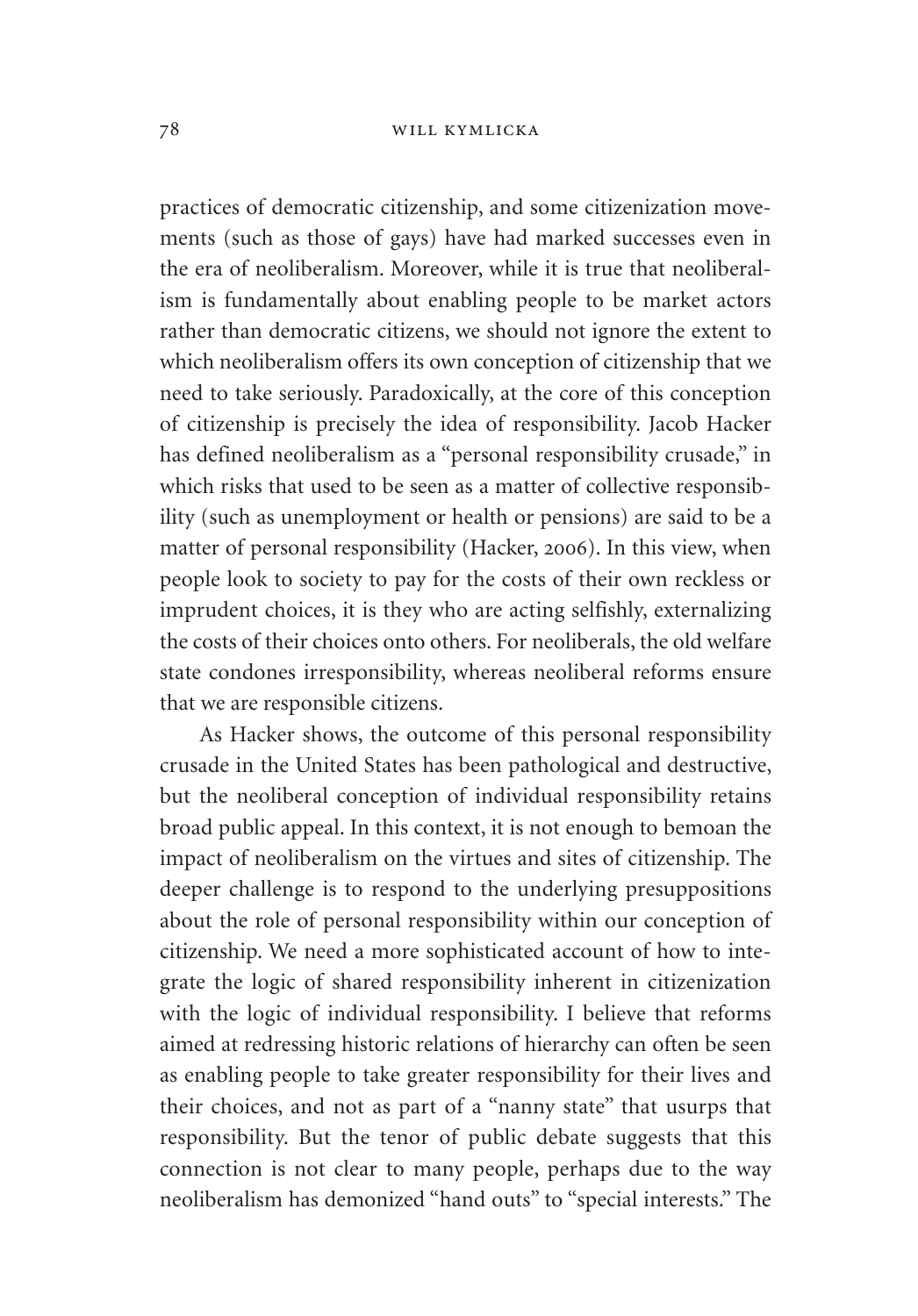era of neoliberal "market fundamentalism" may now be over, but it continues to have enduring effects on how we think about responsibility, and about what we owe each other, and hence about what forms of citizenization are appropriate, in relation to which sorts of social relationships.

In sum, framing issues of responsible citizenship in terms of the historic process and social project of citizenization, rather than as a static list of traits and sites, helps to deepen the analysis and bring fresh insights. It helps point us beyond traditional debates about the seedbeds and sites of responsible citizenship to focus on the restructuring of social relationships on the basis of values of democratic consent and autonomy.

# **4. The Role of the Foundation**

There is an exciting research agenda here, and I believe that the Foundation has a distinctive advantage in pursuing it. The traditional framework for debating responsible citizenship has largely been monopolized by three disciplines: political science, law, and education. This sort of disciplinary "ownership" of citizenship makes sense on the traditional framework: assessing the formal legal status of citizenship engages the discipline of law; assessing whether individuals have the political dispositions and political sites needed to enact their formal citizenship engages political science; and insofar as schools are given a special role and responsibility to educate people for citizenship, it engages the discipline of education. This sort of specialized disciplinary research into the formal status of citizenship, the political dispositions and behaviour of citizens, and citizenship education has been reasonably well supported in Canada by SSHRC and other funding bodies.<sup>15</sup>

If we reframe the debate in terms of citizenization, however, we immediately engage a much broader range of disciplines, including

15. Federal departments, such as Citizenship and Immigration Canada, and provincial ministries of education, have also funded research in this field.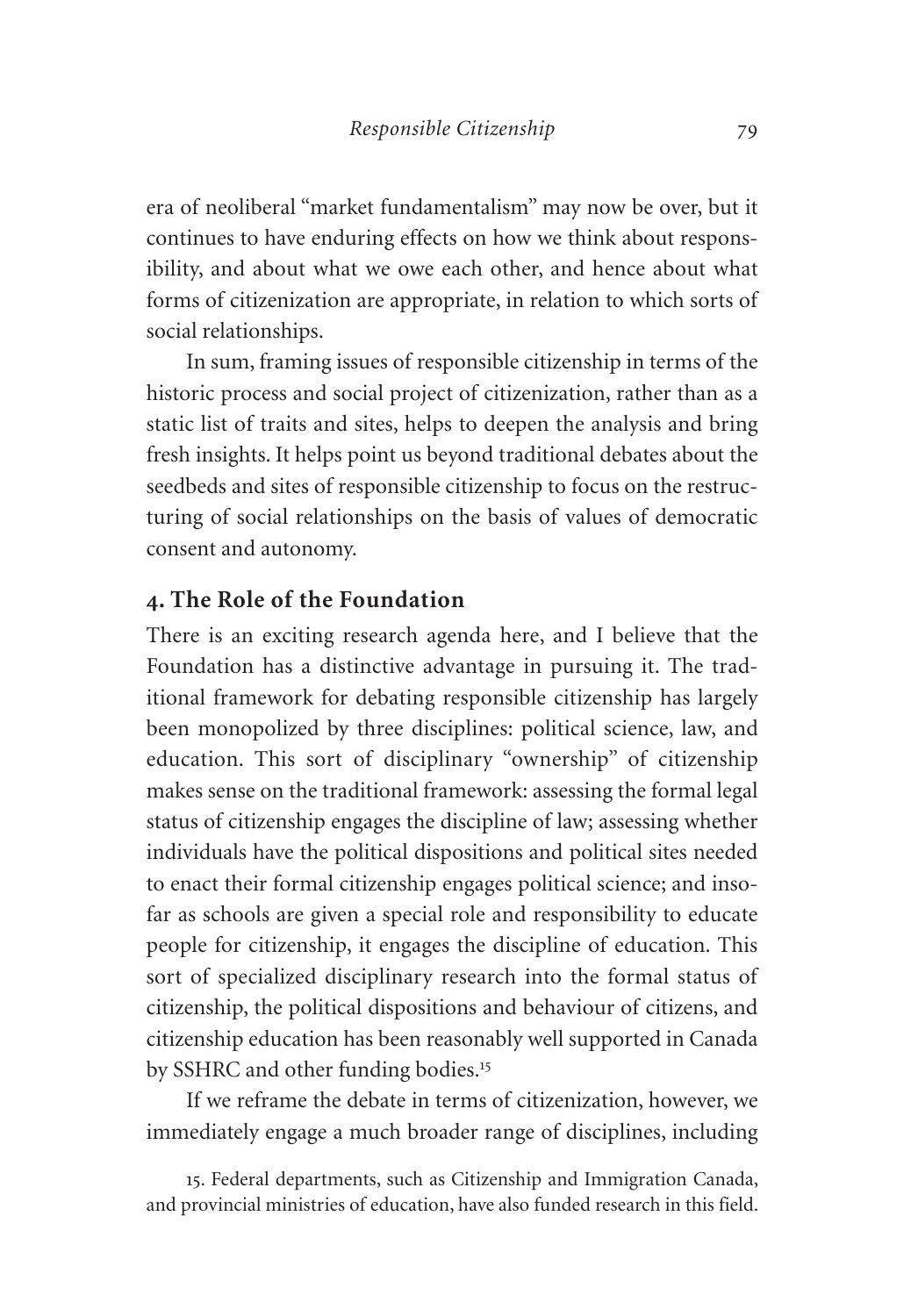#### 80 will kymlicka

history, economics, sociology, psychology, geography, media studies, and others. While law and politics are still the most visible sites of citizenization struggles, the social project of citizenization is also intimately bound up with processes of cultural representation (e.g., in the media or museums), the use of public space, the formation of social identities and of historic narratives, and patterns of economic and social interdependency.

Consider the current Truth and Reconciliation Commission of Canada (TRC), established to deal with the legacy of the Indian residential schools. It is in many ways a paradigmatic example of citizenization, intended to acknowledge the wrongs of earlier uncivil relations based on force and paternalism ("a sincere indication and acknowledgement of the injustices and harms experienced by Aboriginal people"), and to restructure those relationships on the basis of equality and consent ("a profound commitment to establishing new relationships embedded in mutual recognition and respect").<sup>16</sup> But the ways and means of achieving this goal, in the view of the TRC, involves a "holistic" process of "healing" that includes such things as commemorations, witnessing, and artistic representations, and hence needing the expertise and experience of practitioners and scholars of history (written and oral), cultural studies, literature, the visual arts, psychology, and anthropology. One can certainly give a narrow political science or legal analysis of this process—the TRC was after all the product of political negotiation and a legal settlement—but such an analysis would almost certainly miss many of its most distinctive features, and many of the factors that will determine its success or failure<sup>17</sup>

16. For an overview of the TRC's mandate, see the "Our Mandate" page on the TRC website,<http://www.trc-cvr.ca/overview.html>

17. It is interesting in this respect to note that the most sustained analyses of the TRC in Canada have come from within the humanities rather than law or political science—see the essays collected in Henderson and Wakeham  $(2013).$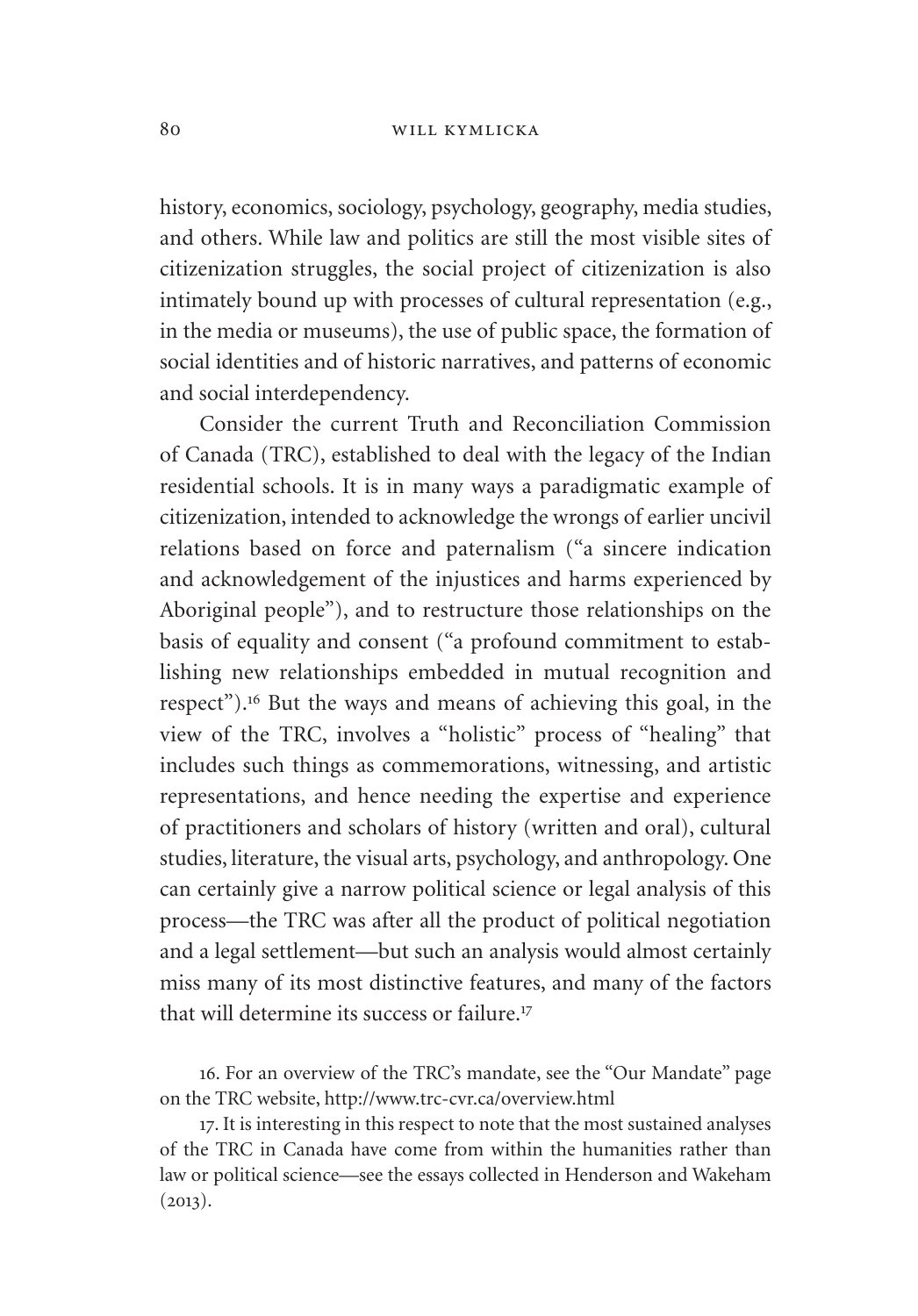Or consider the challenge of citizenization in relation to those who lack complex cognitive skills, such as children or animals. If, as I argued earlier, the values of citizenization should nonetheless inform our relations with them, then we clearly need to draw heavily on fields such as developmental psychology (for children) or ethology (for animals).

Citizenization, in short, is a complex social, cultural, legal, and political project, and needs to be studied as such. In my view, the Foundation is in a unique position to advance this sort of agenda because of the way it can work outside of traditional disciplinary silos, and can bridge and connect the humanities and social sciences. I should also note that pursuing this agenda offers potential benefits to the Foundation, since it would more securely tie "Responsible Citizenship" to the Foundation's other themes.

Consider the theme of "Human Rights and Dignity." I noted earlier that in the traditional view, citizenship is tied to membership in bounded communities, whereas human rights are owed to all persons as such—that is to say, citizenship is about membership rights, but human rights are independent of membership. Viewed this way, citizenship and human rights are locked into separate analytical categories. But if we shift our focus from the formal status of citizenship to the process of citizenization, then the important linkages with human rights emerge into view. In fact, I would argue that the human rights revolution and struggles for citizenization are two sides of the same coin, both rooted in the same commitment to repudiating and redressing older ideologies of hierarchy that have historically legitimated the mistreatment or neglect of particular individuals or groups. Exploring the links between citizenization struggles and human rights struggles would help illuminate both, helping us to avoid overly formal or legalistic accounts of the former, and overly abstract or atomistic conceptions of the latter. Citizenization struggles are never just about formal legal status, and human rights struggles are never just about respecting abstract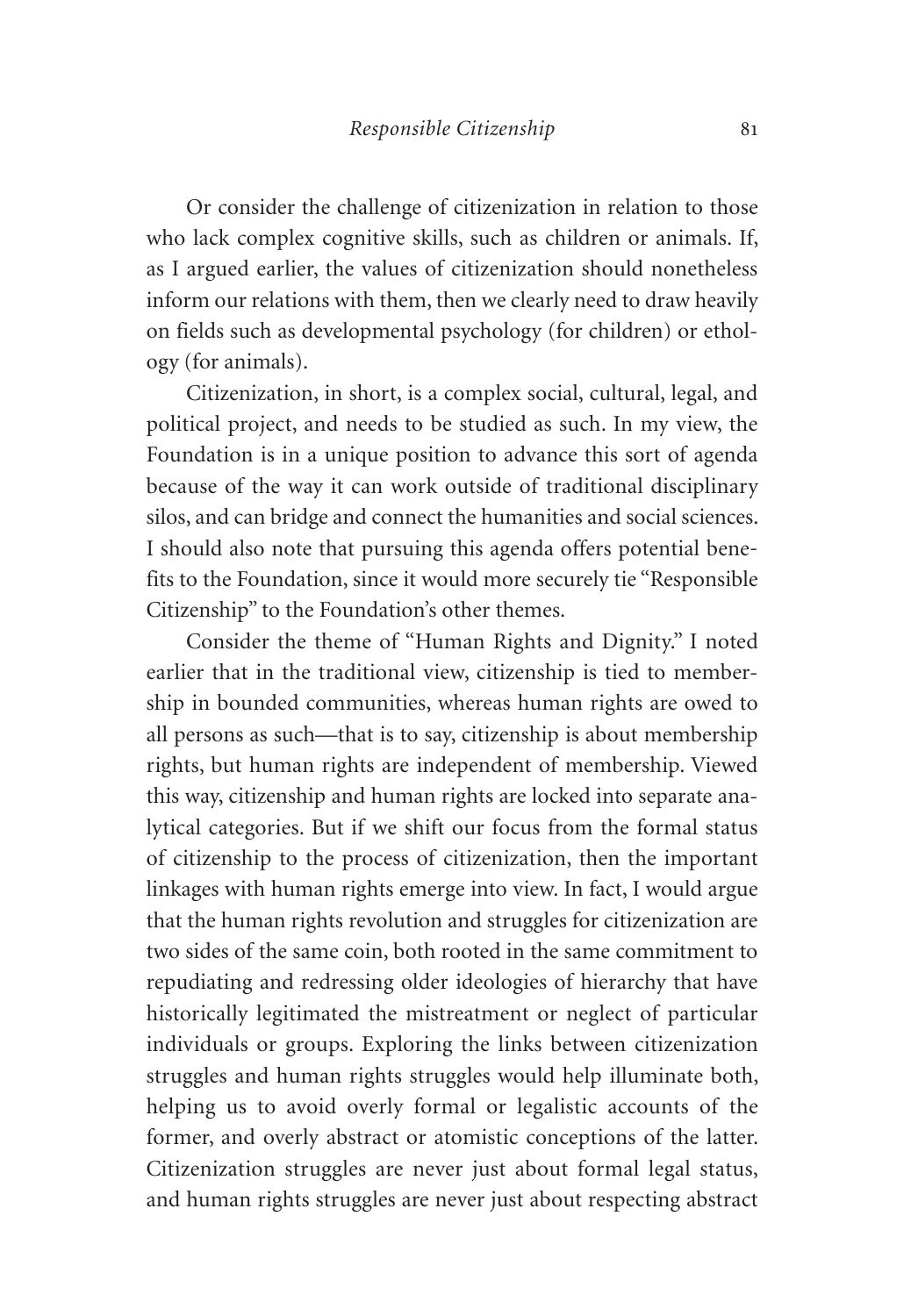personhood. Rather, both are struggles against particular practices and ideologies that have historically condemned particular individuals or groups to oppression or invisibility.

A citizenization framework would also help strengthen ties to the theme of "Canada in the World." Here again, the traditional conception of responsible citizenship is tied to membership in a bounded community, and so has trouble conceiving our international obligations as obligations of citizenship. But if we shift to the idea of citizenization, then, as I noted earlier, there is no reason why citizenization as a process should stop at national borders, or should be restricted to those who hold the formal status of national citizens. A citizenization framework can not only help us see the links between domestic citizenship and international responsibilities, but also make sense of the fact that are our international responsibilities (like our domestic responsibilities) likely to be differentiated. Just as our obligations to particular groups of domestic co-citizens are shaped by the distinctive histories of those relationships, so too are our obligations to particular countries likely to be shaped by our historic relationships with them. For example, insofar as we have recruited farm workers from Mexico, or health practitioners from sub-Saharan Africa, we may have particular obligations to those countries. These specific obligations, rooted in histories of interaction, are often ignored in more "cosmopolitan" accounts of our international obligations, which offer only an ahistorical account of what global justice requires. A citizenization perspective would force us to consider the complex ways Canada has historically been implicated in (often unjust) relations with other peoples and cultures of the world, and to consider what type of international activism would be responsive to that history. In foreign affairs, as in domestic affairs, citizenization offers a more dynamic and relational perspective.

And, finally, albeit more speculatively, if we take seriously the suggestion that a citizenization perspective can be applied to at least some animals, this would have profound effects on the final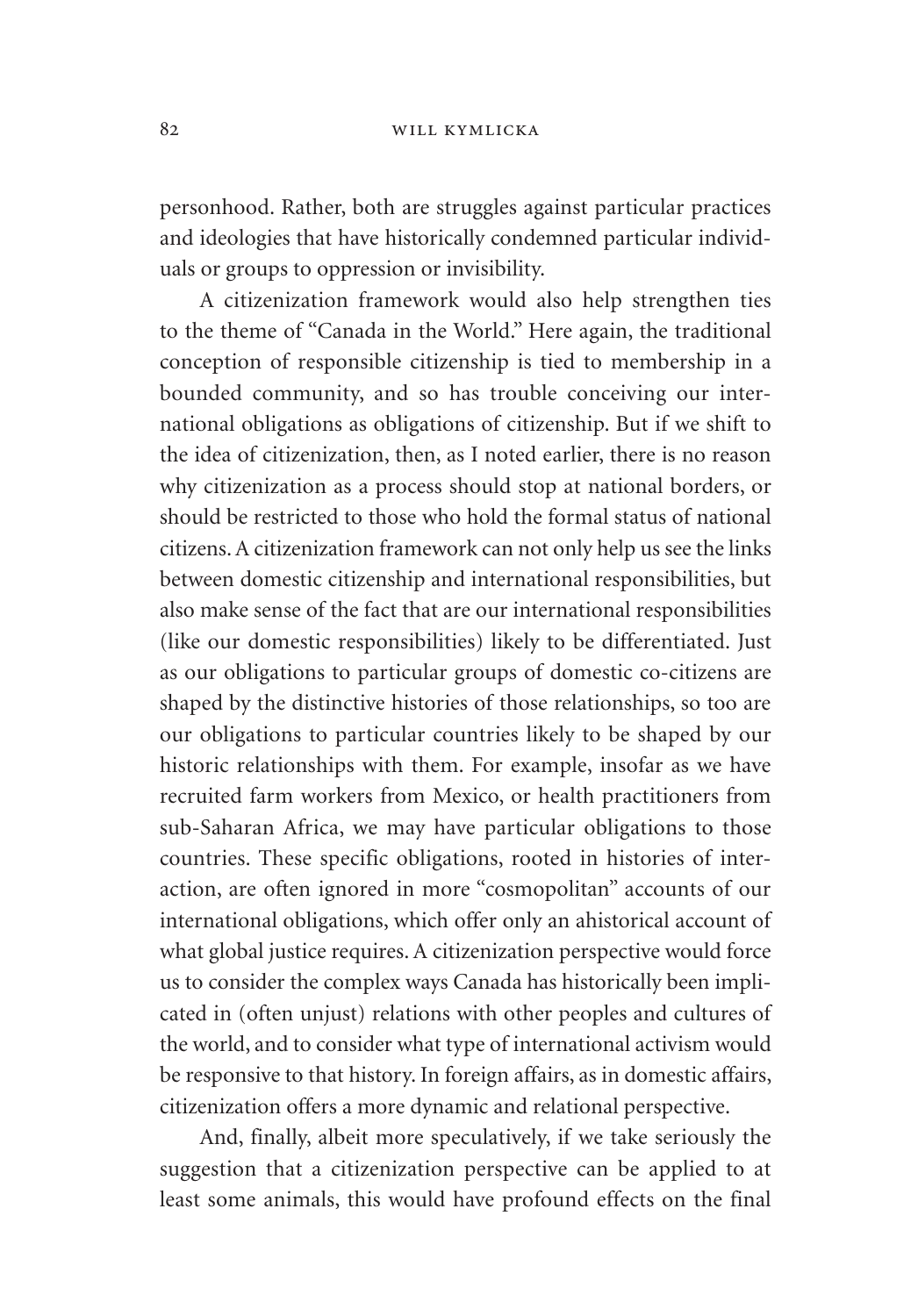Foundation theme of "People and their Natural Environment." Animal rights advocates have long argued that animals cannot be reduced to or subsumed within the broader category of "nature" without losing sight of our unique moral obligations to them as sentient beings with a subjective good. But I would go further and argue that those obligations in turn can be illuminated by asking when, or under what conditions, our relations with animals should be restructured in light of the underlying values of citizenization. We might ask, for example, whether animals have sovereignty rights (or property rights) over particular territories, or mobility rights over particular airways or land corridors, or representation rights in decisions about resource development. If we accept this rather speculative idea, which I defend at length elsewhere (Donaldson and Kymlicka, 2011), then the links between responsible citizenship and the environment multiply in complexity. It is already a familiar idea in environmental ethics that our responsibilities as citizens include responsibilities for the natural world—to be a good citizen is to be environmentally conscious—and this has generated a lively literature on "environmental citizenship" or "ecological citizenship" (e.g., Eckersley, 2004). But we might contemplate the possibility not only that environmental concerns should inform our theory of responsible citizenship, but also that the values of citizenization should inform our relations to animals, acknowledging that human beings are not the only beings with citizenship rights and responsibilities in relation to the natural environment.<sup>18</sup>

18. There are other ways of connecting citizenship to the environment theme. It is widely recognized that any serious process of citizenization in relation to Aboriginal peoples will require addressing the different conceptions of land or territory held by Aboriginal and non-Aboriginal societies in Canada. These different conceptions underpin various ongoing disputes about the nature of Aboriginal land claims and property rights, which are central to the citizenization process, but they also are potentially important for developing new perspectives on the theme of "People and their Natural Environment."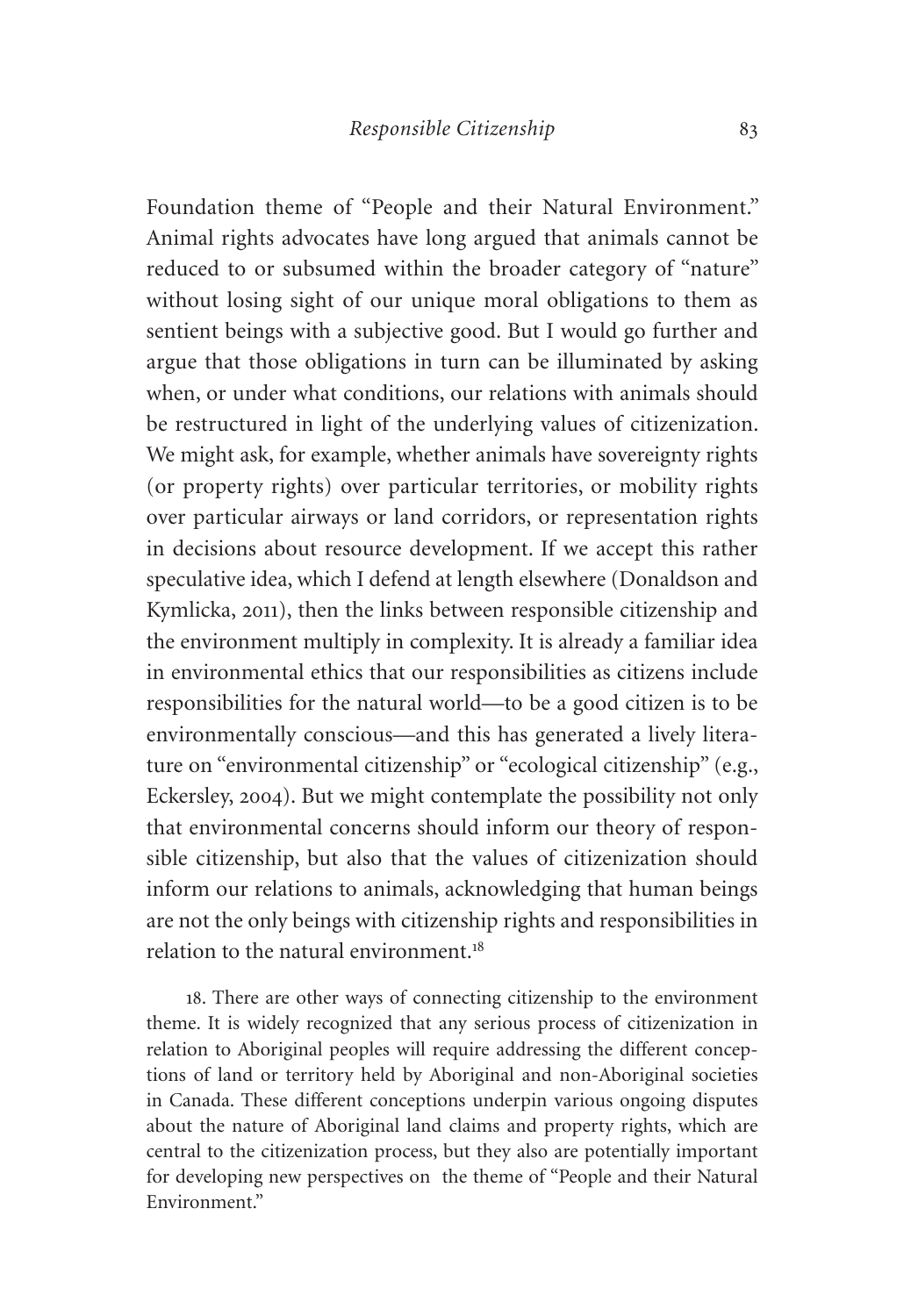In these and other ways, the idea of citizenization can inform the work of the Foundation, helping to connect the various disciplines and themes covered by the Foundation's mandate.

#### **Bibliography**

- Abu-Laban, Yasmeen (2013), "Reform by Stealth: The Harper Conservatives and Canadian Multiculturalism," in Jack Jedwab (ed.), *Debating Multiculturalism in Canada*. Montreal: McGill-Queen's University Press, forthcoming.
- Abu-Laban, Yasmeen (2009), "The Welfare State Under Siege? Neoliberalism, Immigration and Multiculturalism," in Alexandra Dobrowolsky (ed.), *Women and Public Policy in Canada: Neo-Liberalism and After?* Don Mills, ON: Oxford University Press, 146-165.
- Abu-Laban, Yasmeen, and Christina Gabriel (2002), *Selling Diversity: Immigration, Multiculturalism, Employment Equity and Globalization*. Peterborough, ON: Broadview.
- Adamo, Silvia (2008) "Northern Exposure: The New Danish Model of Citzienship Test," *International Journal on Multicultural Societies*, vol. 10, no. 1, 10-28.
- Archard, David, and Colin Macleod (eds.) (2002), *The Moral and Political Status of Children: New Essays*. Oxford: Oxford University Press.
- Arneil, Barbara (2009), "Disability, Self Image, and Modern Political Theory," *Political Theory*, vol. 37, no. 2, 218-42.
- Blackledge, A. (2004), "Constructions of identity in political discourse in multilingual Britain," in A. Pavlenko and A. Blackledge (eds.), *Negotiation of Identity in Multilingual Contexts*. Clevedon: Multilingual Matters.
- Bloemraad, Irene (2006), *Becoming a Citizen: Incorporating Immigrants and Refugees in the United States and Canada*. Berkeley: University of California Press.
- Broadhead, Lee Ann (2001), "Canada as a Rogue State: Its Shameful Performance on Climate Change," *International Journal*, vol. 56, no. 3, 461-480.
- Brown, Katherine (2010), "Contesting the Securitization of British Muslims: Citizenship and Resistance," *Interventions: International Journal of Postcolonial Studies*, vol. 12, no. 2, 171-182.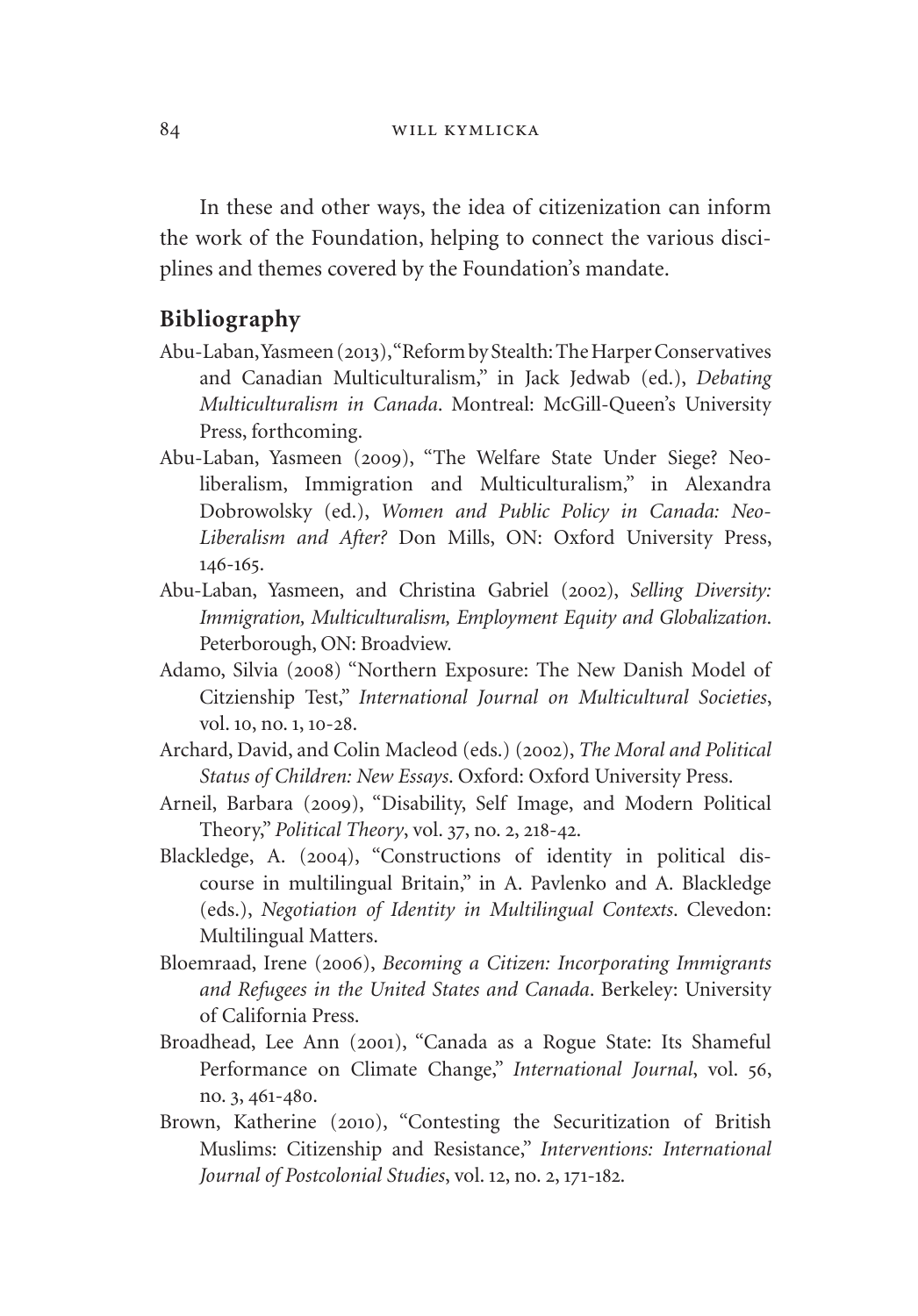- Brysk, Alison (2009), *Global Good Samaritans: Human Rights as Foreign Policy*. New York: Oxford University Press.
- Carey, Allison (2009), *On the Margins of Citizenship: Intellectual Disability and Civil Rights in Twentieth-Century America*. Philadelphia: Temple University Press.
- Cesari, Jocelyne (2009), *The Securitisation of Islam in Europe* (CEPS Challenge Paper no. 15). Brussels: Centre for European Policy Studies.
- Donaldson, Sue, and Will Kymlicka (2011), *Zoopolis: A Political Theory of Animal Rights*. Oxford: Oxford University Press.
- Eckersely, Robyn (2004), *The Green State: Rethinking Democracy and Sovereignty*. Cambridge, MA: MIT Press.
- Francis, Leslie, and Anita Silvers (2007), "Liberalism and Individually Scripted ideas of the Good: Meeting the Challenge of Dependent Agency," *Social Theory and Practice*, vol. 33, no. 2, 311-334.
- Galston, William (1991), *Liberal Purposes: Goods, Virtues, and Duties in the Liberal State* Cambridge, UK: Cambridge University Press.
- Guetzkow, Joshua (2010), "Beyond Deservingness: Congressional Discourse on Poverty, 1964–1996," *Annals of the American Academy of Political and Social Science*, vol. 629, 173-197*.*
- Hacker, Jacob (2006), *The Great Risk Shift: The New Economic Insecurity and the Decline of the American Dream*. New York: Oxford University Press.
- Henderson, Jennifer, and Pauline Wakeham (eds.) (2013), *Reconciling Canada: Critical Perspectives on the Culture of Redress*. Toronto: University of Toronto Press, forthcoming.
- Ibrahim, Maggie (2005), "The Securitization of Migration: A Racial Discourse," *International Migration*, vol. 43, 163-187.
- James, Matt (2013), "Neoliberal Heritage Redress", in Jennifer Henderson and Pauline Wakeham (eds.), *Reconciling Canada: Critical Perspectives on the Culture of Redress*. Toronto: University of Toronto Press, forthcoming.
- Joppke, Christian (2007), "Immigrants and Civic Integration in Western Europe," in Keith Banting, Thomas Courchene, and Leslie Seidle (eds.), *Belonging? Diversity, Recognition and Shared Citizenship in Canada*. Montreal: Institute for Research on Public Policy.
- Kazemipur, Abdolmohammad (2009), *Social Capital and Diversity: Some Lessons from Canada*. Bern: Peter Lang.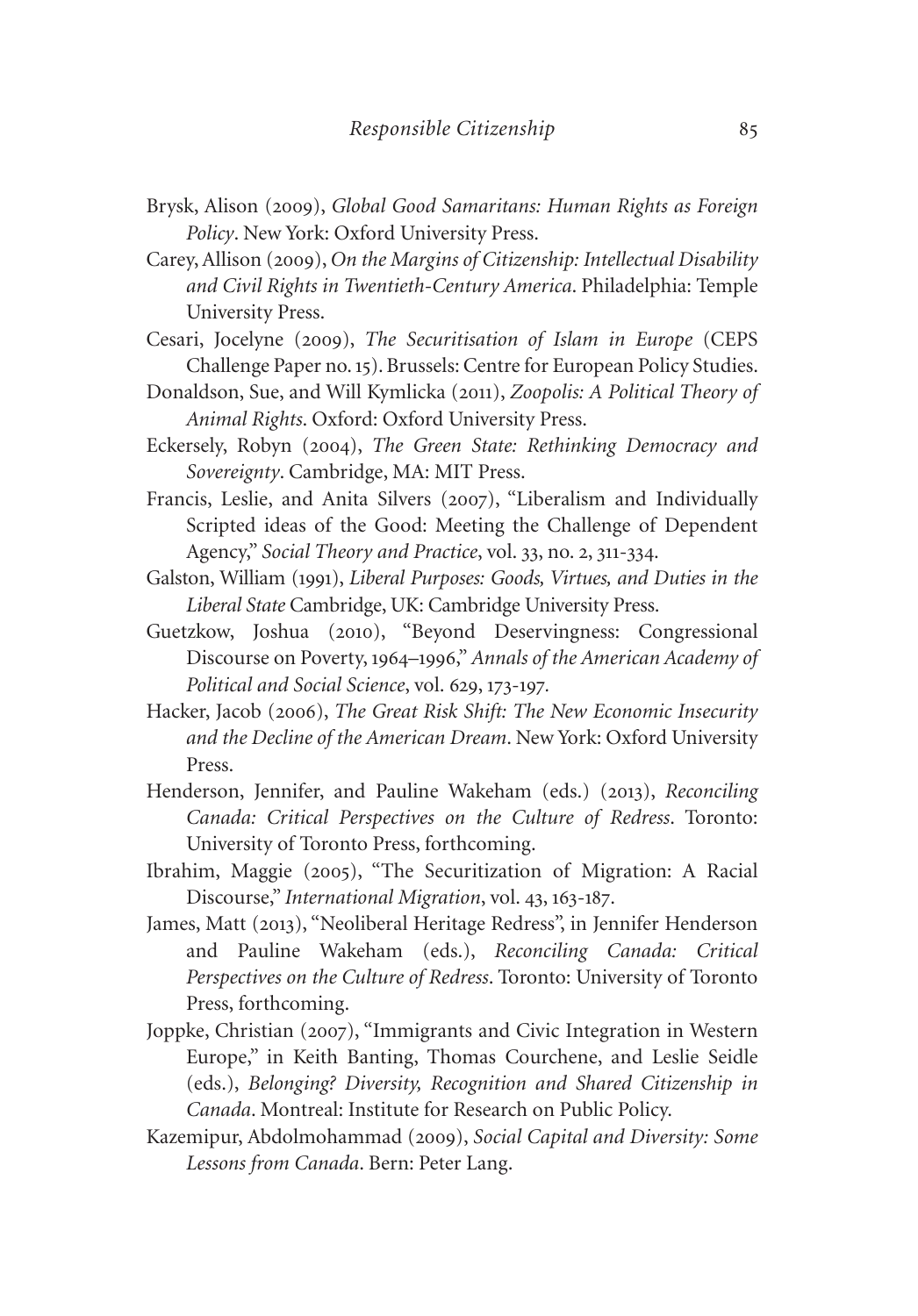- Kesler, Christel, and Irene Bloemraad (2010), "Does Immigration Erode Social Capital? The Conditional Effects of Immigration-Generated Diversity on Trust, Membership, and Participation across 19 Countries, 1981–2000," *Canadian Journal of Political Science*, vol. 43, no. 2, 319-347.
- Kiwan, Dina (2008), "A Journey to Citizenship in the United Kingdom," *International Journal on Multicultural* Societies, vol. 10, no. 1, 60-75.
- Kymlicka, Will (2013), "Neoliberal Multiculturalism?," in Peter A. Hall and Michèle Lamont (eds.), *Social Resilience in the Neo-Liberal Era*. Cambridge: Cambridge University Press, forthcoming.
- Kymlicka, Will (2010), "Testing the Liberal Multiculturalist Hypothesis: Normative Theories and Social Science Evidence," *Canadian Journal of Political Science*, vol. 43, no. 2, 257-271.
- Kymlicka, Will and Kathy Walker (eds.) (2012), *Rooted Cosmopolitanism: Canada and the World*. Vancouver: UBC Press.
- McGhee, D. (2009), "The Paths to Citizenship: A critical examination of immigration policy in Britain since 2001," *Patterns of Prejudice*, vol. 43, no. 1, 41-64.
- Milani, T. (2008), "Language testing and citizenship: A language ideological debate in Sweden," *Language in Society*, vol. 37, 27-59.
- Mitchell, Katharyne (2003), "Educating the National Citizen in Neoliberal Times: From the Multicultural Self to the Strategic Cosmopolitan," *Transactions of the Institute of British Geographers, New Series*, vol. 28, no. 4, 387-403.
- Ottonelli, Valeria and Tiziana Torresi (2012), "Inclusivist Egalitarian Liberalism and Temporary Migration: A Dilemma," *Journal of Political Philosophy*, vol. 20, no. 2, 202-224.
- Paquet, Mireille (2012), "Beyond Appearances: Citizenship Tests in Canada and the UK," *Journal of International Migration and Integration*, vol. 13, no. 2, 243-260*.*
- Prince, Michael (2009), *Absent Citizens: Disability Politics and Policy in Canada*. Toronto: University of Toronto Press.
- Putnam, Robert (2007), "*E Pluribus Unum*: Diversity and Community in the Twenty-first Century," *Scandinavian Political Studies*, vol. 30, no. 2, 137-174.
- Rehfeld, Andrew (2010), "The Child as Democratic Citizen," *Annals of the American Academy of Political and Social Science*, vol. 633, 141-166.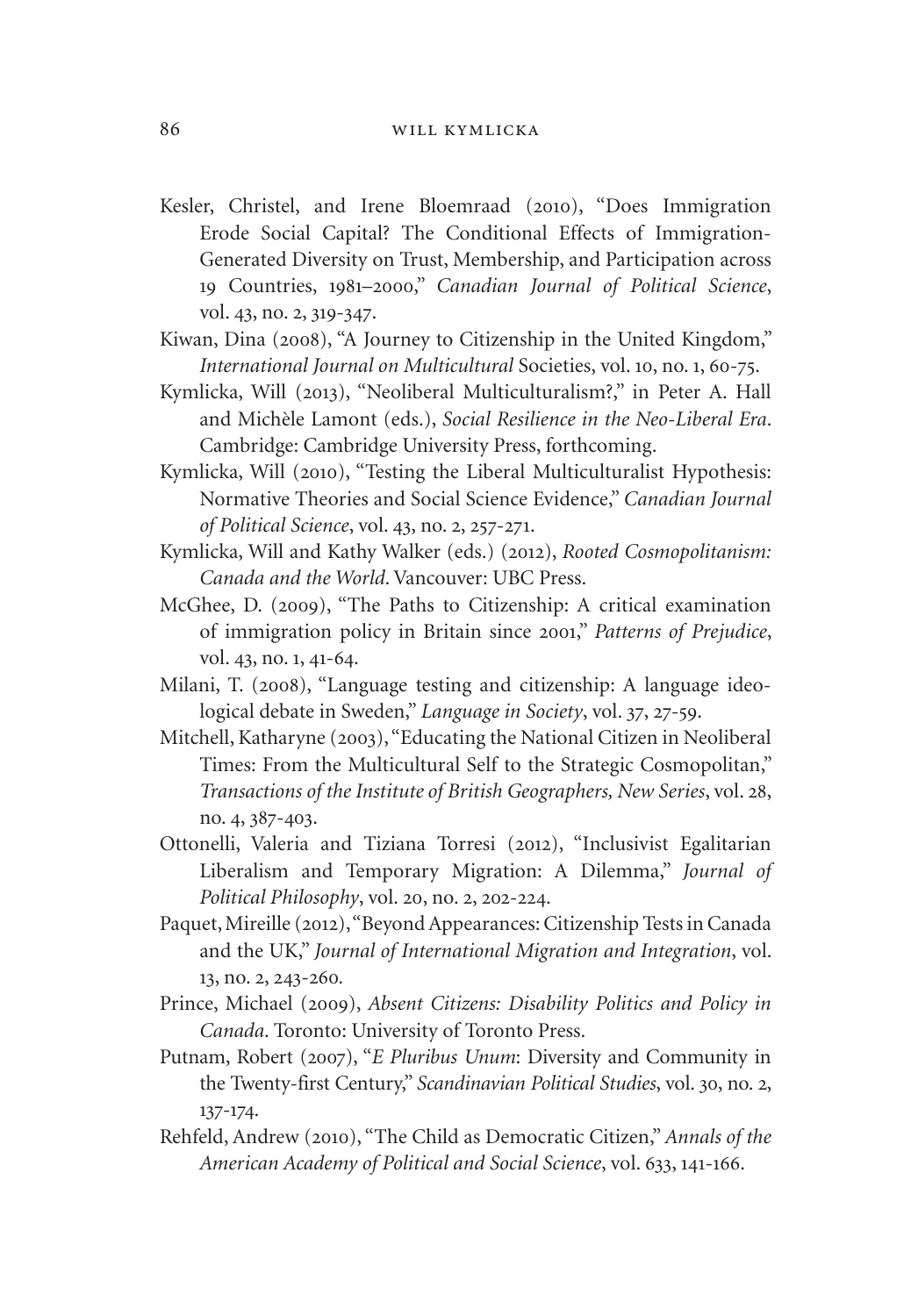- Rosenblum, Nancy (2000), *Membership and Morals: The Personal Uses of Pluralism in America*. Princeton. NJ: Princeton University Press.
- Saward, Michael (2000), "A Critique of Held," in B. Holden (ed.), *Global Democracy: Key Debates*. London: Routledge.
- Somers, Margaret (2008), *Genealogies of Citizenship: Markets, Statelessness, and the Right to Have Rights*. Cambridge: Cambridge University Press.
- Soroka, Stuart, Richard Johnston, and Keith Banting (2007), "Ties That Bind: Social Cohesion and Diversity in Canada," in Keith Banting, Thomas J. Courchene, and F. Leslie Seidle (eds.), *Belonging? Diversity, Recognition and Shared Citizenship in Canada*. Montreal: Institute for Research in Public Policy, 561-600.
- Stevenson, Patrick (2006), "'National' Languages in Transnational Contexts: Language, Migration and Citizenship in Europe," in C. Mar-Molinero and P. Stevenson (eds.), *Language Ideologies, Policies and Practices*. London: Palgrave, 147-161.
- Taylor, Charles (1992), "The Politics of Recognition," in Amy Gutmann (ed.), *Multiculturalism and the "Politics of Recognition*." Princeton, NJ: Princeton University Press.
- Triadafilopoulos, Triadafilos (2011), "Illiberal Means to Liberal Ends? Understanding Recent Immigrant Integration Policies in Europe," *Journal of Ethnic and Migration Studies*, vol. 37, no. 6, 861-880.
- Tully, James (2001), "Introduction," in Alain Gagnon and James Tully (eds.), *Multinational Democracies*. Cambridge, UK: Cambridge University Press.
- Vorhaus, John (2005), "Citizenship, Competence and Profound Disability," *Journal of Philosophy of Education*, vol. 39, no. 3, 461-475.
- Wright S. (2008), "Citizenship Tests in Europe Editorial Introduction," *International Journal on Multicultural Societies*, vol. 10, no. 1, 1-9.
- Yack, Bernard (2001), "Popular Sovereignty and Nationalism," *Political Theory*, vol. 29, 517-536.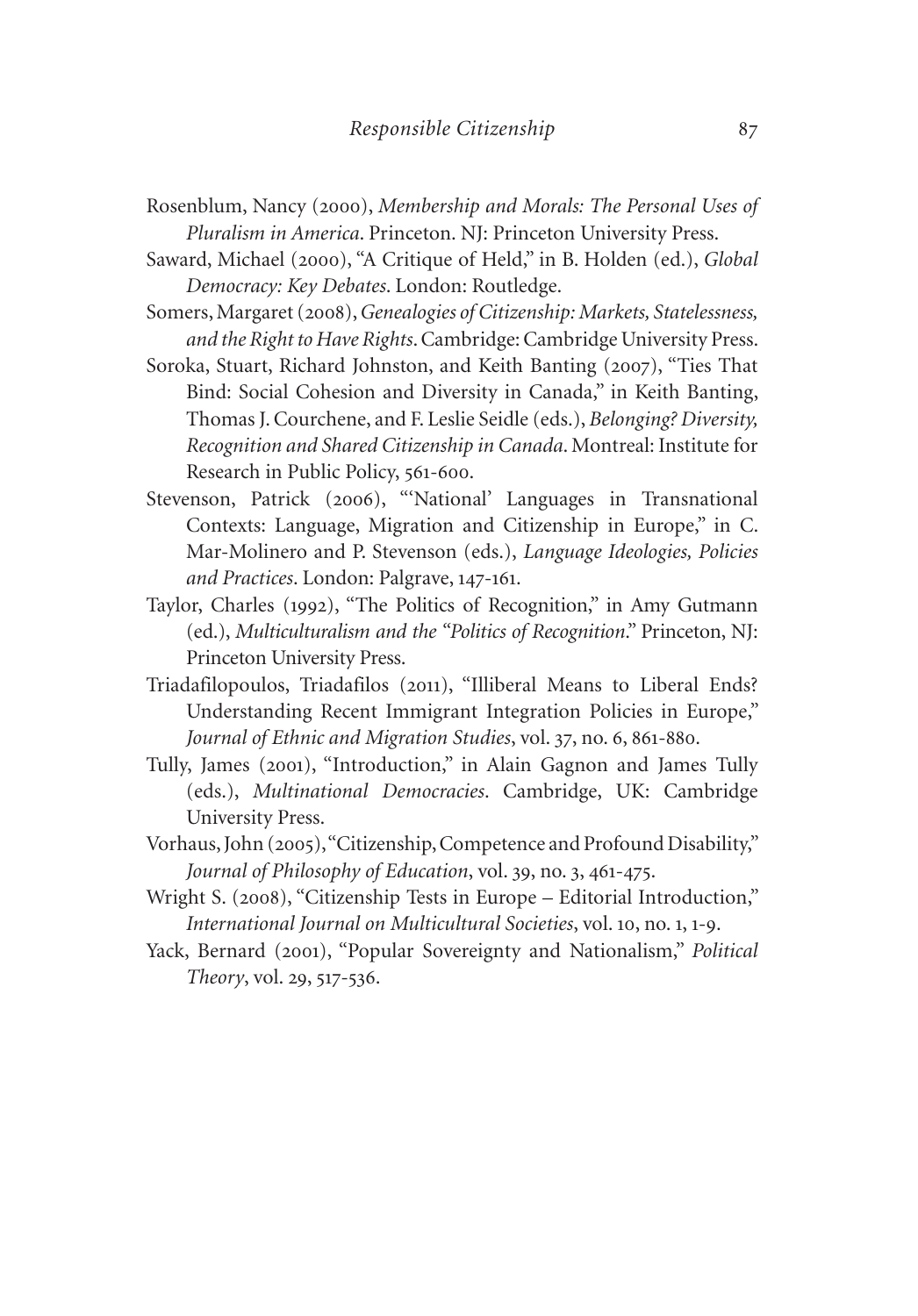# Taylor **Owen**

*2008 Trudeau Scholar* Columbia School of Journalism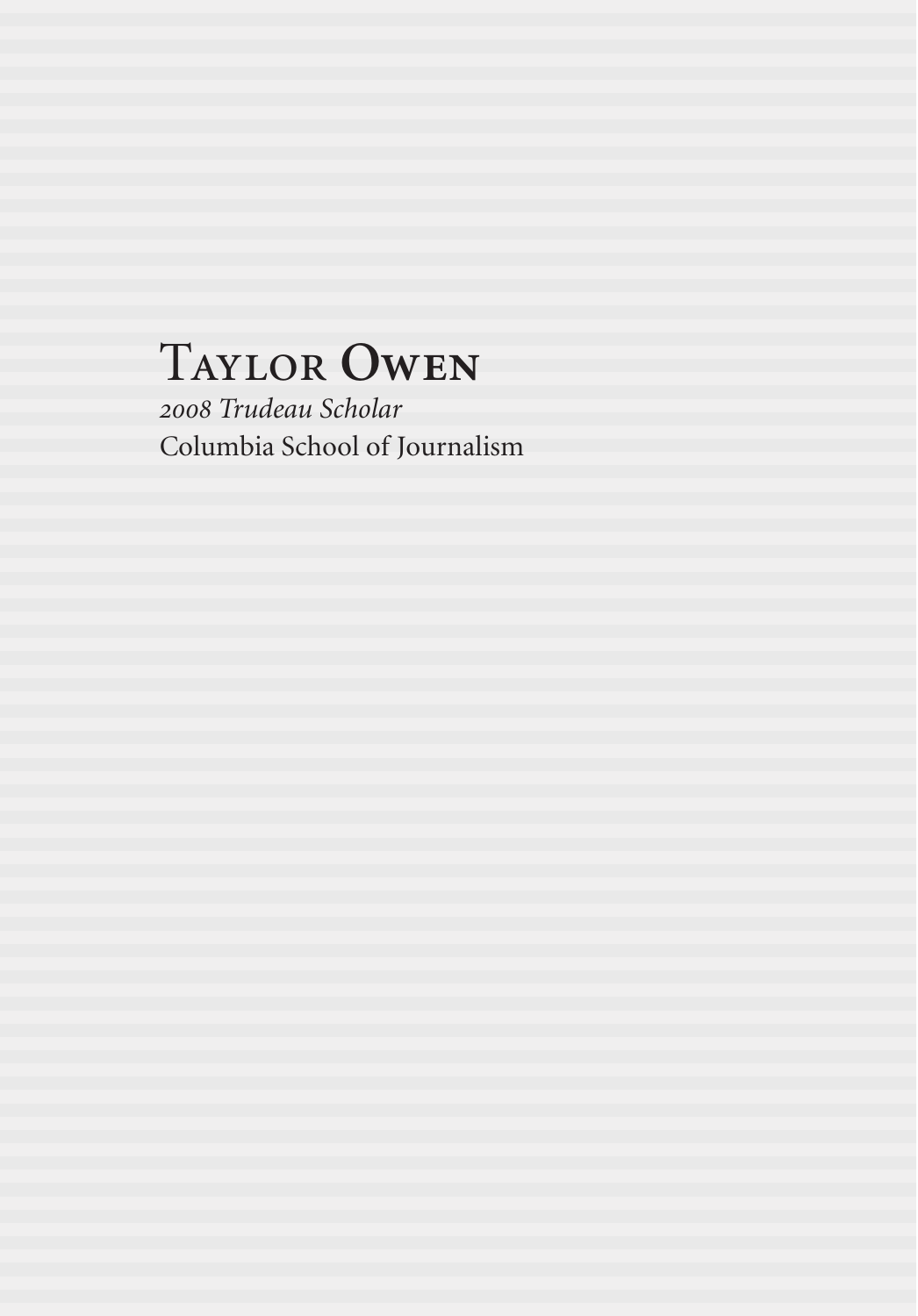#### **biography**

Dr. Taylor Owen is the Research Director of the Tow Center for Digital Journalism at the Columbia School of Journalism. He is the Founding Editor of [OpenCanada.org](http://OpenCanada.org), the digital media platform of the Canadian International Council (CIC), is the Director of the International Relations and Digital Technology Project, an international research project exploring the intersection of information technology and international affairs, and is the Research Director of the Munk Debates. His Doctorate is from the University of Oxford where he was Trudeau scholar.

He was previously a Banting Postdoctoral Fellow at the University of British Columbia, a Fellow in the Genocide Studies Program at Yale University, a Research Fellow at the Center for Global Governance at the London School of Economics and a Researcher at the International Peace Research Institute, Oslo. His research and writing focuses on the intersection between information technology and international affairs. Taylor Owen's publications can be found on his website, at [www.taylorowen.com](http://www.taylorowen.com), and can be followed at @taylor\_owen.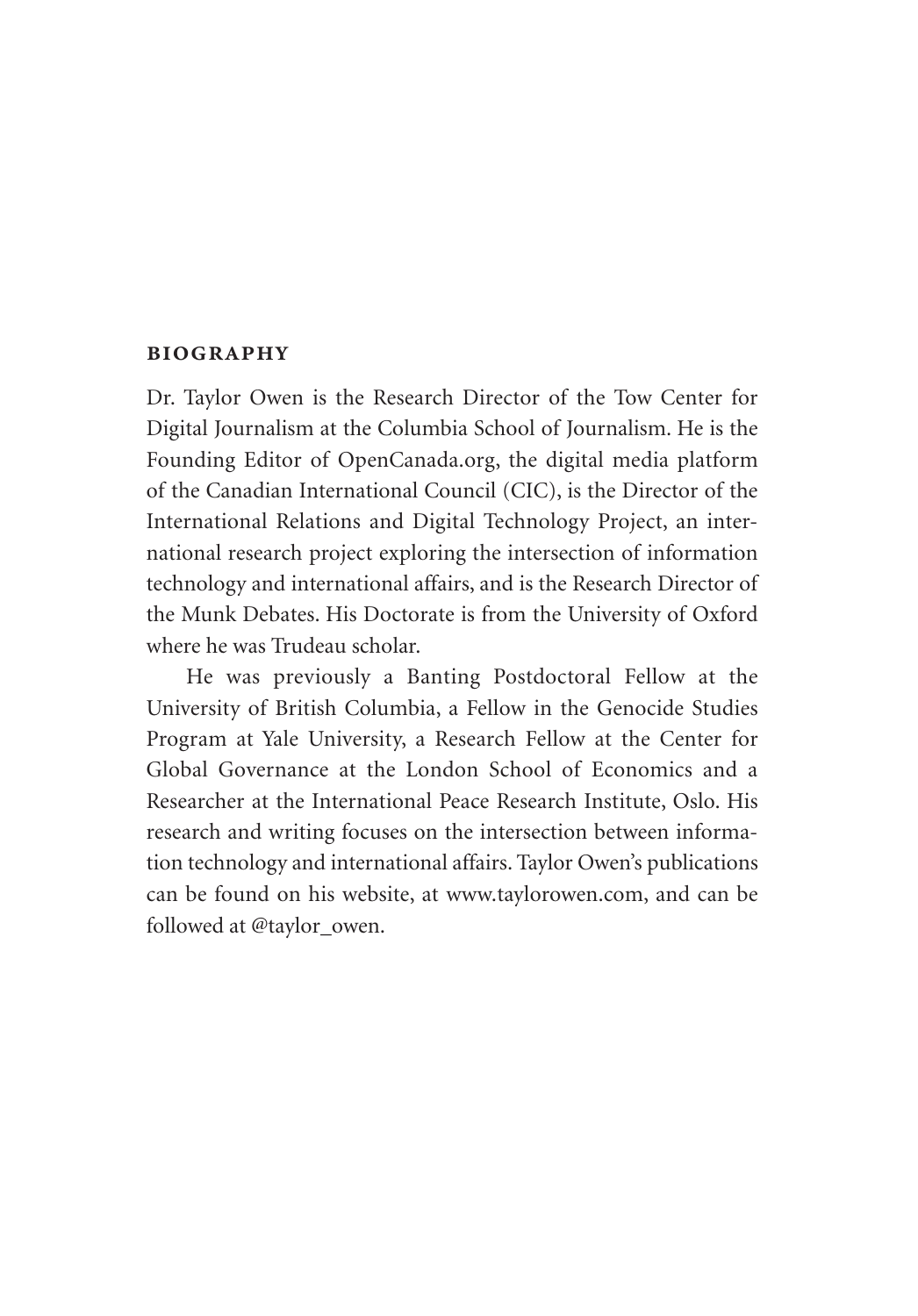#### **abstract**

Since the end of the Second World War, Canadian foreign policy has largely concerned itself with the promotion of individual rights and freedoms. This agenda began with Lester B. Pearson's insistence on the "Canadian clause" in the North Atlantic Treaty persisted through Canada's promotion of human security, and now finds expression in the government's rhetoric on the Arab Spring and its promotion of women's and gay rights internationally.

Until recently, Canada fulfilled its individual mandate by way of state-based international organizations such as NATO and the United Nations. States are, however, increasingly challenged by empowered individuals and groups. As a result, state-based institutions no longer possess the leverage to ensure the rights and freedoms of individuals.

How then does Canada as a state continue to promote the individual in a world in which states have diminishing power? This poses a challenge to foreign policy agendas, but also opens a new era of possibility, one in which the state works to protect the networks on which individuals empower themselves.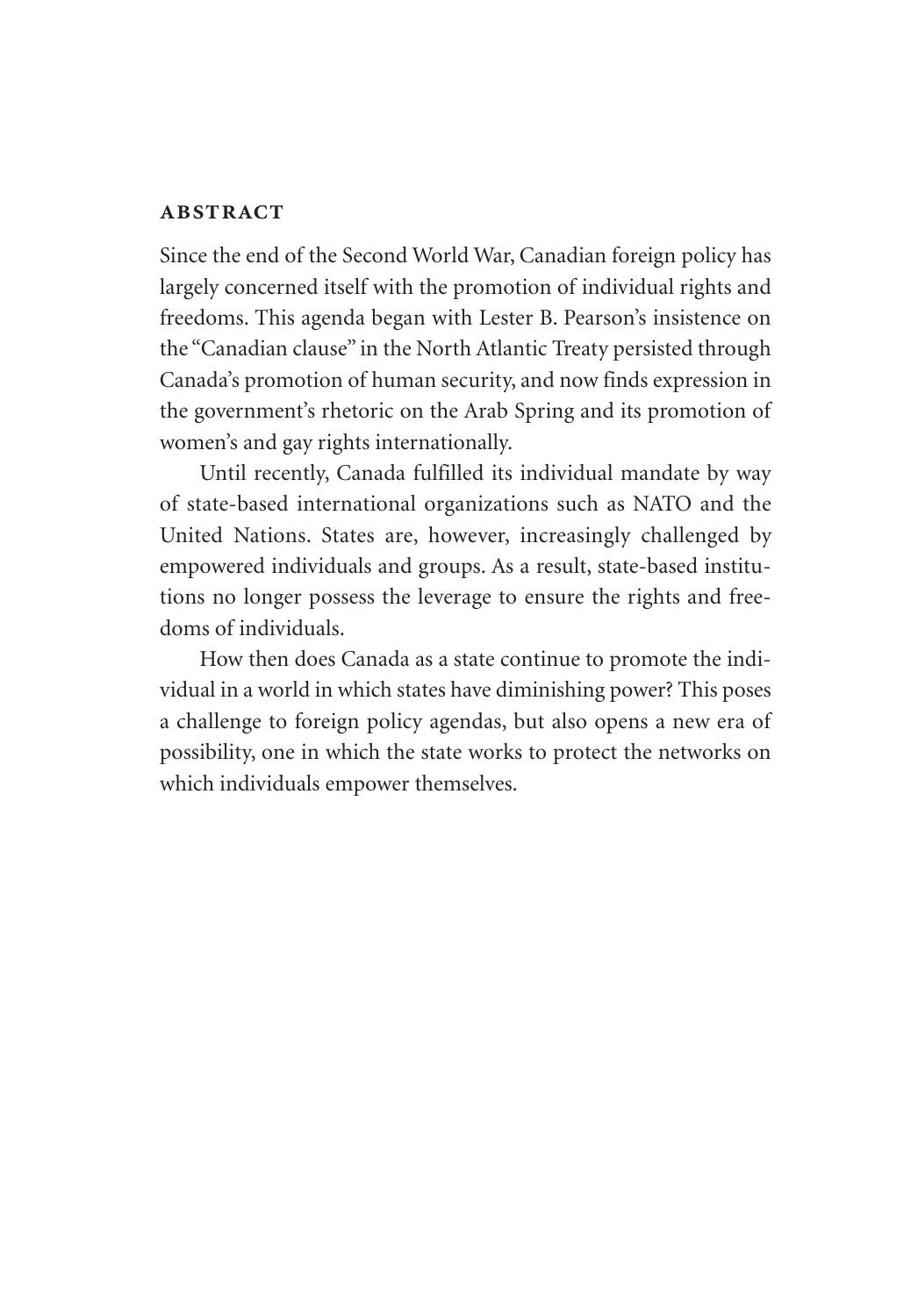# **Disruption: Foreign Policy in a Networked World**

The Department of English at the University of Denmark would seem an odd place to find provocative research on the digital era.<sup>1</sup> But it is here that a group of medieval historians, folklorists, and literary scholars led by Thomas Pettitt has developed a theoretical framework that goes a long way toward explaining our current, technologically enabled cultural shift.

The idea of the "Gutenberg Parenthesis" stipulates that we are now at the culminating moment of a revolution that will be complete when all cultural and knowledge production has been digitized—when all books ever written are digitized, all art reproduced, all news online. When this occurs—when our primary modes of interaction, communication, and production all *become* digital information—we will have ended a period of human history that was enabled by Gutenberg's printing press.

The printing press had wide-reaching consequences. In addition to allowing information to be dispersed widely, it also shaped how information itself was conceived. The printing press occasioned a

<sup>1</sup>. The author would like to thank Anouk Dey for his contributions to this paper.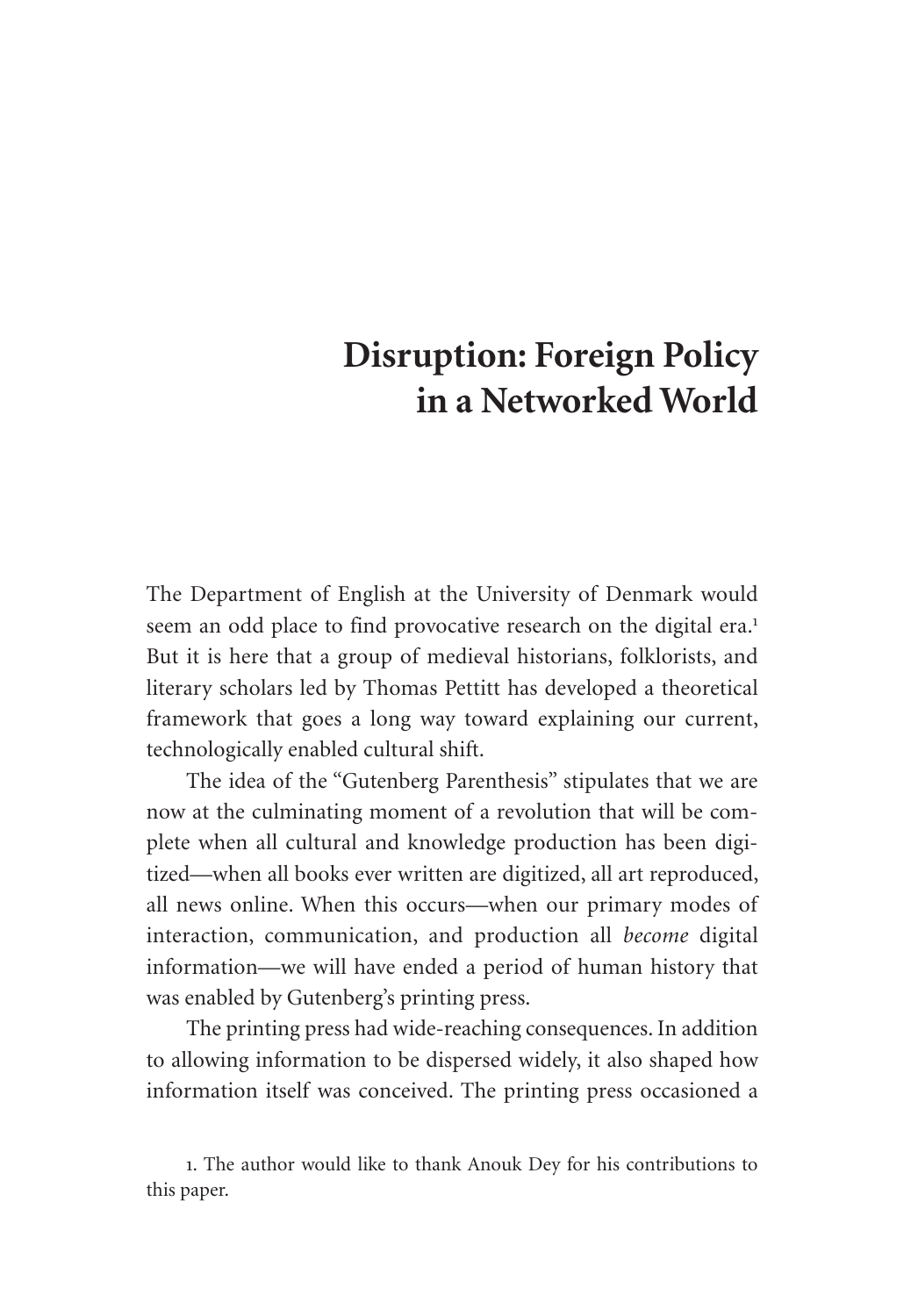#### 92 TAYLOR OWEN

shift from a chaotic, oral tradition to a linear, written one. If one wanted information to spread, one had to conform to a specific form, which was linear and bound, with beginnings, middles, and ends. Ideas were constructed to fit this form, and knowledge evolved via the constraints it imposed. Society moved from a decentralized, oral tradition of knowledge-sharing to information that could be centralized, controlled, and mass-produced.

These changes have largely determined the modern era. Some 350 years of governance, institutional design, political evolution, media, and culture have all been dictated by humankind's rapport with information technology. We are now adopting a new mode of information production, one based on digital information, with implications that are similarly destabilizing.

The Gutenberg Parenthesis is a useful lens through which to view the nature of contemporary threats and government responses. Pettitt would argue that the present and immediate security future will be marked by encounters, confrontations, and conflicts between pre-parenthetical illiterate individuals, parenthetical literate individuals, and post-parenthetical neo-literate individuals. In this construct, the pre-parenthetical insurgent and the post-parenthetical neo-literate will have more in common than the Westphalian security institutions. If this is true, then a contemporary discussion of foreign policy must move beyond the confines of state power, control and behaviour, and into the nebulous, networked world to which we have returned.

# **The Individual in Canadian Foreign Policy**

Since the end of the Second World War, the individual has held a firm place at the centre of Canadian foreign policy. As much or more than any country in the world, Canada has justified its international presence in terms of the protection of individual security and rights and the empowerment of individual freedom.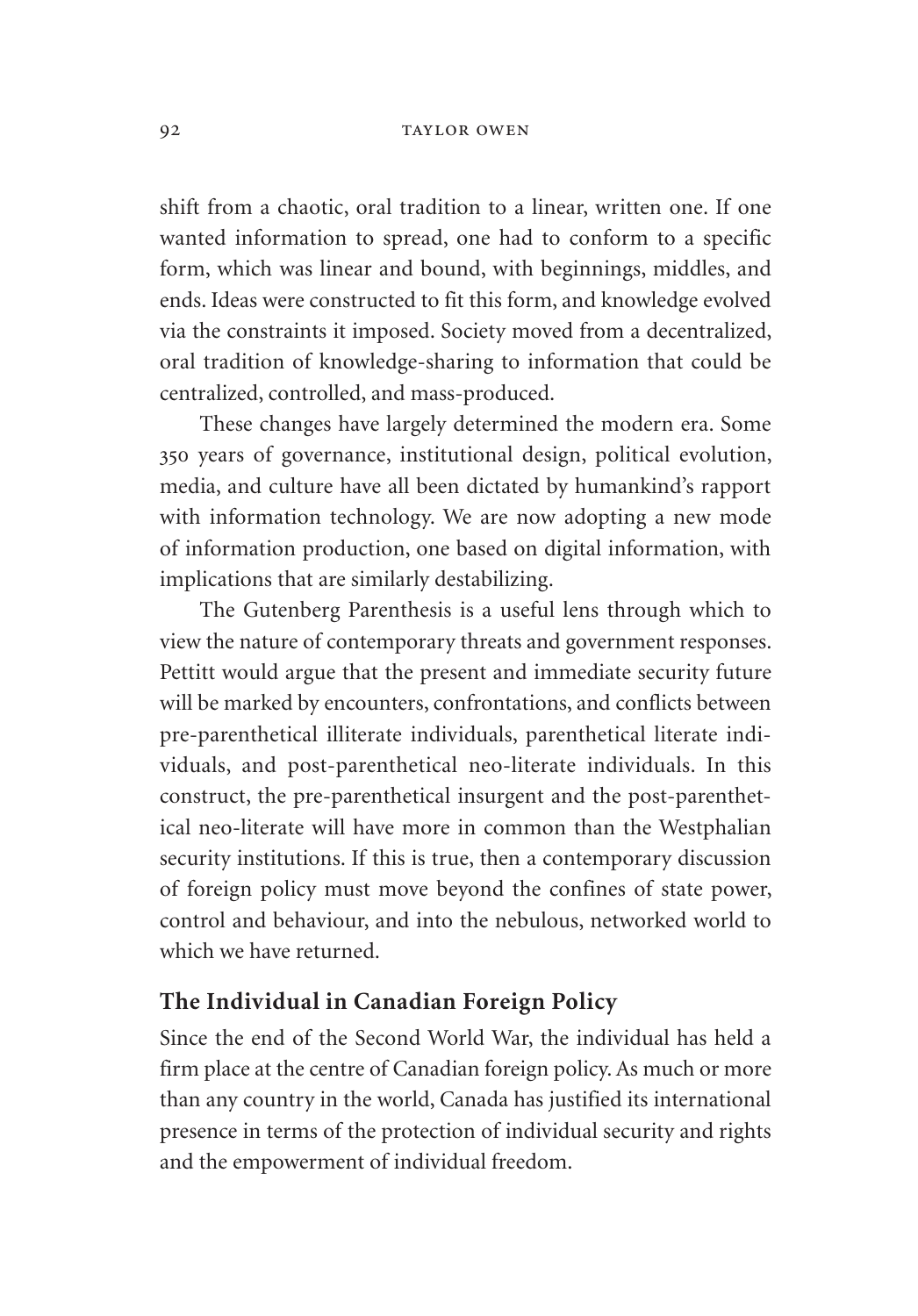While this position was made explicit with then minister of foreign affairs Lloyd Axworthy's human security agenda, it has been present through most of our major international initiatives spanning administrations of all political ideologies. And while it is true that all governments have deviated from this agenda in a range of ways, ultimately, Canada's role in the world for the past half-century has been rooted in the purported promotion of individual rights and freedoms. Tracing this history is illustrative.

The second of the 1949 North Atlantic Treaty's 14 articles is called the "Canadian clause" because it was introduced by Lester B. Pearson, then undersecretary of international affairs, who insisted that the parties of the agreement "should be bound together not merely by their common opposition to totalitarian communist aggression, but by a common belief in the values and virtues of…democracy and a positive love of it and their fellow men" (*Documents on Canadian External Relations*, 1949, 492). The Canadian clause emphasized the social aspect of cooperation and the individual.

Soon after the formation of the United Nations (UN), Canadian John Humphrey was named director of the Human Rights Division of the UN Secretariat, where he authored the Universal Declaration of Human Rights, the first time the individual was recognized by international law.

Meanwhile, the concept and practice of peacekeeping—an approach now seen in operations around the world—emerged from the Suez Crisis (1956), when Pearson developed the idea of a police force under UN control to separate warring parties. Of what is essentially a state-based concept, Pearson said that nonetheless "human sovereignty transcends national sovereignty" (Pearson, 1970, 14).

The human security agenda, too, is a literal manifestation of the promotion of the individual in Canadian foreign policy. In fact, former minister of foreign affairs Lloyd Axworthy originally referred to the human security agenda as the "individual security agenda"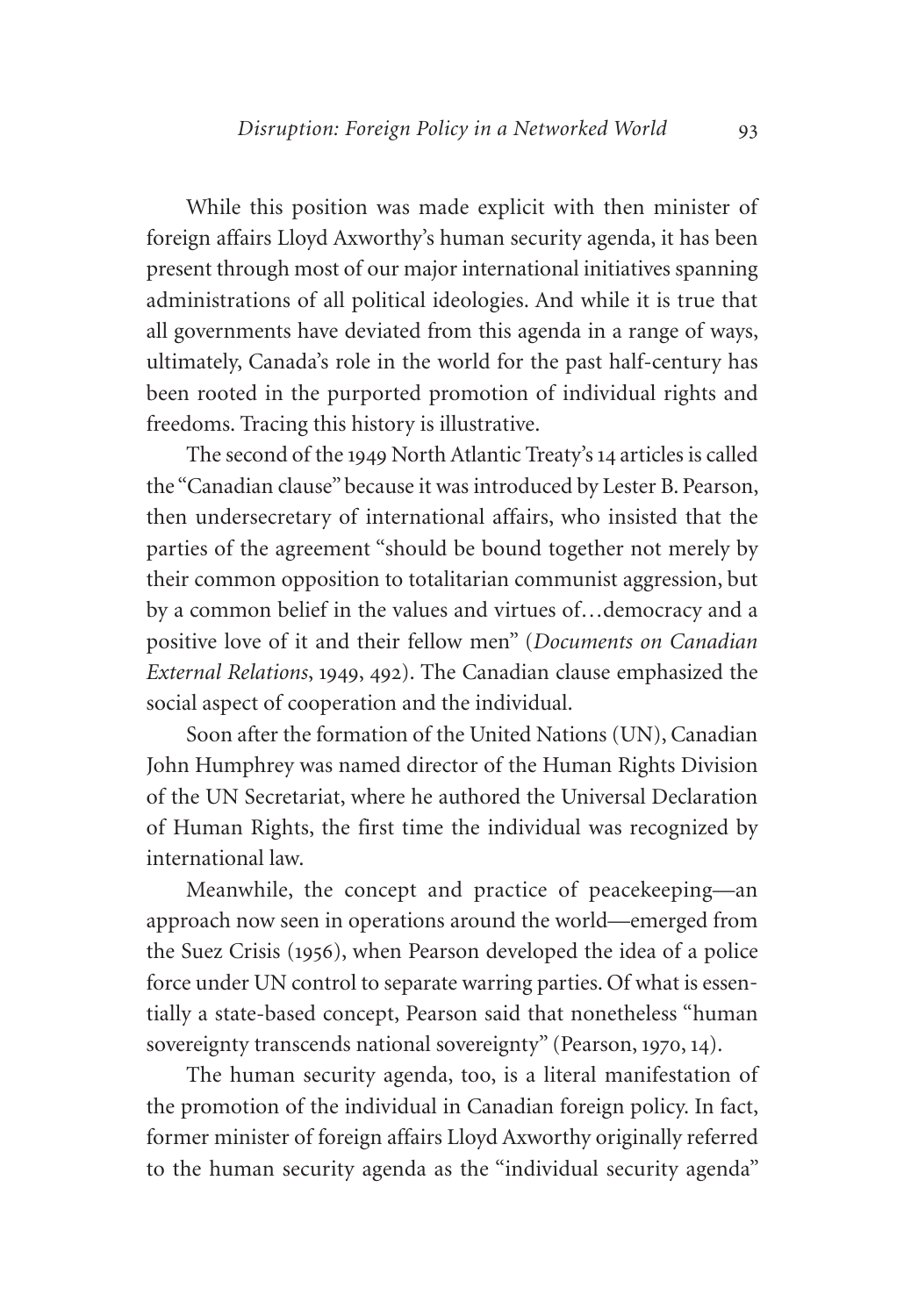#### 94 TAYLOR OWEN

(Copeland, 2001). As Axworthy explained at the UN, "the search for global peace increasingly turns on issues of personal safety…in this world, the protection of people must be central to the Council's work" (Axworthy, 1999a, n.p.).

The human security agenda saw tangible policy success. The Kimberley Process and the UN Doctrine on the Responsibility to Protect both owe their provenance to the concept of human security. Similarly, Canada's policy toward Kosovo was articulated in terms of the human security agenda. "It was and is the humanitarian imperative that has galvanized the alliance to act…NATO's actions are guided primarily by concern for the human rights and welfare of Kosovo's people," explained Axworthy (Axworthy, 1999b, n.p.).

The Anti-Personnel Mine Ban Convention, in which Canada played a formative and lasting role, was also very much seen as an accomplishment aimed at protecting the individual. At the signing of the treaty, Axworthy explained, "An independent and effective international criminal court will help to deter some of the most serious violations of international humanitarian law. It will give new meaning and global reach to protecting the vulnerable and innocent" (Axworthy, 1998, n.p.).

Another example can be found in Axworthy's announcement of the creation of the International Commission on Intervention and State Sovereignty as a response to Secretary-General Kofi Annan's call for new ways of addressing complex international challenges such as the Rwandan genocide and the Srebrenica massacre. "Canada's human security agenda is all about *putting people* first [emphasis added]," Axworthy said, and "we are establishing this Commission to respond to the Secretary-General's challenge to ensure that the indifference and inaction of the international community…are no longer an option" (Axworthy, 2000, n.p.).

The mission in Afghanistan, which was initially clearly about supporting an American-led regime change, was depicted by all governments as having a humanitarian imperative. Throughout the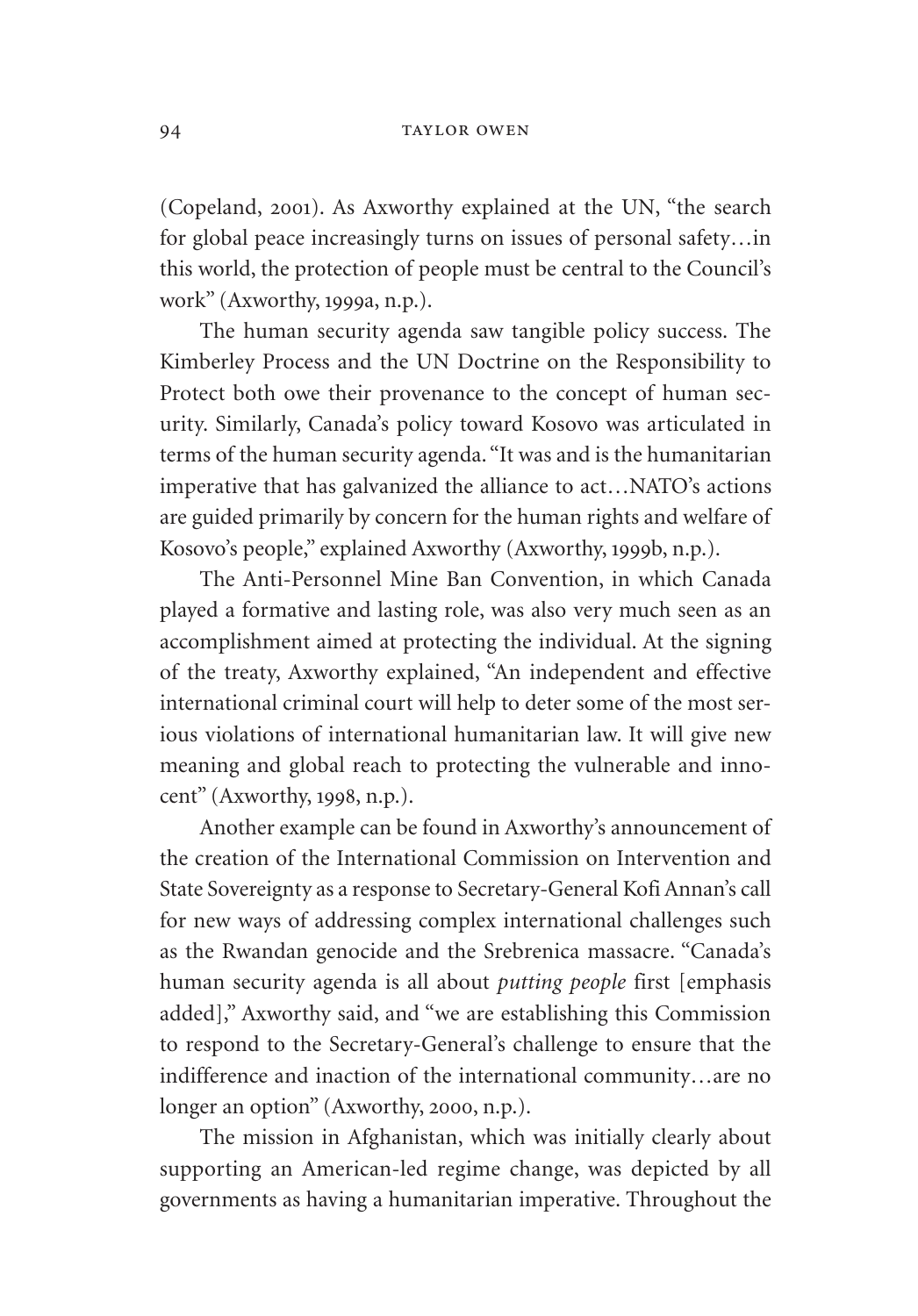mission and the evolution from 3D, to Whole of Government, to Integrated Peacebuilding, the protection and promotion of Afghan security, broadly defined, was rightly or wrongly at the centre of governments' public rhetoric.<sup>2</sup>

The omnipresence of the individual has transitioned into the Harper government's foreign policy. When the Libyan government first started attacking its citizens, Prime Minister Stephen Harper stated, "Canada urges Libyan forces to respect the human rights of demonstrators, including their right to freedom of expression and assembly" (Harper, 2011a, n.p.). A month later, he continued, "We must help the Libyan people, help them now, or the threat to them and the stability of the whole region will only increase" (Harper, 2011b, n.p.). More recently, Minister of Foreign Affairs John Baird has made forceful statements on women's and gay rights. The "criminalization of homosexuality," Baird recently stated, "is incompatible with the fundamental Commonwealth value of human rights" (Davis, 2012, n.p.).

What is important to note about this evolution is that for 50 years, Canada has promoted the rights and freedoms of individuals through state-based multinational organizations. Over the past decade, however, these institutions have proved wanting at fulfilling the mandates they were built to advance. The list of recent multilateral policy failures is sobering: Afghanistan, Iraq, Kyoto, nonproliferation, and any number of macro development initiatives.

If the human security agenda taught us that state sovereignty is insufficient for protecting individual security, an assessment of the current international system must surely add that networked individuals are now empowered both to protect and to harm themselves. The state is increasingly left out of both sides of the equation.

2. 3D refers to Diplomacy, Defence and Development. All three terms where used during the mission in Afghanistan to refer to government departments coordinating both at the headquarters level in Ottawa, and at the operational level in the field. They imply that military, development, and diplomatic tools are required in a peacebuilding mission.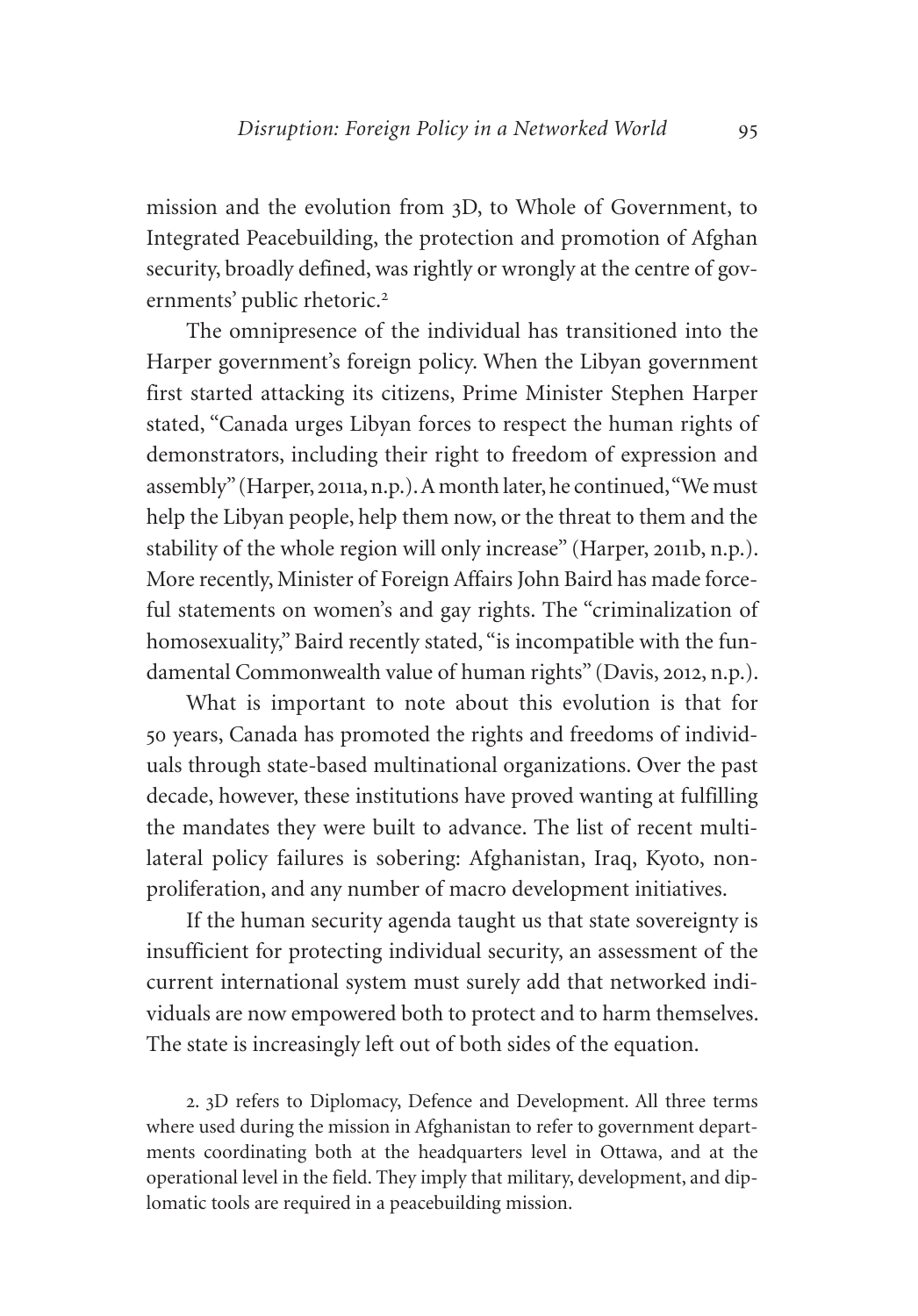#### 96 TAYLOR OWEN

How then does Canada as a state continue to promote the individual in a world where states have diminishing power? This poses a challenge to foreign policy agendas, but also opens a new era of possibility, one in which the state works to protect the network through which individuals empower themselves.

#### **Anonymous**

In all areas of international affairs, some of the most successful contemporary actors are those that are leveraging online networks to disrupt traditional institutions. Perhaps none better exemplifies this than the activist collective Anonymous.

In the summer of 2010, under pressure from the US State Department and in response to the WikiLeaks release of hundreds of thousands of diplomatic cables, MasterCard, VISA, and PayPal halted all donation transactions to WikiLeaks. Soon after, all three of their sites went down due to an online attack, called Operation Payback, by the activist group Anonymous.

Anonymous was able to shut down three of the biggest financial sites on the Internet using a distributed denial-of-service (DDOS) attack. A DDOS shuts down a site by overwhelming its server with a large number of simultaneous activities. This is generally done using a low orbit ion cannon (LOIC) program that leverages a single network connection to send a firehouse of garbage requests. A LOIC program allows people to participate in a collective hacking initiative without knowing how to program.

Anonymous defines itself as a "decentralized network of individuals focused on promoting access to information, free speech, and transparency." Starting in 2008, the collective began to retaliate against the anti-digital piracy campaign of the motion picture and recording industry. Since then, hundreds of attacks have been conducted under the Anonymous brand. Throughout 2011, Anonymous attacked the government websites of Syria, Egypt, and Libya in support of the Arab Spring. In January of 2012, Anonymous hacked into,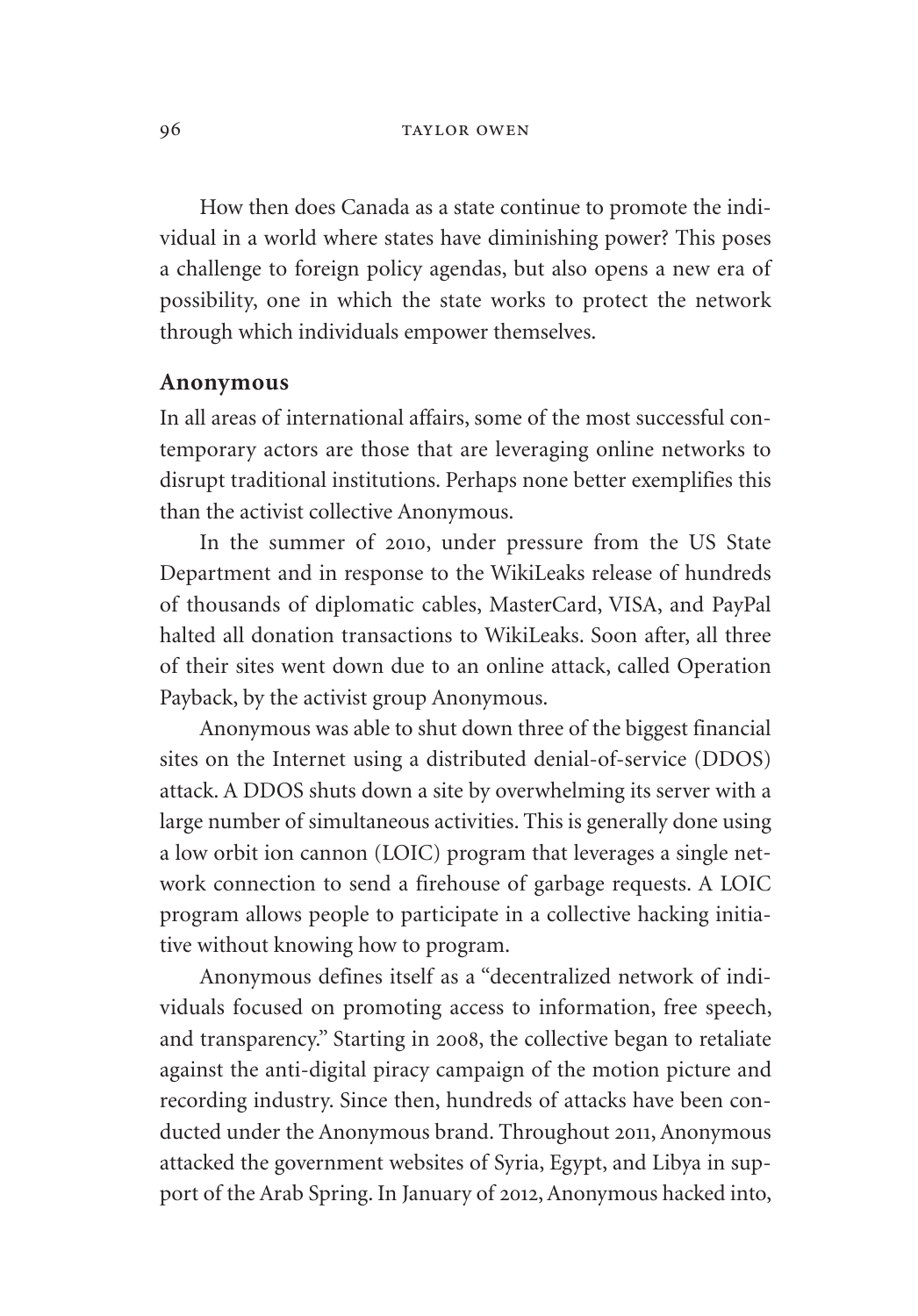recorded, and made public conference calls among agents of the FBI and MI5 who were meeting on how to stop cyber-activism. Personal details have been released of the police officer who pepper-sprayed protesters at the University of California, San Diego, and of Arizona lawmakers who brought in state anti-immigration laws. In April 2012, Anonymous broke into the computer networks of the Vatican.

Anonymous has no centralized leadership and no country of origin. Individuals loosely coordinate, and apply the Anonymous label to their action as attribution. As one self-identified Anonymous hacker put it, "We have this agenda that we all agree on and we all coordinate and act, but all act independently toward it, without any want for recognition. We just want to get something that we feel is important done."

In a recent *Foreign Affairs* article, Yochai Benkler, professor at Harvard's Berkman Center, argued, "Anonymous demonstrates one of the new core aspects of power in a networked, democratic society: individuals are vastly more effective and less susceptible to manipulation, control, and suppression by traditional sources of power than they were even a decade ago" (Benkler, 2012).

Members of Anonymous are neither pranksters nor terrorists, Benkler continued. Instead, they "play the role of the audacious provocateur, straddling the boundaries between destructive, disruptive, and instructive" (Benkler, 2012) Like many of the individuals and organizations innovating online, they confound the institutions, boundaries, categories, and actors that have held power throughout the 20th century.

## **Leveraging the Networked Architecture**

If the new international architecture is an environment in which threats are focused on people rather than on states, and the power to cause and mitigate harm is decentralized to individuals, then understanding the networks within which individuals act becomes a central foreign policy prerogative. Networked actors are no more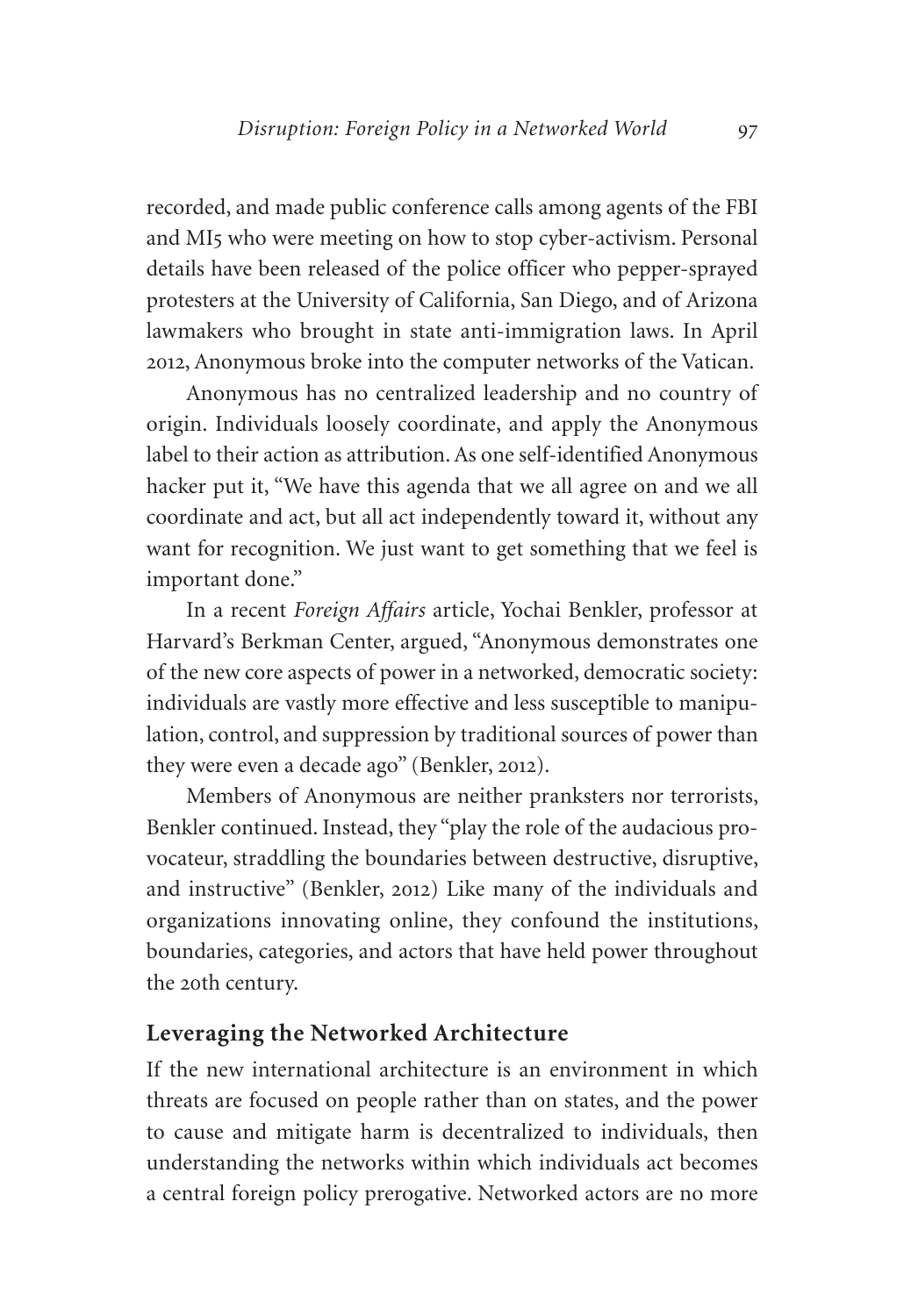morally bound than actors that operate within the traditional state system. They use their power for both positive and negative acts. It is therefore their ability to act, and the new forms of action that are enabled by networked technology, that should be the focus of our study.

While Anonymous is by no means representative of all networked organizations, it is an archetype of a new type of institution—one that has proved remarkably successful. For this reason, Anonymous is a useful case study for online networked behaviour.

## *Technologically enabled*

The principal characteristic of the networked world is the individual enabled by information technology. Instead of seeing advances in how we communicate, broadcast, and interact as an incremental evolution, we can see the Internet, and the norms and practices that it enables, as instrumental to a wide range of behavioural shifts. Because of information technology, the individual is now empowered in a manner that challenges the institutionalized structures of global affairs.

In a study of the online "blogstorm" response to the anti–John Kerry "swift boat" documentary *Stolen Honor*, legal scholar Marvin Ammori argues that the primary variable in the ability for political action that has shifted is the barrier to entry. Marginal production and distribution costs are now so low that online participants are able to overcome the technological and logistical costs and the organizational barriers to coordinated political action (Ammori, 2005, 43-46). This ability for ad hoc collaboration enables a network of individual participants driven by non-monetary motivations (Ammori, 2005, 50) and leverages their excess labor capacity (Ammori, 2005, 55).

To this factor, Michael Froomkin adds the inherent value of anonymity to explain the growing power of the individual in an online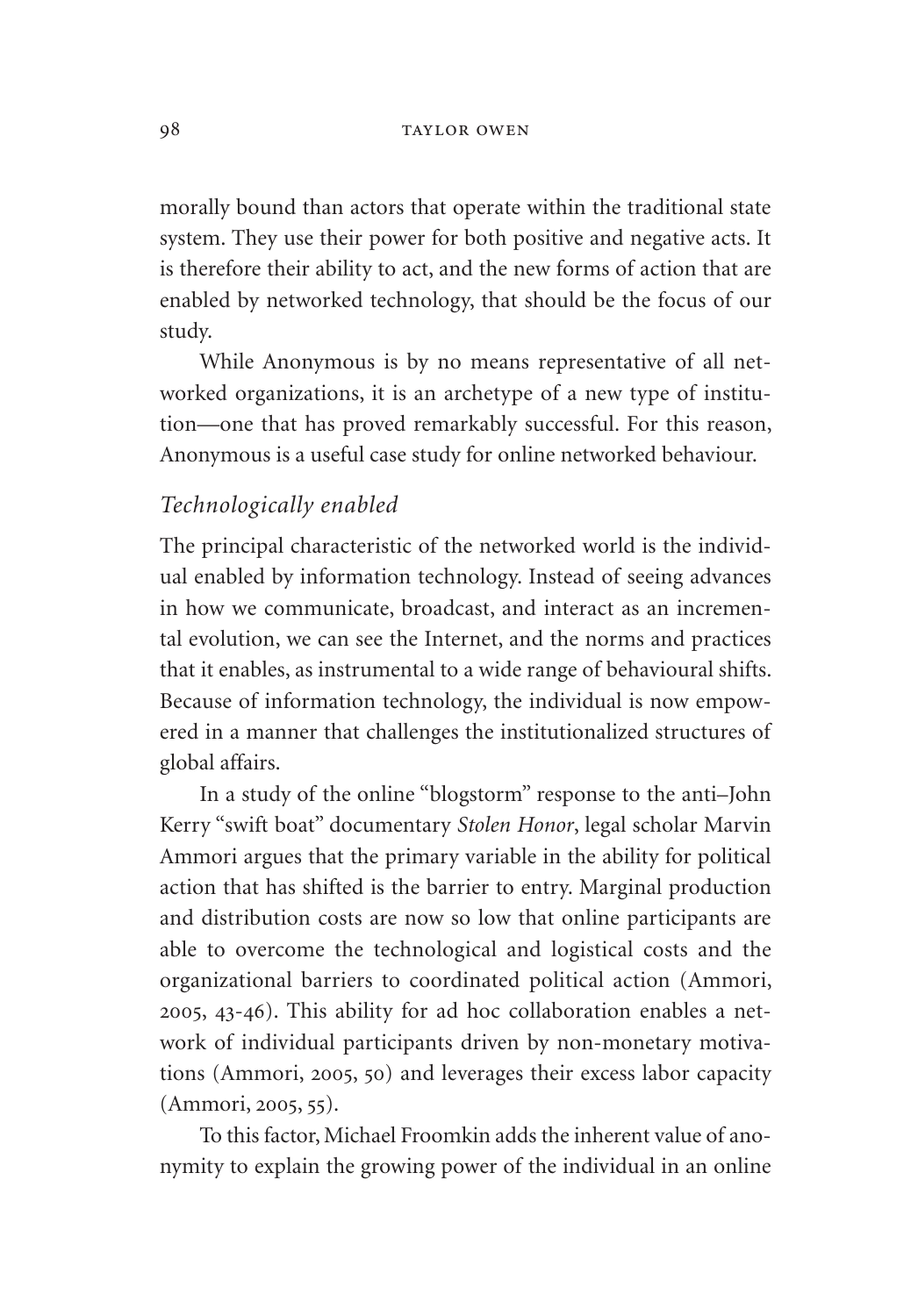network. It is a technologically determined anonymity, he argues, that allows individual users to engage in political speech without fear of retribution and, as such, gives them power (Froomkin, 1997).

# *Self-governed*

If the Internet technologically empowers individuals to act on their own, how does it regulate collective behaviour? Ammori argues that collective action in what he calls a "blogstorm" is self-regulated. He argues that technology is enabling a new form of "collective ad hoc private regulation," whereby private actors deliberately constrain and influence other private actors (Ammori, 2005, 3). Ammori calls this self-regulation "shadow government," a term perhaps drawn from law and economics theorist Robert Ellickson, who describes actions "within the shadow of the law" (Ellickson, 1991). Lawrence Lessig also argues that the legal control of behaviours is just one of many forms of constraints, including norms, markets, and system architecture. So the fact that a network is largely lawless does not mean that it is unregulated; it simply means that it is regulated by alternative (private) means (Lessig, 1998).

In 2002, Yochai Benkler adapted this idea of self-regulation to the Internet age. Benkler builds on the theory of Robert Coase, the father of the discipline of law and economics, which classified the regulation of interactions as either market-based (via contracts) or hierarchy-based (via institutions), to posit that the Internet permits a third model of production: ad hoc volunteerism (Benkler, 2002).

In this governance system, credibility and authority are gained through action. In a lovely turn of phrase, Sundén says that on the Internet one "types oneself into being" (Sundén, 2003, 3). Similarly, in *Communications Power*, Castells argues that the new actors gain their power from communication, not from representation (Castells, 2000). Both imply that authority in online networks such as Anonymous is judged only by the reality the participants create.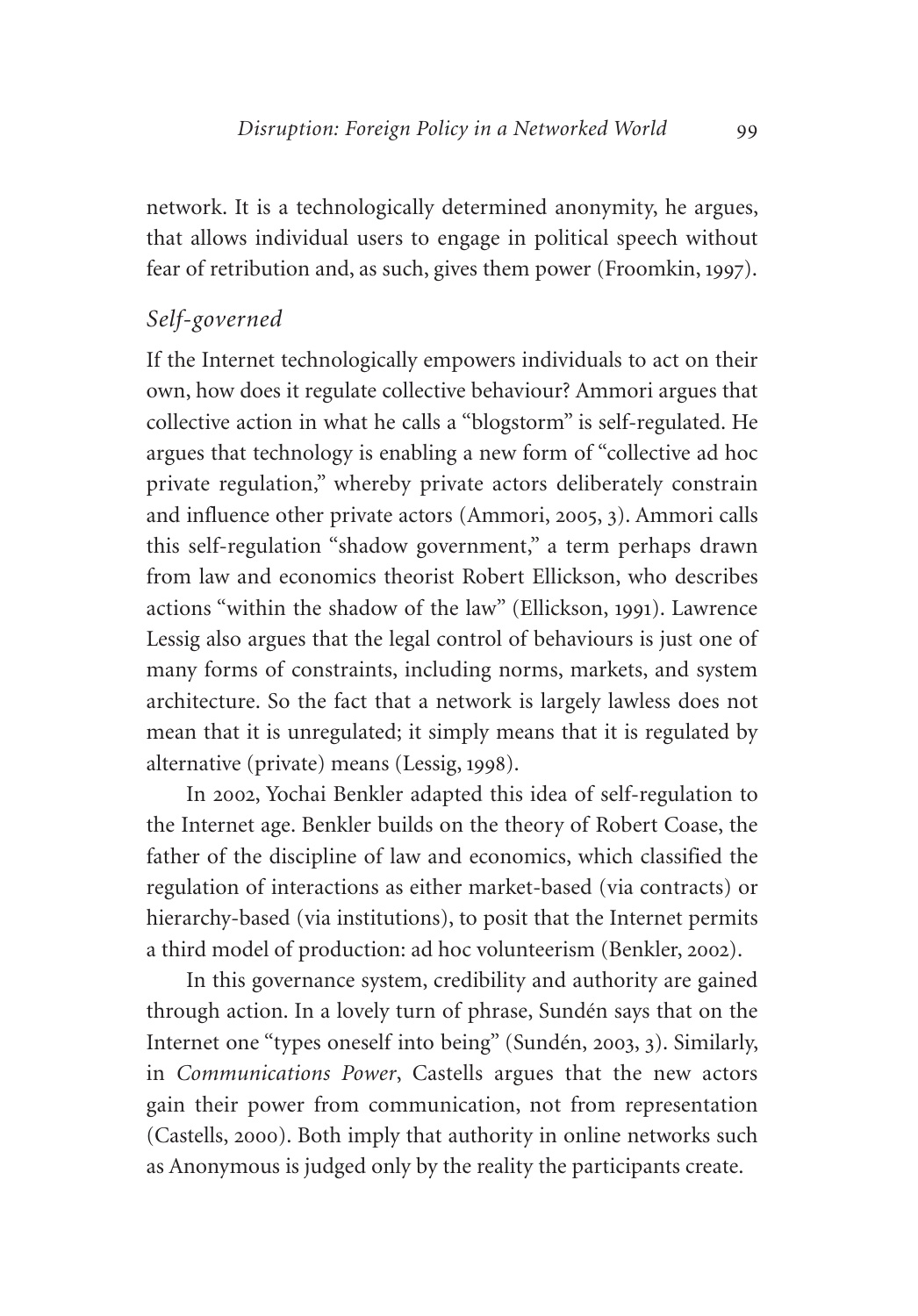# *Polysocial*

Catherine Fieschi (2012) argues that we have reached the end of the singular perceived self and that we now exist, online and offline, as multiple identities in multiple simultaneous realities. This "polysocial" reality not only encompasses the seamless blending of real and virtual worlds, but also reflects the multiple and simultaneous realities in which we choose to live. These realities are at once personal and anonymous, and we are increasingly seeing a tension between the two. We now can exist in multiple places at once and are in this sense becoming ubiquitous.

It may be, Fieschi (2012) writes, that this reality involves a completely different way of thinking, a neurological rewiring. Neuronal plasticity posits that humans are malleable and that their nervous system can adapt. Jonah Lehrer, for example, argues that interaction with diverse actors improves our mental acuity for problem solving (Lehrer, 2012). In this sense, we could well be nearing the end of the "modern self," that is, the self-contained, self-reflective, and isolated individual.

Which identities people assume and which they choose to be a part of is the purview of behavioural economics. One idea particularly relevant to networked online activity is homophilous sorting: the process by which individuals come to identify and preferentially interact with those similar to themselves. Timar Kuran describes what he calls preference falsification within self-selected groups, which predicts that a community might be attached to a status quo belief even if none of its members individually support it. In these social networks, individual actors refrain from expressing their discontent or preference for change in order to avoid punishment (Kuran, 1995). Behavioural economists also show that when an information consumer is uncertain about the quality of a source of information, he or she infers that the source is of higher quality when it conforms to their previously held biases (Gentzkow and Shapiro, 2006).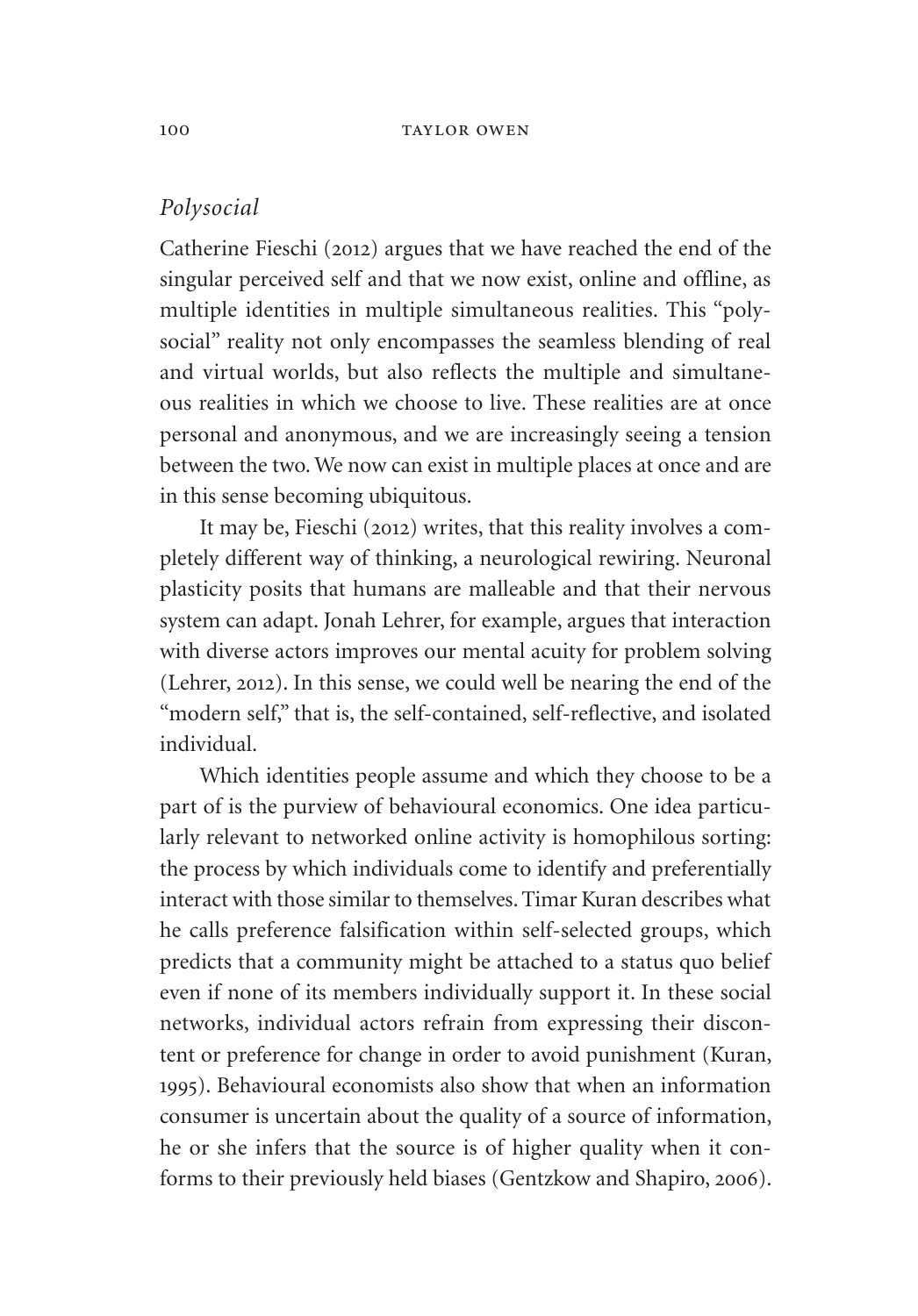### *Rapidly evolving*

In a digital network, information is abundant and evolves at an increasingly fast pace. News of world events has become a commodity, and the evolution of ideas, ideologies, beliefs and politics is nearing real time. Software programs, group behaviour, and individual action are all adapting to a world of big data and a new pace of evolution.

The scale of data now being produced is incomprehensible to the human mind. For example, we produce a Library of Congress worth of data every five minutes. Much of this data is meta-tagged and social; two billion pieces of content are tagged with a location on a monthly basis on the Facebook platform. This flow of data is leading to a new law of production, where the more we consume, produce, and use data, the cheaper it becomes—data is not subject to resource constraints.

This scale and pace of information production is leading to changes in how individuals behave. Ammori argues that in online networks, relationships are less likely to be grounded in history. The implication is that group loyalty does not ensure path dependency. In the Sinclair case (outlined above), the blogstorm lasted "only one and a half weeks, and it even appeared to lose vigour after only its third day" (Ammori, 2005, 26). It created no permanent institution (Ammori, 2005, 28) and, when another broadcaster committed precisely the same action, it received no attention (Ammori, 2005, 29).

Marketing theorist Seth Godin's book *Unleashing the Ideas Virus*  argues that online, certain ideas can take on a life of their own, acting like viruses and self-marketing. Similarly, J.M. Balkin suggests that messages act like "memes"—viral ideas that use people to replicate themselves (Balkin, 1998). This biological evolution is also iterative. In the Sinclair case, each time the stock of the company that produced the video went down a few cents, bloggers would circulate the information and the stock would fall further (Ammori, 2005, 21).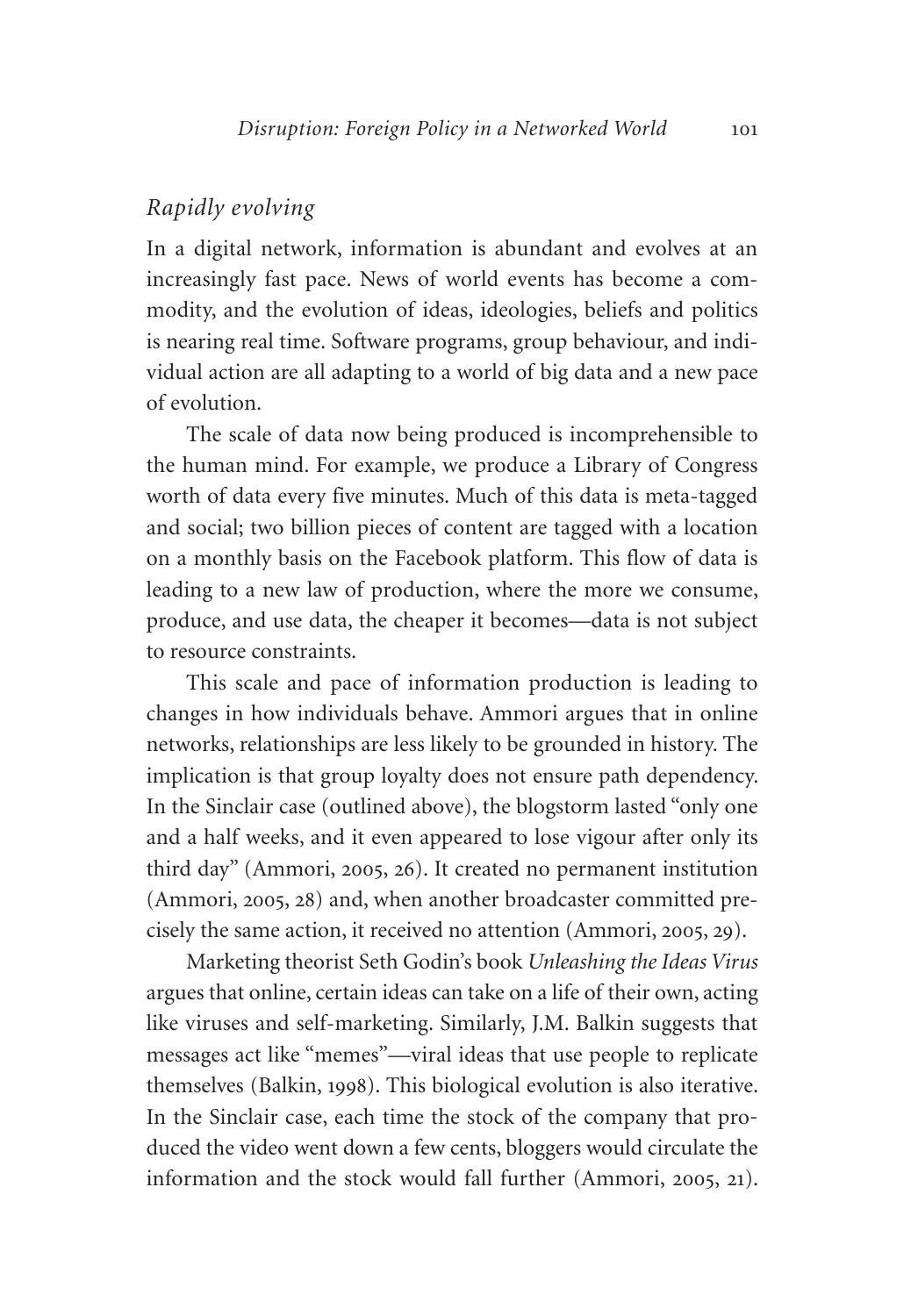Internet theorist Evegny Morozov argues that online networks, and the pace of change they enable, lead to a motivation to engage in superficial forms of politics (2011), where individuals are incentivized to behave loudly and assertively.

#### *Decentralized, non-hierarchical, and collaborative*

Action in a networked environment is not only data-heavy and rapidly evolving, but is both decentralized and non-hierarchical. More importantly, collective action is possible without centralization and a hierarchical structure. Clay Shirky argues that collective activities that formerly required coordination and hierarchy can now be carried out through looser forms of coordination (Shirky, 2010), such as social network connections, common short-term alignment in a movement, or unified objectives in a particular event. Drawing on game theory, Ammori argues that decentralized action allows participants to overcome perceived or real collective action problems such as the Prisoner's Dilemma and Chicken (Ammori, 2005, 39).

In *Smart Mobs: The Next Social Revolution,* Howard Rheingold makes the case that the power of the network is largely quantitatively derived (i.e., derived from its population). Rheingold compares this with a state, where population does not automatically deliver power. According to Rheingold, networked power follows Reed's Law: a network's power increases by the square of the number of its members, so new members increase a large network's power more than they would the power of a small network (Rheingold, 2002).

Writing about networked governance, Mark Considine argues that a network is a social world based upon partnerships, collaborations, and interdependencies, as opposed to command-and-control hierarchies, market exchange, and traditional bureaucratic instruments (Considine, 2005). Manuel Castells adds that networks enable a new collective capitalism, the "signature form of organization in the information age" (Castells, 2000, 57). Bruno Latour introduces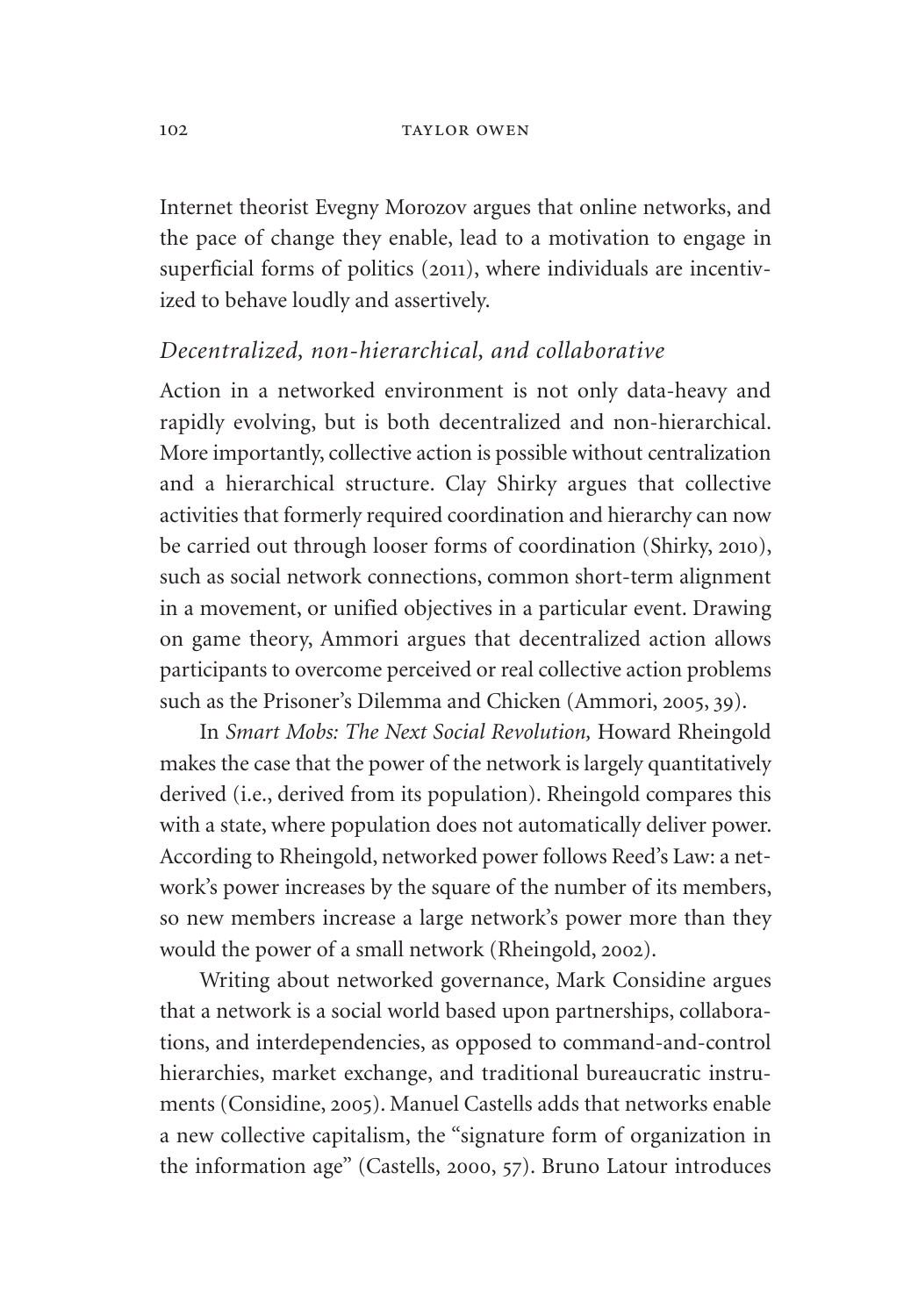actor network theory, which sees collaboration as lateral encounters and a key feature of the network (Latour, 1997).

Networked action and the decentralized nodes of Anonymous are not geographically predicated. Clay Shirky, for example, demonstrates that the Internet unites groups so disparate that they could not have been formed without it (Shirky, 2008). Hargittai argues that online segregation is based not on geography but on other factors like nationality, age, and level of education (Hargittai, 2007).

#### *Resilient*

Computer scientists have long studied the resilience of networks. A recent article in *Nature*, however, argues that not all redundant networks are equal. The authors show that one attribute of scale-free networks, such as the Internet, is that most of the network's nodes have one or two links; few nodes have more. This guarantees that the system is entirely connected and is therefore particularly robust. More specifically, the ability of nodes to communicate with one another in networks such as the Internet is unaffected by high node failure rates, giving these networks a high tolerance for error and ensuring that they continue to grow even when a small error occurs. This tolerance for error comes at a high price, however: if key nodes are attacked, the entire network becomes vulnerable (Albert et al., 2000).

The Internet's resilience follows not only from its high tolerance for error but also from its packet-switching characteristic. Cyber law scholar Michael Froomkin (1996) describes packet-switching as the method by which data can be broken up into standardized packets, which are then routed to their destinations via an indeterminate number of intermediaries. Having so many possible routes for communication means that information can still be transmitted when one break occurs. This is one reason why the US Department of Defense developed the Internet.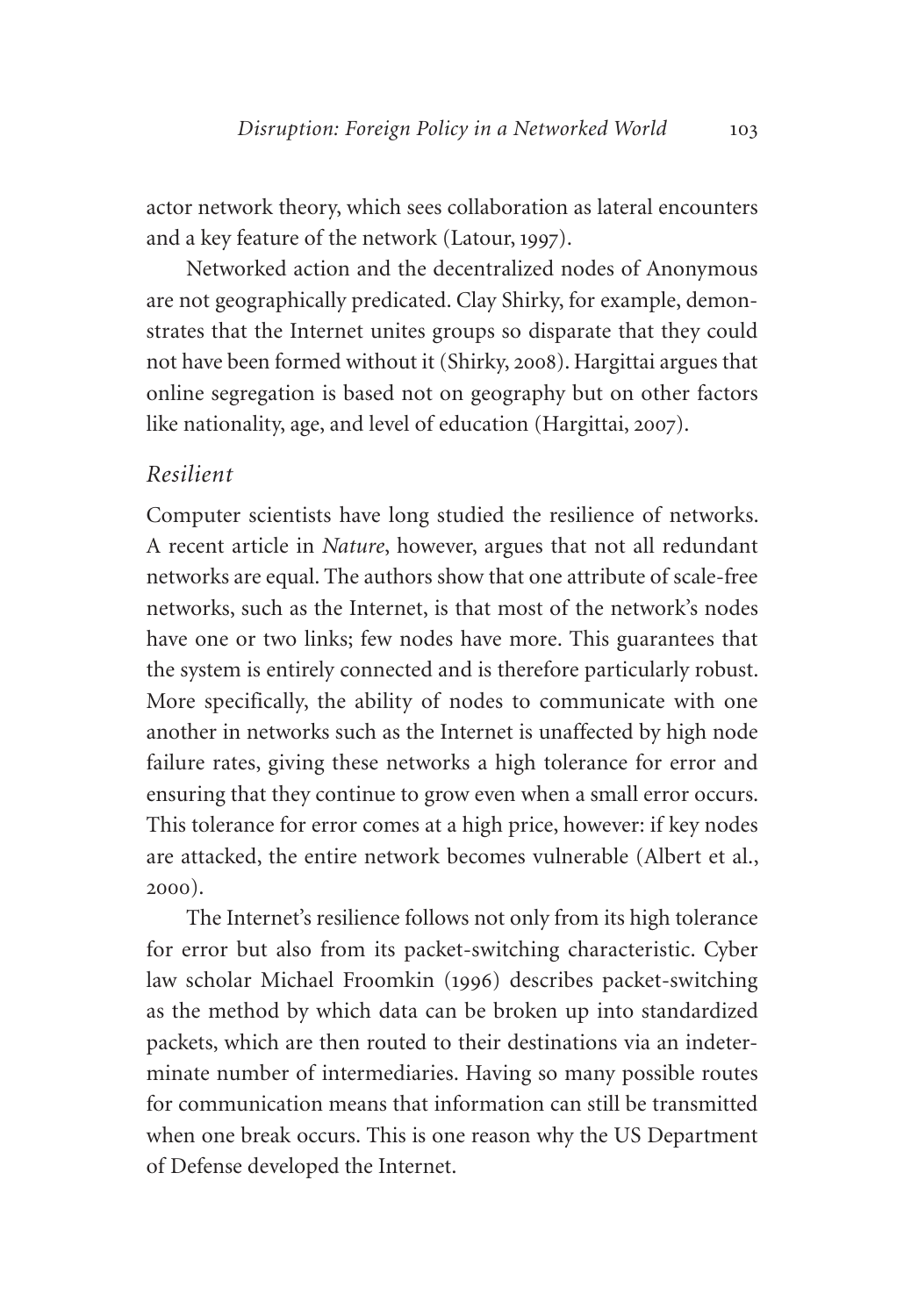#### *Social*

In the field of international relations, social behaviour is intimately associated with constructivism. "Actors do not have a 'portfolio' of interests that they carry around independent of social context," writes Wendt. "Instead, they define interests in the process of defining situations" (Wendt, 1992, 398). In the online environment, many of the same dynamics are at work. Danah Boyd argues that MySpace and Facebook allow US youth to socialize with friends even when they are unable to gather in unmediated situations, thus serving the function of "networked publics" that support sociability (Boyd, 2008). Haythornthwaite argues that because individuals can articulate and make visible their social networks, individuals with "latent ties" can make connections that would not usually be made (Haythornthwaite, 2005). Clay Shirky goes a step further, arguing that peer-to-peer is "erasing the distinction between consumer and provider" (Shirky, 2008, 35) and creating new forms of socioeconomic relationships.

#### **Principles of Foreign Policy in a Networked World**

Governments and their foreign policy agendas are faced with a dilemma: the very attributes that determine success in a networked world (outlined above) are the ones that their institutions were built to dissuade.

In a world where states had a monopoly on power, it was sufficient for the state to use state institutions to protect and empower individuals. But this is no longer the case. In the online space, where individuals are empowered by networks, the only choice for the state is to determine ways of mitigating the potential harms of networked behaviour, and using the state's political, economic, and regulatory powers to incentivize behaviour that is broadly in its citizens' interests.

Solving this dilemma is a project far beyond the bounds of this paper, but four principles underlie how the individual can remain at the centre of Canadian foreign policy in a networked world: to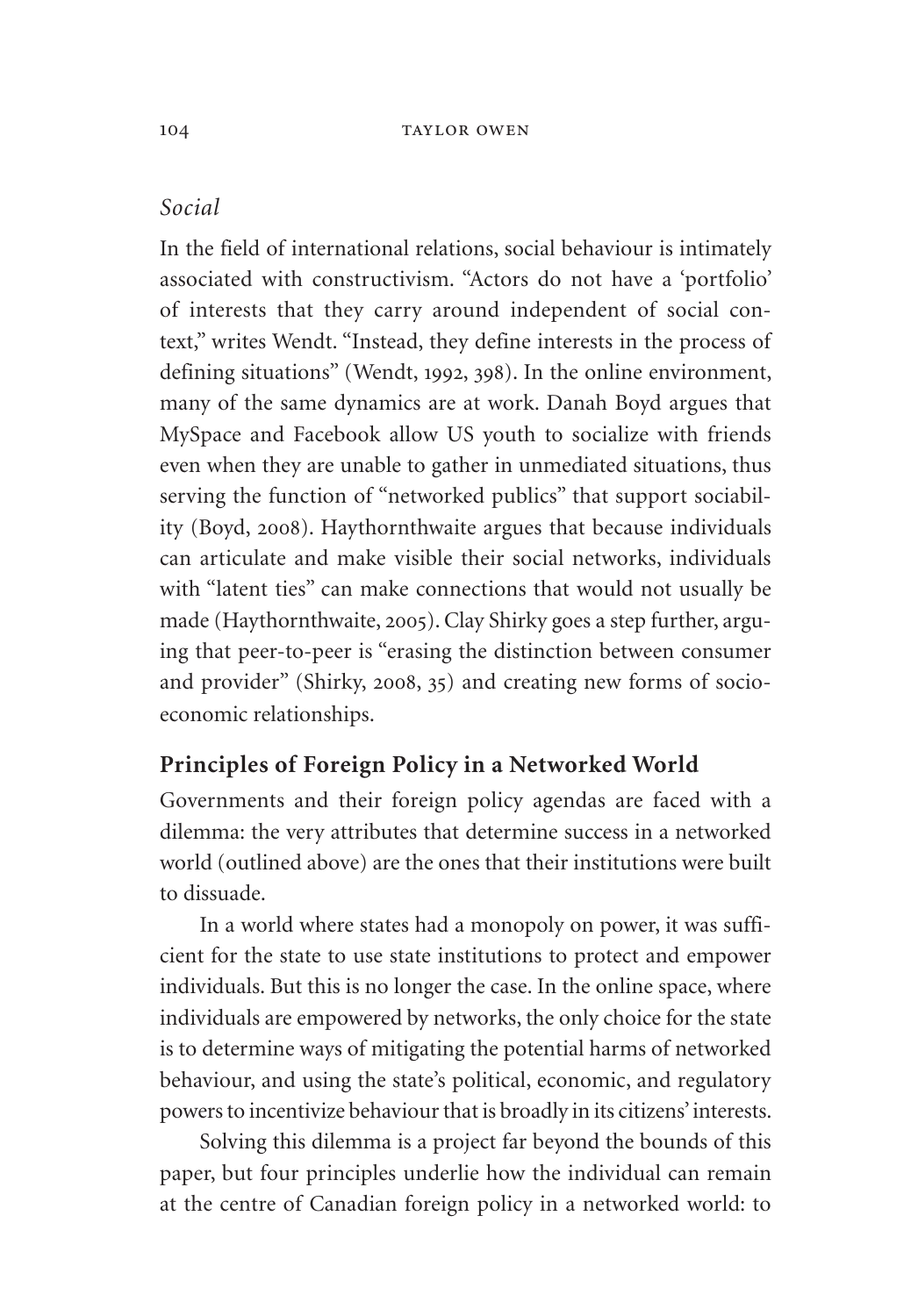embrace disruption, to protect the network, to support empowering technologies, and to build online literacy.

# *Embrace disruption*

Legacy hierarchical organizations are at a crossroad. Information technology and networked organizations both challenge and disrupt their very existence. These organizations were quite simply designed and built for a different world. In the case of organizations that are private corporations, such as newspapers or auto manufacturers, then creative destruction may very well be a net positive. Creative destruction is more difficult, however, in the public sector. Foreign ministries, militaries, and intelligence agencies are not going to simply disappear and be replaced by start-ups. The new information environment, however, may require them to adopt some characteristics of start-ups. The challenge for government is how to rebuild, reform, reimagine, and disrupt its own institutions in order to remain relevant and to function in a digital era.

One idea, suggested by Catherine Fieschi (2012), is instead of simply moving our old institutions online, to do the opposite and look to successful online forms of communication, action, and organization to see if we can scale them up or use them as models for new institutions.

While this sort of wholesale reengineering is currently nowhere to be seen, there are small signs of evolution. The US State Department has led the way in using social media to actively engage global actors. It runs a wide range of experimental programs in the technology space, which are possible only because of a cultural shift toward high risk acceptance. It has begun the process of legitimizing a new form of organization.

Examples of very small steps in this direction in Canada exist as well. Foreign Affairs and International Trade Canada has begun talking about new ways of organizing through its Open Policy initiative. The challenge is that being truly open is very difficult for an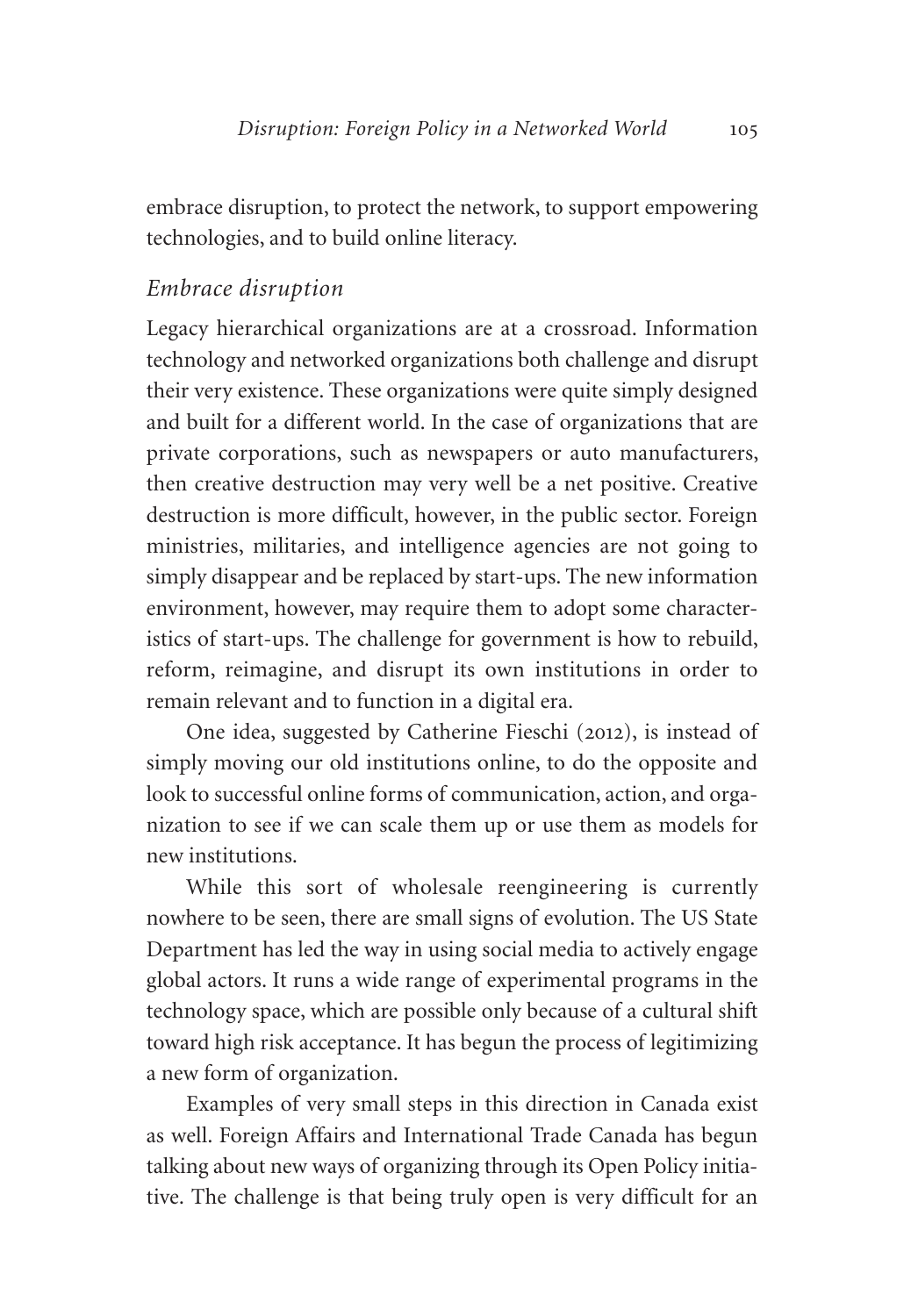organization in which ambassadors—let alone desk officers—are not allowed to speak publicly.

Other branches of foreign policy are going in a direction that could lead us to a very different place. As pointed out by Ron Deibert (2011), the director of the Canada Centre for Global Security Studies and the Citizen Lab, the United States now considers cyberspace a "domain" equal in importance to land, sea, air, and space. Diebert cautions that we may be headed to a place where states seek to control more and more information, rather than to enable its free movement—a world of more state control and surveillance, a nanny state run amok. Reverse engineering the online world would take us in the opposite direction, one where the state's presence online is enabling, rather than punitive.

Writing in *Foreign Affairs*, Benkler argues that the United States has begun to see Anonymous as a national security threat. The problem with this approach is that it imposes a state-based structure on what is an "idea, a zeitgeist, coupled with a set of social and technical practices" (Benkler, 2012). Policy-makers would be wise to instead see Anonymous as a model for power in an alternative system and as a constructive mode for new frameworks of engagement and organization. The model that Anonymous represents is disruption.

In international affairs, the term "rogue" is typically used to describe states that operate outside of the rules of the game. These states do not follow the norms of the international system. Similarly, Anonymous does not use the accepted international architecture to oppose the state. Its power is rooted in the community with which its members are connected, and in many cases it operates in a fashion that challenges the authority of both democratic and autocratic state institutions. But while a rogue actor seeks to destroy the status quo, actors who are described as "disruptive" also pursue political and social justice. Yochai Benkler argues that unlike Al Qaeda, another powerful distributive rogue network, Anonymous "causes disruption, not destruction" (Benkler, 2012). It is through network-enabled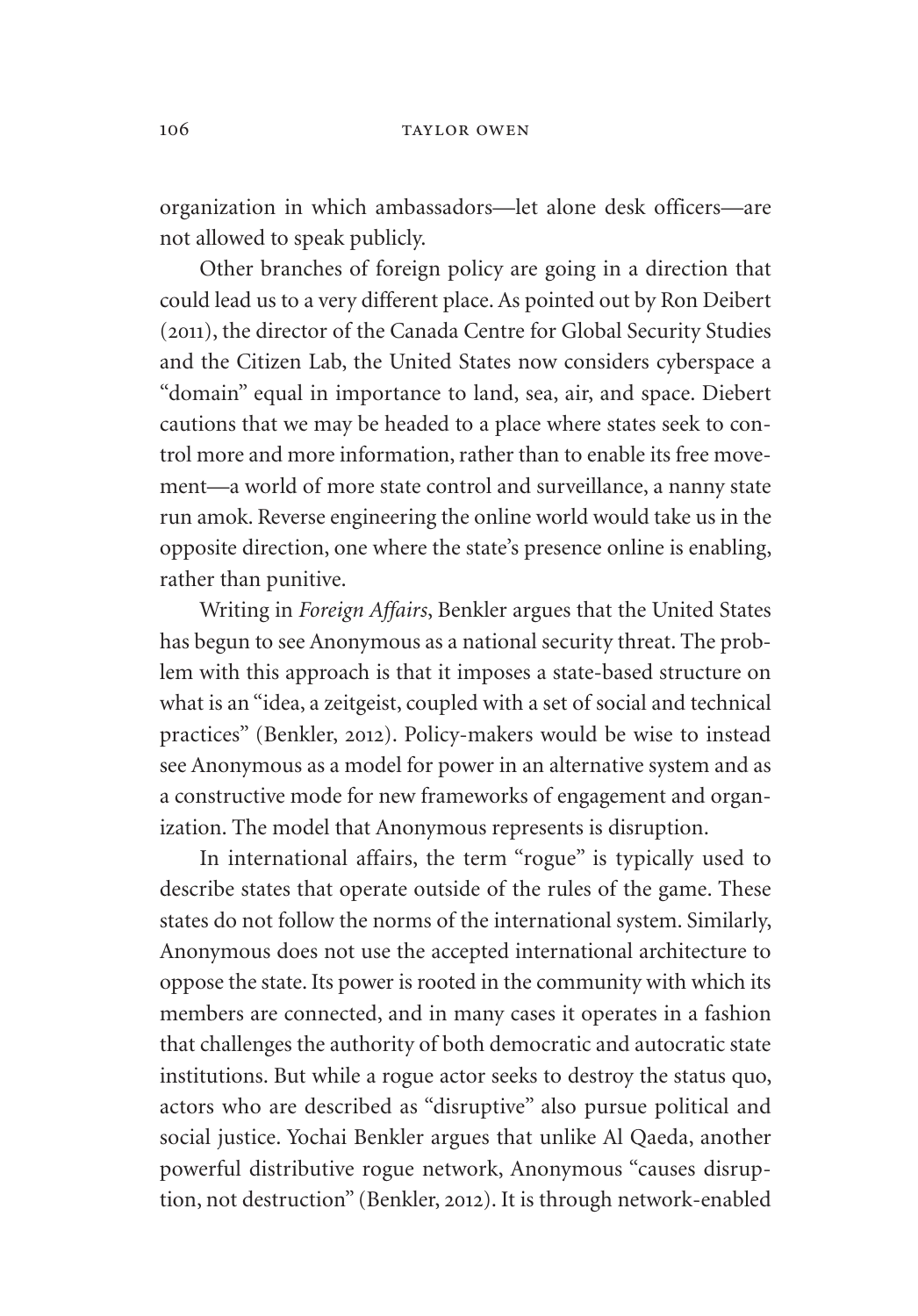disruption that Anonymous seeks to disrupt the economic and political systems developed over the past century. As cybercrime author Richard Power observes, it is "attacking the whole power structure" (Sengupta, 2012).

Josh Corman argues that Anonymous demonstrates that "those who can best wield this new magic are not nations. They're not politicians. The youngest citizens of the Net don't even recognize allegiance to a country or to a political party. Their allegiance is to a hive. In some ways this is very exciting. In other ways this is terrifying" (Gross, 2012). State institutions simply must embrace disruption if they are to be relevant in a networked world.

#### *Protect the network*

If a government cares about protecting and empowering individuals, then protecting the freedom with which they engage online should be a focal point of its foreign policy. This year, the international community will renegotiate the UN treaty concerning the governance of the Internet. On one side of the negotiations, the United States and its allies want to keep the Internet run by a small group of non-profit organizations based in the United States. On the other side are states, including Russia, China, Brazil, India, and Iran, that want a new global body to oversee the Internet.

States in both groups, however, have used a wide range of the same intrusive monitoring technologies against their own citizens. Indeed, both groups of states oppose having the actor at the negotiating table—by "actor" we mean those individuals and groups that exist on and make up the online network. We are left with a statebased institution negotiating how individuals will use a network run by individuals.

What would a state's policy toward the Internet look like if it were to embrace the voices, values, and attributes of those that live in the networked world? What if a foreign policy were to seek to protect the very foundation of the system that powers the 21st century?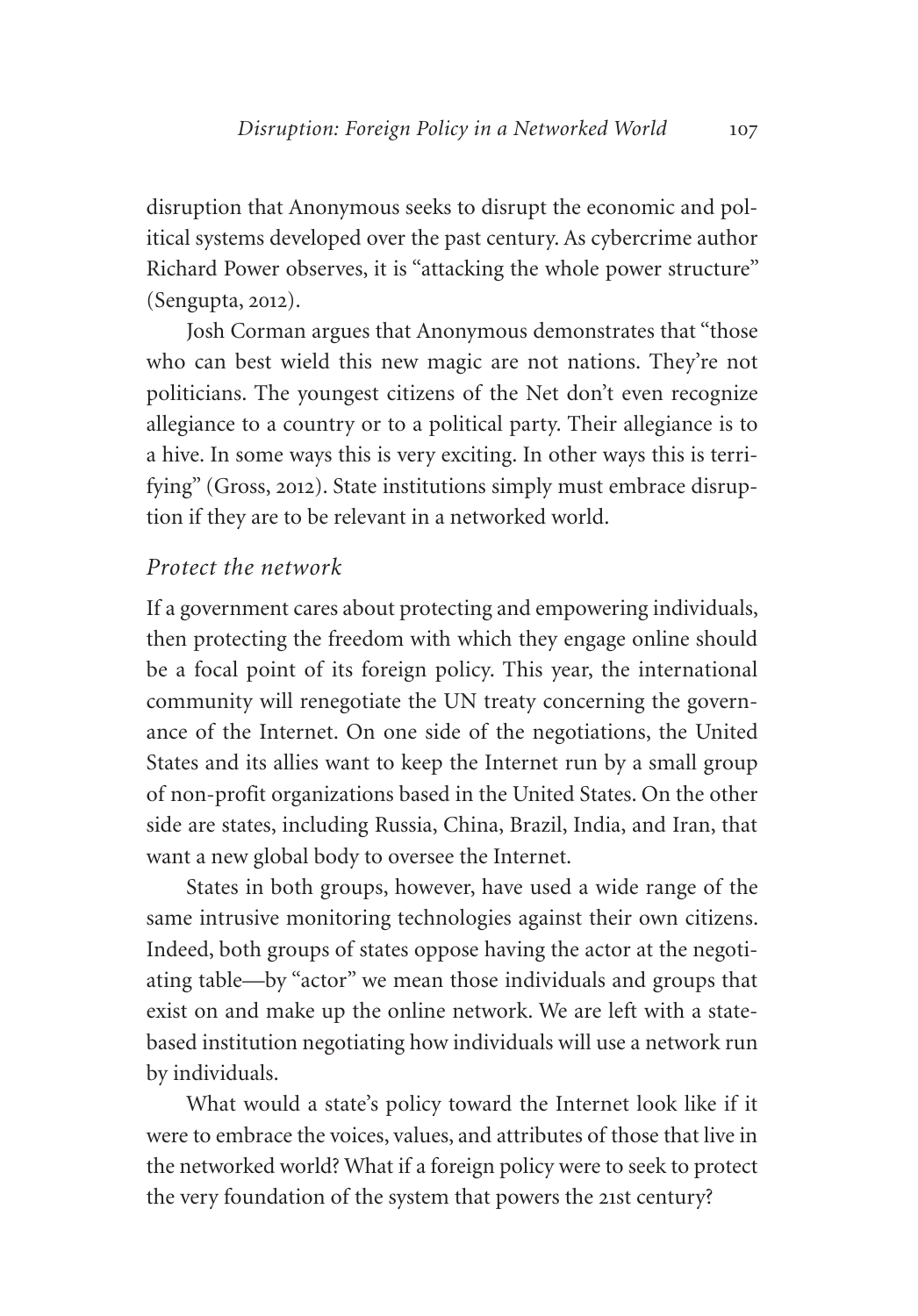#### 108 TAYLOR OWEN

As essayist Michael Gross describes the Internet negotiations, states "want to superimpose existing, pre-digital power structures and their associated notions of privacy, intellectual property, security, and sovereignty onto the Internet." Online-born actors, groups, and institutions would instead "abandon those rickety old structures and let the will of the crowd create a new global culture, maybe even new kinds of virtual 'countries'" (Gross, 2012).

This is already occurring. Even as UN negotiations seek to regulate the Internet's Domain Name System (DNS), new parallel systems are being developed. The latest is called the Open and Decentralized DNS (ODDNS) and is based on a peer-to-peer network that openly shares both the domain names and related IP addresses of its users. Its creator, Jimmy Rudolf, says he built the system to "show governments that it is not possible to prevent people from talking" (Torrentfreak, 2012).

A hacker that Gross interviewed puts it well: "The more government tries to regulate, the more people will try to build an Internet that is uncensorable and unfilterable and unblockable." They will circumvent state control. And, again, therein lies the paradox that legacy state institutions face. The online information network has certain characteristics that run directly counter to the structure of state institutions. Its borderlessness, its propensity for information to be free-flowing rather than protected by copyright, its ability to preserve both greater anonymity and near-complete transparency all are antithetical to traditional state control.

Even worse, as Benkler eloquently states, fighting against this tide will put governments "at odds with some of the most energetic and wired segments of society." This has real policy consequences: "Any society that commits itself to eliminating what makes Anonymous possible and powerful risks losing the openness and uncertainty that have made the Internet home to so much innovation, expression, and creativity" (Benkler, 2012).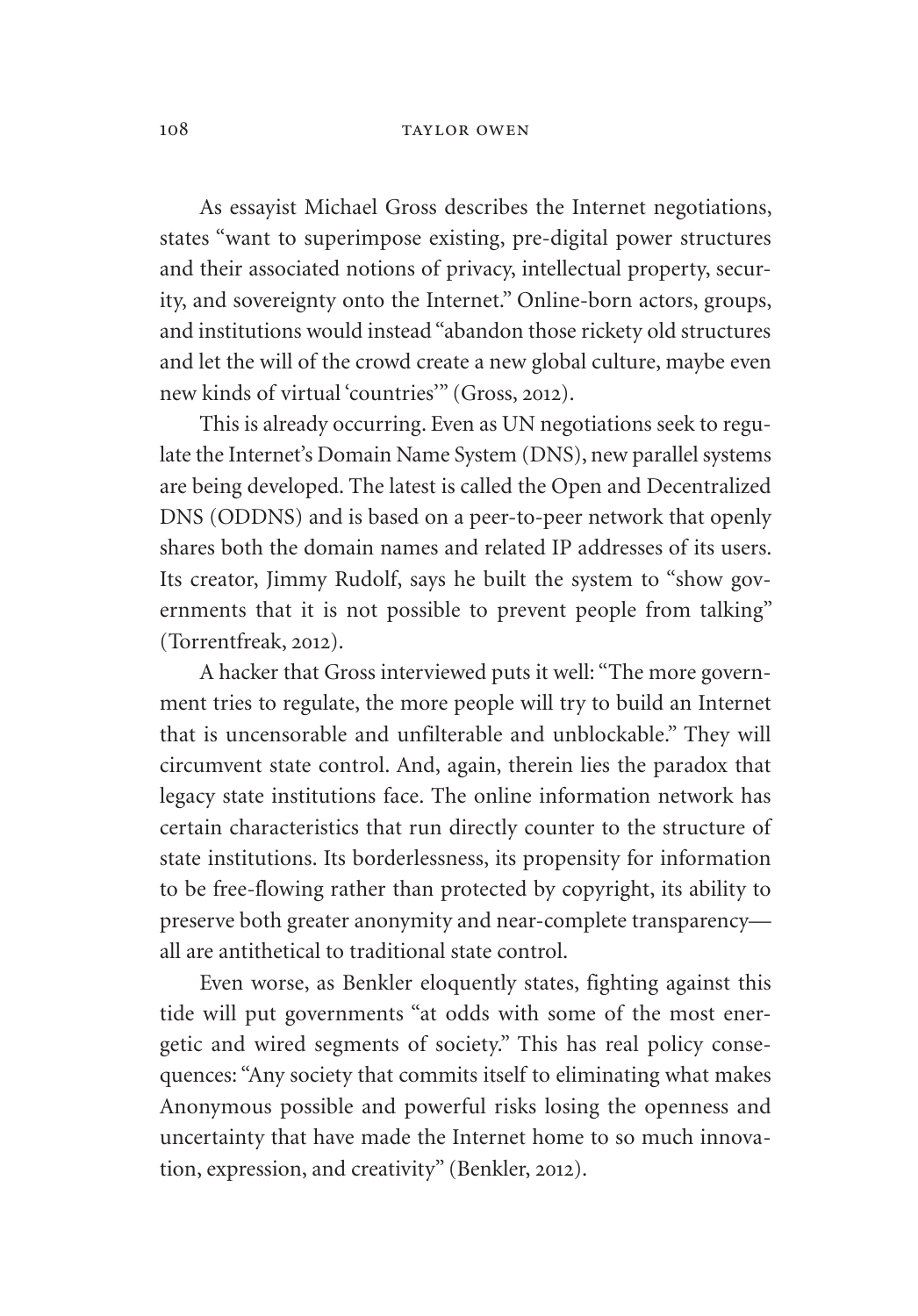## *Support empowering technologies*

At the centre of the Internet's freedom agenda lies a paradox: the tools that enable autocratic governments to monitor and control their citizens are produced by Western technology companies. Much like the arms trade, this often creates the awkward scenario in which Western countries are supporting opposition movements that are fighting against technology bought from Western countries.

The Citizen Lab at the University of Toronto has uncovered a wide range of examples of complicity between Western companies and authoritarian regimes. Most recently, it showed that devices manufactured by Blue Coat Systems, a California-based hardware company, were being used in Syria to both censor the Internet and root out particular activities linked to pro-democracy activists (Deibert, 2011).

This same type of commercial filtering and monitoring technology is used by Western governments, including the Government of Canada and our Department of Foreign Affairs and International Trade, to monitor and restrict the online behaviour of its employees. This opens the real potential that Western governments are supporting private companies that develop technologies that assist the oppressive regimes opposed by our governments.

Indeed, if one were to attend a trade show for such technologies, as a *Washington Post* journalist recently did, one would find more than 35 US federal agencies buying the very same technologies as the autocrats (Horwitz, Asokan, and Tate, 2012). The US State Department, which has spent \$70 million promoting Internet freedom abroad, is part of a government that has no regulation on the trade of the technology that prevents such freedom. A bill has been before the US Congress to restrict the sale of this technology to "Internet-restricting countries" since 2006, but the implementation of this bill may be challenging, as the list of countries in question now includes most nation-states.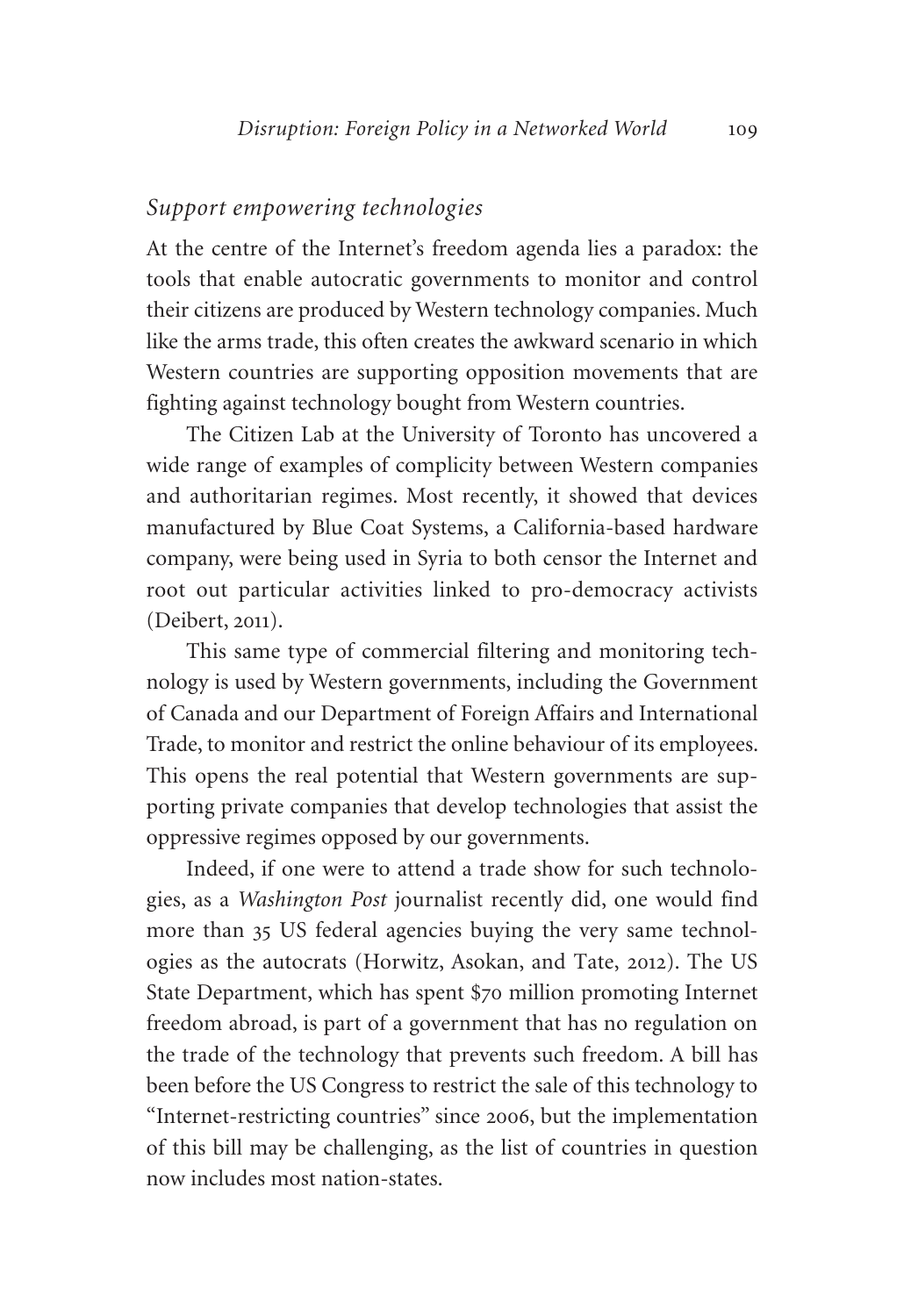#### 110 TAYLOR OWEN

Technologies that can be used for both positive and negative impact pose a challenge. For example, even as the US government funds Commotion Wireless, a sophisticated hacking project that seeks to enable activists by undermining Internet censorship in countries such as Syria and Iran, the FBI recently warned that these same anonymizing and encryption tools might be "indicators of terrorist activities" (Burkeman, 2012).

The question for policy-makers is therefore whether this hypocrisy can be reversed or whether it is simply a fact of life in a radically open operating environment. Whatever the reply, a relatively simple place to start would be to support the development of technologies that empower individuals rather than enabling the production and trade of tools used for surveillance and oppression.

For example, a Swedish research team recently developed a new tool that allows Tor communication (Tor is a tool that anonymizes Internet use) to be cloaked within services like Skype in order to circumvent recent changes to the Chinese "firewall" that had compromised those who used Shype. This is clearly an act of foreign policy and one that governments should support. One can even imagine a virtual embassy incentivizing such projects.

## *Build online literacy*

In the new information technology world, literacy has taken on a whole new meaning. It is no longer enough to train our citizens to read, write, and do basic math. They need to become digitally aware citizens, cognizant of both the content they are consuming and the technology that underlies it. This means that they need much better critical thinking skills to judge credibility, accuracy, and authority.

Citizens must also understand the physical and software infrastructure on which the digital information world is built. This means knowing how algorithms deliver the news, how open-sourced editing works, and how the demographics and biases of computer programmers affect the world in which citizens engage. Ultimately, this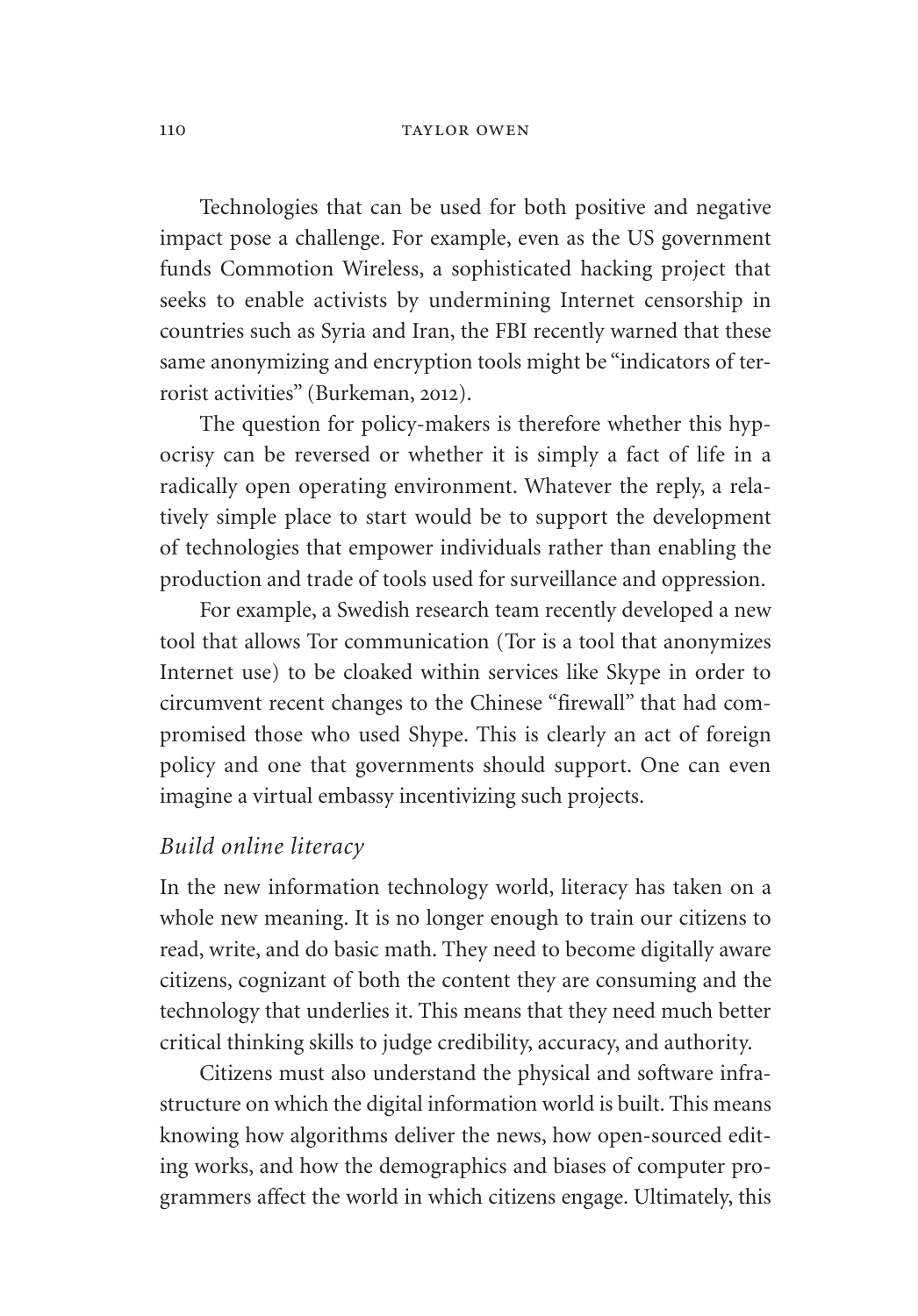will require widespread basic computer programming to be taught like any other language.

## **Empowering the Individual**

The international system has always been a network of states and individuals. At varying times over the past century, we have seen different alignments of state and individual power and problems. In the interwar period, while the state system was strong, we largely saw individuals negotiating solutions to state-based problems without the support of their countrypeople, resulting in fragile agreements. In the postwar period, there occurred a successful matching of powerful and legitimate state actors, multinational organizations, and transnational corporations addressing what were state-based problems.

In the contemporary era, states are still seeking to exert power and influence through 20th-century institutions even as the problems and the principal actor have shifted to the individual. Moreover, the very system in which international affairs is conducted has shifted from a state system to a networked world.

The core question therefore becomes, What is the role of the state in a world where individuals are increasingly empowered to negotiate solutions to individual problems? For Canada, this question represents a unique opportunity. For the first time since the individual took centre stage in our foreign policy, we have at our disposal mechanisms to empower him or her.

This empowerment will mean moving away from state-based institutions such as international organizations, large state-based development assistance, and multinational military occupations, into the nebulous, ill-defined, quickly evolving networked world. Perhaps even more challenging, it will mean rethinking the state institutions through which we have conducted foreign policy for over a century.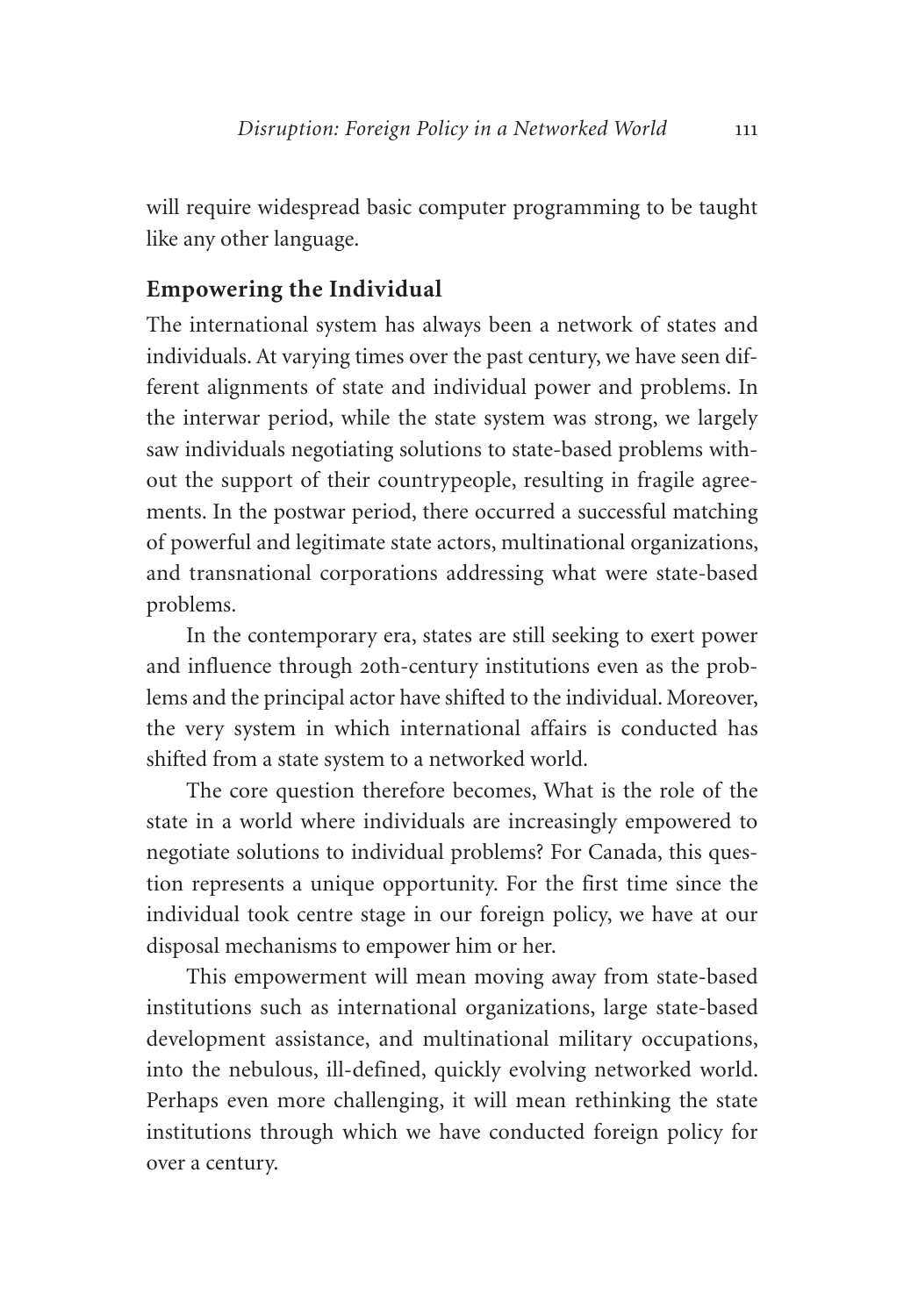#### 112 TAYLOR OWEN

It is worth noting that a network freedom agenda is tailor-made for a Conservative government. The agenda combines many of the principles Conservatives espouse, including individualism and the promotion of democracy, and it moves away from the multinational organizations Conservatives have long questioned. Perhaps most importantly, the agenda could form the grounding of a modern human rights agenda, which the Canadian public has long seen as a core attribute of Canada's foreign policy.

Exploring Canada's role in a networked world is a complex and problematic task and one for which the disciplinary silos of academia are profoundly ill-suited to address. For this reason, it fits perfectly within the mandate and capacity of the Trudeau Foundation. The Foundation could support research that addresses the central challenges and problems of networked international affairs. Following are examples of relevant research areas:

**Behaviour:** The Foundation could support research into how individuals and groups behave in a networked environment. This would include everything from assessing motivations, to evaluating the structural determinants of positive and negative actions and outcomes. What is driving change in a networked system? Do networks create social relationships that are neither hierarchical nor market driven? In what ways can the state act to complement the actions of individuals? What mechanisms allow contemporary actors to leverage networks that disrupt traditional institutions?

**Structure:** A second set of research questions could explore the structure of networks themselves. This would seek to gain a better understanding of the design of the architecture that underlies the network. How do we separate network theory from network analysis tools? How do we assess the relational influence and power of actors in a network? What analytic categories can help us distinguish different types of networks in the international system? What meaningful communication patterns exist between actors in a network?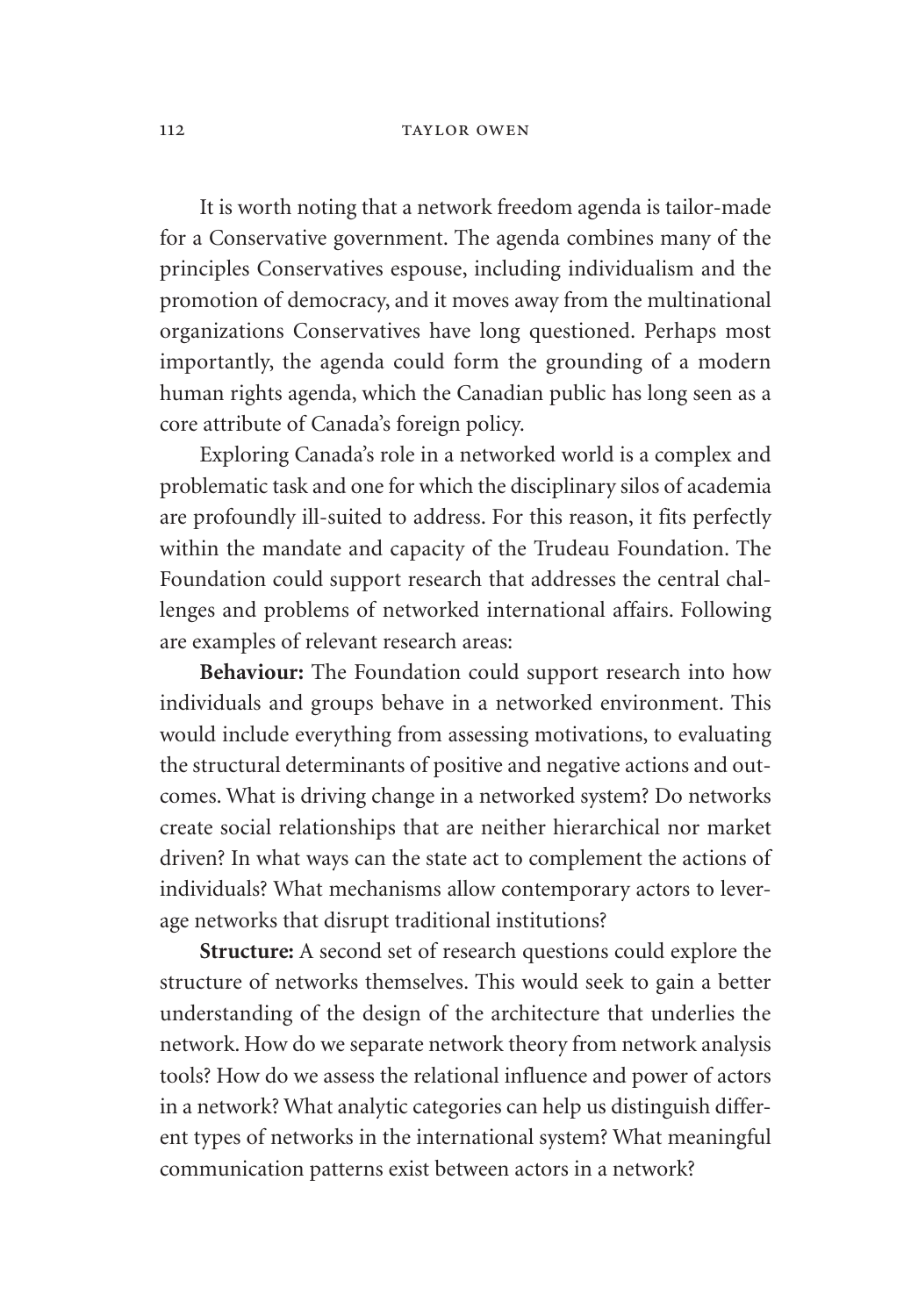**Ethics:** Do online networks have different moral norms? How are the ethics of international affairs affected by virtual environments and behaviour? Do our laws and norms on violence apply equally to cyberspace? What is the role of collective morality in an international system dominated by the individual? Does increased power to the individual necessarily mean greater global justice, or is this prospect countered by new forms of injustice? Is a disordered world less just than a world with collective organization?

**Knowledge production:** Academic researchers, the media, policy-makers, and the public now engage with one another in new spaces—spaces that cannot be properly captured or understood through traditional research methods. How does the actual production of research need to evolve to leverage the network ecosystem? Can we evaluate how digital tools can help in the accumulation and distillation of knowledge in social sciences that rely on a traditional research paradigm? Can we employ digital tools to creatively expand the academic conversation, allowing collaboration between parties that, without the appropriate technology, have been unable to cooperate in the creation of knowledge? Do digital tools deliver a different type of knowledge than "analogue" tools?

**International relations:** How does the addition of digital information networks change some of the core questions and assumptions of international relations? In an international system in which the individual is the main unit, what is power and how is it exercised? What are the implications for levels of analysis in international relations? Are assumptions of anarchy more founded? What are the prospects for international cooperation? Does the rise of the individual dampen the impact of economics on international politics?

**Technology:** As much as possible, research needs to keep up with the incredibly rapid pace of technological change. The study of the impact of information technology on international affairs is particularly connected to this evolution. While the military is currently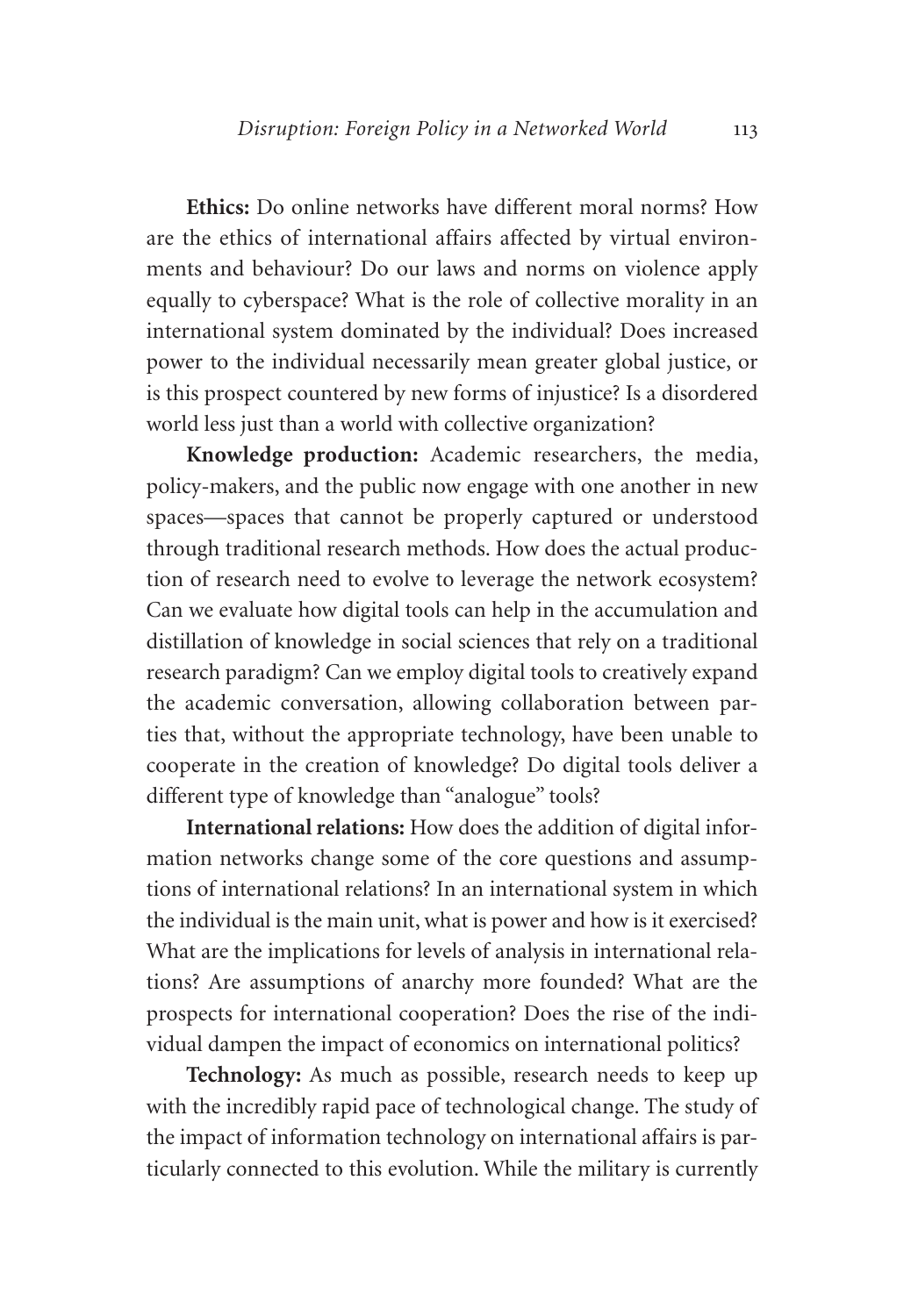#### 114 TAYLOR OWEN

developing swarm drones, for example, the academic community is still only beginning to understand the impact of the Internet on international systems. The radically differing pace of research advances versus technological development presents a real challenge to scholars. Part of the solution must be for some academics in all disciplines to be keenly attuned to boundary-pushing technology.

For the past 50 years, Canada has attained international status beyond its natural endowment in part through its successful use of state-based international organizations to promote individual rights and freedoms. In the evolving international architecture, such organizations are no longer the best vehicles for achieving such goals. For Canada to maintain its international reputation as a country that promotes the individual, it must devise a strategy that sees itself as a complement—rather than an obstacle—to the central networked actors of today's world. This means better understanding, engaging with, and embracing the actors, tools, and challenges of the networked world.

## **Bibliography**

- Albert, Réka, Hawoong Jeong and Albert-László Barabási (2000), "Error and attack tolerance of complex networks," *Nature*, vol. 406 (June), 378-382.
- Ammori, Martin (2005), "Shadow government: Private regulation, free speech, and lessons from the Sinclair blogstorm," *Michigian Telecommunications and Technology Law Review*, vol. 12, 1.
- Axworthy, Lloyd (2000), "Axworthy Launches International Commission on Intervention and State Sovereignty," Address to the UN General Assembly, September 7.
- Axworthy, Lloyd (1999a), "Address to the 54th Session of the UN General Assembly," *United Nations,* September 23.
- Axworthy, Lloyd (1999b), "Address to the Standing Committee on National Defence and Veterans Affairs," March 31.
- Axworthy, Lloyd (1998), "Diplomatic Conference Begins Four Days of General Statements," *United Nations*, June 15.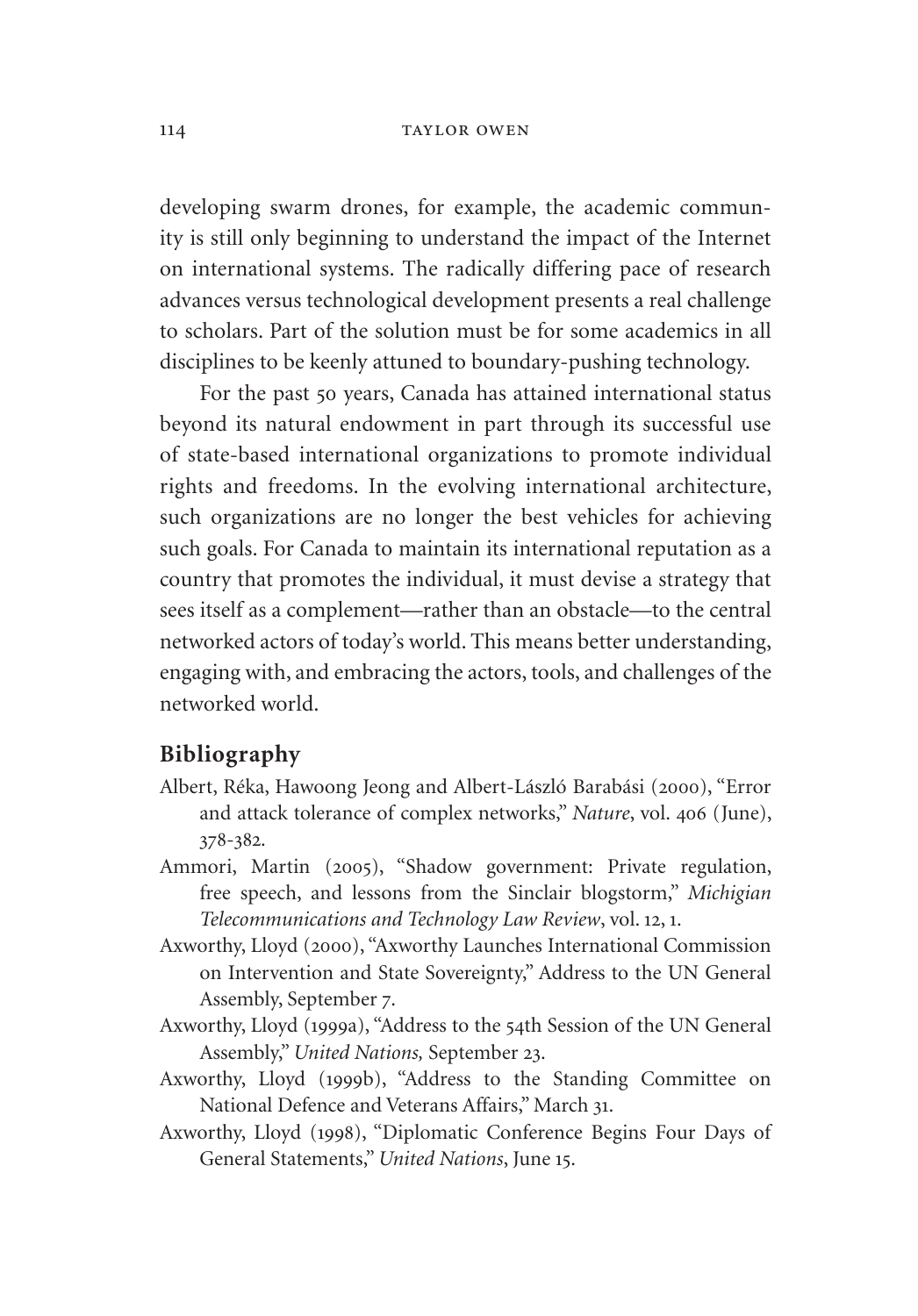- Balkin, Jack (1998), *Cultural Software: A Theory of Ideology.* New Haven, CT: Yale University Press.
- Benkler, Yochai (2012), "Hacks of Valor: Why Anonymous Is Not a Threat to National Security," *Foreign Affairs* (April). Available at [http://www.](http://www.foreignaffairs.com/articles/137382/yochai-benkler/hacks-of-valor) foreignaffairs.com/articles/137382[/yochai-benkler/hacks-of-valor](http://www.foreignaffairs.com/articles/137382/yochai-benkler/hacks-of-valor)
- Benkler, Yochai (2002), "Penguin, or, Linux and the Nature of the Firm," *Yale Law Journal*, vol. 112.
- Boyd, Danah (2008), "Why youth (heart) social network sites: The role of networked publics in teenage social life," in D. Buckingham (ed.), *Youth, Identity and Digital Media*. Cambridge, MA: MIT Press.
- Burkeman, Oliver (2012), "Inside Washington's high risk mission to beat web censors," *The Guardian,* April 15. Available at [http://www.](http://www.guardian.co.uk/technology/2012/apr/15/commotion) [guardian.co.uk/technology/](http://www.guardian.co.uk/technology/2012/apr/15/commotion)2012/apr/15/commotion-wireless-newamerica-foundation
- Castells, Manuel (2000), "Information Technology and Global Capitalism," in Will Hutton and Anthony Giddens (eds.), *On the Edge: Living with Global Capitalism*. London: Jonathan Cape.
- Considine, Mark (2005), "Partnerships and Collaborative Advantage: Some Reflections on New Forms of Network Governance," *The Centre for Public Policy* (December).
- Copeland, Daryl (2001), "The New Axworthy Years: Canadian Foreign Policy in the Era of Diminished Capacity," *Canada Among Nations*.
- Davis, Jeff (2012), "John Baird points finger at gay rights abuses in African, Caribbean countries," *The National Post*, January 23. Available at [http://news.nationalpost.com/](http://news.nationalpost.com/2012/01/23/john-baird-points-finger-at-gay-rights-abuses-in-african-caribbean-countries/)2012/01/23/john-baird-points-finger[at-gay-rights-abuses-in-african-caribbean-countries/](http://news.nationalpost.com/2012/01/23/john-baird-points-finger-at-gay-rights-abuses-in-african-caribbean-countries/)
- Deibert, Ron (2011), "Behind Blue Coat: Investigations of Commercial Filtering in Syria and Burma," *The Citizen Lab*. Available at [http://](http://citizenlab.org/2011/11/behind-blue-coat/) citizenlab.org/2011/11[/behind-blue-coat/](http://citizenlab.org/2011/11/behind-blue-coat/)
- *Documents on Canadian External Relations* (1949), vol. 15, chapter IV, "Ambassador in United States to Secretary of State for External Affairs," 492.
- Ellickson, Robert (1991), *Order Without Law: How Neighbors Settle Disputes*. Cambridge, MA: Harvard University Press.
- Fieschi, Catherine (2012), Personal Communication, February 22.
- Froomkin, Michael (1997), "Internet as a Source of Regulatory Arbitrage," in Brian Kahin and Charles Nesson (eds.), *Borders in Cyberspace*. Cambridge, MA: MIT Press.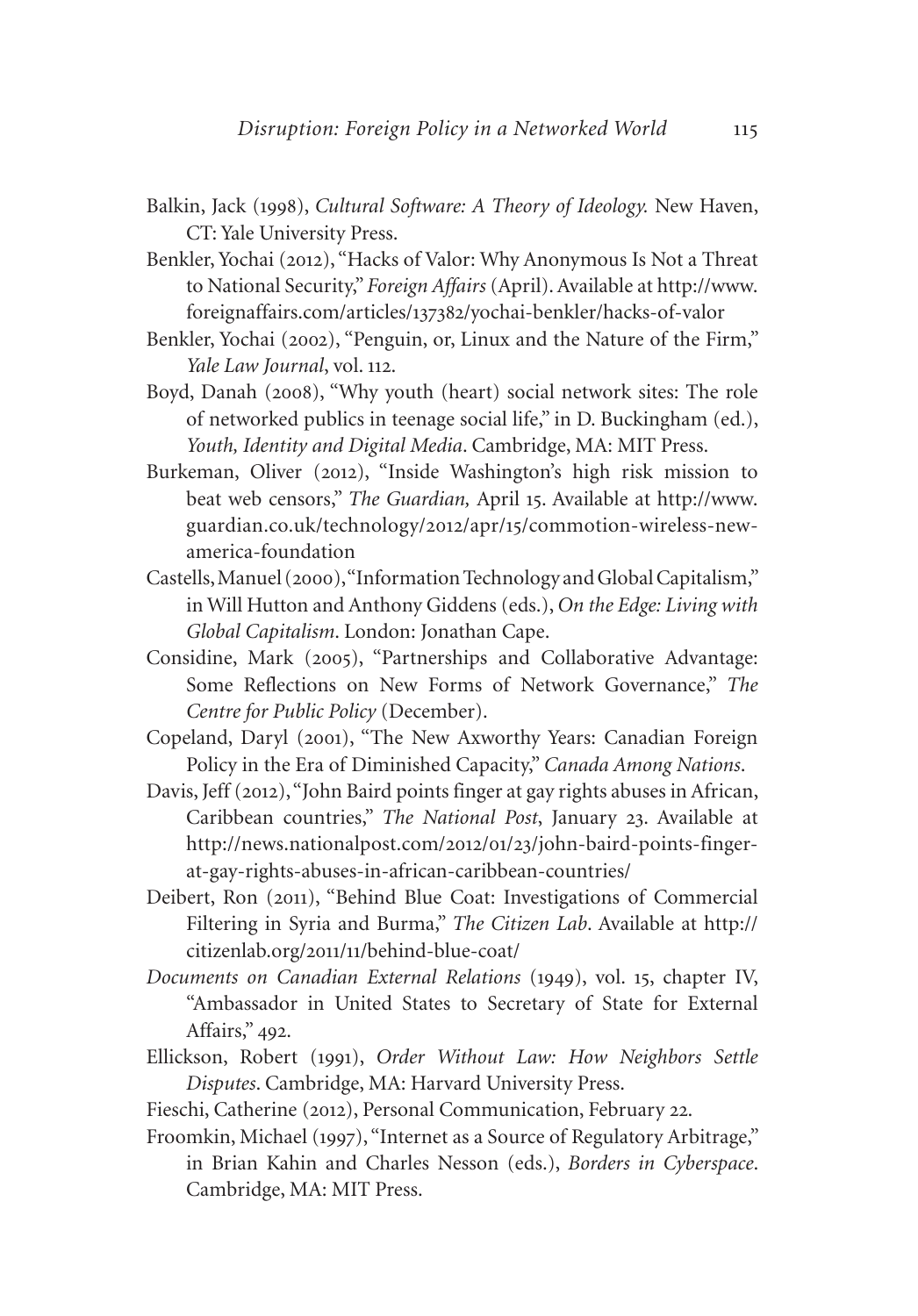- Gentzkow, Matthew and Jesse Shapiro (2006), "Media Bias and Reputation," *Journal of Political Economy*, vol. 114, 2.
- Godin, Seth (2001), *Unleashing the Ideavirus*. New York: Hyperion.
- Gross, Michael Joseph (2012), "World War 3.0," *Vanity Fair* (May). Available at: [http://www.vanityfair.com/culture/](http://www.vanityfair.com/culture/2012/05/internet)2012/05/internet-regulationwar-sopa-pipa-defcon-hacking
- Hargittai, Eszter (2007), "Whose Space? Differences among users and non-users of social network sites," *Journal of Computer-Mediated Communication*, vol. 13, 1.
- Harper, Stephen (2011a), "Statement by the Prime Minister of Canada at an emergency meeting on Libya," March 19. Available at [http://www.](http://www.pm.gc.ca/eng/media.asp?category=3&featureId=6&pageId=49&id=4052) [pm.gc.ca/eng/media.asp?category=](http://www.pm.gc.ca/eng/media.asp?category=3&featureId=6&pageId=49&id=4052)3&featureId=6&pageId=49&id  $=4052$  $=4052$
- Harper, Stephen (2011b), "Statement by the Prime Minister of Canada on recent developments in Libya," February 21. Available at [http://www.](http://www.pm.gc.ca/eng/media.asp?id=4052) [pm.gc.ca/eng/media.asp?id=](http://www.pm.gc.ca/eng/media.asp?id=4052)4052
- Haythornthwaite, Caroline (2005), "Social networks and Internet connectivity effects," *Information, Communication and Society*, vol. 8, no. 2, 125-147.
- Horwitz, Sari, Shyamantha Asokan, and Julie Tate (2012), "Trade in surveillance technology raises worries," *The Washington Post*, December 1. Available at [http://www.washingtonpost.com/world/national-sec](http://www.washingtonpost.com/world/national-security/trade-in-surveillance-technology-raises-worries/2011/11/22/gIQAFFZOGO_print.html)[urity/trade-in-surveillance-technology-raises-worries/](http://www.washingtonpost.com/world/national-security/trade-in-surveillance-technology-raises-worries/2011/11/22/gIQAFFZOGO_print.html)2011/11/22/ [gIQAFFZOGO\\_print.html](http://www.washingtonpost.com/world/national-security/trade-in-surveillance-technology-raises-worries/2011/11/22/gIQAFFZOGO_print.html)
- Kuran, Timar (1995), *Private Truths, Public Lies: The Social Consequences of Preference Falsification.* Cambridge, MA: Harvard University Press.
- Latour, Bruno (1997), "Train of thought: Piaget, Formalism and the Fifth Dimension," *Common Knowledge*, vol. 6, 170-191.
- Lehrer, Jonah (2012), "Groupthink," *The New Yorker*, January 30.
- Lessig, Larry (1998), "The New Chicago School," *Journal of Legal Studies*, vol. 27.
- Morozov, Evgeny (2011), *The Net Delusion: The Dark Side of Internet Freedom*. Philadelphia: Public Affairs.
- Pearson, Lester (1970), "On Human Survival," *Saturday Review*, June 13.
- Rheingold, Howard (2002), *Smart Mobs: The Next Social Revolution*. New York: Basic Books.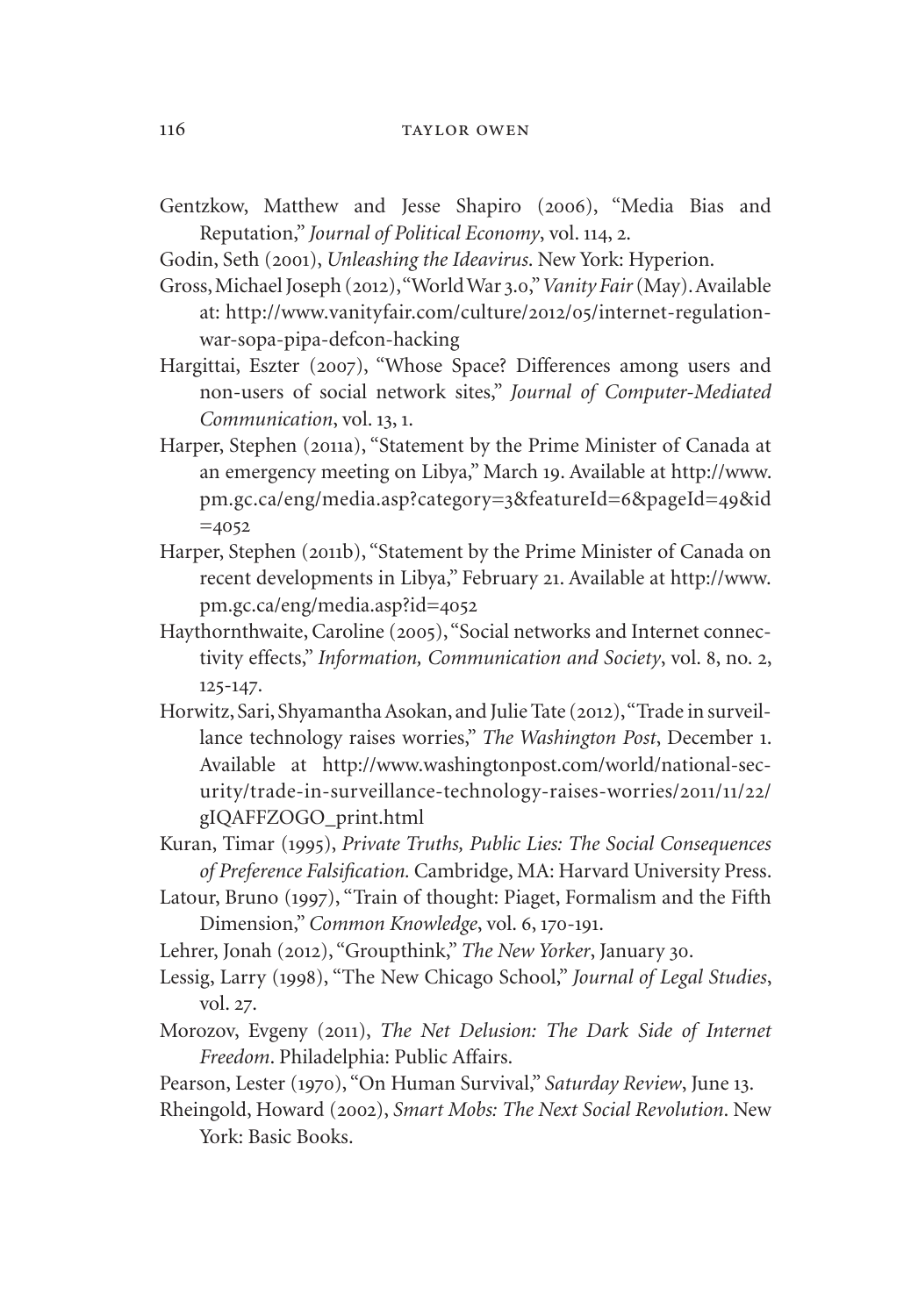Sengupta, Somni (2012), "The Soul of the New Hacktivist," *The New York Times*, March 17.

Shirky, Clay (2010), "The Shock of Inclusion," *The Edge World Question*.

- Shirky, Clay (2008), *Here Comes Everybody: The Power of Organizing Without Organizations*. New York: Penguin Press.
- Sundén, J. (2003), *Material Virtualities*. New York: Peter Lang.
- Torrentfreak (2012), *ODDNS: Decentralized and Open DNS to Defeat Censorship* (April 7). Available at [http://torrentfreak.com/oddns](http://torrentfreak.com/oddns-decentralized-and-open-dns-to-defeat-censorship-120407/)[decentralized-and-open-dns-to-defeat-censorship-](http://torrentfreak.com/oddns-decentralized-and-open-dns-to-defeat-censorship-120407/)120407/
- Wendt, Alexander (1992), "Anarchy Is What States Make of It," *International Organization*, vol. 46, no. 2.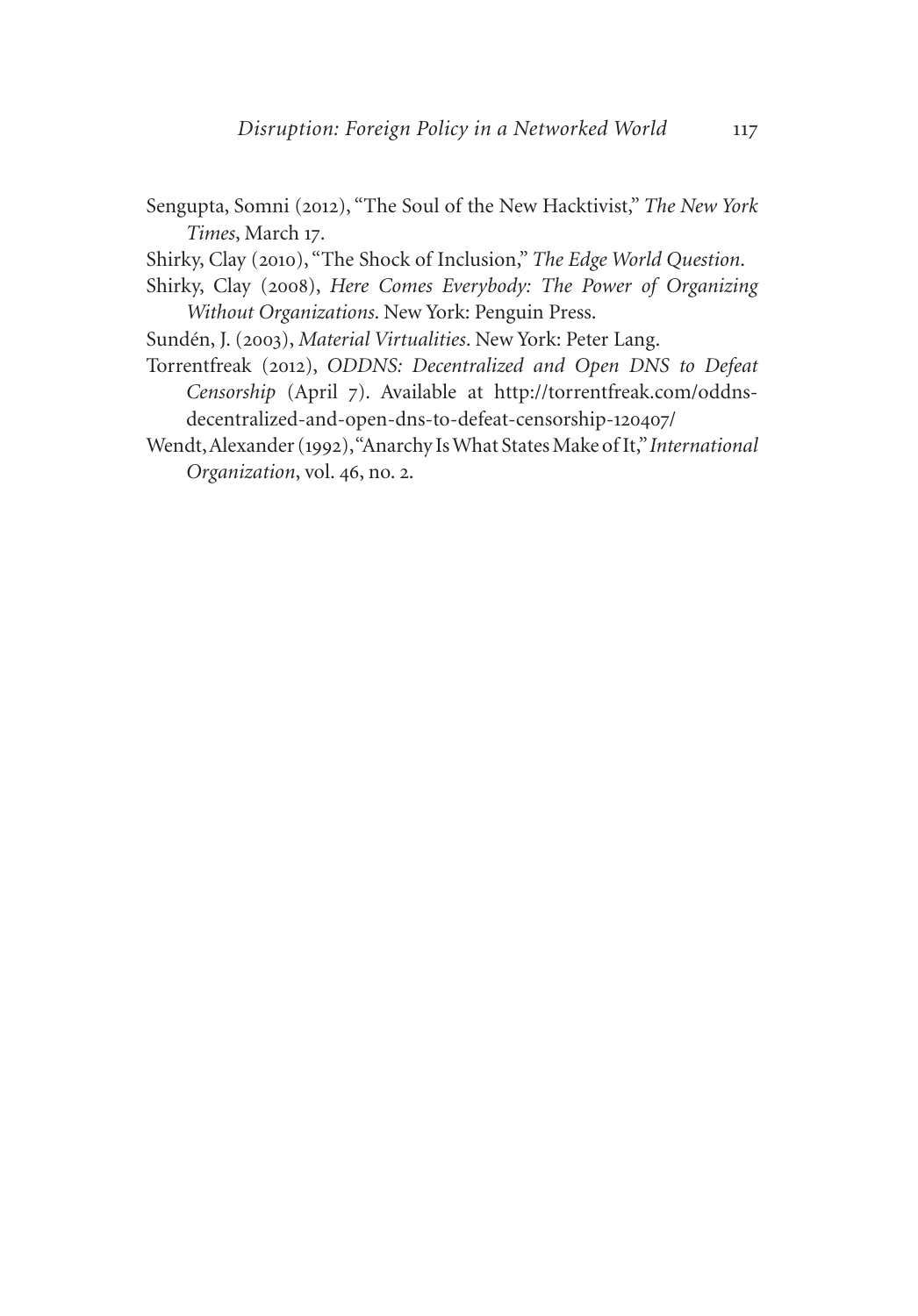# May **Chazan**

*2006 Trudeau Scholar*, University of Toronto

In collaboration with LAURA MADOKORO *2009 Trudeau Scholar,* Columbia University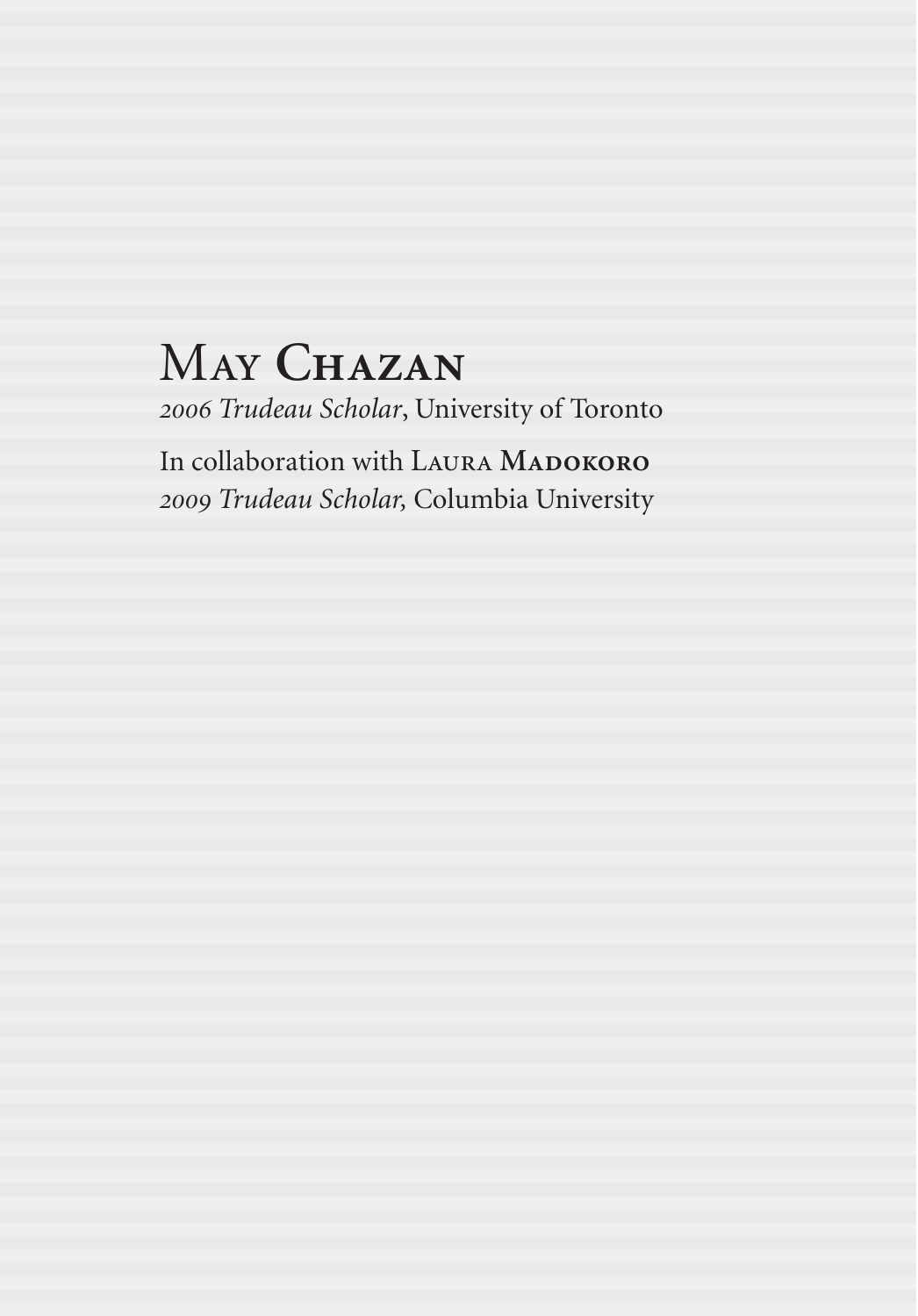### **biography**

Dr. May Chazan is a Social Science and Humanities Research Council (SSHRC) postdoctoral fellow affiliated with the Department of Geography at the University of Toronto and a research associate with the Health Economics and HIV/AIDS Research Division at the University of KwaZulu-Natal in South Africa. A 2006 Trudeau Foundation scholar, Dr. Chazan received her PhD in geography with a specialization in political economy from Carleton University in 2011. Her research is concerned with the contributions of older women in mobilizing for social change and in building transnational solidarity networks. In her PhD, she undertook a detailed examination of older women's roles in responding to the HIV/AIDS crisis in southern Africa, including the ways in which Canadian women have engaged in these struggles. She co-edited the recent volume *Home and Native Land: Unsettling Multiculturalism in Canada* (published by Between the Lines Press in 2011) and was the recipient of the 2012 Canadian Association of Graduate Studies/University Microfilms International Distinguished Dissertation Award, 2011 Royal Society of Canada Alice Wilson Award, the 2011 SSHRC Postdoctoral Prize, and the 2011 Carleton University Medal.

Dr. Laura Madokoro is currently pursuing research on the history of migration and medical exclusions as a SSHRC Postdoctoral Fellow at Columbia University in New York. She completed her PhD in history at the University of British Columbia in 2012. Her research on migration policy, and refugee movements in particular, is animated by social justice concerns about the unequal power structures that governed trans-border movements throughout the 20th century. Dr. Madokoro is a 2009 Trudeau scholar.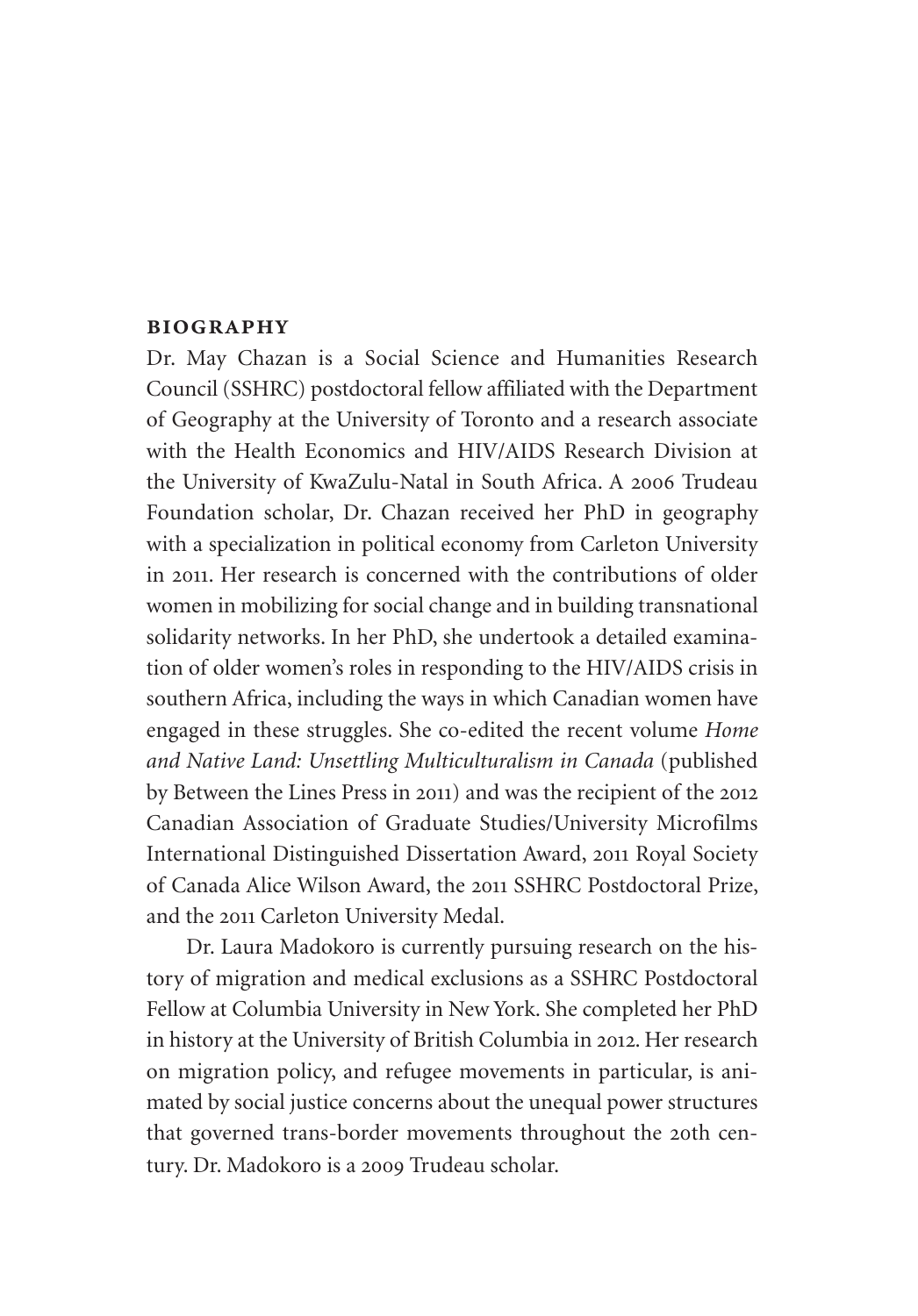## **abstract**

This paper is a reflection on the theme of "Human Rights and Dignity"—its language, framing, assumptions, and contours—and suggests priority areas for the Foundation to support within the context of this theme. The paper is divided into two parts. The first is a conceptual discussion of the theme of "Human Rights and Dignity" and calls for a recasting of this thematic area to adopt a critical feminist social justice framework. This part argues, primarily, for taking (back) on board "social justice" and revising the title of this theme to "Social Justice, Rights, and Dignity." The second part proposes a research agenda within the context of this theme, calling for a focus on work that seeks to better understand and transform *processes* of discrimination, oppression, exploitation, and injustice, as part of a mandate to support struggles for a fairer and more just society.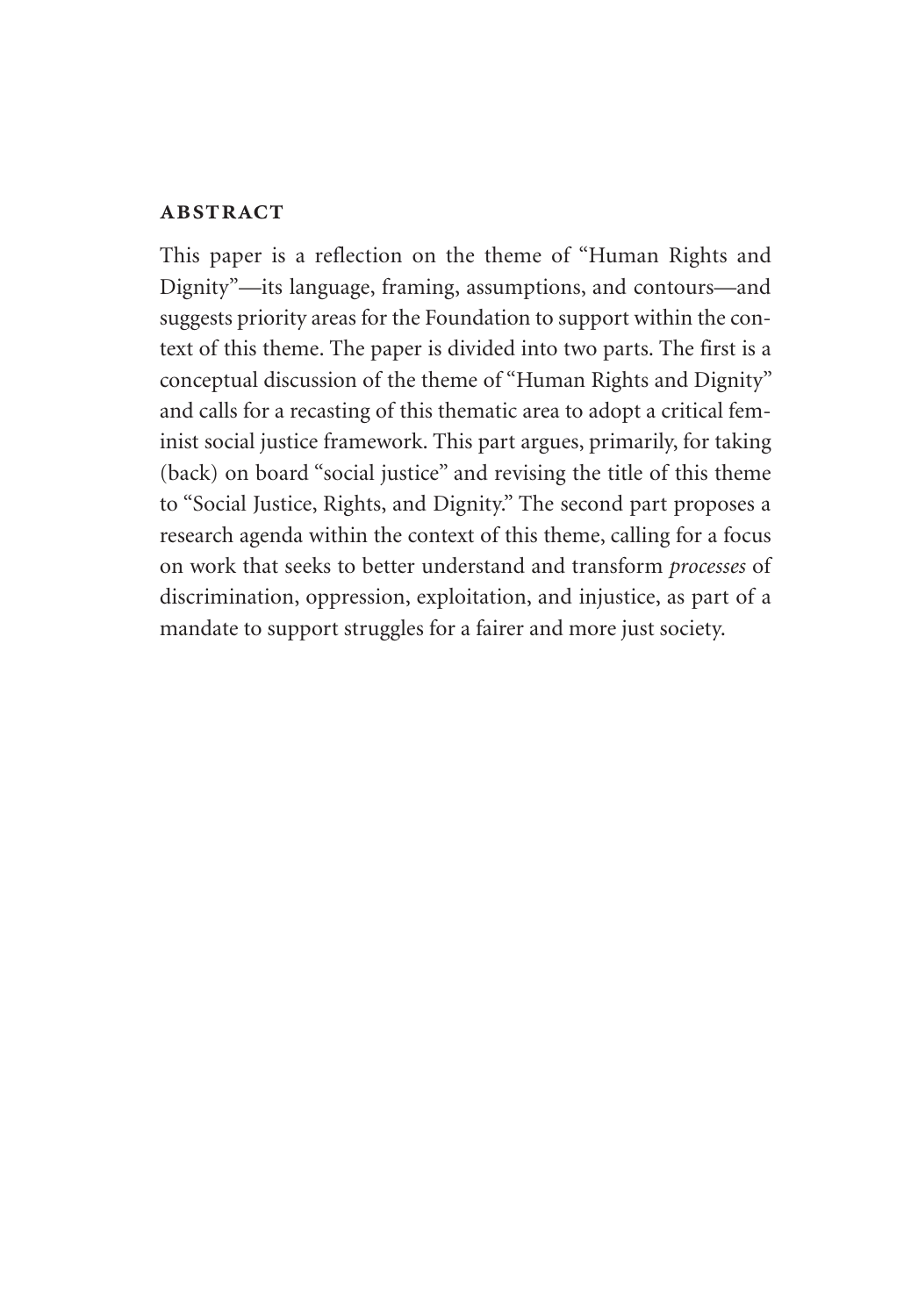## **Social Justice, Rights, and Dignity: A Call for a Critical Feminist Framework**

## **Introduction**

We took on the task of writing this discussion paper with some self-consciousness, as scholars who have never explicitly theorized either "human rights" or "dignity" in our own work, but as women whose research and personal commitments speak to everyday struggles for social justice.<sup>1</sup> Our mandate, as set by the Trudeau Foundation, was to provide a personal reflection on the theme of "Human Rights and Dignity"—its language, framing, assumptions, and contours—and to suggest priority research areas within the context of this theme.

Our own work and social locations undoubtedly influence how we have gone about writing this paper and the perspectives we bring to this dialogue. I (May Chazan) am a feminist geographer and mother of two; I have spent much of the last decade working with

1. Dr. Chazan would like to thank Dr. Madokoro for collaborating with her on and co-writing this paper, and for her invaluable enthusiasm and intellectual input. Both authors would also like to thank Stephanie Kittmer for her research assistance and to extend their gratitude to those members of the Trudeau Foundation community who offered their insights to the authors along the way. They are particularly grateful for the input of all those in attendance at the 2012 Summer Institute in Montebello, Quebec.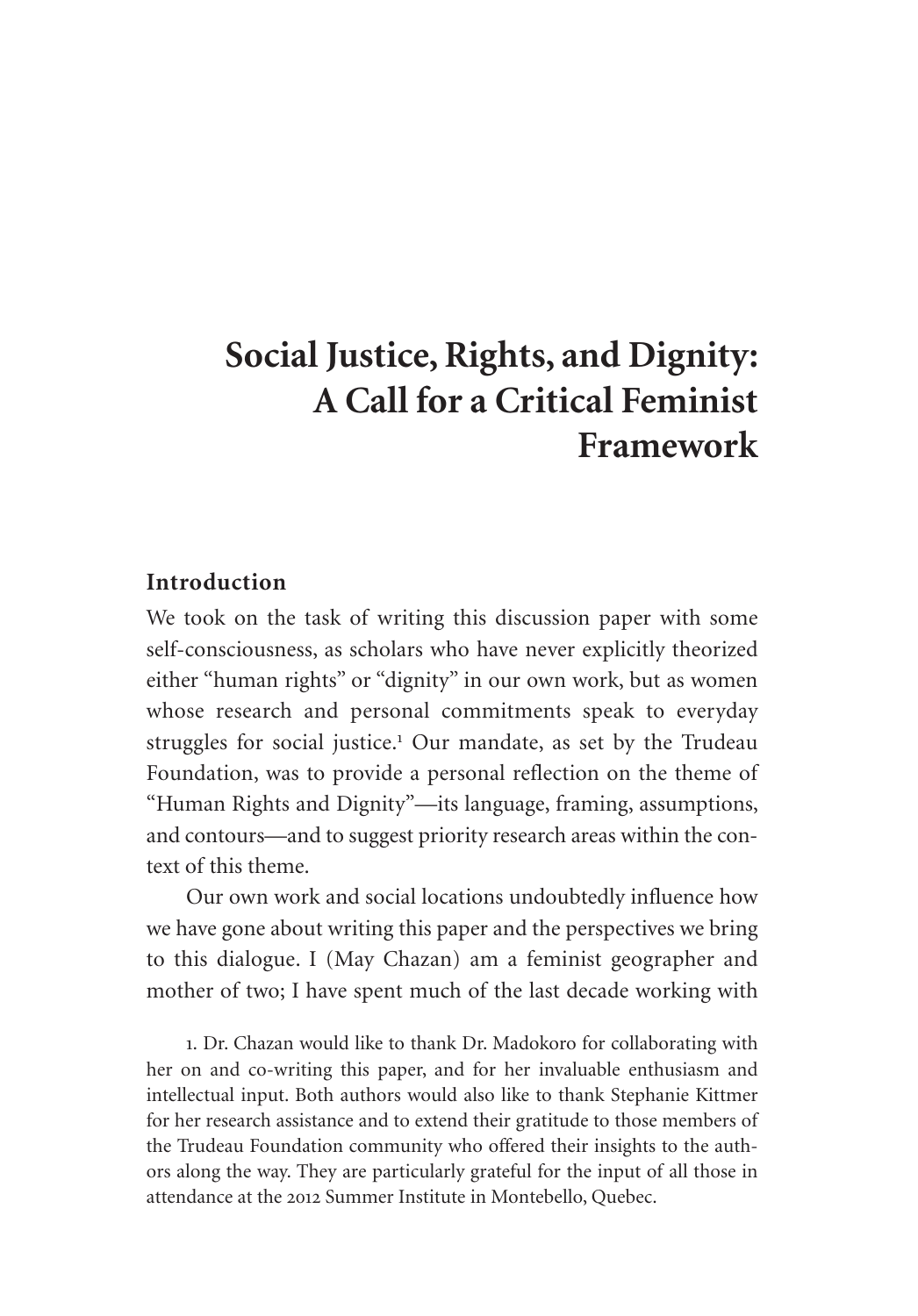communities in South Africa and Canada to understand how older women are mobilizing around the profound and combined stresses of HIV/AIDS, violence, and poverty in southern Africa.

I (Laura Madokoro) am a socially engaged historian; I have spent the past few years exploring the historical development of structures and politics that govern the reception of refugees in potential countries of asylum.

In various ways, this conversation reflects our personal experiences and perspectives.

This paper marks the second time that the Foundation has engaged in self-reflection on this particular theme, and thus should be read in this context—it is both a stand-alone essay and part of an ongoing discussion. In 2007, our task was given to 2004 Trudeau fellow Roderick A. MacDonald, a professor at McGill University who teaches and writes in the area of civil law and access to justice. In many instances, we present MacDonald's arguments from five years ago in an attempt to pick up where he left off. Situating our intervention alongside his, we not only offer various extensions and rebuttals to MacDonald's (2007) paper, but also raise questions around how events of the past five years might converge with entrenched processes of injustice to shape what we now view as priorities for work on rights and dignity.

In Canada and elsewhere, scholars and public thinkers from a variety of disciplines have significantly contributed to how we understand human rights and to formulating rights-oriented policies aimed at improving people's lives. Some of the earliest and most influential thinkers in this area approached human rights from predominantly legal perspectives, for example, by focusing attention on the ways in which the Universal Declaration of Human Rights and the Canadian Charter of Rights and Freedoms have, since their introduction in 1948 and 1982, respectively, opened new avenues for people to claim their political and civil rights (Gutmann, 2001; Lamey, 2011). Departing from this work, other scholars have sought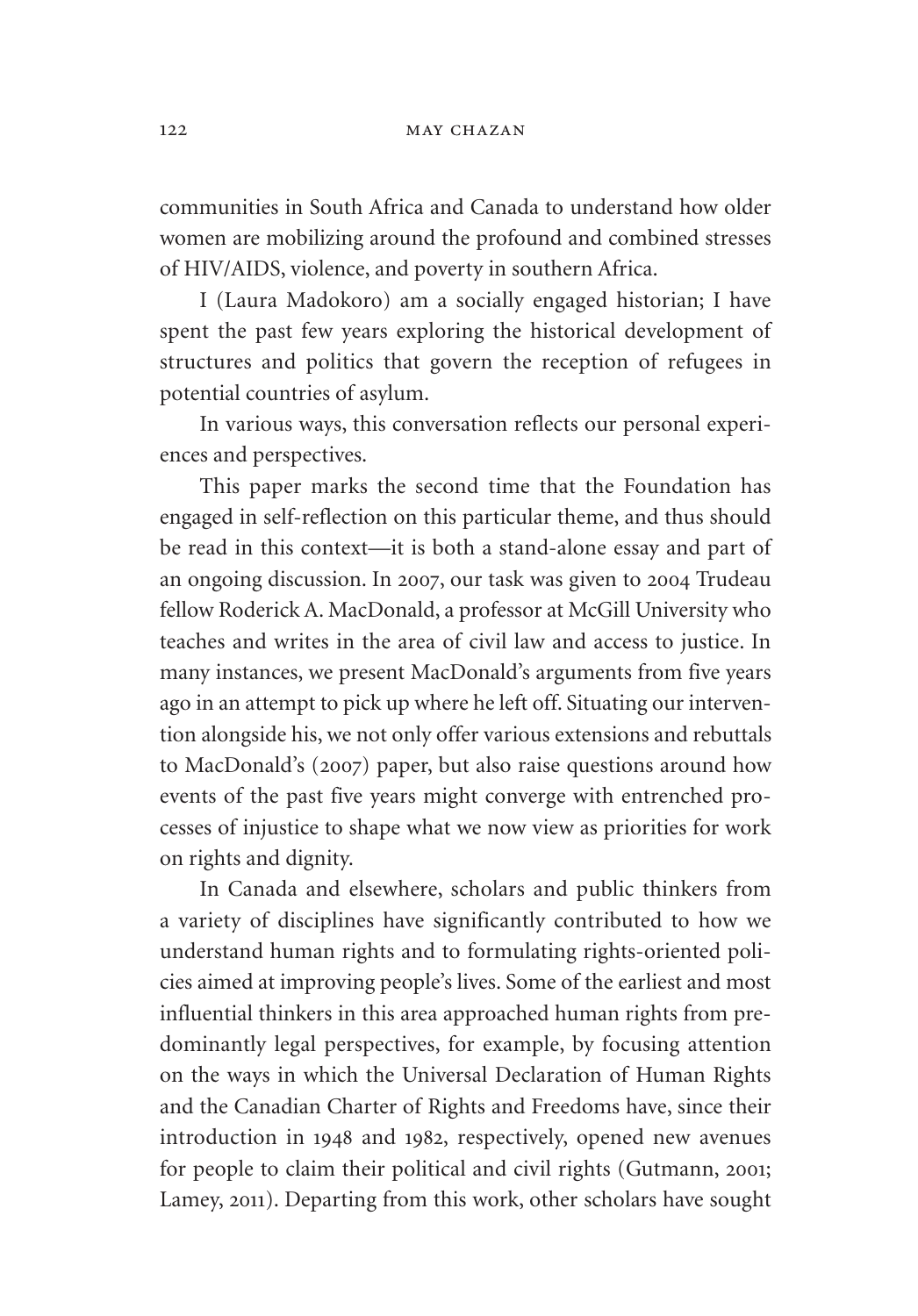to broaden the scope of "human rights" to include not only civil and political rights, but also social, economic, and cultural rights, thereby beginning to link such conditions as extreme poverty and violence to rights abuses (Sepúlveda Carmona, 2011). Feminist scholars have added to this the need to understand the gender dimensions of rights abuses and rights claims, including the ways in which laws and policies continue to discriminate against women and women of colour (Agosín, 2002). Meanwhile, environmentalists have sought to add environmental rights—rights to land, to resources, and to the global commons—to the list of human rights concerns. Most recently, many critical social science and humanities scholars have questioned human rights as a discursive strategy, critiquing human rights as a particular cultural construct with limited salience in the Global South; examining the dissonances between human rights treaties and people's everyday lives; and probing the ways in which human rights discourses are drawn upon to mobilize different people and communities (Pangalangan, 2003).

While we acknowledge the important contributions of these and many other streams of scholarship, we have not undertaken an exhaustive review of the vast, multi-faceted, and contested literatures on human rights and dignity; this was neither requested by the Foundation nor possible within the time frame allotted. We have, however, appraised a number of sources, which we periodically reference throughout the paper. Thinking through the conceptual dimensions, we have considered certain key scholarly texts on justice, rights, and dignity, and consulted various scholars and practitioners working in these areas (these were largely selected from the Trudeau Foundation community of scholars, mentors, and fellows). In formulating suggestions of directions for future research, we have also examined the priorities and recent publications of many social justice and human rights organizations working in Canada, including Amnesty International, the Council for Canadians, the Polaris Institute, the Canadian Centre for Policy Alternative, Voices-Voix,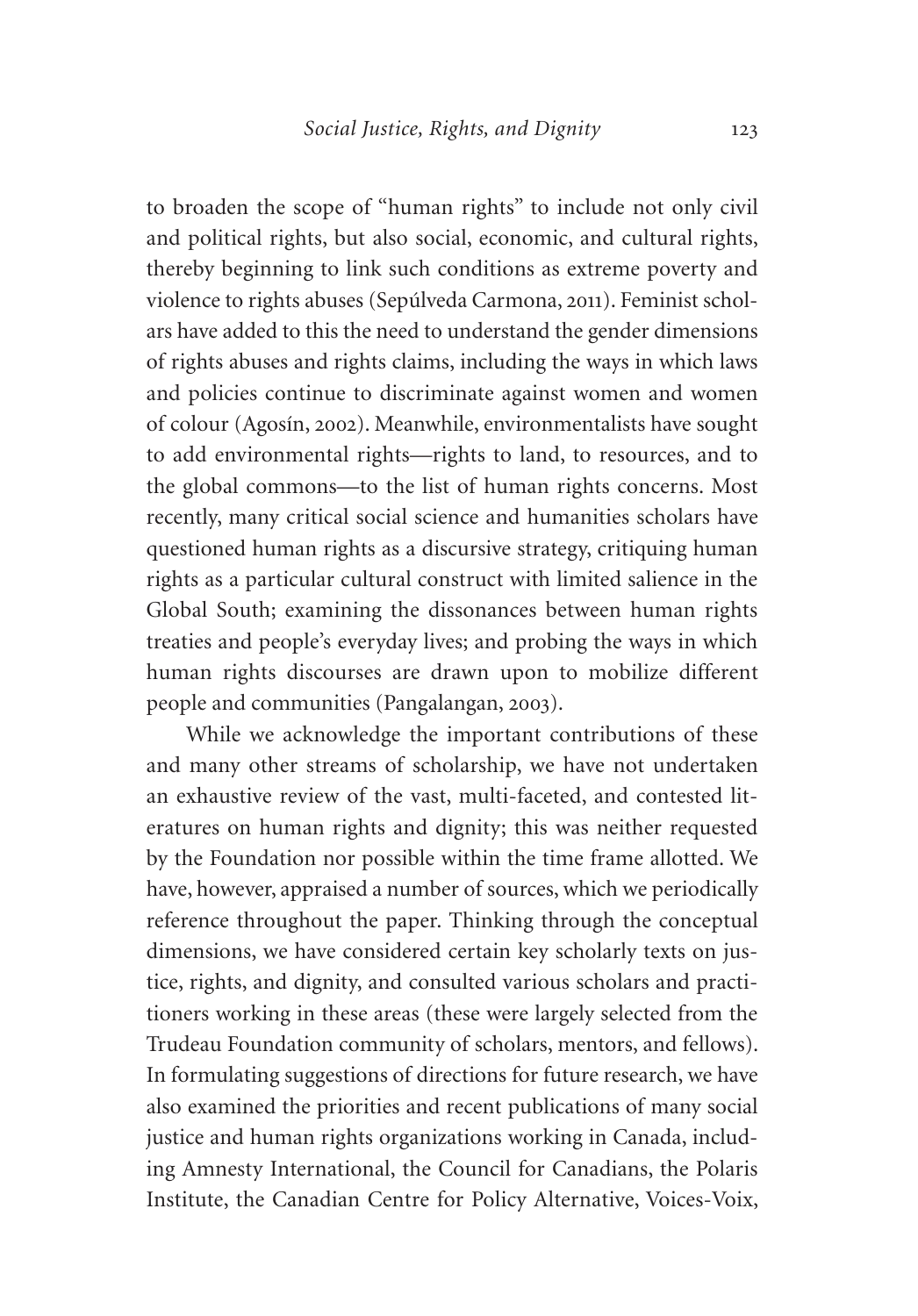#### 124 MAY CHAZAN

and the Canadian Civil Liberties Association. In addition, we have scanned major national media outlets—the *Globe and Mail*, the CBC, and the *National Post*—some alternative media sites, such as The Mark and [Rabble.ca](http://Rabble.ca) and the writings and speeches of wellknown Canadian social commentators, in order to further contextualize and situate our emerging arguments. Our discussion and analysis draw on this research as well as on our close reading of MacDonald's (2007) paper.

The Foundation's four themes reflect different but overlapping dimensions of a set of concerns central to the Foundation's mandate. We believe that, collectively, these themes speak to the Foundation's desire to support ideas, careers, and people committed to working for fairer and more sustainable ways of living, interacting, and organizing our world. While a detailed discussion of how the four themes are linked could prove fruitful for the Foundation's future visioning, such a discussion is beyond the scope of this paper. Instead, we will assume that the Foundation will continue to organize its mandate around some version of these themes; we will thus focus on bringing a critical and contextualized reading to the theme currently known as "Human Rights and Dignity."

This paper is divided into two parts. In the first, we guide a short conceptual discussion around the theme of "Human Rights and Dignity," raising questions about what is captured and what might be obscured by this particular language and framing. We then call for recasting this thematic area to adopt a critical feminist social justice framework that would include, but reach beyond, the purview of human rights and dignity as conceptual apparati. We argue primarily for taking (back) on board "social justice" and titling this theme "Social Justice, Rights, and Dignity." The concept of social justice was once part of the framing of this thematic area; its (re)inclusion would denote a framework that is, arguably, less narrow, more critical, and more socially located (MacDonald, 2007). This recasting would, furthermore, have the potential to bring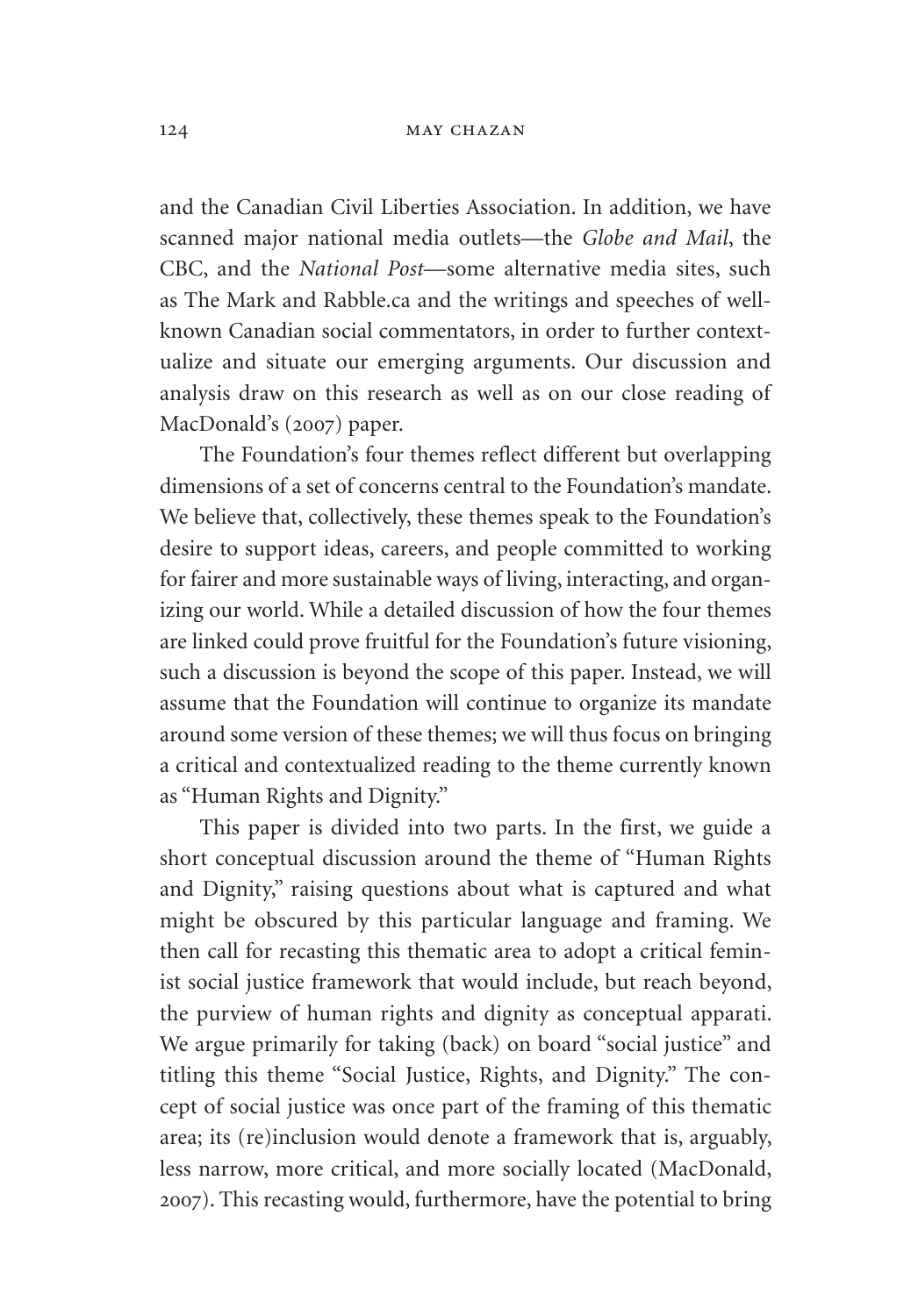much-needed attention to the complex drivers of oppression and the kinds of exploitative relationships that uphold existing inequalities and inequities.

Following from this, in the second part of the paper, we outline priority research areas within the context of this theme. In addition to providing a critical reflection on specific areas and dimensions of social justice, rights, and dignity work, we argue for the Foundation to adopt a more *methodological* approach. This would mean thinking about work in this area not as an enumeration of social *problems* in Canada or elsewhere, but instead as a collective effort to better understand and transform *processes* of discrimination, oppression, exploitation, and injustice, and as a mandate to support struggles for a fairer and more just society. We offer this paper as an invitation to be part of this conversation and debate.

## **1. A Recasting?—Social Justice, Rights, and Dignity**

The way that the Foundation casts its themes is integral to the issues, topics, and approaches it then chooses to support. The Foundation's four themes function as categories through which it fulfills its mandate; these categories, like all categories, favour some ideas and approaches while obscuring or silencing others. Moreover, the themes have been imagined by particular actors in particular political contexts. Thus, the Foundations' themes are not neutral, and, as MacDonald (2007) asserts, they must remain open to changing as the Foundation matures and the community shifts. The theme now called "Human Rights and Dignity" was not always framed as such. Prior to 2007, it was titled "Human Rights and Social Justice." What led to this change? What was the reasoning? What has been gained or lost by this shift in language? Where might we go next?

## *From Justice to Dignity*

MacDonald's (2007) intervention acted as a catalyst for the shift in language that took place in the Foundation's thematic approach five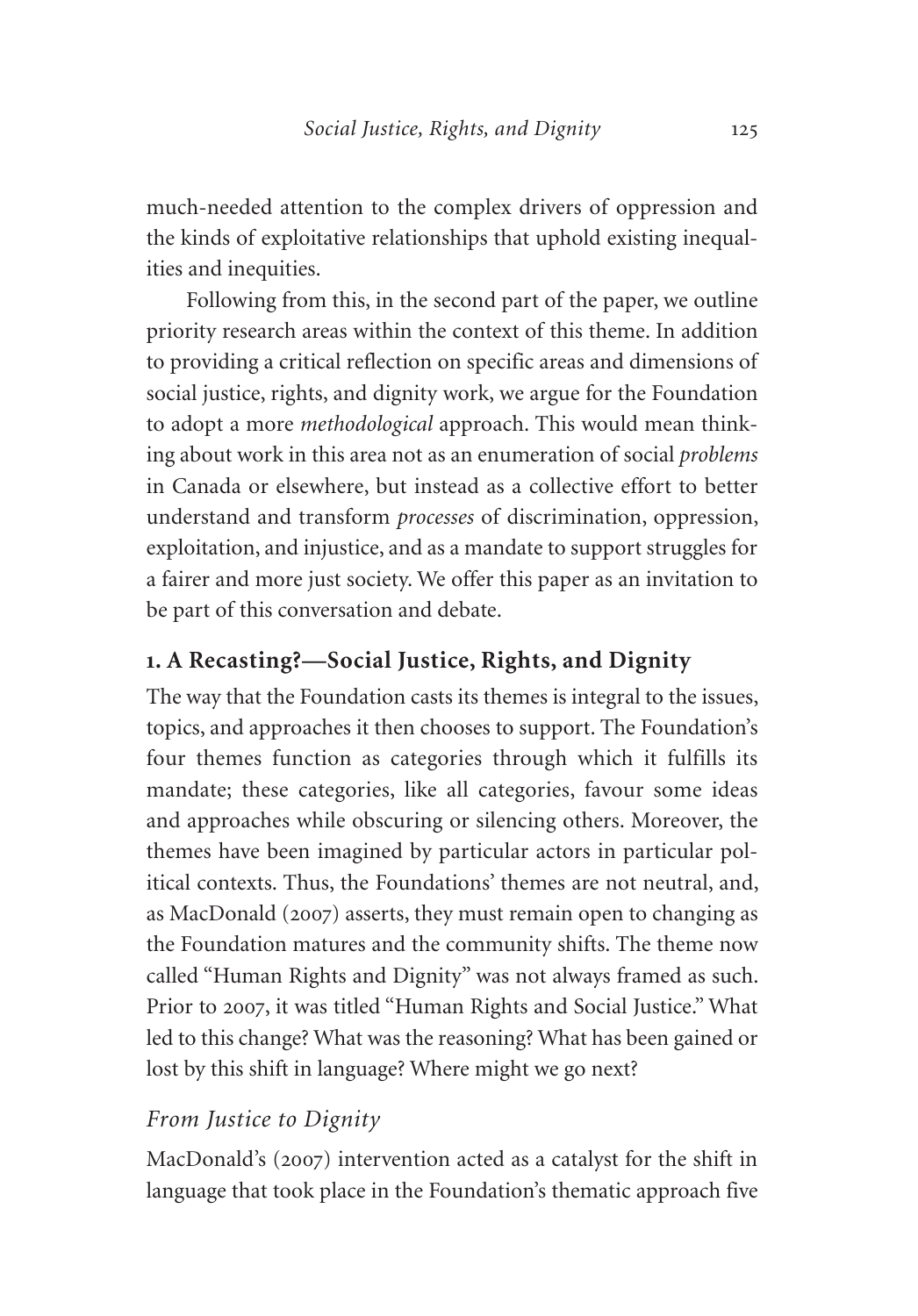#### 126 **MAY CHAZAN**

years ago. His overarching argument was that "human rights" is a narrow framework and that the Trudeau Foundation would benefit from broadening its scope significantly in this area. Unlike scholars and activists who have pushed for broadening what was historically encapsulated in human rights work through the inclusion of social, economic, and cultural rights (Roth, 2004; Robinson, 2004), MacDonald (2007) argued for the adoption of an entirely new language: a change in wording from "Human Rights and Social Justice" to "Imagining Social Justice and Human Dignity." MacDonald's approach therefore moved beyond rethinking the human rights framework to rethinking the relationship between human rights and the social context in which these rights are pursued and/or experienced. In order to contextualize the change that followed his paper, and in considering future directions for the Trudeau Foundation, it is useful to examine MacDonald's three-part argument in more detail.

First, MacDonald suggested that "human rights" as a discourse is overly narrow and that the theme as it then read—"Human Rights and Social Justice"—placed far too much emphasis on human rights, effectively obscuring many of the most important challenges to Canadian society (e.g., poverty, health, and education). Thus, in reframing the theme, he felt it appropriate to bring to the forefront "social justice" and to leave off "human rights." His reasoning drew from well-known critiques of human rights as a discourse that is narrow, abstract, legalistic, universalizing, power-laden, and infused with liberal, Western bias (Mutua, 2008). In his words:

The structure of rights discourse…requires an identifiable interlocutor against whom one can make a claim (e.g. a claim that a recognized right is not being adequately respected, protected or promoted, or a claim that a putative right ought to be recognized)…When viewed through the lens of human rights, the problem of social justice appears simply as a matter of removing barriers to people's pursuits of their own self-interest. Human rights discourses run the risk of uncritically affirming that individuals in possession of legal rights already have the powers that these rights convey. (MacDonald, 2007, 8)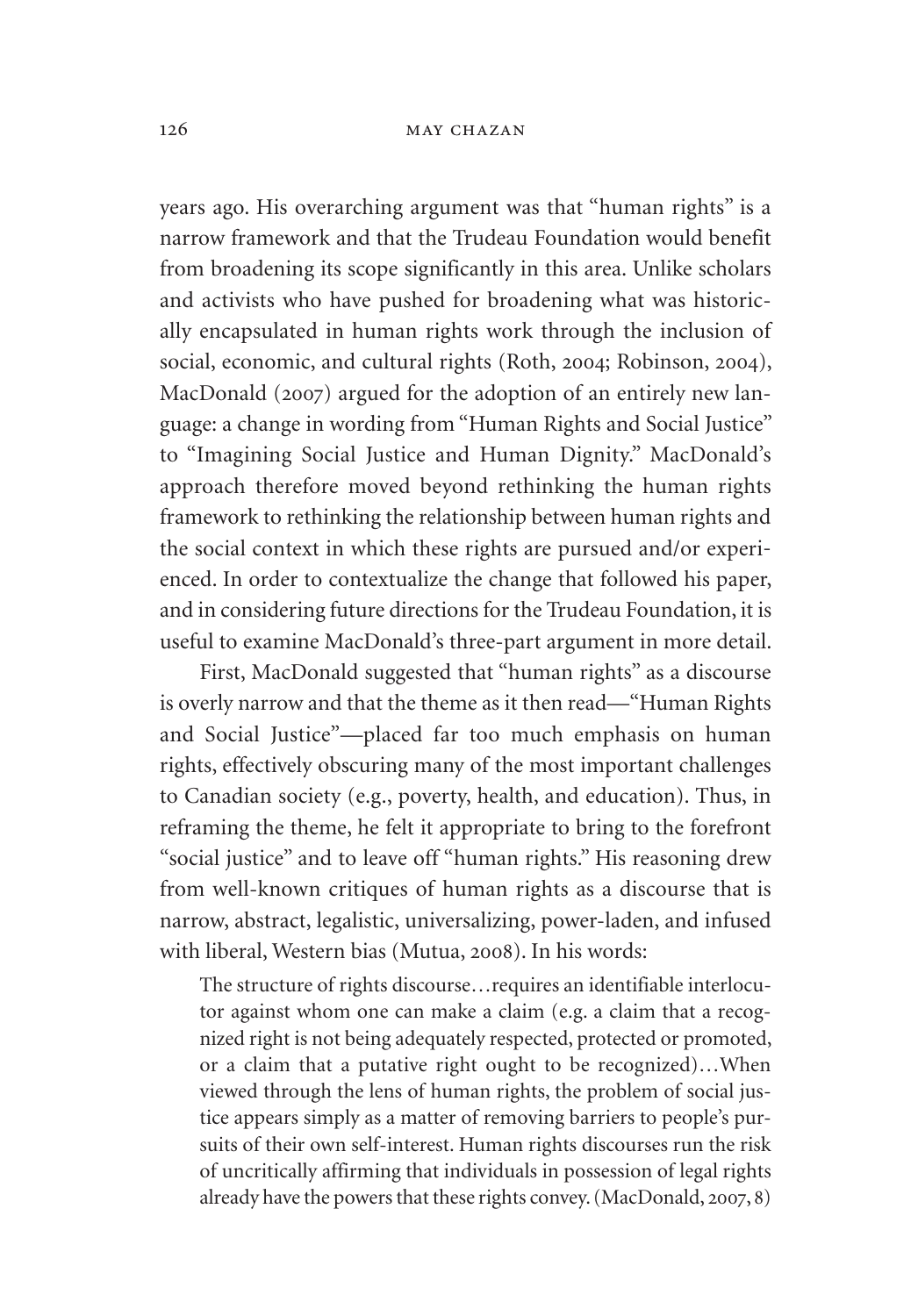In recasting the theme to emphasize social justice, MacDonald was attempting to expand what was under discussion, working to "invite inquiry into relationships between diverse processes of social ordering that can be deployed to facilitate the pursuit of human aspiration" (MacDonald, 2007, 9). MacDonald's approach underscored the dynamism and fluid nature of social justice struggles.

Second, in a further effort to broaden the theme, MacDonald suggested replacing "human rights" with "human dignity." His reasoning was that there are many instances in which dignity is in jeopardy due to various kinds of deprivation and discrimination, but these do not necessarily fall within the purview of rights claims. While situations and processes that threaten human dignity are not always encapsulated in human rights work, he felt they were equally worthy of study and support. Thus, he called for adopting "a conception of human dignity that is grounded in relationships, not rights, and that gives as much weight to human quest for realizing common purposes as to the hierarchical organization of rights claims." He also asserted that "the language of human dignity allows for a richer conception of human beings as having complex desires and needs, rather than simply expanding the inventory of rights to include 'social and economic' rights" (MacDonald, 2007, 10).

Finally, MacDonald's recasting included the insertion of the participle "imagining." This insertion was intended to suggest that neither "social justice" nor "human dignity" is a fixed category. MacDonald framed both as research questions, or hypotheses for inquiry, not as fully defined concepts.

MacDonald's paper undoubtedly had a strong impact on the Foundation. However, it is noteworthy that none of his three key points were fully adopted: instead, "social justice" was replaced by "human dignity," leaving "human rights" as the dominant concept within this thematic area. It is also noteworthy, particularly as we re-engage with this argument, that there was some openness on the part of the Foundation to change. In other words, as Pierre-Gerlier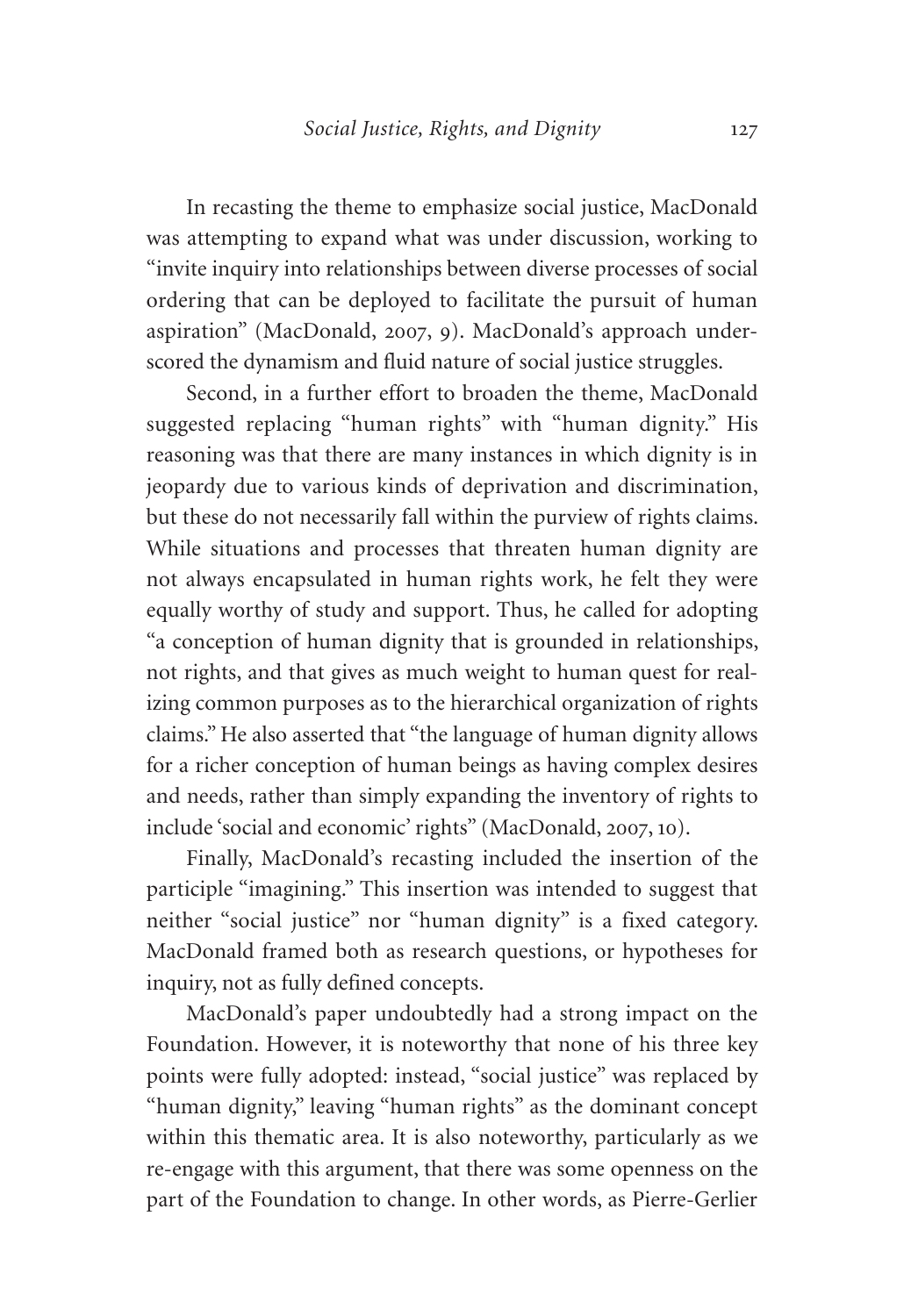Forest, the president of the Trudeau Foundation, noted in 2012, MacDonald's intervention precipitated both a change in the theme's wording and, by extension, changes to some of the Foundation's activities.

## *In Favour of "Social Justice"*

When we began to reflect upon this thematic area, this history—the suggestions made by MacDonald five years ago and the change that ensued—piqued our interest. This led us to seek input from others within the Trudeau Foundation community: What did they think about this change? Did the wording of this thematic area matter to them? What further changes might they like to see?

What emerged was that all of those with whom we spoke felt strongly that the Foundation should reconsider the concept of "social justice." Many read the shift from "social justice" to "human dignity" not as an effort to broaden the scope of the thematic area, but as an attempt to depoliticize the Foundation's language. While many believed "dignity" to be a worthwhile concept, the shift from "social justice" to "dignity" was viewed by most as an attempt to sound less political, less partisan, less radical, and less critical in an increasingly conservative and polarized Canada. Many scholars also noted that what was lost was a framework (i.e., social justice) that incorporates social location and relationality in its framing, favouring concern for individuals' struggles and claims over issues of collective struggle, inequity, and exploitation.

Yet, when asked specifically about McDonald's (2007) recasting—"Imagining Social Justice and Human Dignity"—many still felt strongly about safeguarding "human rights" as a central concept. One of biggest proponents of "rights" language was Alex Neve, a human rights lawyer, international activist, and the secretary general of Amnesty International Canada. Neve (2012) stressed the importance of keeping "rights" as a key concept within the Foundation's four themes, in particular because of how this language brings focus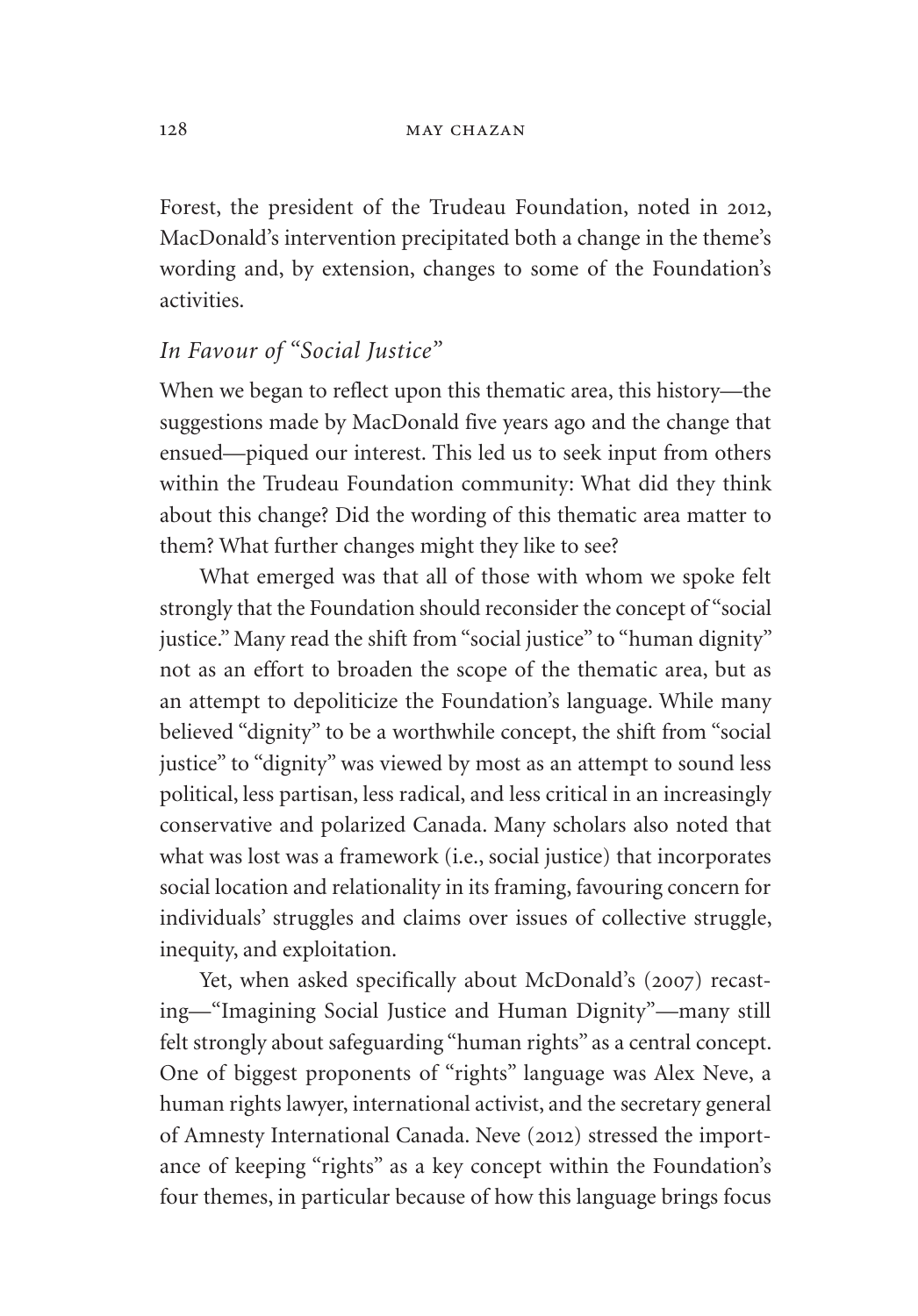and purpose to so many struggles for justice. He spoke from his own experience of witnessing people and groups becoming empowered by rights language and by the possibilities inherent in possessing "claimable," "enforceable," "tangible" rights. While he felt strongly that "social justice" should be the focal point of this theme, he pleaded to avoid replacing "rights" with language that is more diffuse and less concrete. He also noted that, while he understands the critiques of human rights discourse, these critiques tend to converge around legalistic and narrow approaches to human rights. Thus, as a proponent of an expanded human rights framework that incorporates social, economic, and cultural rights rather than a complete shift in discourse, he faulted lack of imagination, not rights discourse itself, for overly narrow approaches. He wished to see more imaginative approaches to rights work and, in particular, approaches that explicitly engage in gender analysis and that examine how human rights discourses function to mobilize struggles for justice outside of legal settings (Neve, 2012; see also Gutmann, 2001, Danieli et al., 1999).

What became evident in our conversations, then, was that members of the Trudeau Foundation community appeared to care deeply about the language used in framing the four themes. Most believed that this language directly influences who the Foundation supports and what work it pursues. It also became clear to us that there was some dissatisfaction with the current title, "Human Rights and Dignity," and with the change that ensued five years ago. We were privy to both overlapping and divergent perspectives on each of the three concepts under question—social justice, human rights, and dignity—and, given the importance of these debates, we decided that our central intervention in this paper would be to suggest a way forward. Our intervention reflects our belief that social justice, dignity, and rights are transformative and intricately interwoven concepts that have profound daily impacts on individual lives and collective struggles.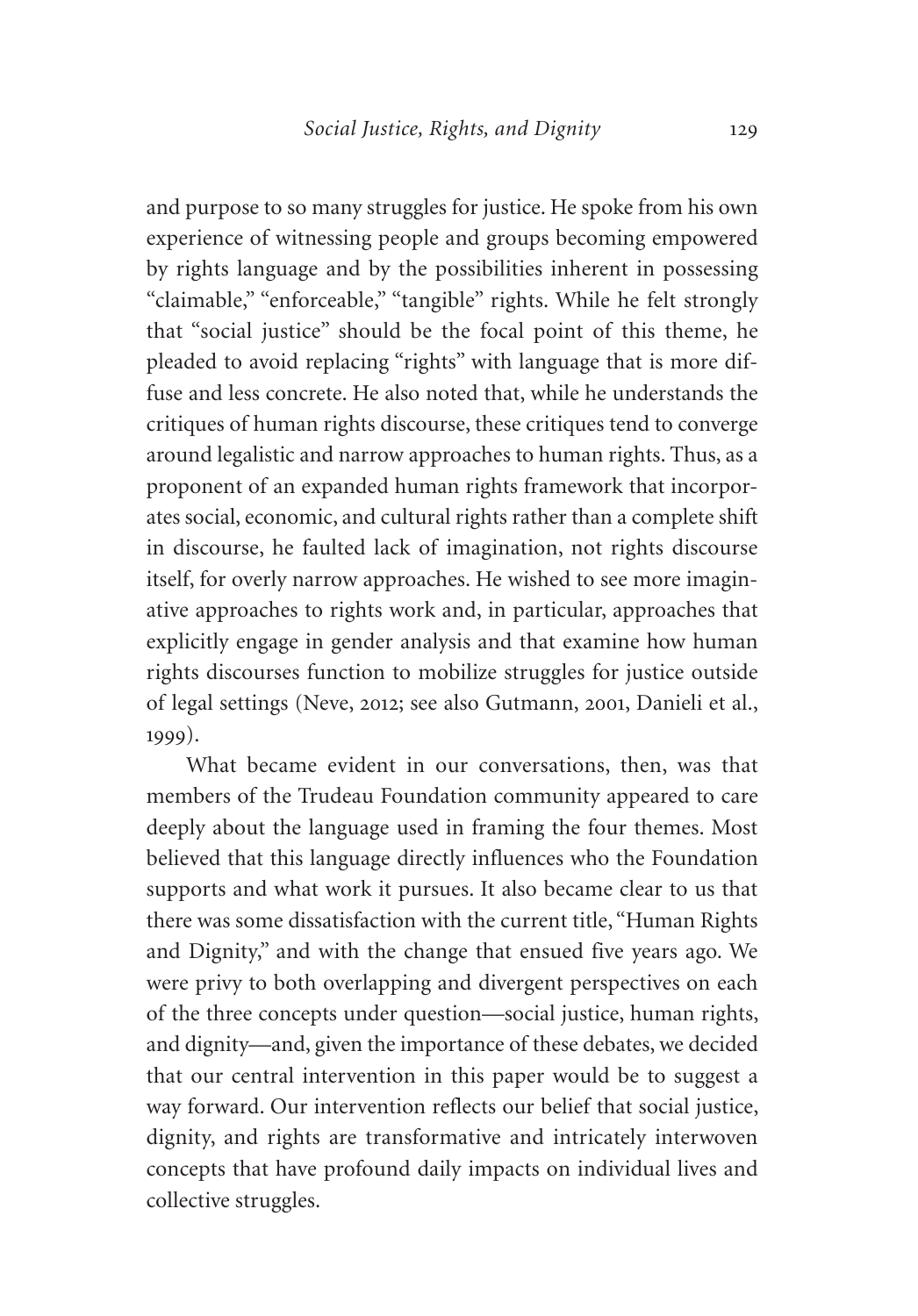## *Personal Interjections*

Before we elaborate our approach, we would like to pause briefly to interject some of our own thinking in the areas of social justice, rights, and dignity, based on our research and social engagements. This, in conjunction with the perspectives presented above, informs the critical (re)framing we suggest in this paper.

In my work, I (Laura) treat human rights as a discursive strategy that draws attention to injustices and inequities. I therefore take a broad-based approach to human rights and think not only about civil and political rights, but also about social, cultural, and economic ones. In treating human rights as a discourse that is referenced or produced in the pursuit of justice and equality, I nevertheless recognize that words alone cannot be a measure of human rights. Meaningful human rights must be experienced, not just discussed. I therefore seek to draw attention to the gulf between rhetoric and lived realities. This similarly informs my approach to the contested concept of dignity. While an individual may obtain asylum in a country of refuge, it seems to me that this comes at a tremendous cost if, in practice, refugees are vilified and treated as subhuman (Arendt, 1967). Where is the dignity in obtaining refuge if one's self-worth is undermined in the process? For me, social justice therefore means creating the context in which the realities of an individual's life experience are ones imbued with respect and dignity.

I (May) do not often write about any of these three concepts per se, but they figure in practical ways in my research. For example, my work on older women's mobilizations around HIV/AIDS has revealed the contextual and evocative nature of social justice. I have documented the perspectives of older women working "in solidarity" with African grandmothers. These women perceive their movement as a matter of social justice: their campaign, which now includes some 10,000 Canadian grandmothers, has been motivated primarily by a sense of the *injustice* of African grandmothers losing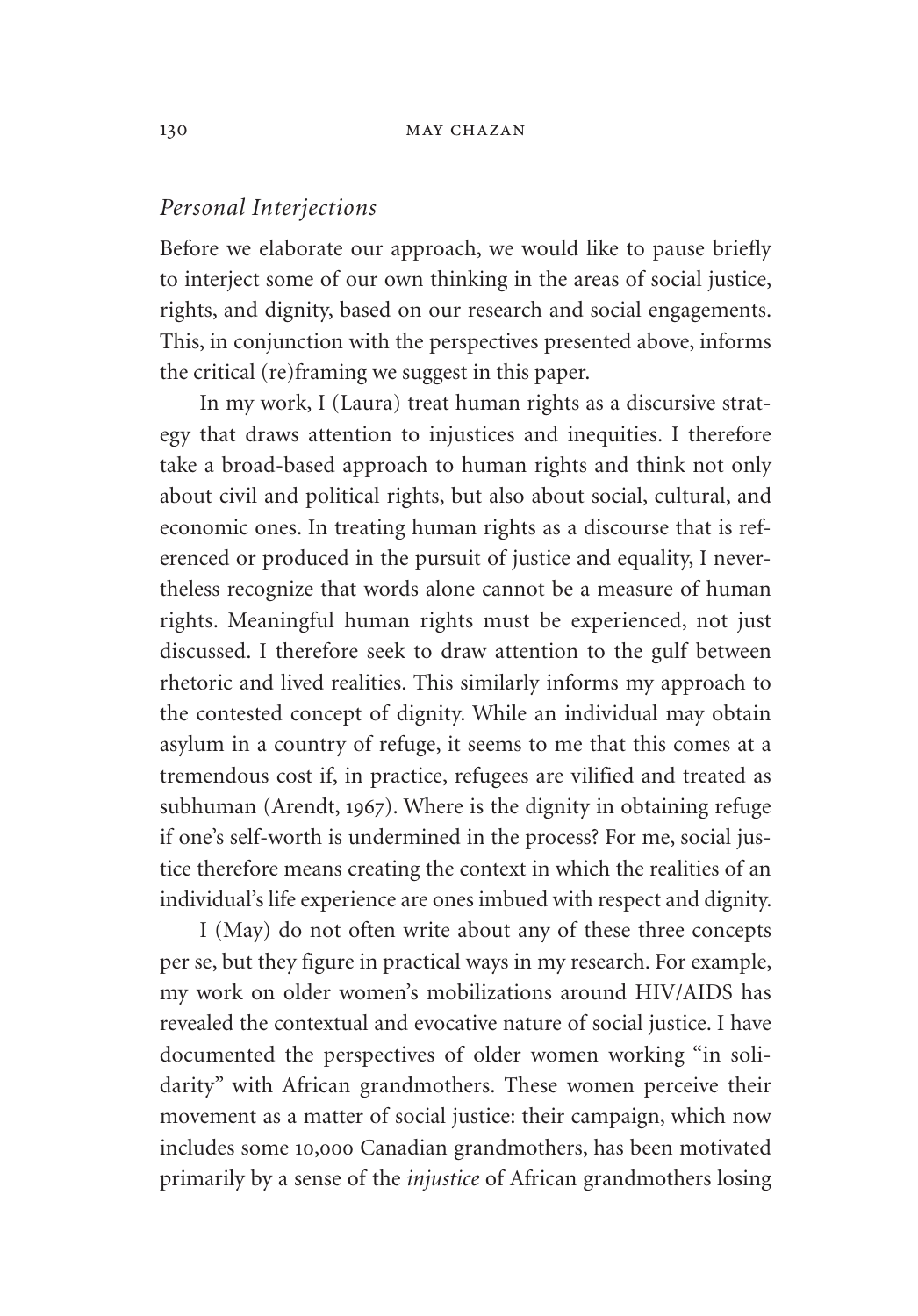their children to AIDS. The African counterparts of these Canadian grandmothers, however, describe a history of migrant labour in which grandmothers have long raised children with limited resources in remote rural areas while the parents of these children worked away from home. For grandmothers in Africa, raising grandchildren is not new or unexpected, and thus they do not perceive their situation—or even the broader impacts of AIDS—as unjust. They view their associations and linkages as responses to the daily stresses of illness, poverty, and violence, as a means of accessing support, and as a matter of survival. For the Canadian grandmothers, therefore, "social justice" is an evocative, emotional, and mobilizing discourse—in many of the same ways Neve (2012) described the discourse of "human rights." Yet "social justice" (just like "human rights" or "dignity") is clearly not a universal concept—one's sense of what is just or unjust is based in complex social, economic, and historical circumstances (Abu-Lughod, 2008; Mahmood, 2004).

Thus, we both take critical approaches toward these concepts. We move beyond abstract theorizing to understand what such concepts as social justice, human rights, and dignity mean in the lived realities of different individuals and groups. Following the works of Englund (2006) and others, we probe how social justice, human rights, and dignity—as discourses—are perceived, understood, and deployed by different actors in different contexts, and to what ends, rather than approaching any of these concepts as inherent to humans or as pre-given. Finally, our work forces us to recognize, in grounded ways, the relationships and overlaps between these three dynamic and contested concepts.

## *A Way Forward? Social Justice, Rights, and Dignity*

Given the perspectives of many in the Trudeau Foundation community as well as our own personal locations, we urge the Foundation to (re)recast its theme from "Human Rights and Dignity" to "Social Justice, Rights, and Dignity." This reframing has the potential to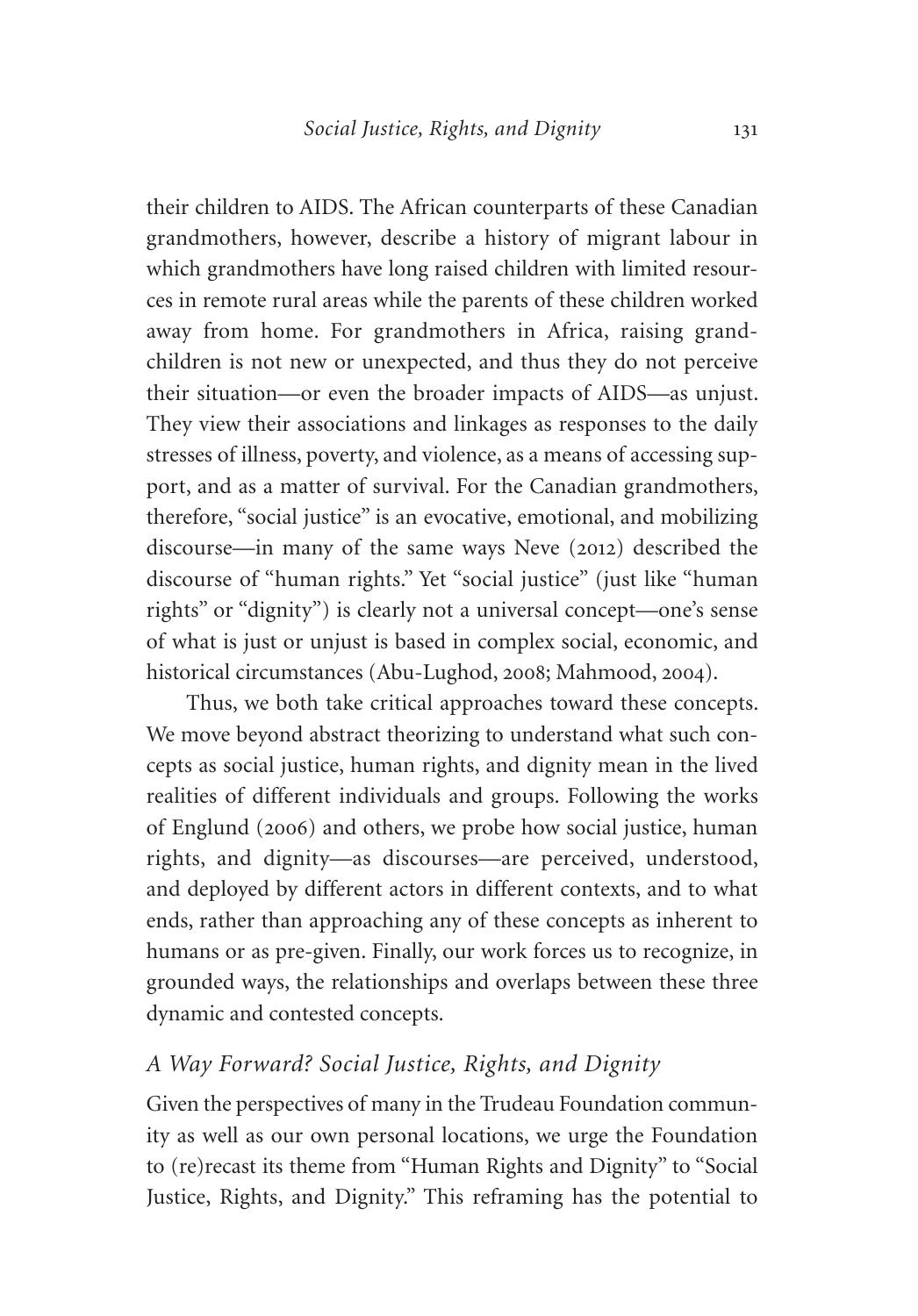illuminate the complex drivers of oppression and the kinds of exploitative relationships that uphold status quo inequalities and inequities. It would also more explicitly articulate the Foundation's commitment to supporting innovative, relational, imaginative, dynamic, and critical approaches to social justice scholarship. Three aspects of this reframing are introduced below and are worth exploring beyond this paper.

## Focusing on Relationships

First, we deliberately choose to frame three distinct concepts in an effort to structure a space in which the relationships between "social justice," "dignity," and "rights" could be explored. In doing so, we heed numerous interventions about the concepts' changing and contested nature. Rather than seek a firm definition of each term, we stress the constructed and situated nature of the concepts, the manner in which they link to one another, and their connections to other themes at the Foundation. For instance, how do culturally specific conceptions of social justice inform rights-based solutions to disputes over shared resources? How do we reconcile group rights and individual rights for the collective good? Is this possible? Feasible? Desirable? Similarly, how do concepts of human dignity as defined in various legal regimes play out in practice? Do they help or hinder the pursuit of social justice?<sup>2</sup> We believe that combining these

2. Our thanks to Lisa Kerr, 2012 Trudeau scholar, for drawing our attention to the important legal debate taking place over section 15 of the Canadian Charter of Rights and Freedoms, which includes a requirement that a claimant in an equality case must show an injury to human dignity in order to establish his or her claim. In *R. v. Kapp* (2008) SCC 41, at para. 21-24, the Supreme Court of Canada noted that human dignity is an abstract and subjective notion that has "proven to be an *additional* burden on equality claimants, rather than the philosophical enhancement it was intended to be." (para. 22, italics in original) The court cautioned judges against further application in such a manner. Echoing our point about the subjectivity of terms such as "rights," "dignity," and "social justice," Kerr suggests "that the concept of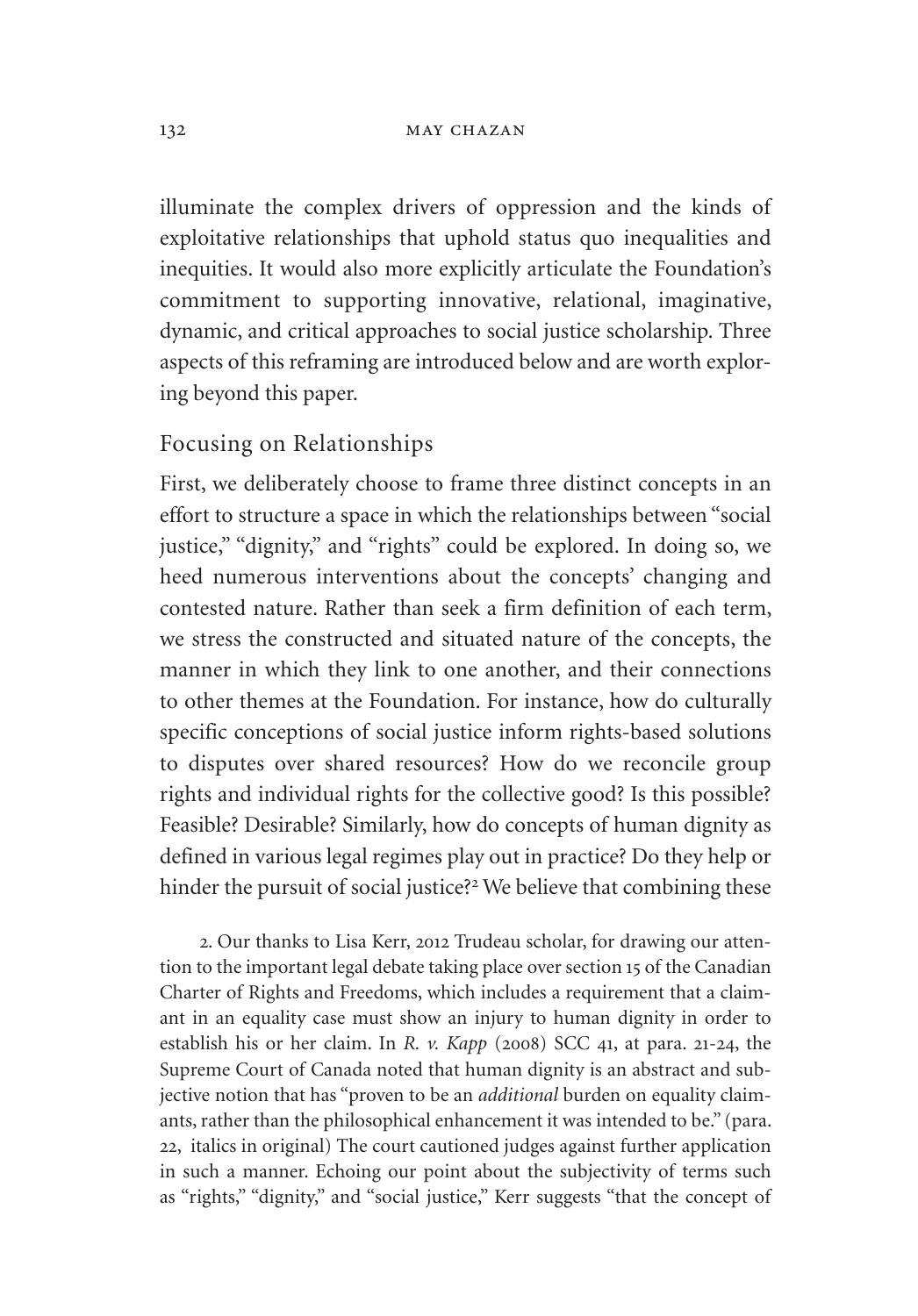three interconnected but distinct concepts in a single theme will facilitate research into the relationships that inform each of these concepts, without limiting conceptions of each, nor assuming that they are mutually constitutive. Each concept becomes a question rather than a fixed category, so that the very concepts of social justice, rights, and dignity become the subject of further investigation.

We also seek to leave space for research that contests the very existence or quality of the bonds between the three concepts. Questioning the relationships between social justice, rights, and dignity allows for an exploration of the underpinning processes that structure privilege and oppression, and opens up critical avenues of investigation around how the pursuit of social justice, for instance, might in some cases come at the expense of rights and dignity. How, for example, might the provision of social welfare services create dependencies and perpetuate stereotypes about the recipients (Marshall, 2006)? In such instances, does the primary consideration become how to provide services that foreground the dignity of the individual? What are the policy implications of such formulations? What underlying processes need to be addressed?

We believe that focusing on the underpinning processes and the fluid relationships between concepts of justice, rights, and dignity will broaden the research horizon and encourage creativity. Thinking about relationships in different spatial frameworks, from the household to the local, national, and transnational, can shed further light on the contests, contradictions, and tensions inherent in the pursuits of social justice, rights, and dignity. Positioning these three concepts together, without attendant expectations about how, and if, they connect, would facilitate a more dynamic way of thinking about the

human dignity" has appeared to work best, or to have clear impact, on particular topics in history, such as the abolition of torture and slavery or the struggle against capital punishment and that "the concept of human dignity has worked less well in cases with an economic or commercial aspect."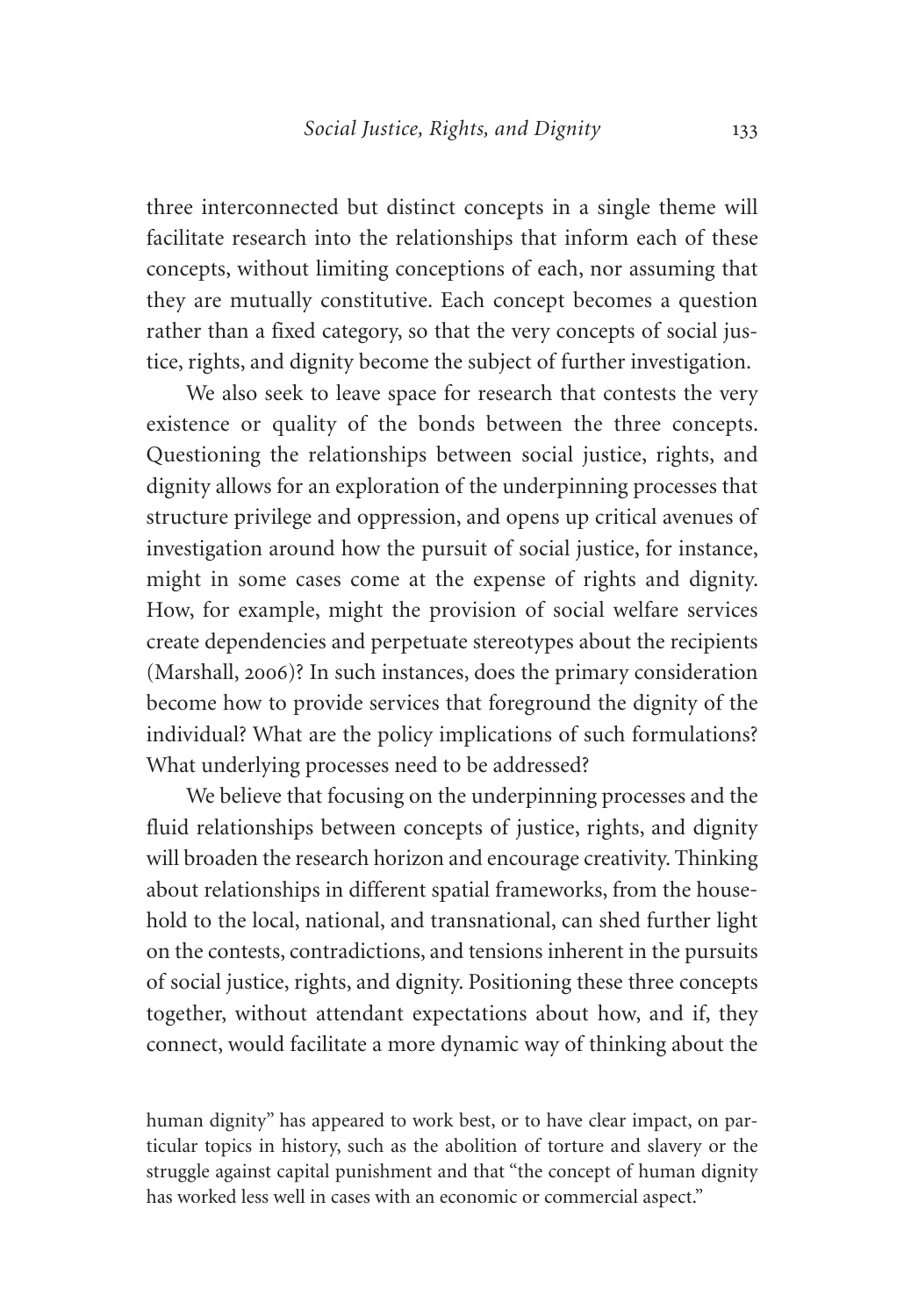significance of each one. This renewed thematic focus points toward new directions for future research and toward approaches that pivot on relationships rather than fixed categories of analysis.

## Losing the "Human" in "Human Rights"

Second, we deliberately choose to remove the "human" from "human rights." While we concur with Neve's calls to retain a focus on "rights," given that word's rhetorical power, our concern is that the current discourse on "human rights" might silence scholarship on and mobilization around certain kinds of rights. Part of our discomfort is the manner in which the current focus on "human rights" is overarchingly framed by the rights agenda of the immediate postwar period, as enshrined in the Universal Declaration of Human Rights. Human rights, in this postwar conception, are deeply contingent on liberal political values (Ignatieff, 2007). The Declaration emphasizes the individual and political and civic rights; it leaves little scope for the protection and promotion of group rights for minority populations—indigenous people in particular—or for social and economic rights (Donnelly, 2003).<sup>3</sup>

Another concern is that the term "human rights" limits the focus of rights-based research to the human subject, whereas conceptions of "rights" can be interpreted far more expansively. As critical scholars have observed, certain issues are treated as "human rights" issues while others, such as domestic violence or the fallout

3. In practice, the existence of special legal regimes can complicate the exercise of human rights. In the Canadian context, the challenges of reconciling various approaches to rights are perhaps most obvious in the case of First Nations peoples. While the Charter of Rights and Freedoms was a major step on equality issues for indigenous people in Canada (Schwartz, 2012), only in 2009 did Canada's First Nations people begin to obtain recourse to the 1977 Canadian Human Rights Act (the Indian Act having been exempt from its initial provisions). Full repeal occurred in June 2011, so now federal government actions and funding under the Indian Act can be reviewed by this human rights legislation, as can the actions of First Nations governments.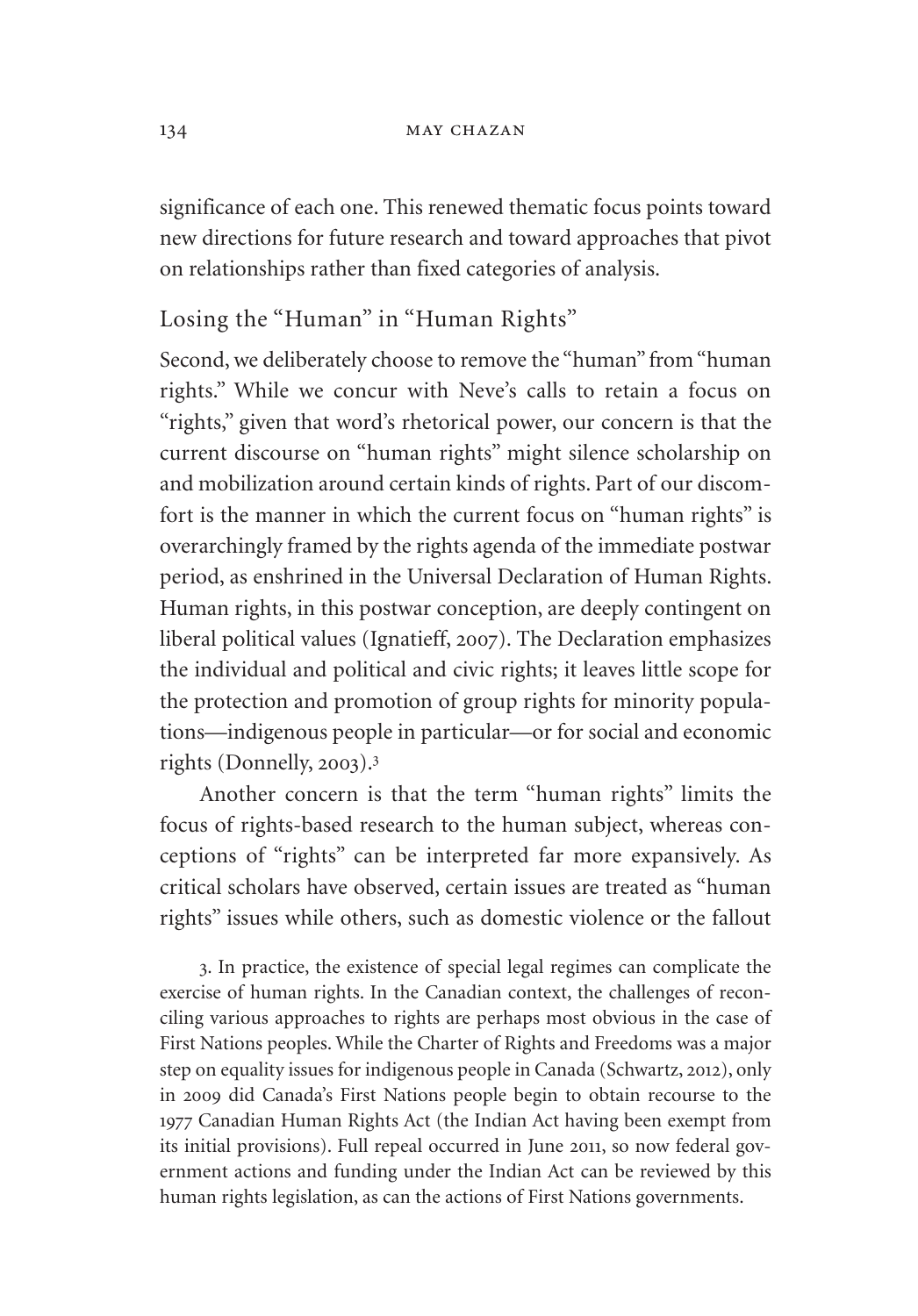of climate change, tend to be conceptualized as "women's rights" or "environmental rights" (respectively) and treated in these more limited frameworks (Shelton, 1991). While some scholars have suggested addressing this situation by re-conceptualizing human rights to include environmental degradation and violence against women (Bunch, 1990), we believe that there is much to be gained from framing the concept of rights more generally and giving researchers the opportunity to define and conceptualize the rights with which they are concerned. Teasing out the nature of the relationship, if any, between environmental rights (human rights as they relate to the environment), dignity, and social justice will necessarily lead to very different explorations than research framed around conceptions of rights as strictly political and economic in nature. We thus call for the adoption of concepts and terminology that encourage these kinds of wider, more innovative, and more creative explorations.

In making this recommendation, we would like to raise two additional points. First, we acknowledge that "human rights" is an important mobilizing concept and has been used as a rallying cry in some women's movements (e.g., movements in the Middle East and elsewhere have rallied around the notion that "women's rights are human rights," despite contention over the idea that "human rights" as a concept was initially imposed by actors, organizations, and scholars in the Global North). We are not suggesting that "human rights" language should be omitted from activism or scholarship. Rather, for the purposes of the Foundation's thematic framing, we are suggesting that adopting a language of "rights" could open up new spaces to include both more traditional "human rights" conceptions and multiple other meanings, diverse cultural contexts, and different approaches to justice, rights, and dignity research. Second, we also acknowledge that "rights" as a concept does not resonate with all people and communities. We raise the question of whether a different concept entirely—perhaps "responsibility"—might bring different, but more inclusive, meaning to this thematic area.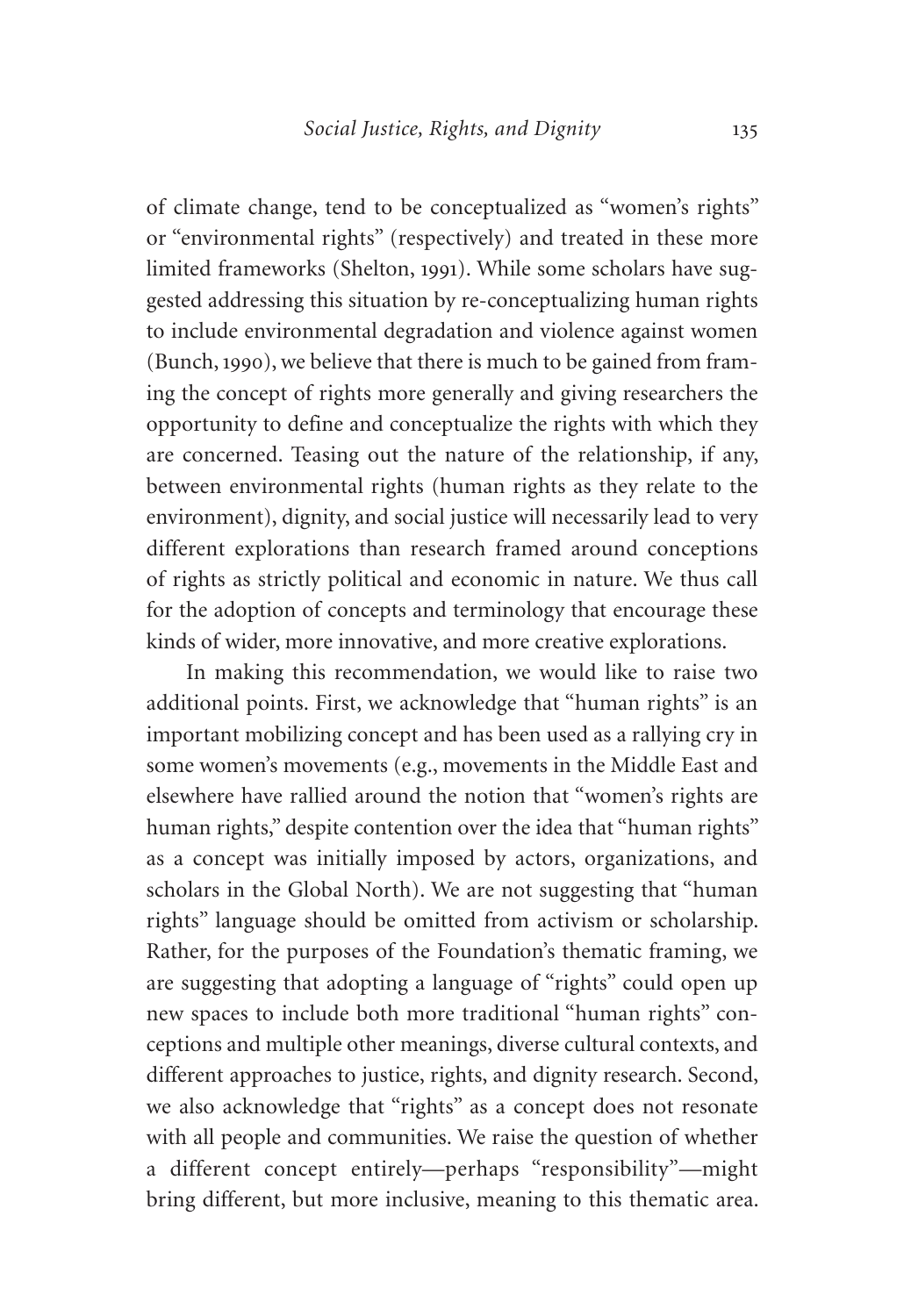#### 136 **MAY CHAZAN**

We recognize that a theme framed as "Social Justice, Responsibility, and Dignity" would engender different outlooks and processes. We therefore believe that further exploration of "responsibility" as a concept that links the Foundation's four themes is merited, although an exercise of this magnitude is beyond the scope of this paper.

## Adopting a Critical Social Justice Framework

Third, and most centrally, we call for the Foundation to reintroduce the concept of "social justice" into this thematic area, and, by positioning this concept first, to emphasize "social justice" as the broadest, most inclusive, and most socially located of the three concepts, with "rights" and "dignity" as two particular ways of approaching related issues. In addition, we call not only for the re-inclusion of "social justice" as a core concept, but also for the adoption of a critical social justice framework. Such a commitment moves beyond focusing on any fixed set of social problems, to instead focusing on supporting work that strives for a critical approach toward issues of justice, rights, and dignity. What do we mean by a critical social justice framework?

Critical social justice scholars, many of whom draw extensively on feminist theory and scholarship, distinguish their approach as a departure from that of scholars who view social justice from a liberal social ontology that both "presuppose[s] and obscure[s] dominant social arrangements, processes, and norms" (Young, 1990, 18; see also Stanley, 2009). They recognize issues of distribution and redistribution as symptoms of injustice (i.e., they view material disparities as one outcome of injustice), but they move beyond analyses that focus on issues of distribution to instead look at *processes that underpin injustices* (e.g., discrimination, racialization, sexism, homophobia, and so on). Thus, they are primarily concerned with how power operates in societies to privilege some people and groups and, often by extension, to harm others. They seek to reveal the nature of exploitative relationships that uphold injustices and secure privilege.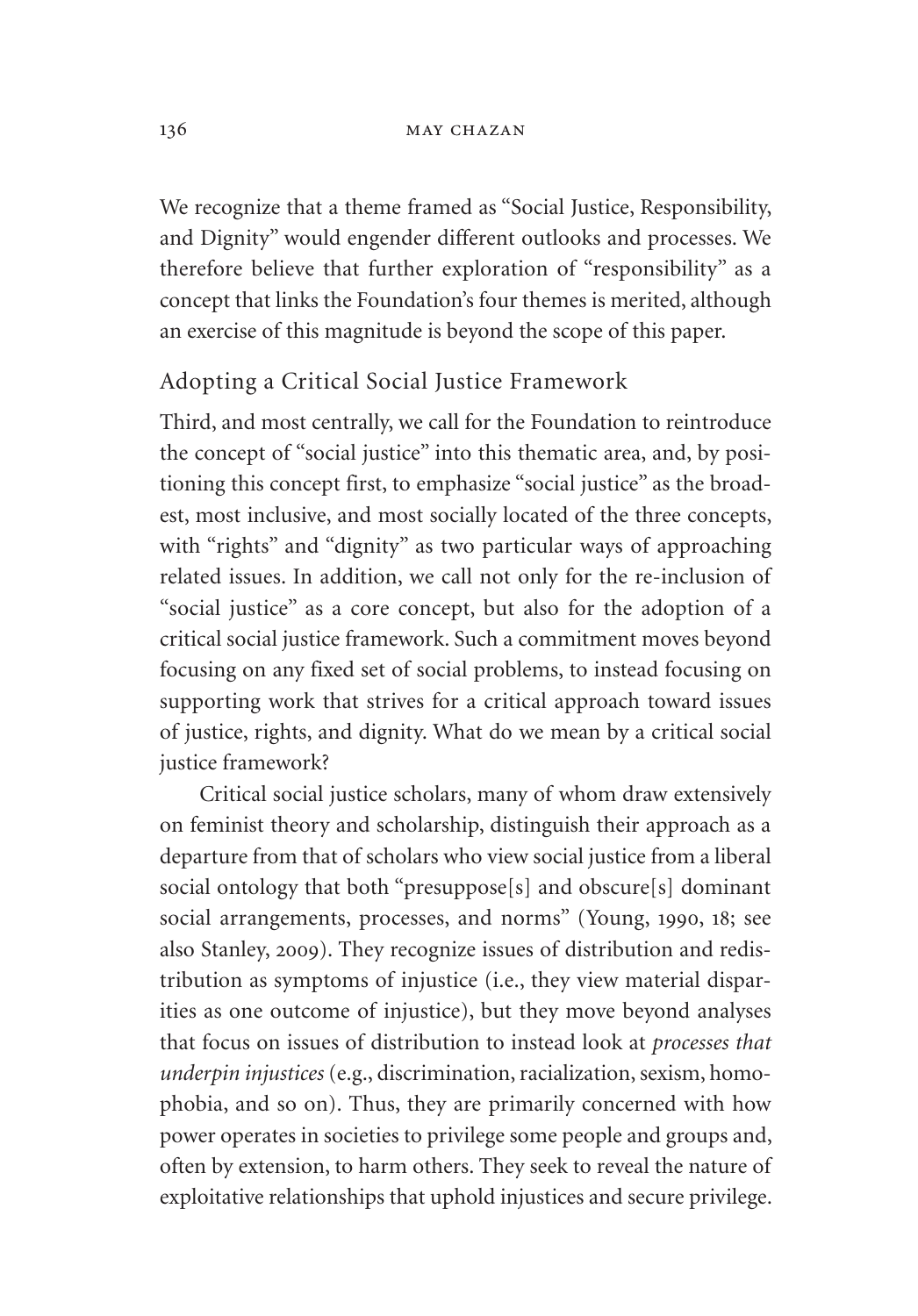Recognizing again the contributions of scholars from other streams of interrelated scholarship, we believe this shift to understanding what drives oppression and how people and groups are struggling for justice—rather than seeking to enumerate issues and situations in which human rights or dignity are compromised—could bring focus to the Foundation's work in this area, broadening the scope of its research significantly and building on its members' commitment to delving into some of society's hardest questions.

Critical scholars also commit to continuously questioning claims to universal truths, "common sense" assumptions, and categories that normalize certain identities and essentialize "Others" (Carroll, 2004). Critical scholars tend to be reflexive about how all knowledge is generated within complex social, institutional, and political contexts (Haraway, 1988); they recognize that power operates through the production, validation, and authorization of specific kinds of knowledge, with some ways of knowing carrying a higher status in society than others (Foucault, 1980). From the perspective of the Trudeau Foundation, this means supporting justice-oriented work that does not shy away from being provocative, asking difficult questions, destabilizing commonly held assumptions, and engaging with unconventional methodologies. It also means recognizing the power the Foundation and the Foundation's community have over the production and circulation of certain ways of thinking and indeed public discourse. Thus, as MacDonald (2007) suggested, the Foundation must strive to support high-quality, provocative research, including research that might not appeal to other funding bodies.

## *Summary*

The language used to describe the four thematic areas of the Foundation is important: it guides how the Foundation's mandate is fulfilled and what research is supported. This language is also dynamic: it has undergone change before and it can be changed again. The previous review of this theme, five years ago, resulted in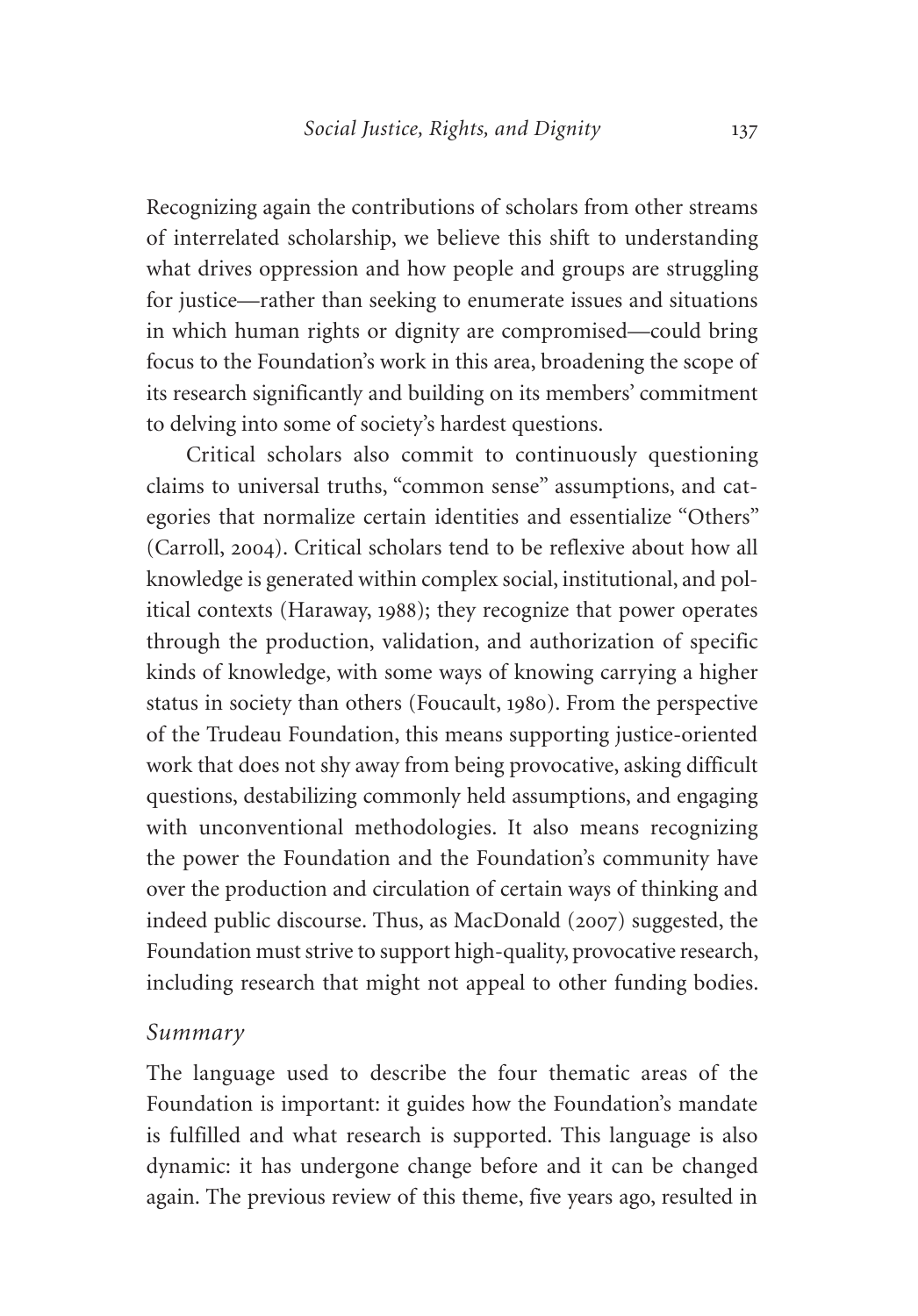replacing "social justice" with "human dignity." It manifested itself in tangible form at the seventh annual Public Policy Conference in Winnipeg, whose theme was "Equal in Dignity: Human Rights and the Passage of Generations." The conference was inspired by the idea that "affirming human dignity is an immense, daunting and never-ending pursuit" and that each generation learns "for itself how to defend and protect human rights and human dignity, forging its own tools and devising its own language—through laws, policies or direct action." Despite the rich discussions at the conference, and despite the excellent research supported by the Foundation under the thematic rubric of "Human Rights and Dignity," the emphasis on "human dignity" with simultaneous omission of "social justice" raises concerns for many in the Trudeau Foundation community, and indeed for us. After considering the reasons for the change and some of the reactions it precipitated, we therefore urge recasting the theme to "Social Justice, Rights, and Dignity." This language recognizes the value in each of these concepts while emphasizing "social justice"; it opens a space for a more critical, relational, dynamic, and socially located framework. Specifically, in recasting this theme, we call on the Foundation to take on board the important work of critical and feminist social justice scholars who seek to understand processes that underpin injustices.

## **2. Building a Critical Research Agenda**

In the remainder of this paper, our aim is to outline and contextualize what we view as priority research areas (and, more specifically, approaches) under the theme of "Social Justice, Rights, and Dignity." Five years ago, MacDonald (2007) identified six priority issues: poverty, violence, health, education, employment, and intergenerational inequities. In considering whether these issues continue to pose key challenges for future research, and in investigating new and emerging areas for support, we will preface our proposed research agenda with a brief discussion of Canadian and world events over the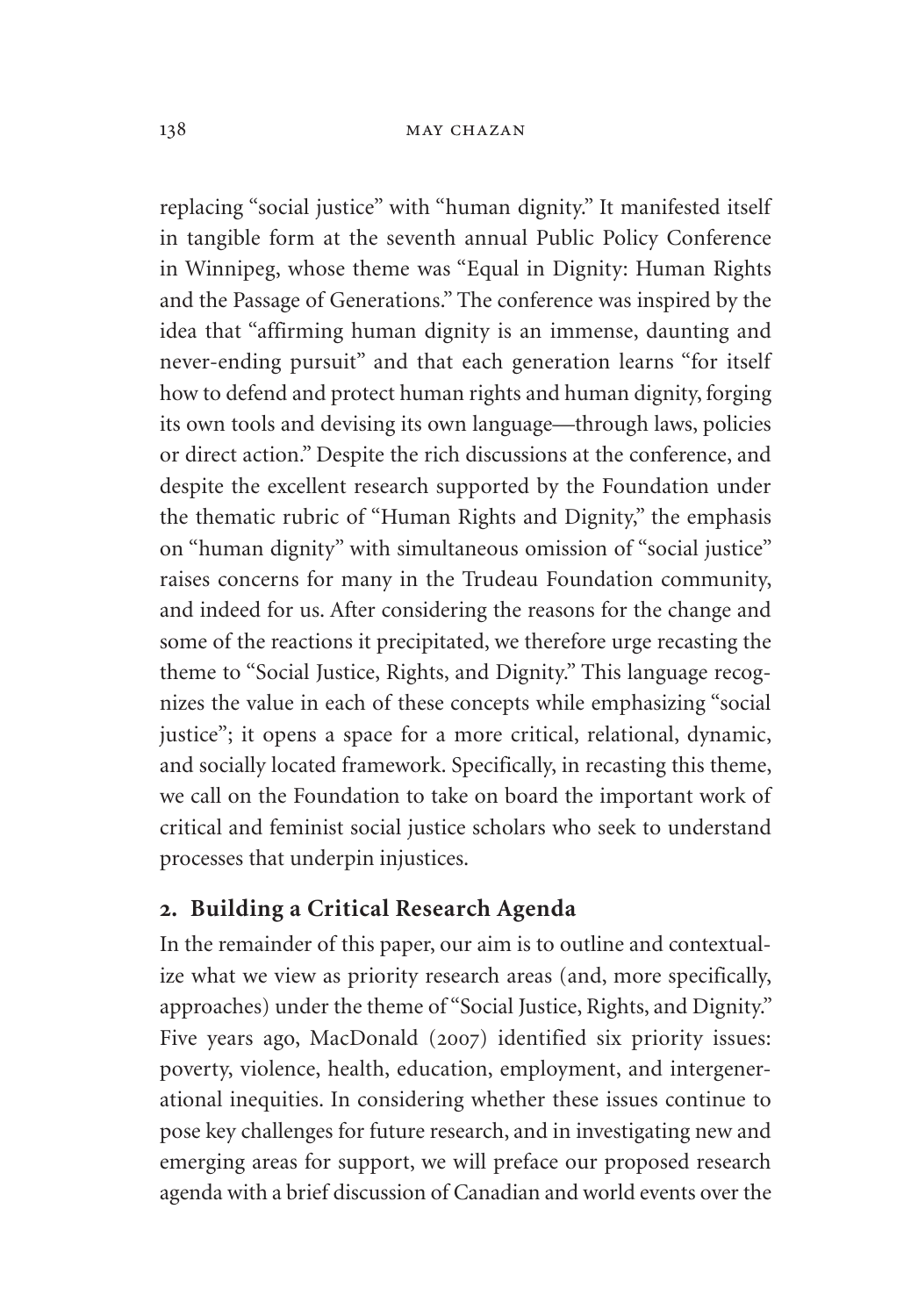past five years. In so doing, we argue that there is increasing urgency for scholars to better understand social justice issues, focusing both on sites where justice is compromised and on the myriad ways citizens and non-citizens are mobilizing in the pursuit of a fairer or more just world. We ask our readers to consider the historical basis of contemporary social justice issues and the ways in which changing conceptualizations of rights, justice, civil society, government, and so on affect the tenor and substance of public policy debates, and the daily lives of people in Canada and around the world. We also raise important questions about how long-standing forms of oppression, recent trends and events, and various forms of civil sphere mobilization converge to influence people's lives and struggles. We follow up this discussion with our research agenda: both the crosscutting considerations and the specific research areas that we consider priorities for those wishing to critically engage in, or offer support to, justice, rights, and dignity scholarship.

## *Context*

How historians will view the past few years in terms of social justice issues remains to be seen. What is clear, however, is that salient debates and events in the recent past must be considered within the context of historic shifts in the global economic system, ongoing discussions about the nature of democracies, long-standing debates over the appropriate roles of government, and the changing contours of civil society and the public sphere. Writing with the activism of the Arab Spring (uprisings in Tunisia, Egypt, Libya, and Syria) and the Occupy Movement still fresh in our minds, and with an awareness of the daily struggles of people around the globe to earn living wages, send their children to school, grow and purchase food, and care for their loved ones, we find it difficult to offer a simple characterization of contemporary social justice issues. We believe that the related, but divergent, extremes of the 2008–2012 global economic crisis and the 2011–2012 activism of the Occupy Movement and Arab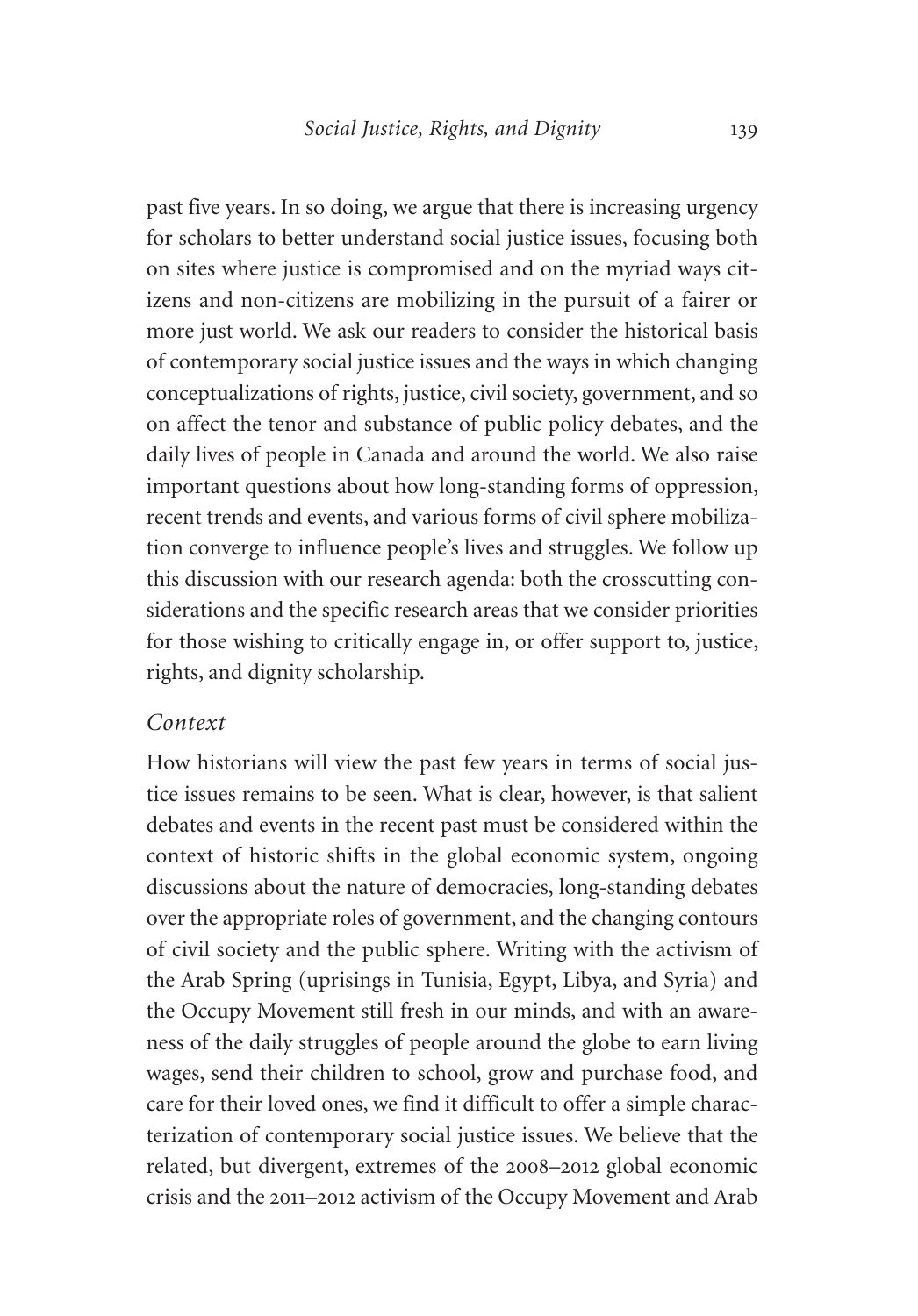#### 140 **MAY CHAZAN**

Spring suggest that rights are still contested and that social justice remains elusive for many. Simultaneously, these developments point to a robust global civil society that challenges the very political and economic processes that structure relations among citizens, non-citizens, states, and corporations. It is in this context that we offer our proposed research agenda.

In Canada, the global events mentioned above, along with growing conservatism and polarization in politics, policy, and public discourse, have had potentially profound impacts on issues of social justice, rights, and dignity. Following the election of two minority Conservative governments in 2006 and 2008, the election in the spring of 2011 produced a majority of seats—with 39.62 percent of the popular vote—for the Conservative Party. For the first time in history, the New Democratic Party obtained Official Opposition status with 30.63 percent of the vote, while support for the Liberal Party fell to an all-time low. Thus, in the most simplistic analysis, the 2006 to 2012 period in Canadian politics can be seen as an ascension of the political right (i.e., the Conservative Party), growing support for the left (i.e., the NDP), and a near-collapse of the centre. In reality, of course, these election results, like all election results, are the outcome of much more complex short- and long-term trends, events reaching far beyond Canadian borders, specific political personalities, and so on. What is important from our perspective is that, in this political moment, developing a social justice and rights research agenda is particularly contentious and complex—it must be carefully framed and contextualized.

Some Canadians, for instance, perceive this period as a time in which superfluous government spending is being curbed in order to protect the well-being of the Canadian economy and of Canadians (Clemens et al., 2011). They also see this as a time in which Canadians (and their government) continue to value rights issues, as evidenced, for example, by the Canadian government's 2006 apology to surviving Chinese Canadians who were subject to a punitive 1885-1923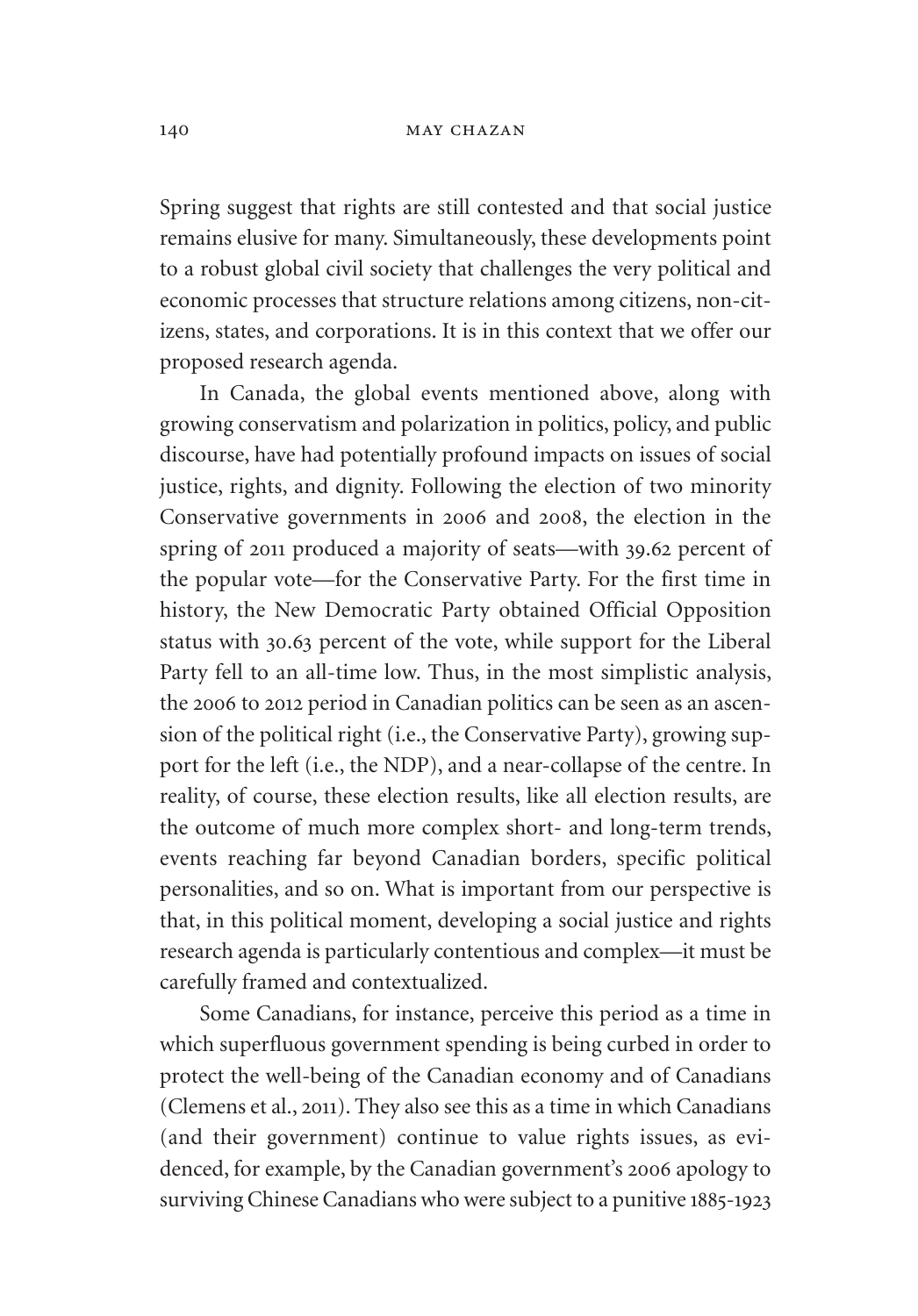head tax, and by the 2010 apology to former students of Indian residential schools. For others, however, the increasing conservatism of the last five years in Canada and elsewhere raises deep concerns concerns over growing social and economic disparities and over the possibility that that the social justice and human rights gains of the last 30 years have been, and are being, undermined (Stanford, 2012). While these concerns are based in discursive and policy trends that clearly precede the 2006 Canadian election, many social justice and human rights advocates have issued warnings that cumulative policies and laws harm vulnerable groups (e.g., new immigrants, asylum seekers, at-risk youth), favour economic interests over environmental ones (e.g., the development of the northern pipeline and the tar sands, the withdrawal from the Kyoto Accord), and undermine the capacity for effective advocacy in Canada (e.g., by cutting funds to the Canadian Human Rights Commission, Rights and Democracy, Katimavik, Kairos, and so on) (Gergin, 2011).

Long-standing debates over what government should fund and how government money should be spent reverberate ever more loudly. For those on the centre-left, these debates echo in their growing concern for the relinquishing of public funding for certain civil society groups and for increasing resources being allocated to civil liberty-limiting security efforts. Gerald Caplan and others point to the ways in which municipal, provincial, and federal authorities have regularly suppressed public demonstrations, such as the Occupy Movement and the protests at the G-20 summit meeting in Toronto in 2010, noting that in the case of the G-20 protests, the security price tag was estimated at \$1 billion (CBC, 2010). On the right of the political spectrum, such intellectuals as Brian Lee Crowley, Ezra Levant, and Adam Aptowitzwer make a compelling case for smaller government, self-funded charities and public interest groups, tougher security measures, and economic conservatism—all in the name of protecting Canadians. This resonates with, and indeed is deemed self-evident by, large segments of the Canadian public.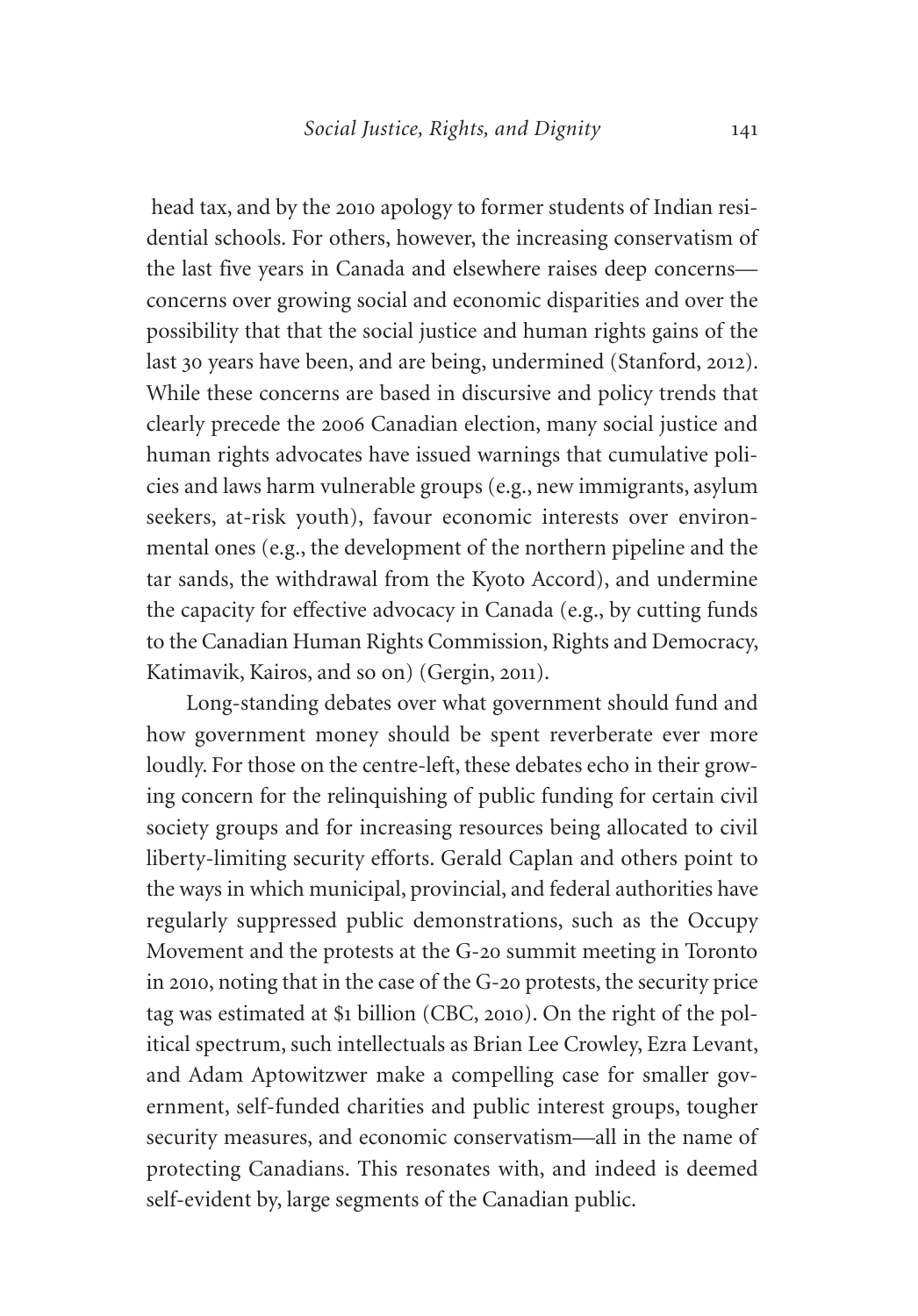#### 142 **MAY CHAZAN**

Our proposed research agenda must grapple with, and will inevitably reflect, this polarization. As we consider some of the most pressing questions of the last five years, we ask whether we are witnessing an incremental undermining of social justice and a narrowing of avenues for effective opposition in Canada and elsewhere. Like Caplan (2012) and others, we believe there is a growing urgency for social justice work at this time, while we likewise have concerns about what might be an erosion of civil liberties and a shrinking space of opposition (Caplan, 2012). But we feel that our concerns must remain open to critical questioning and scholarly research. How are government policies differentially affecting communities across Canada? Who is most vulnerable to the adverse effects of changing laws, policies, and services, and why? Is civil society limited in its capacity to effect change? Would a cohesive civil sphere response in some ways subvert or limit an effective reform agenda? Have recent protests taken place through increasingly limited media channels? Is the activism of organizations such as Avaaz limited to a group of informed and engaged activists? In what ways are people organizing in their daily lives and around what key issues? These questions merit further attention.

Furthermore, we ask scholars to critically question not only the impacts of recent policy and government practice, but also their temporality and context. To what extent are recent developments the responsibility of the newly elected government? To what extent are these products of long-standing and far-reaching trends within and beyond the national context? What are the broader discursive and intellectual trends that inform dominant ways of thinking about social justice, human rights, civil society, government responsibility, and so on? What are the history and genealogy of these trends, and how are they playing out in contemporary public policy and in people's everyday lives? We ask scholars to continue to ask hard questions about the nature of structural inequities and the propagation of racialized and gendered discourses that consistently present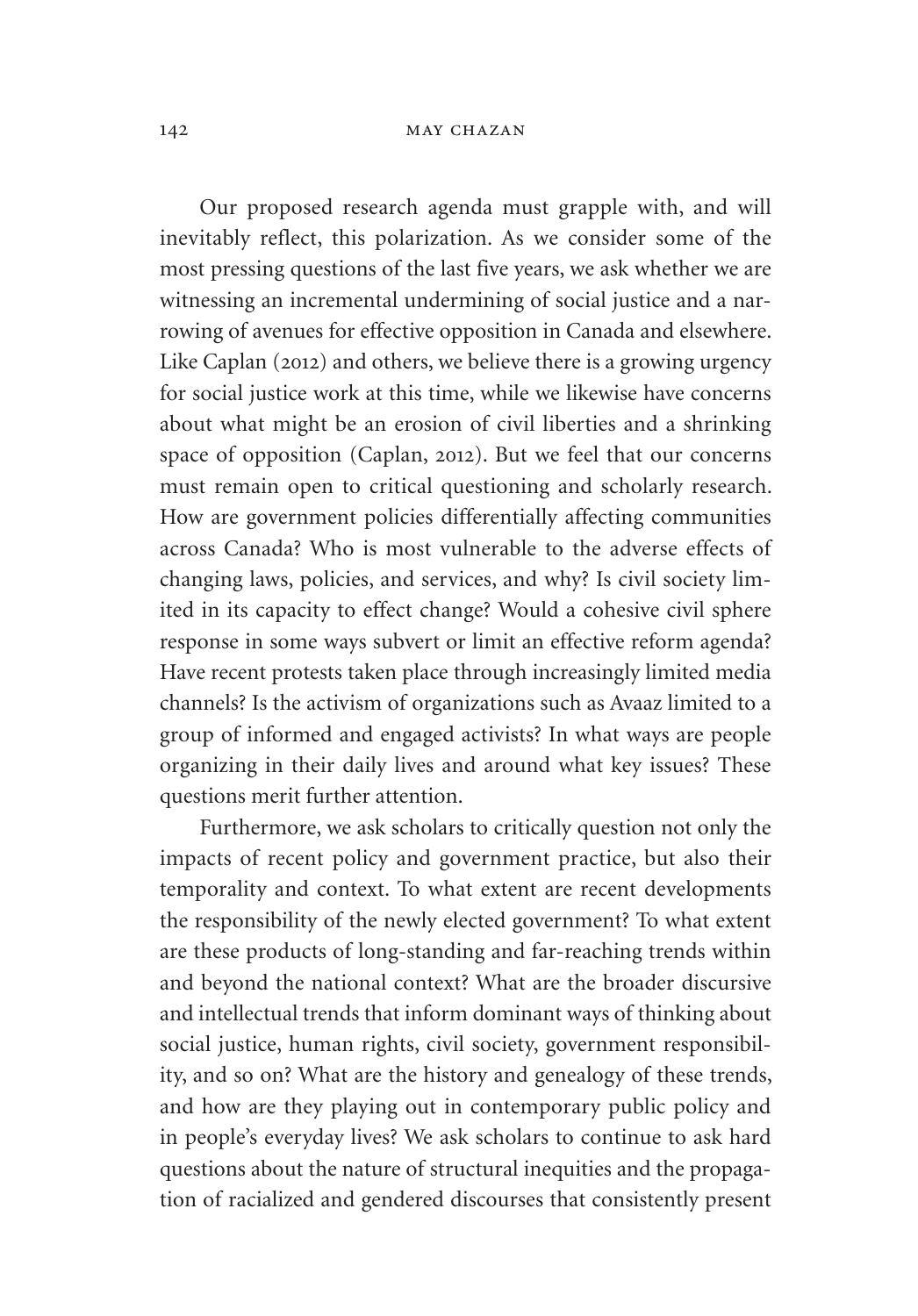certain groups as problems or impediments to the overall health and welfare of society. Thus, we offer our proposed research agenda not only in light of the events (and divisive politics) of the past five years, but also with questions about the longer-term trends in thinking that have propelled these events, and with deep acknowledgement of the processes of injustice and exploitation that remain present in Canada and globally.

The pursuit of social justice is clearly complex and increasingly challenging, and it behooves us to think critically about how to study and address issues of injustice in ways that are engaging, effective, and inclusive. Given the events of the last five years in Canada and globally, and given the continued existence of racisms, sexisms, imperialisms, and other forms of discrimination, we urge the Trudeau Foundation to think about scholarship in this area as a dynamic between (at least) two types of endeavours: first, work that seeks to understand the processes that underlie injustice, indignity, and inequity; and second, work that illuminates the multiple ways citizens and non-citizens struggle for just and dignified conditions in their everyday lives. Where the latter is concerned, we embrace Jeffrey Alexander's concept of a civil sphere—a fusion of conventional understandings of civil society and the public sphere. Alexander (2006, 3) describes this as "a world of values and institutions that generates the capacity for social criticism and democratic integration at the same time," underscoring shared responsibilities for the pursuit of social justice and the promotion and protection of rights and dignity.

## *Focusing on Approach: From Problems to Processes*

In his 2007 position paper, MacDonald recommended that in thinking about priority research under this thematic area, the Foundation focus on problems or issues that threaten justice and dignity (e.g., poverty or violence) rather than on essentialized identity groups of people who require attention (e.g., indigenous communities,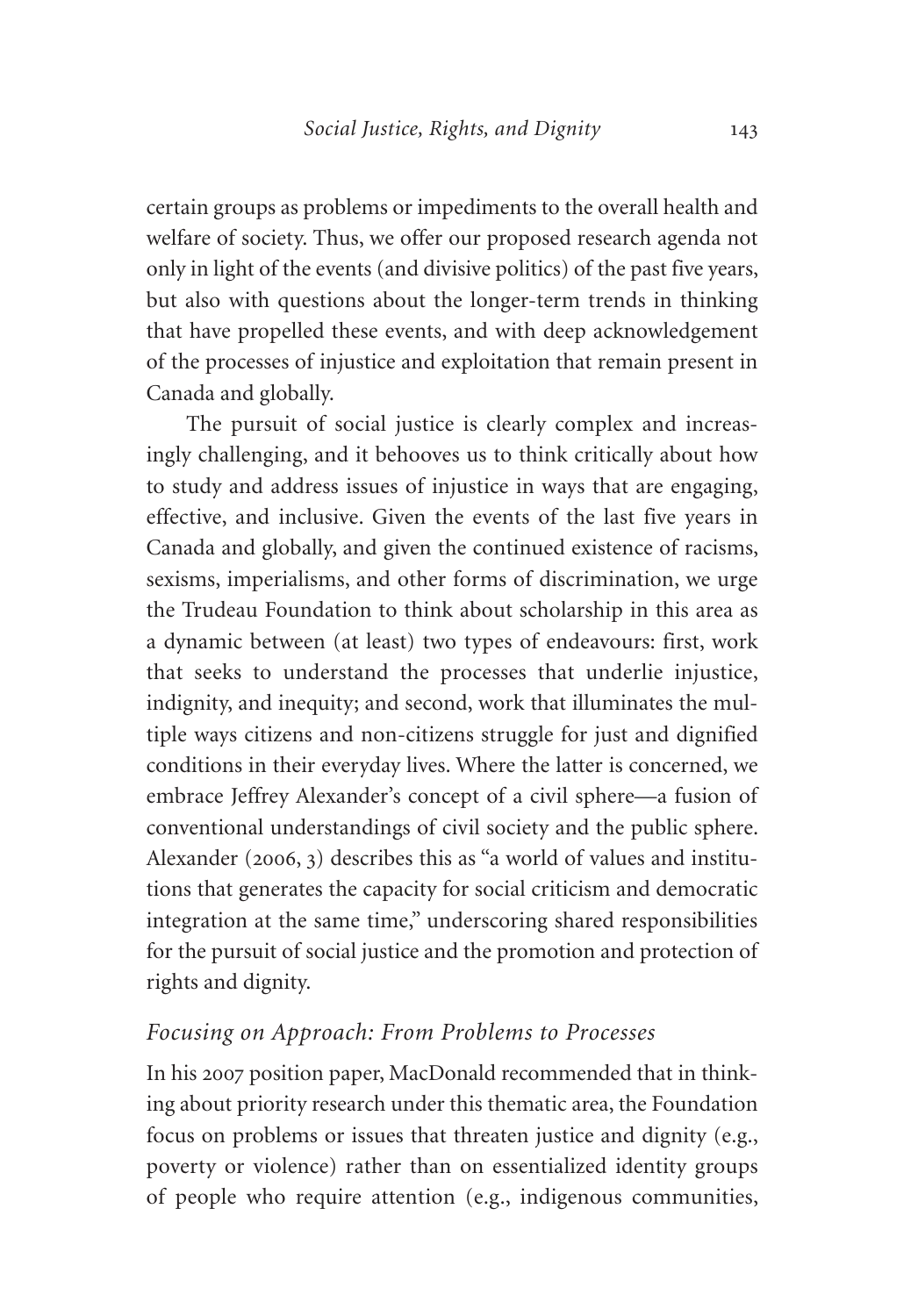women, and so on). We agree, to some extent, with his approach, in that we would not advocate for essentialist groupings. However, we would like to suggest yet another way of thinking about directions for future research: an approach that embraces a critical feminist social justice framework and explicitly seeks to understand processes that drive injustices—thus, a shift *from problems to processes*.

By this, and following from our recasting of this thematic area as articulated in part I, we suggest that the Trudeau Foundation explicitly seek to support research into the underlying processes that drive rights abuses and social injustices. This approach means asking, and seeking to address, some or all of the following key questions:

- Where in Canadian society and globally do we see discrimination, oppression, impoverishment, vulnerability, marginalization, and exploitation, and why do these exist?
- Who benefits from upholding inequitable relations? Who is harmed by various processes, discourses, categories, policies, and laws, and who is privileged?
- How are social "problems" (like poverty and violence) gendered, racialized, classed, and so on?
- Where and how are people and groups resisting growing inequi ties and injustices, and where do we see mobilizations to improve people's everyday lives?

In considering this shift from problems to processes, we have benefitted tremendously from engaging with the works of certain feminist scholars (e.g., Kobayashi, 2001; Pratt, 2000). Indeed, feminist scholarship has contributed extensively both to theorizing what is meant by a critical approach to social justice research and to developing critical methodologies more broadly. We strongly urge the Foundation to actively engage with feminist scholarship as it considers setting its research priorities over the next five years, and particularly as it considers the approaches and methodologies it wishes to support.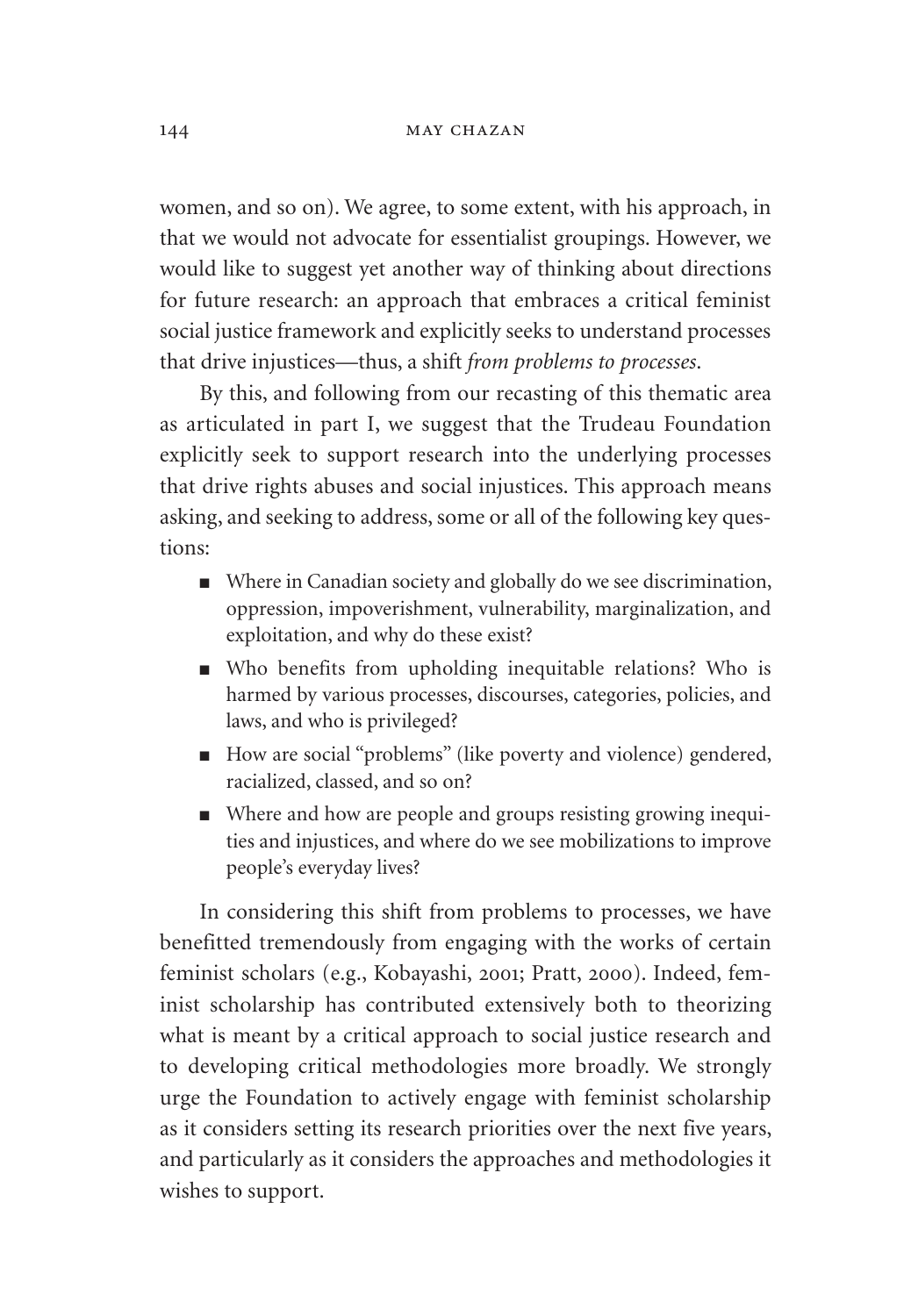This would entail some or all of the following:

- Supporting research concerned with justice, rights, and dignity that undertakes deliberate gender and *intersectional analyses*, thereby explicitly recognizing that the ways in which people identify and are identified shape their experiences of privilege and/or exploitation. The example Neve (2012) gave in his call for more gender-sensitive human rights research was that, to date, research on rights abuses associated with the "War on Terror" has been "almost gender blind." He encouraged the Foundation to seek out research that asks the questions that have so far been overlooked, such as these: What is the experience of women and families left behind when men are detained? How do intersections of race and gender affect how those left behind are treated in Canadian society?
- Supporting research that brings "Other" voices to the table, or research in which scholars commit to incorporating the perspectives often not sanctioned by the academy (i.e., *communitysanctioned research*). This means supporting research processes that are deemed sensitive and useful to different community groups (e.g., Tuhiwai Smith, 2005).
- Supporting *reflexive research* in which scholars examine their own positions of privilege and the complexity of their research relationships, and in which they remain aware of how power operates within all research endeavours to shape the knowledge produced (e.g., Rose, 1997).
- Supporting research that is *engaged*, resisting the idea that researchers should remain detached from, or minimize disturbance in, the lives of research participants. This means working with scholars who understand the complexities involved and yet are willing to blur the lines between their roles as researchers, advocates, and public interlocutors (e.g., McEwan and Goodman, 2010; Kobayashi, 2001).

To recap, five years ago MacDonald (2007) called for research into poverty, violence, health, education, employment, and intergenerational inequities. Given our discussion of recent events and on-going injustices, we concur that, five years later, these continue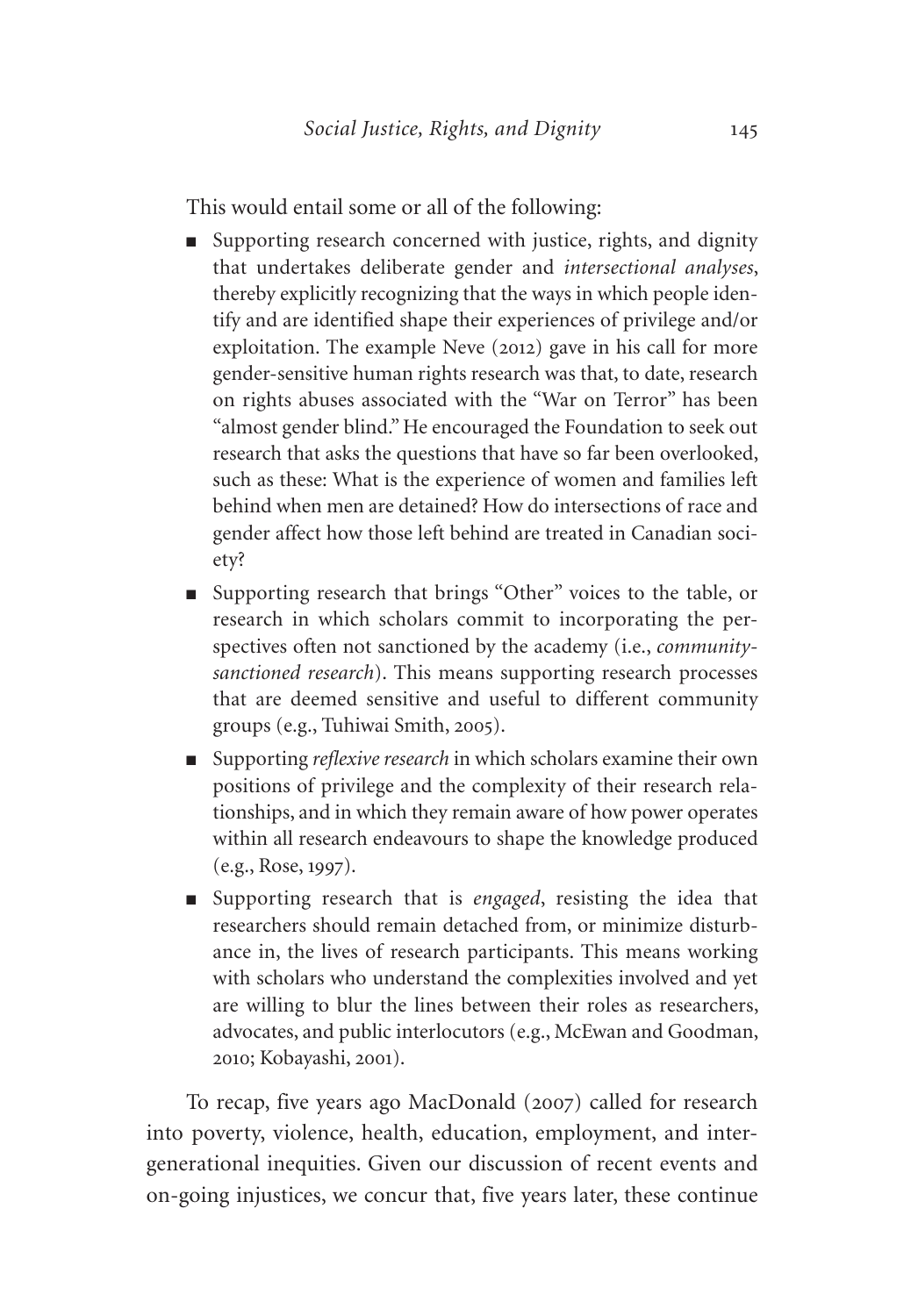#### 146 **MAY CHAZAN**

to be issues of high priority. But we also wish to complicate his proposal. Indeed, in seeking a more critical, dynamic, theoretically informed, and forward-looking approach, we wish to focus our discussion on underpinning drivers and intersectional experiences of injustice, as well as on relationality, agency, and possible sites of social change. This shift away from a focus on problems to a focus on processes generates a more dynamic way of thinking.

Shaped by this critical shift, the remainder of this paper delves into our proposed research agenda. Given our focus on processes, what we are proposing is much more about approach or methodology than it is about enumerating a set of fixed issues or categories. We will discuss our proposed agenda in two parts, first outlining four crosscutting themes for consideration in all research in this area, and then discussing three sets of processes that we believe require immediate research attention and support.

# *Crosscutting Considerations for Research on Social Justice, Rights, and Dignity*

Based on a sampling of current academic literature and a survey of policy positions put forward by leading think tanks and nongovernmental organizations in Canada, we have identified four crosscutting themes that we urge scholars concerned with all areas of social justice, rights, and dignity research to consider: (1) destabilizing "structures," (2) inclusions and exclusions, (3) spatialities, and (4) temporalities. In explaining how we understand each of these crosscutting considerations, we are building on the theoretical considerations raised in the first part of this paper.

## Destabilizing "Structures"

The operation of global capitalism, the mechanics of a functioning democracy, racialized and gendered discourses—these and many other routinized, dominant, and entrenched practices and discourses perpetuate and uphold inequalities and detract from individuals'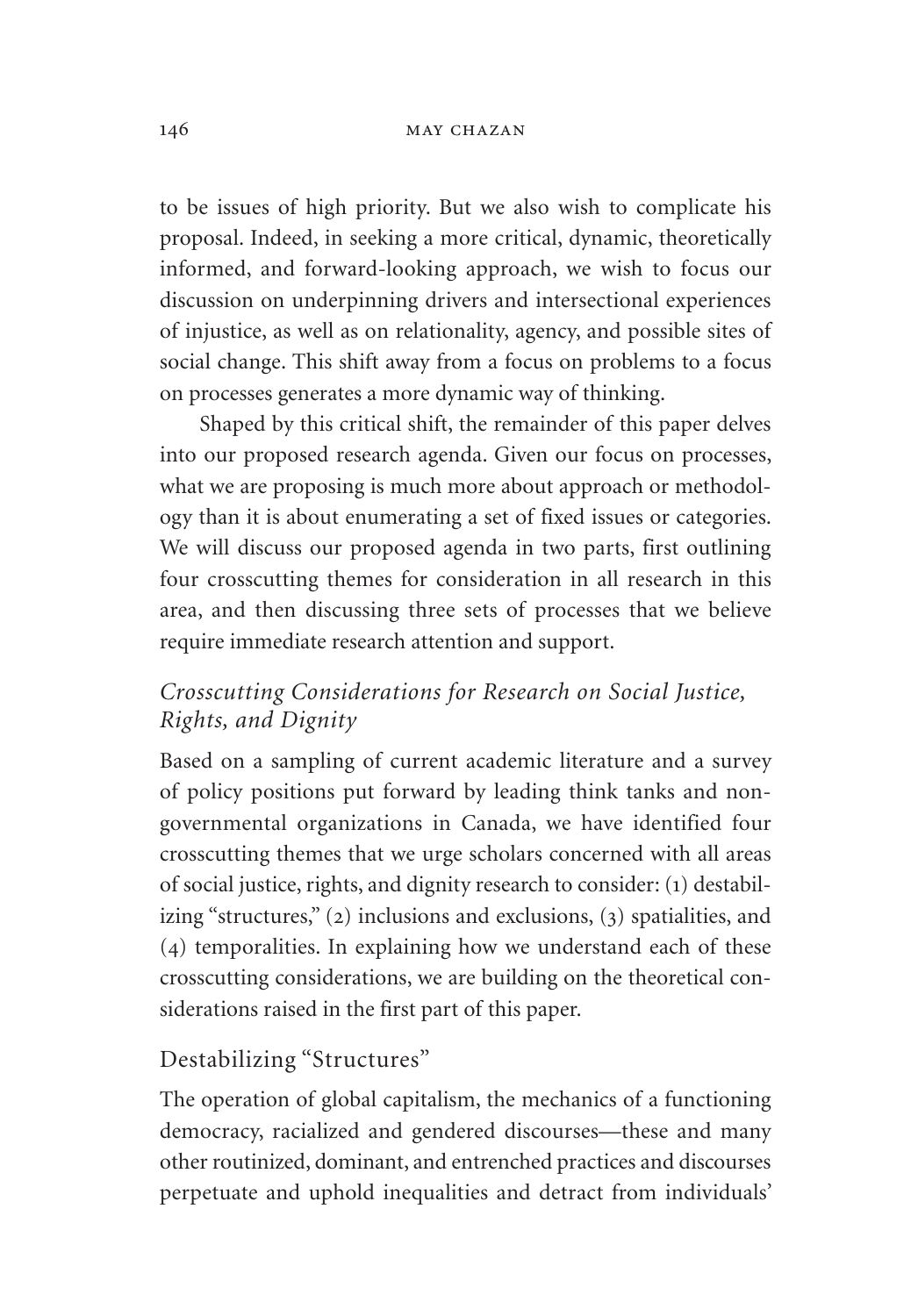capacity to live full, dignified lives. Political, economic, cultural, and social processes and relationships function in various ways to shape our lives and structure our opportunities. We are referring to what are often called "structures"—yet, we prefer to think of these as routinized practices, dominant discourses, and particular policies and laws that uphold injustices, recognizing that while these may be entrenched, they are not fixed for rigid. We call for research that seeks to understand how these routinized practices and dominant discourses operate and, importantly, to complicate or challenge such inequitable "common sense" or "status quo" processes and conditions. We urge work that recognizes these so-called structures but also imagines possibilities for change. Building on interventions by 2003 Trudeau scholar Anna Stanley (2009), we also call for scholarship that gives serious thought to the purpose of these routinized practices in terms of whom they benefit and what they maintain.

## Inclusions and Exclusions

Processes of inclusion and exclusion (specifically who is included, who is excluded, and why) are at the core of research into issues of social justice, rights, and dignity. In considering these processes, we urge researchers to remain critical to the categories they employ and how these might uphold hierarchical relationships and exclusions. Drawing again from feminist theory, we advocate for research that avoids essentialist approaches to social groupings. We call for intersectional analyses that recognize highly differentiated experiences and the complexity of multiple and dynamic social locations. For example, we urge scholars to ask not only whether women in Canada tend to be excluded from top government posts, but also, recognizing the huge diversity among "Canadian women," whether and how women's skin colour, class, age, marital status, sexuality, and so on cause such experiences of exclusion, and why. We propose that work in this area be concerned with the different ways people and bodies are identified (and discriminated against), as well as the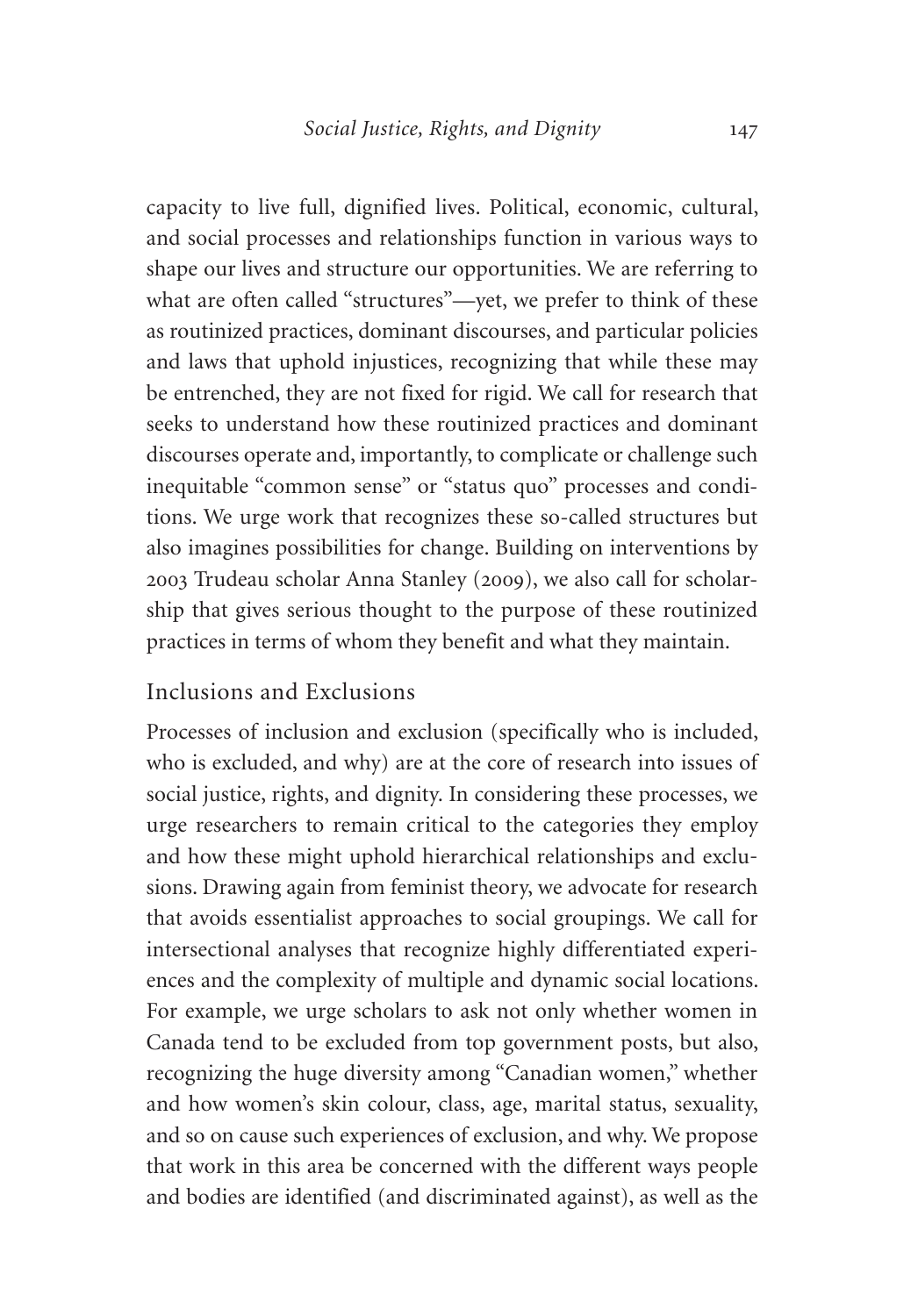ways in which people and groups draw on multiple social locations in their struggles for justice.

In addition, we call for a focus on research that probes how relationships inform processes of inclusion and exclusion, which inform conceptions of social justice, rights, and dignity in turn. Paulette Regan, senior researcher for the Truth and Reconciliation Commission, proposes that processes of inclusion are not the responsibility of a single individual or defined group but rather the responsibility of society as a whole (Regan, 2010). As part of this, we suggest, that the Trudeau Foundation specifically seek to support scholars who are critical and reflexive about their own roles, power, and privilege, about the situatedness of the knowledge they produce, and about who they include in their research and how they go about this inclusion.

#### Spatialities

Issues of spatiality—in terms, for instance, of the state's scope for intervention and the fluidity of social justice protests—are of wide concern for scholars in this area. There is indeed a need for critical awareness of how social justice issues play out in multiple spheres (and at multiple scales) and across porous borders. We urge scholars working in areas relating to justice, rights, and dignity to call into question categories or "scales" that are seemingly fixed—to recognize the important spaces between and outside, for instance, "the state" versus "civil society," and to grapple with the ways in which actors often move fluidly between different "levels" of government. We urge work that investigates the manner in which initiatives in one arena relate to, support, and/or contradict those in others. This includes, for example, engaging with how activities in Canada (such as the development of the tar sands) affect people in other parts of the world and how Canadian involvement abroad (such as mine development in Africa) relates to broader social justice issues for people in the Global South and the Global North. It also includes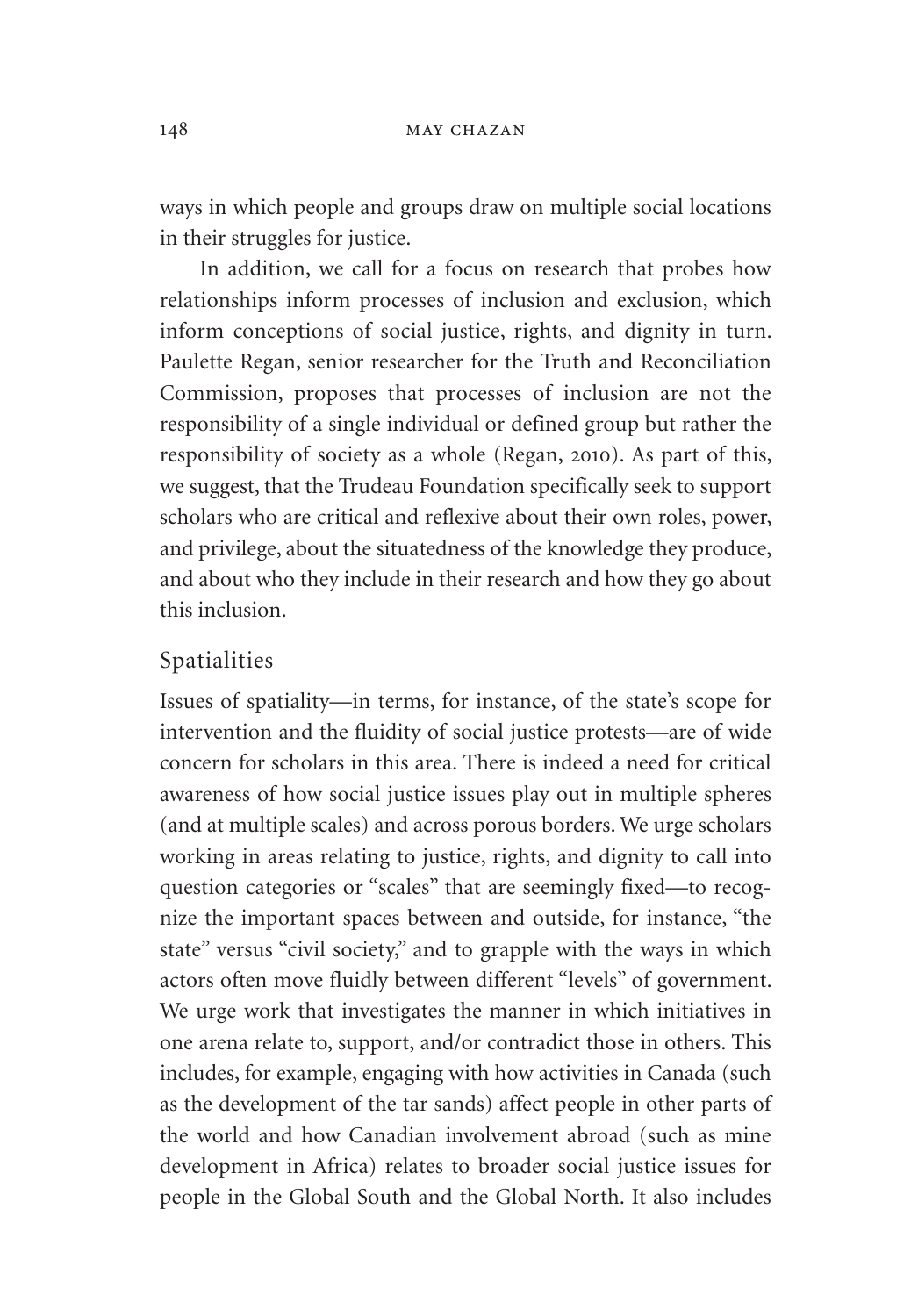looking at how struggles and mobilizations for justice often cross permeable social and geopolitical boundaries and borders, and the creative ways in which such actors forge these translocal and transnational connections.

## Temporalities

When news of the terrible living conditions in Attawapiskat emerged in late autumn 2011, one of the concerns expressed by civil society actors was that the lack of adequate housing and basic life supports on the reserve should not be assessed as an emergency situation, but rather as one of persisting inequities. The same question can be raised of Canada's decision to withdraw from the Kyoto Accord, with which Canada had never complied, at the Durban conference in 2011. We therefore call for scholars to undertake critical analyses of the temporal nature of social justice issues. This means seeking to understand underlying processes of vulnerability, inequity, and oppression. It also means probing the ways in which particular events, situations, contexts, or policies function to improve these processes (as in, perhaps, cases where redress or reconciliation is taken) or to deepen them (as in, perhaps, sites where the uneven effects of global financial crises are most badly experienced).

Concern for the temporal nature of social justice issues also means adopting forward-looking approaches, considering, for instance, the ways in which processes at play and actions taken now might impede the capacity of future generations to live with dignity. While issues of intergenerational justice are paramount and have been clearly articulated in work relating to climate change, we feel that such a forward-looking approach can and should be applied to research in all areas. How will our current economic choices, policies, and ways of consuming affect different people, groups, and communities struggling for justice, rights, and dignity? What are the future implications of whether we choose to make medicines accessible to people in the Global South, particularly in areas with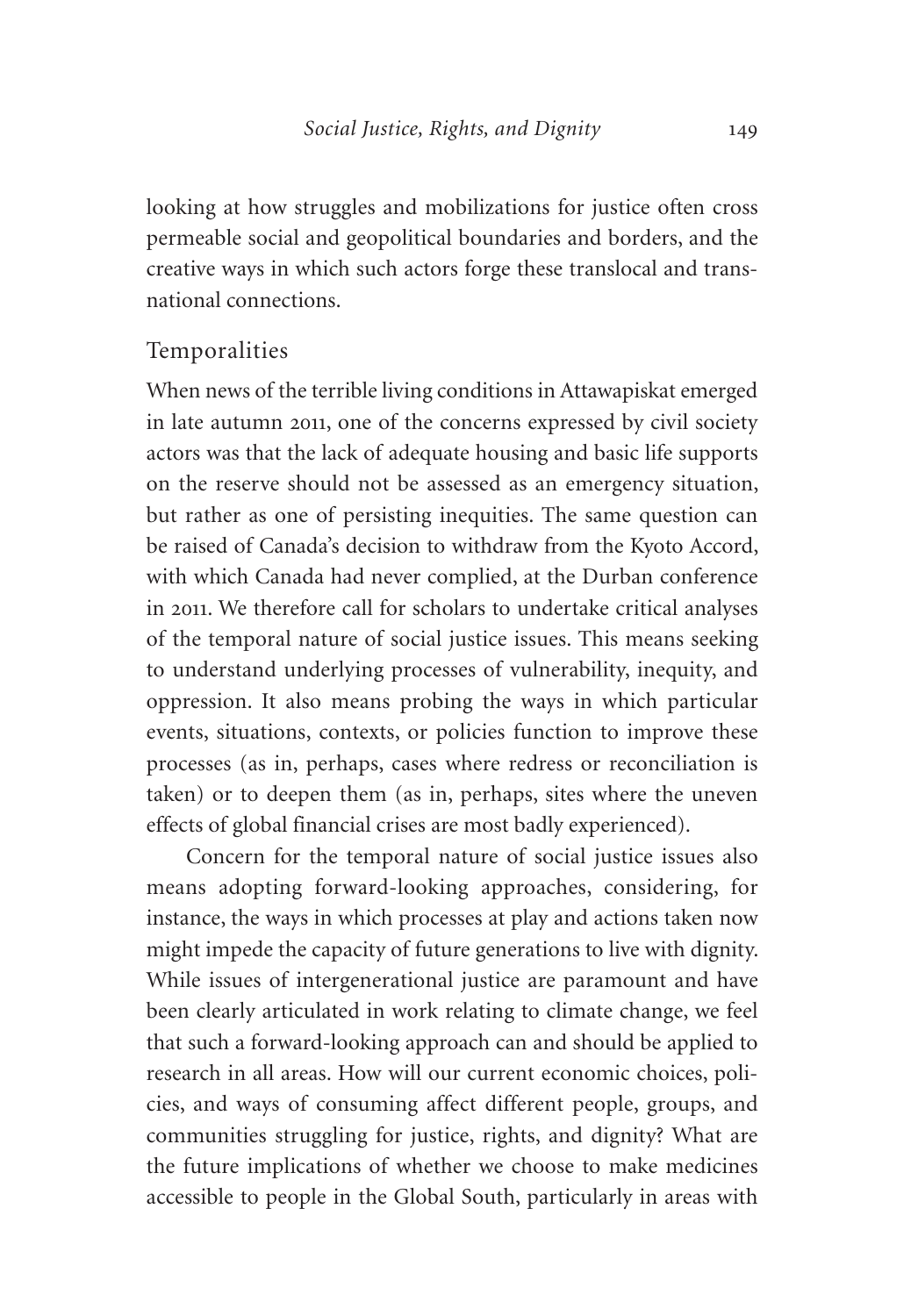#### 150 **MAY CHAZAN**

massive HIV/AIDS epidemics? What are the future implications of our migration and immigration practices and policies? Scholars have a responsibility to at least raise these questions.

# *Priority Research Areas: Understanding Processes of Power and Resistance*

With these crosscutting considerations in mind, we turn, finally, to a brief discussion of our proposed priority research areas. In the early stages of our research for this paper, we identified three overarching issues relating to social justice, rights, and dignity that we felt required immediate attention: (1) poverty (and its associations with skin colour, gender, age, and citizenship, among other factors), (2) inequality (especially, but not exclusively, as it relates to health, education, and the law), and (3) civil sphere responses. Based on our previous discussion, however, we have opted to frame our proposed research agenda in terms of processes rather than problems. Thus, we have organized our main concerns around a series of processes that underpin why some people live with an abundance of privilege, health, and opportunity while others experience disproportionate levels of exploitation, deprivation, and impoverishment. We therefore focus on processes of (1) impoverishment and discrimination, (2) unequal and inequitable access, and (3) mobilization. At the core, we are advocating for a better understanding of power—asking how power operates to privilege some and harm others, and how this power is resisted in multiple, complex, and creative ways. Our discussion is by no means exhaustive, and nor do we intend it to be prescriptive; rather, we identify certain key concerns and questions, which serve to illustrate our broader focus on processes and which we believe merit further exploration and elaboration beyond this paper.

### Processes of Impoverishment and Discrimination

Poverty, livelihood insecurity, marginalization, and deprivation impede many people around the world and in Canada from living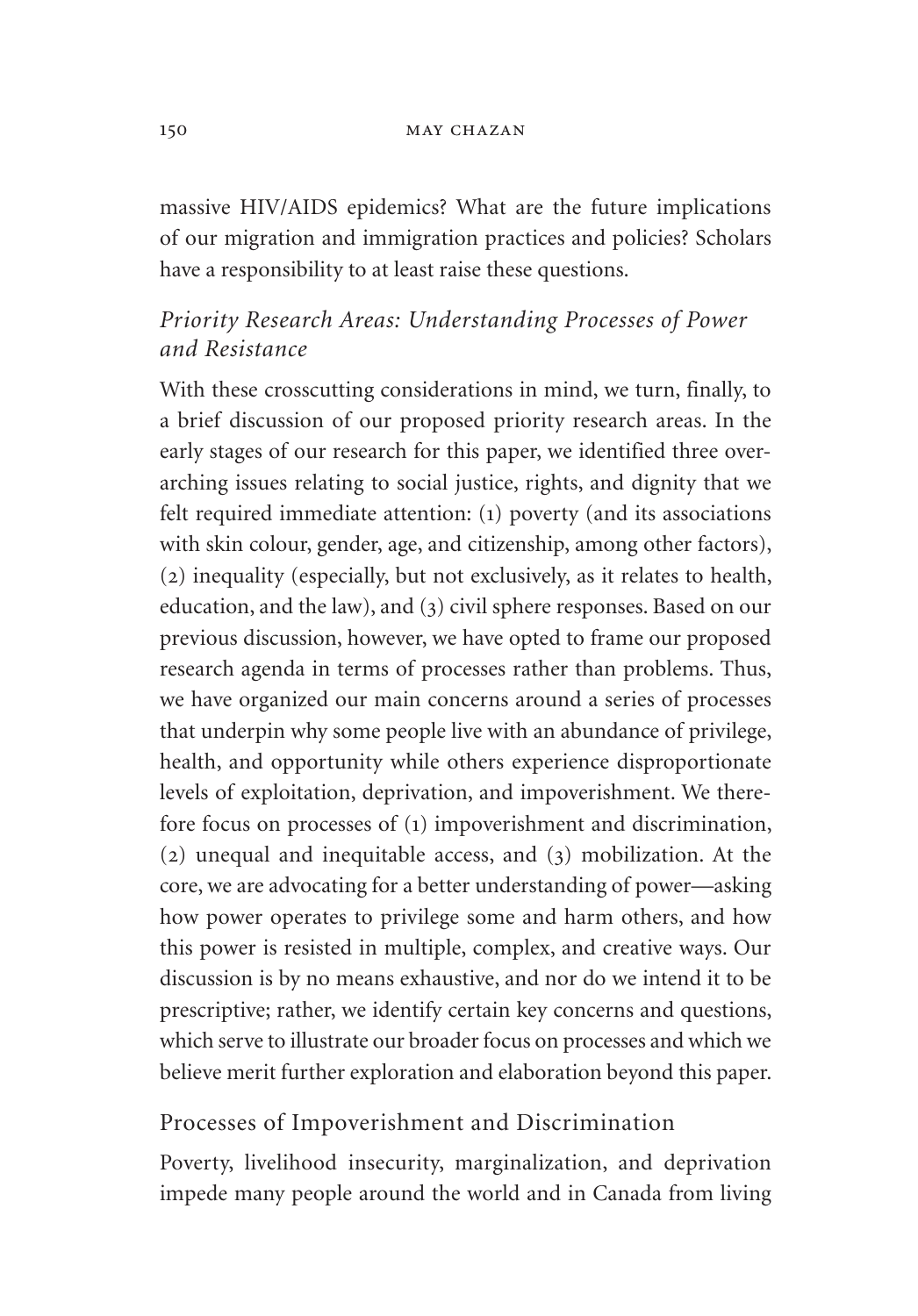full and dignified lives. Yet in considering, from a critical perspective, how poverty is a social justice issue, we must raise questions about underlying drivers: Who is most socially and economically vulnerable? Where in society do we see stark instances of deprivation, and why? Thus, we urge scholars to focus renewed attention on processes of impoverishment and, by seeking to understand underpinning causes, processes of discrimination. Key questions here might include the following:

- Where in Canada and globally do we see processes of impoverishment, marginalization, and/or discrimination taking place? What is driving these?
- Who is most harmed, or made most vulnerable, by particular practices, policies, or discourses? Who benefits or is left unharmed?

In other words, we believe that future research should attend to how and why certain groups become impoverished and how their vulnerabilities may be reinforced as a result of stigmatization, the unequal distribution of resources, sexism, racism, and multiple other forms of discrimination. Within the context of these key questions, areas of particular concern emerge for us. While we do not believe that future research should be confined to these areas, we suggest them as a means of illustrating the approach we are advocating and how it connects with a tangible research agenda.

■ **Ageism and intergenerational inequities.** In 2009, child poverty in Canada was at 9.5 percent. The same year, poverty among the elderly was at 5.9 percent, with the highest concentration of poverty among single, elderly women. In thinking about issues of justice, rights, and dignity in Canada and globally, we believe that it is important to consider the needs of particular generations and how their relations to each other inform their capacities to live full lives. Why does child poverty persist? Why are the elderly, particularly elderly women, vulnerable to impoverishment and marginalization? What underlying factors and discriminations are at play?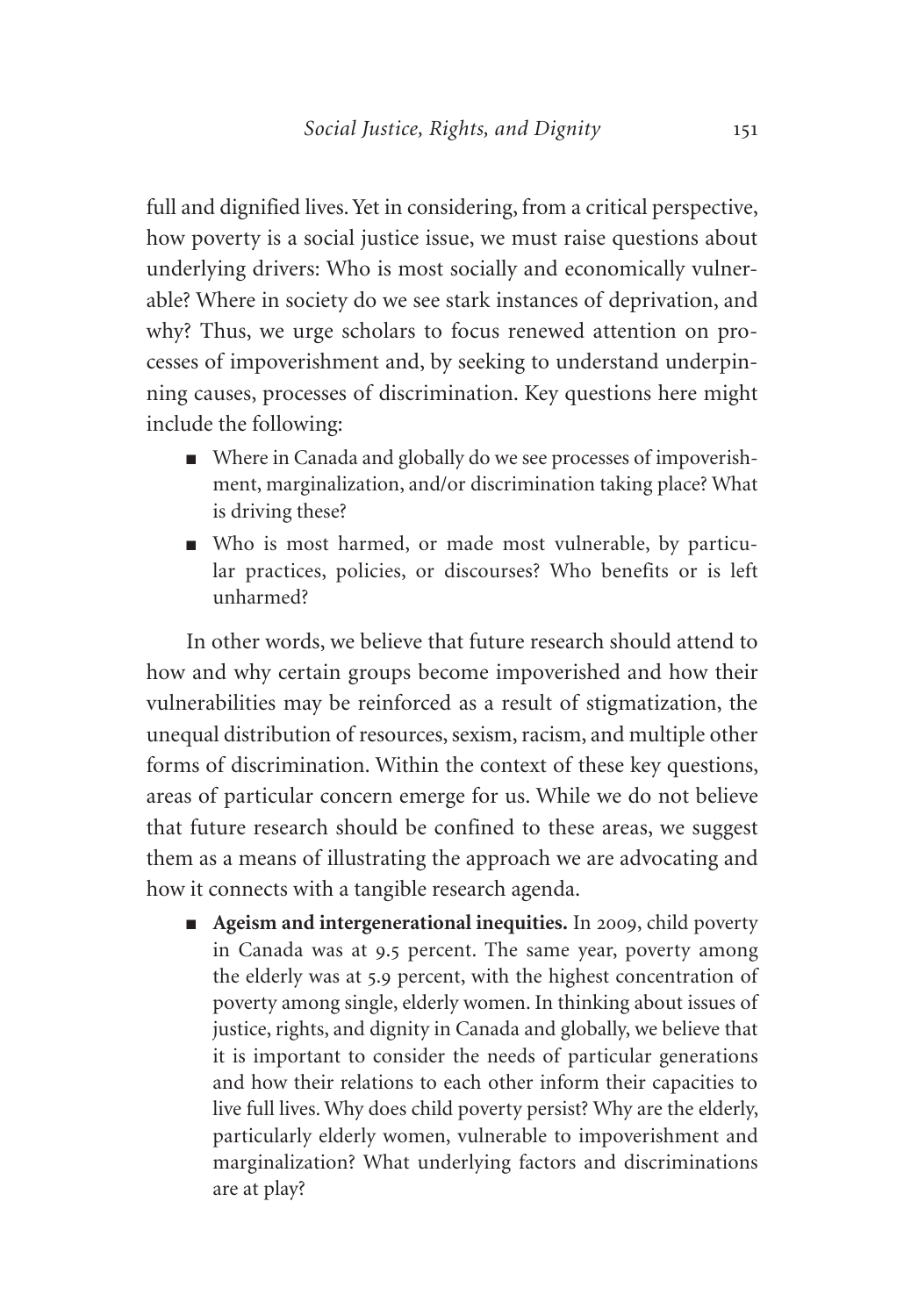- **Racialization and gendering.** It is critical that we ask the difficult questions about why certain groups, such as Canada's indigenous peoples or recently arrived migrant communities, often face endemic poverty, poor education rates, and the lack of proper health care, and that we move beyond homogenizing and static identifiers of these groups to understand who within them is most vulnerable and why. Heeding work on poverty reduction in Canada (Block and Galabuzi, 2011; Hay, 2009) and the campaigns of organizations such as the Colour of Poverty Network, we believe it important to support research that seeks to understand the processes that perpetuate linkages between impoverishment and racialization. We also believe this work should be subjected to intersectional analyses that ask in what ways that poverty might also be linked to gender, geography, ability, sexuality, age, and so on.
- **Citizens and non-citizens.** Given the growing numbers of illegal migrants in Canada and elsewhere, and the reformulation of temporary worker programs that recruit people for short-term residence but not for citizenship, we believe that future research must consider the implications of how citizens and non-citizens are documented in our transnational world. Following such campaigns as No One Is Illegal, we believe scholars should also explore the question of which bodies are allowed in which spaces and why. How do our policies, laws, and borders make some bodies illegal (and thus less able to claim certain rights and dignities), even as they require such bodies to uphold the privilege of those deemed legal? How do discourses and legal categories of citizenship function to discriminate against some people and deny their rights? Here, too, a careful examination of what is upheld by these practices and in what ways they are driven by underlying processes of racism, sexism, and so on, is critical.

### Processes of Unequal and Inequitable Access

While poverty and processes of impoverishment impede many from living lives of dignity, material and symbolic disparities within and between societies often reflect underlying processes of exclusion, oppression, and exploitation. A critical social justice framework,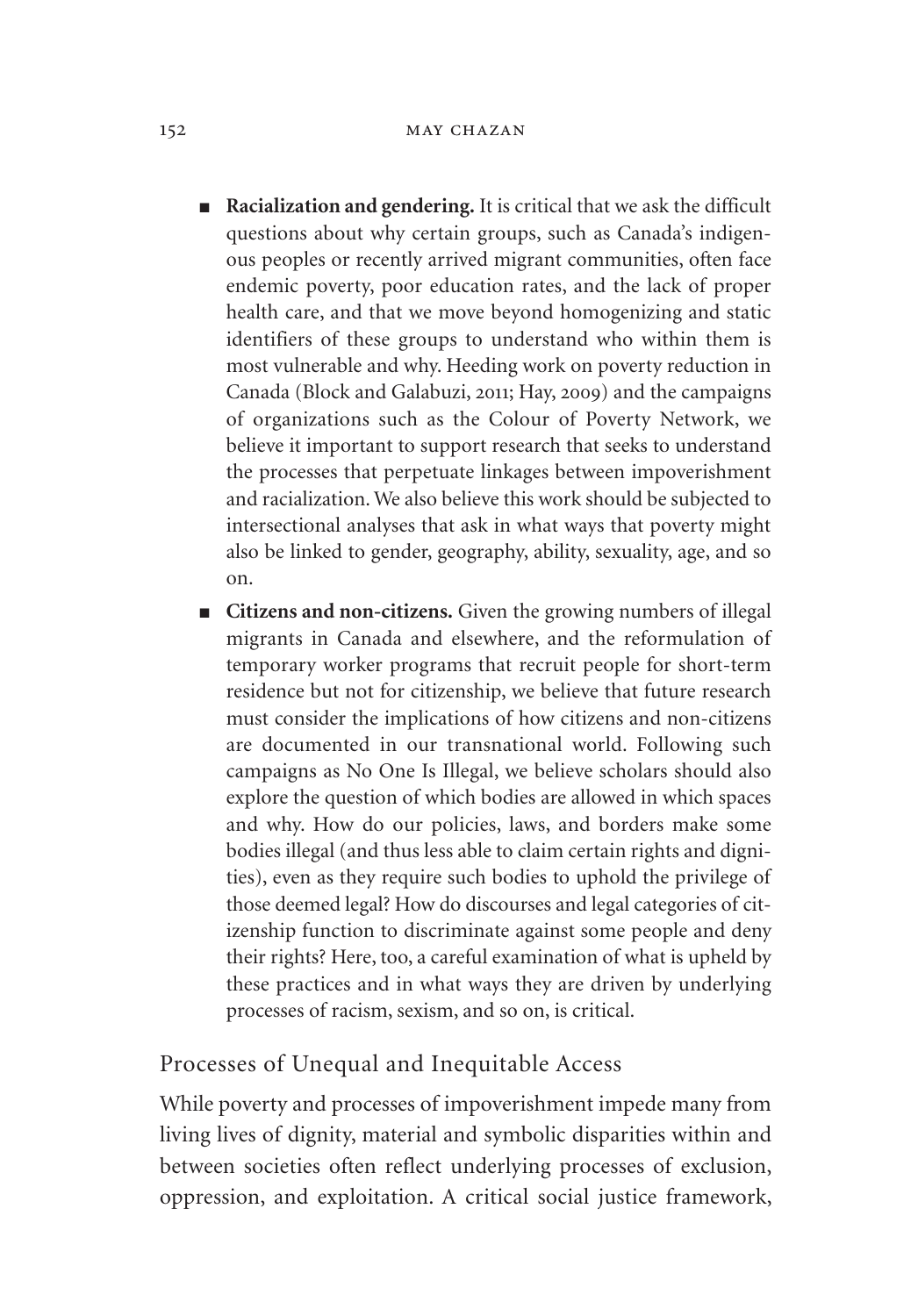as discussed earlier, recognizes social and economic inequalities as a symptom of underlying injustices, but focuses attention on unravelling these underlying experiences and situations of oppression (Stanley, 2009). In this context, and building on repeated interventions by the Council for Canadians and others, we propose that researchers turn a critical lens on the processes that shape who has access to services, institutions, resources, and opportunities, who does not, and why. In other words, we call for future research aimed at understanding processes of unequal and inequitable access, while deliberately recognizing "inequality" as shorthand for experiences and situations of unfairness and oppression. Key questions here might include:

- Who has access to services, institutions, natural and symbolic resources, and opportunities? Who does not?
- Why?

In considering these questions, we ask scholars to investigate the complex processes that inform unequal access, in Canada and globally, to a number of different services, resources, institutions, and opportunities, including but not limited to the following: education, health care, justice, information, employment, livelihood security, environmental and symbolic resources, housing, and clean drinking water. We also ask scholars to consider the ways in which state and non-state (i.e., corporate, community, alternative institutions) practices inform access to material and symbolic power. Again, we will elaborate on only some of these areas, raising certain key questions and potential areas for research:

■ **Education.** Amnesty International and UNESCO have both underscored education as a fundamental right, necessary for the exercise of all other rights. Access to education therefore remains a primary and fundamental challenge to the pursuit of social justice and the protection of rights and dignity. However, given the growing disparities within Canada and globally, the issue is not just about a right to education, but rather relates to fundamental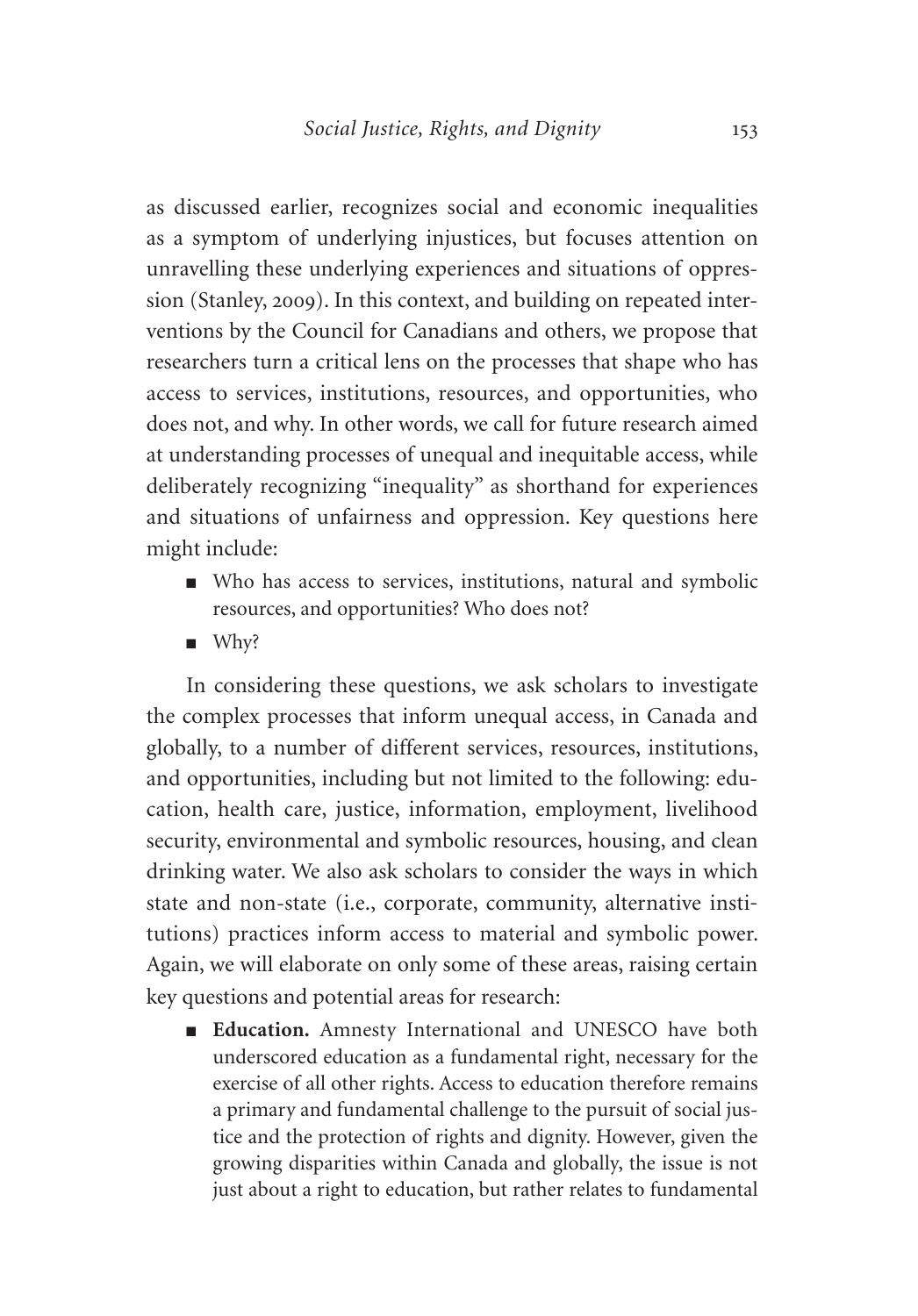questions about what people are gaining access to, how, why, and to what effect. What socio-economic processes structure access to education in Canada? How does the lack of affordable and accessible daycare or early childhood education in Canada shape access to education in later years? How do we address the language and integration needs of children from immigrant families without fostering difference and discrimination? Who is harmed most by funding cuts to public education? Where are there barriers to accessing special education services and support for people with disabilities within our public schools, and what causes those barriers? How do intersections of gender, race, class, language, and so on affect children's success in school and access to higher education?

- **Health.** Disparities in health indicators within and between countries are symptoms of underlying inequities and differential access not only to health care, but also to healthy living and working conditions. In 2000, life expectancy at birth was estimated for males from First Nations in Canada at 68.9 years, compared with 77 years for males from the general Canadian population; in South Africa that year, life expectancy for males was estimated at 53.5 years. What causes these differences? What factors underpin unequal access to health and health care? Why do some people and groups systematically live in better conditions, with safer housing, cleaner water, less taxing work, more disposable income, and better nutrition, and what does this mean for their health? What drives differential access to primary health care, family doctors, specialists, and specialized diagnostic tests? In what ways are health inequalities related to race, gender, and class?
- **Justice.** While justice is often considered in terms of criminal justice systems, we encourage questions about how we can conceptualize justice to better understand the implications of access to different kinds of justice. How does the presence of Sharia law in Canada, for example, affect our conceptions of justice and how people access justice? What processes perpetuate the denial or realization of justice in Canada? In a world where borders are increasingly porous, should we reconceptualize justice in a more transnational manner? What responsibility do people in the Global North bear for ongoing inequities in the Global South?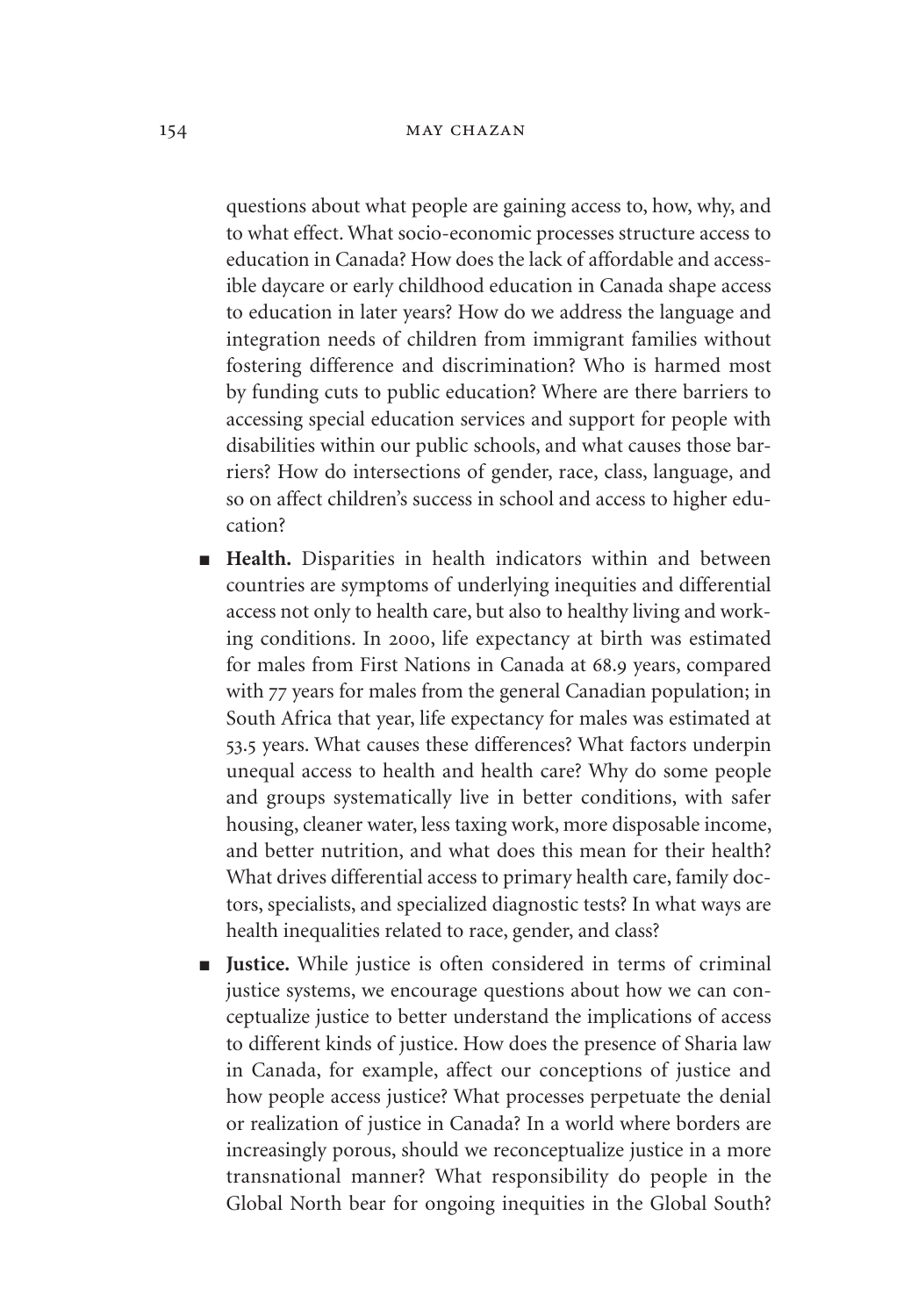How does a more holistic approach to justice, one that includes human and environmental concerns, transform how we think of justice and measure its existence?

## Processes of Mobilization

Finally, picking up from our earlier contextual discussion, we call for critical attention not only to processes underpinning injustices in Canada and globally, but also to how and why people are mobilizing in their struggles for justice, rights, and dignity. These mobilizations probably take on many different forms—from an informal neighbourhood group working to support a neighbour struggling with cancer without adequate institutional or family support, to a church initiative to support an orphanage in Lesotho, to highly organized environmental and social movements. Key questions here might include these:

- Where and how are people collectively mobilizing in pursuit of justice, rights, and dignity? Over what key issues? To what effect?
- How do people organize in their daily lives to improve their living conditions and challenge norms?

Research in this area would include looking at the functioning, dynamics, networks, and impacts of non-governmental organizations (large and small), community-based associations, voluntary organizations, faith-based organizations, campaigns, movements, and all of the other associational forms that fall within Alexander's (2006) notion of the "civil sphere" as described earlier. While acknowledging the important roles that states play in perpetuating or altering inequities and establishing the legal contexts in which rights and dignity are experienced, we maintain that states alone cannot be held responsible for the promotion and protection of social justice. Future research must therefore focus on the civil sphere and the agency, creativity, and ingenuity of those who populate it. Such research should aim to better understand the roles of civil society actors at the household level through to the global level,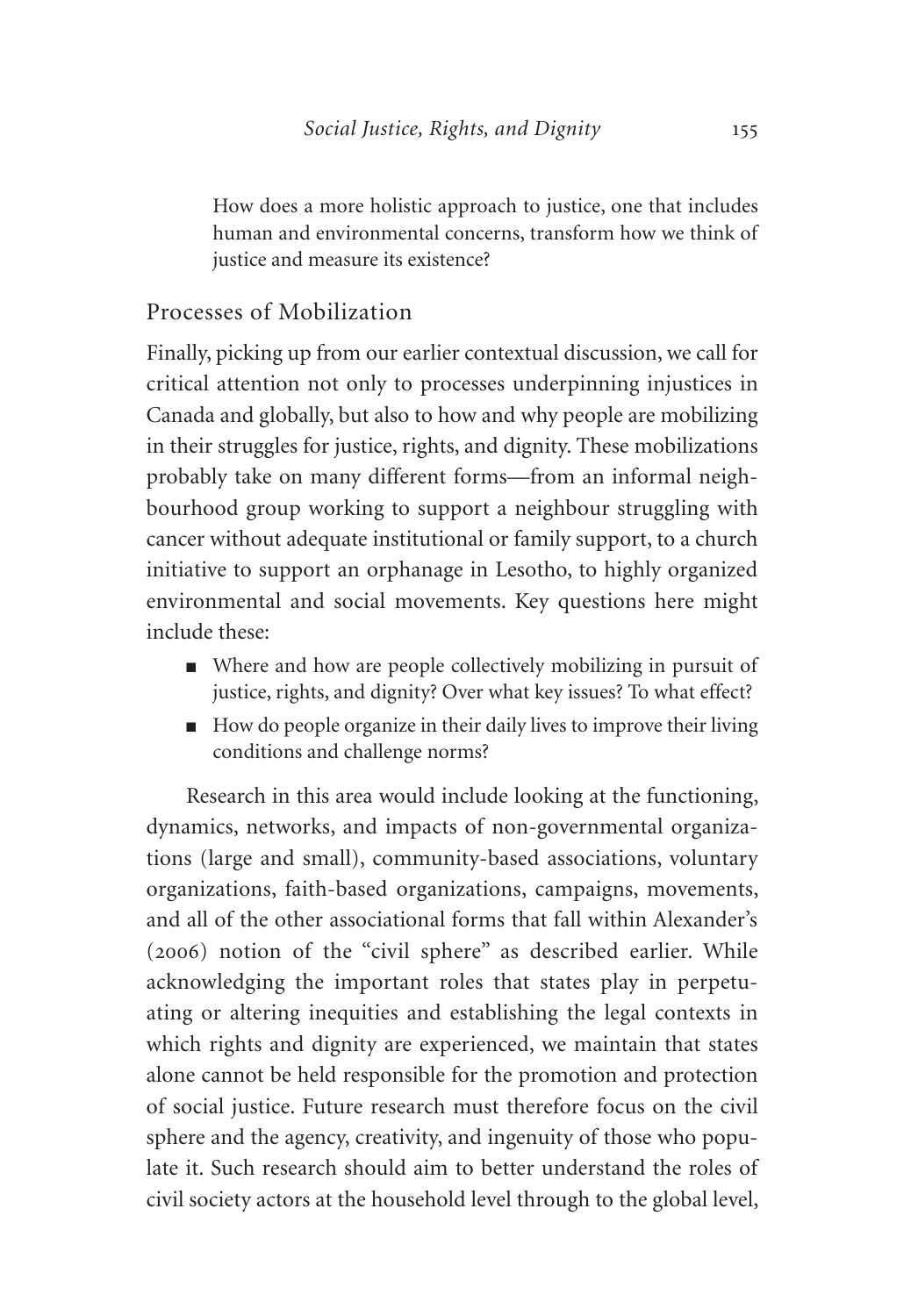and to consider the ways in which the civil sphere currently operates and how it could be strengthened. We urge that research be done in the following areas:

- **Friction.** Scholars in this area could probe critically into what Tsing (2005) calls the "friction" that exists within all mobilizations, to recognize that mobilizations and movements are never homogeneous and to ask what perspectives are at play in any given association. This means examining both the overarching strategies of different associations, networks, and movements, as well as their contrasting and (potentially) conflictual internal dynamics—recognizing both as necessary for driving mobilizations, and critically examining the impacts of friction and diversity within mobilizations.
- **Possibility.** We suggest that scholars look into the ways in which mobilizations might open up possibilities for change by resisting or challenging certain norms, and the ways in which organizing can generate changes in people's everyday lives. We believe that much could be learned from these efforts about how social change can occur and what kind of change is desired, and we recommend doing research that examines different models of mobilization, cooperation, resistance, and association.
- **Porous borders.** Recognizing the intricate formal and informal links that exist across communities and geopolitical borders, we suggest that scholars interested in how people and groups are mobilizing for justice and dignity begin to unravel some of these complexities. This means gaining a better understanding of how people connect across distance and difference, and of how discourses, knowledge, information, resources, and people cross various social and geographical borders.

### *Summary*

In the second part of this paper, we undertook an examination of the ways in which events of the last five years have converged with deeply entrenched processes of injustice to generate even greater urgency for critical research. Then, following from the framework outlined in part 1, we proposed a two-part research agenda that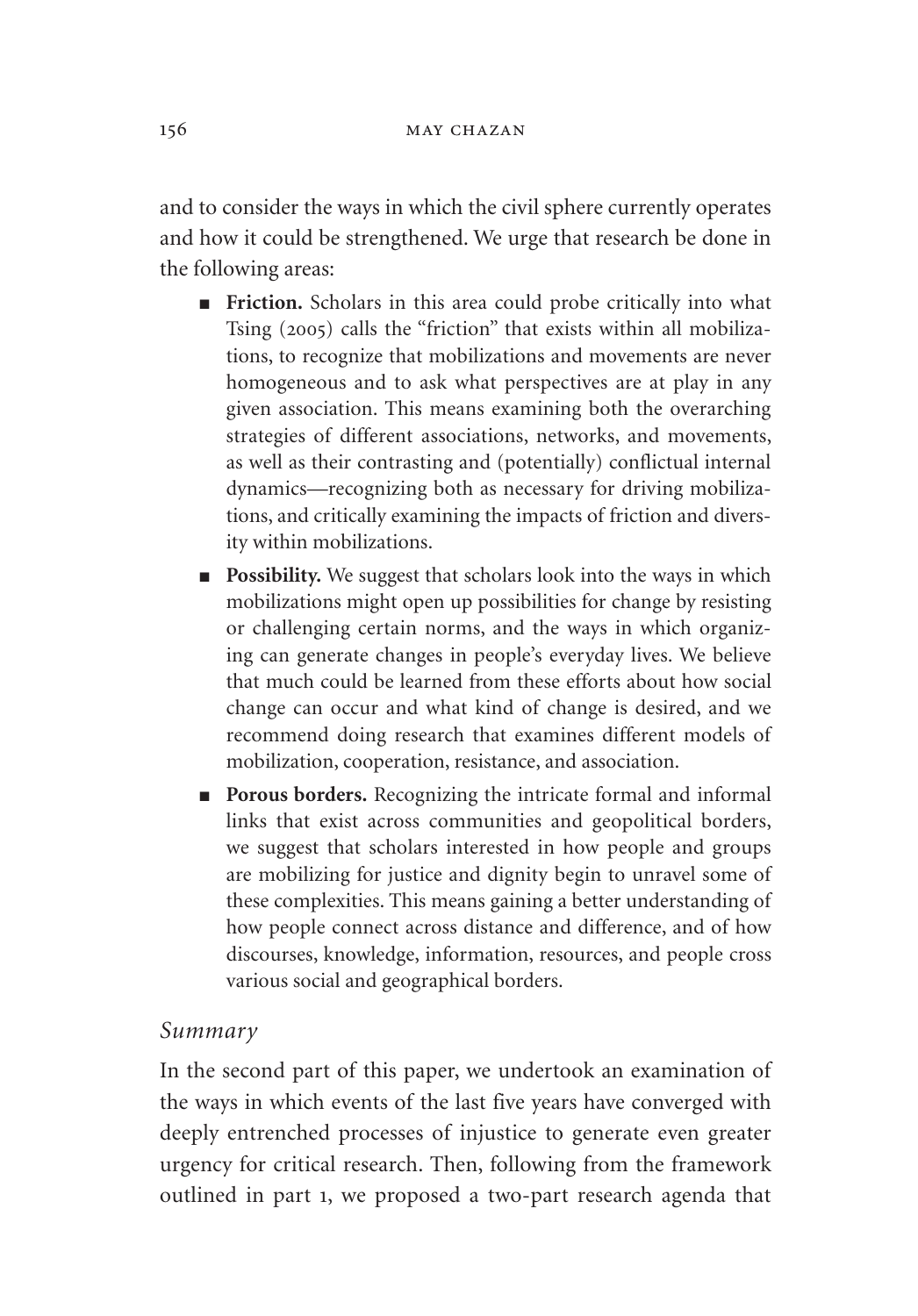emphasizes processes that drive injustices. This agenda suggests crosscutting considerations for all research in this area and proposes research questions pertaining to processes of impoverishment and discrimination, unequal and inequitable access, and mobilization. The questions and topics we propose within this research agenda are by no means exhaustive. Rather, they are examples that illustrate how focusing on underpinning processes promotes innovative, critical, and dynamic thinking about research on social justice, rights, and dignity.

### *Conclusions*

We offer this paper specifically as an invitation to consider the framing of the Trudeau Foundation's "Human Rights and Dignity" theme and the research the Foundation will support within the context of this theme in the years to come. In undertaking this task, we have, in a broader sense, also grappled with certain positions, concepts, and questions, which are highly pertinent to any scholar concerned with social justice, rights, and dignity. While our analysis has been deliberately provocative, we remain conscious of the limitations of our approach. We acknowledge the breadth and depth of literature on human rights, social justice, and dignity accumulated from across scholarly disciplines, and we recognize that we have drawn on a sample of academic texts predominantly from critical and feminist scholarship on social justice. We have also drawn on conversations with other members of the Trudeau Foundation community and on the written materials of key civil society groups and actors.

Our principal message is that we need to think critically about what underlies issues of impoverishment and inequality, what drives people to organize and resist, and why relations of oppression and exploitation are perpetually upheld. We thus call for the Foundation to return the concept of "social justice" to its current theme of "Human Rights and Dignity" and to broaden this conceptual framework to read "Social Justice, Rights, and Dignity." We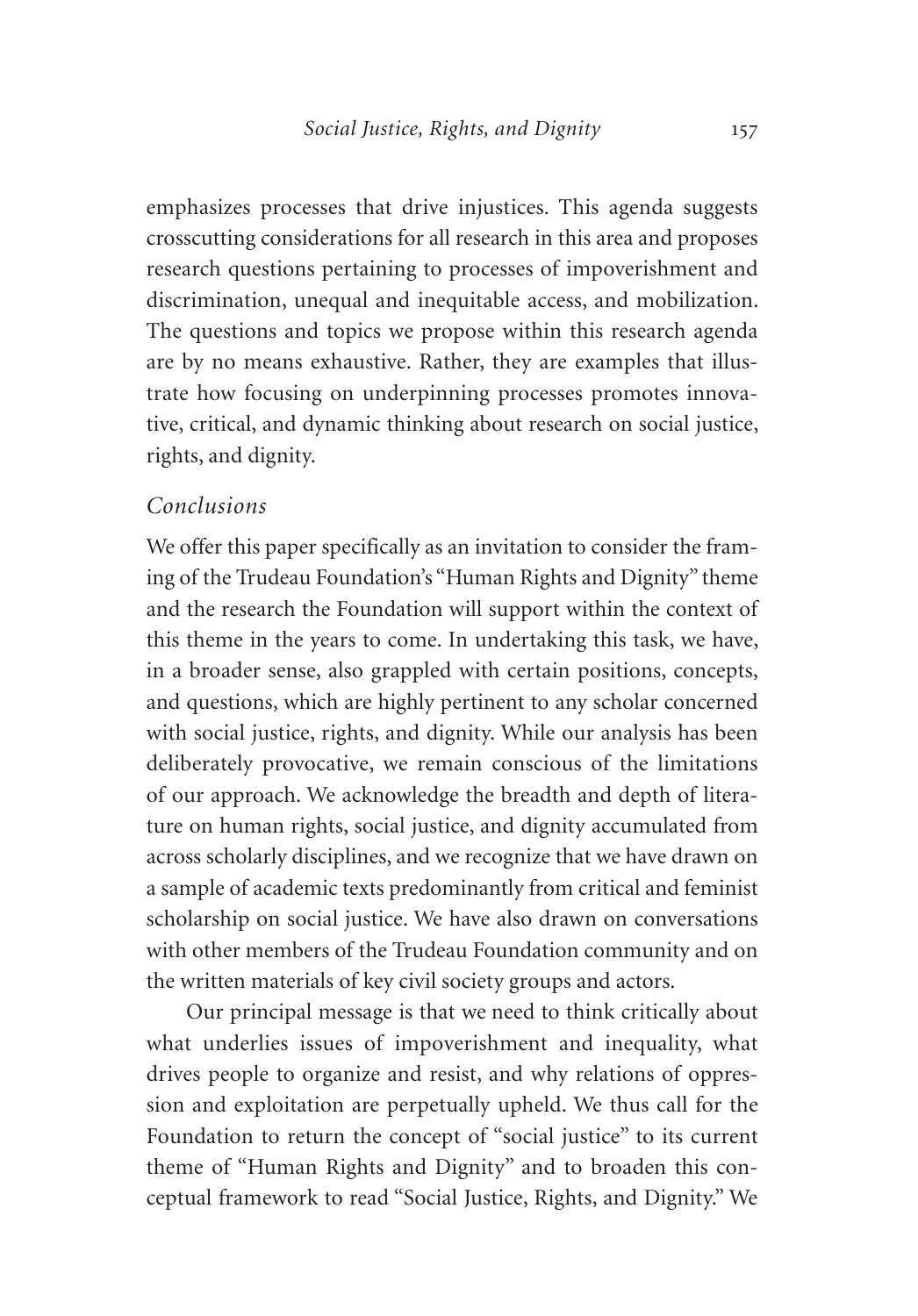#### 158 may chazan

believe that this framing, with an elaboration of the three concepts and the relationships between them, would foster important opportunities for research and dialogue relating to inequalities, inequities, and injustices in Canada and abroad.

In envisioning a research agenda on this theme, we also move beyond an enumeration of social *problems* that require attention in Canada or elsewhere, to instead frame a broader effort to understand underlying *processes* of discrimination, oppression, exploitation, and social change, with a view to working for a fairer and more just society. Thus, we call on the Foundation to adopt a critical feminist social justice framework, supporting work that is concerned, ultimately, with how power operates in societies to privilege some people and groups and, often by extension, to harm others, and how this power is always met with resistance. This shift to seeking to understand what drives oppression and how people and groups are struggling for justice—rather than seeking to enumerate issues and situations in which human rights or dignity are compromised—would bring a forward-looking focus to the Foundation's work in this area, broadening the scope of its research significantly and recommitting it to delving into societies' hard questions.

#### **Bibliography**

- Abu-Lughod, L. (2008), *Writing Women's Worlds: Bedouin Stories, 15th Anniversary Edition.* Berkeley: University of California Press.
- Agosín, M. (Ed.) (2002), *Women, Gender and Human Rights: A Global Perspective*. New Brunswick, NJ: Rutgers University.
- Alexander, J. (2006), *The Civil Sphere*. Oxford, UK: Oxford University Press.
- Arendt, H. (1967), *Origins of Totalitarianism.* New York: Harcourt, Brace & World.
- Block, S., and G.-E. Galabuzi (2011), *Canada's Colour Coded Labour Market: The Gap for Racialized Workers.* Ottawa*:* Canadian Centre for Policy Alternatives.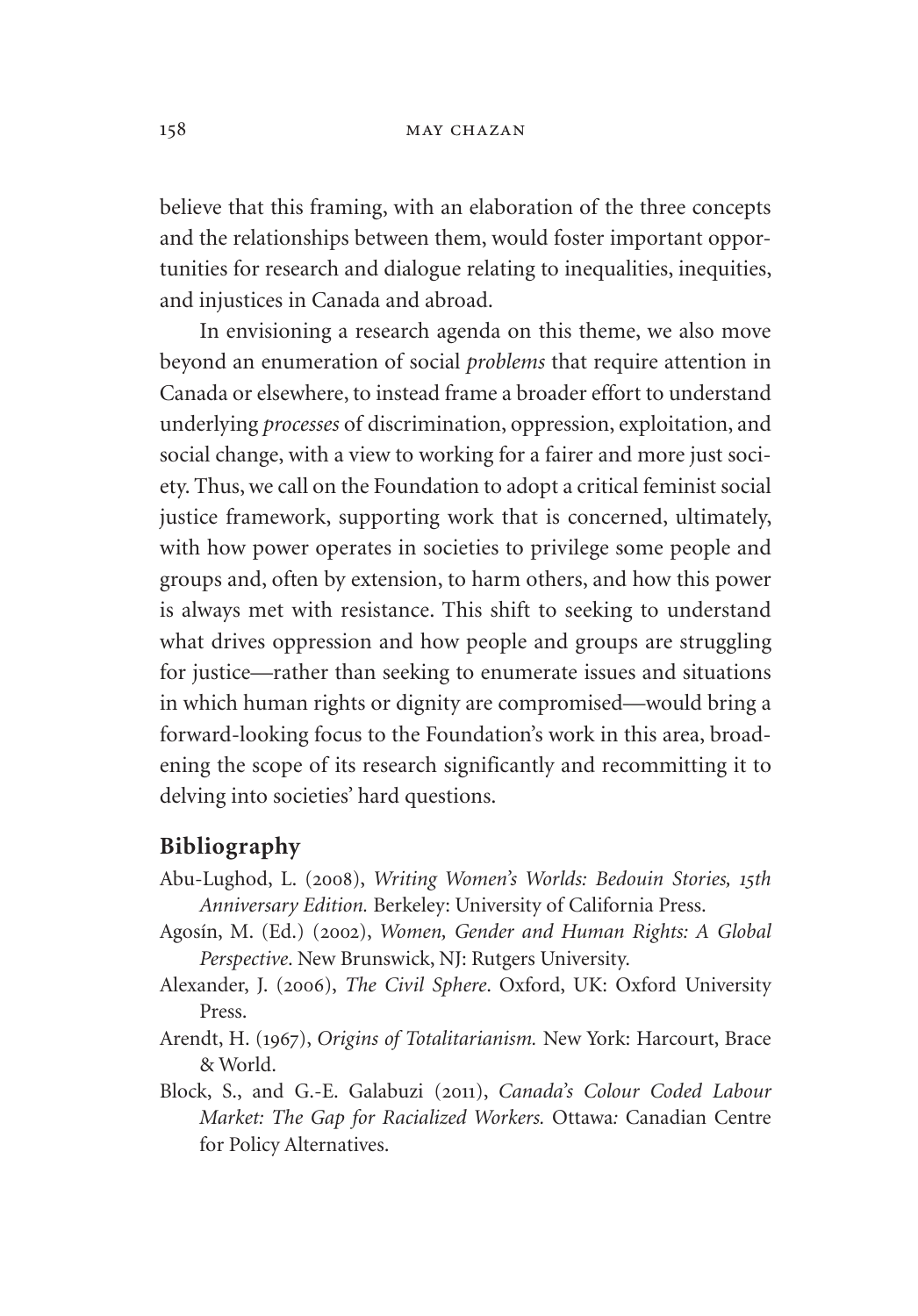- Bunch, C. (1990), "Women's Rights as Human Rights: Toward a Re-Vision of Human Rights," *Human Rights Quarterly*, vol. 12, no. 4, 486-498.
- Canadian Broadcasting Corporation (CBC) (2010), "News," June 27. Available at http://www.cbc.ca/news/politics/story/2010/05/26/g8 g20[-security-summit-toews.html](http://www.cbc.ca/news/politics/story/2010/05/26/g8-g20-security-summit-toews.html)
- Caplan, G. (2011), "More voices you won't hear in the election campaign," *Globe and Mail*, 22 April.
- Carroll, W.K. (2004), "Introduction: Unpacking and contextualizing critical research strategies," in Carroll, W.K. (ed.), *Critical Strategies for Social Research.* Toronto: Canadian Scholars' Press, 1-15.
- Clemens, J. et al. (2011), *Learning from the Past: How Canadian Fiscal Policies of the 1990s Can Be Applied Today*. Vancouver: Fraser Institute.
- Danieli, Y. et al. (eds.) (1999), *The Universal Declaration of Human Rights: Fifty Years and Beyond.* Amityville, NY: Baywood Publishing Company.
- Donnelly, J. (2003), *Universal Human Rights: In Theory and Practice.*  Ithaca, NY: Cornell University Press.
- Englund, H. (2006), *Prisoners of Freedom: Human Rights and the African Poor.* Berkeley: University of California Press.
- Forest, P.-G. (2012), Personal communication. March.
- Foucault, M. (1980), "Two Lectures," in C. Gordon (ed.), *Power/ Knowledge: Selected Interviews and Other Writings 1972-1977 by Michel Foucault.*  New York: Pantheon Books, 78-108.
- Gergin, M. (2011), *Silencing Dissent: The Conservative Record.* Toronto: Canadian Centre for Policy Alternatives.
- Gutmann, A. (ed.) (2001), *Human Rights as Political Idolatry*. Princeton, NJ: Princeton University Press.
- Haraway, D. (1988), "Situated knowledges," *Feminist Studies*, vol. 14, 575-599.
- Hay, D. (2009), *Poverty Reduction: Policies and Programs.* Ottawa: Canadian Council on Social Development.
- Ignatieff, M. (2007), *The Rights Revolution*. Toronto: House of Anansi Press.
- Lamey, A. (2011), *Frontier Justice: The Global Refugee Crisis and What to Do About It.* Toronto: Doubleday Canada.
- Kobayashi, A. (2001), "Negotiating the personal and the political in critical qualitative research," in M. Limb and C. Dwyer (eds.), *Qualitative Methodologies for Geographers*. London: Arnold, 55-70.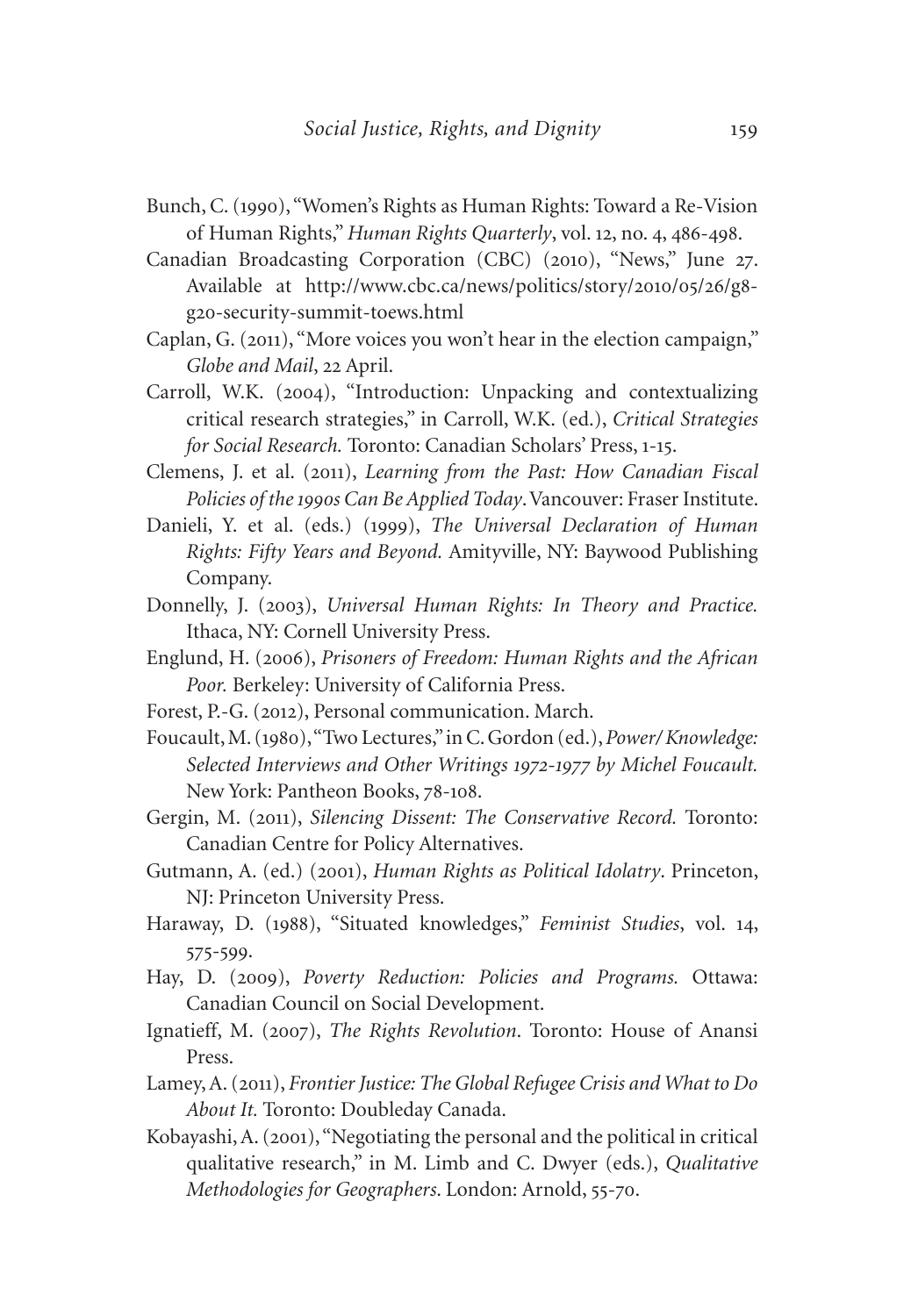- MacDonald, R.A. (2007), *Human Rights and Social Justice*. Montreal: Prepared for the Pierre Elliott Trudeau Foundation.
- Mahmood, S. (2004), *Politics of Piety. The Islamist Revival and the Feminist Subject.* Princeton, NJ: Princeton University Press.
- Marshall, D. (2006), *Social Origins of the Welfare State Quebec Families, Compulsory Education, and Family Allowances, 1940-1955*.Waterloo, ON: Wilfred Laurier University Press.
- McEwan, C., and M.K. Goodman (2010), "Place geography and the ethics of care: introductory remarks on the geographies of ethics, responsibility and care," *Ethics, Policy and Environment,* vol. 13, no. 2, 103-112.
- Mutua, M. (2008), *Human Rights: A Political and Cultural Critique*. Philadelphia: University of Pennsylvania Press.
- Neve, A. (2012), Personal communication. March.
- Pangalangan, R.C. (2003), "Sweatshops and International Labour Standards," in Alison Byrsk (ed.), *Globalization and Human Rights*. Berkeley: University of California Press.
- Pratt, G. (2000), "Research performances," *Environment and Planning D: Society and Space*, vol. 18, no. 5, 639-651.
- Regan, P. (2010), *Unsettling the Settler Within: Indian Residential Schools, Truth Telling, and Reconciliation in Canada*. Vancouver: UBC Press.
- Robinson, Mary (2004), "Advancing Economic, Social, and Cultural Rights: The Way Forward," *Human Rights Quarterly*, vol. 26, no. 4, 866-872.
- Rose, G. (1997), "Situating knowledges: Positionality, reflexivity and other tactics," *Progress in Human Geography*, vol. 21, no. 3, 305-320.
- Roth, K. (2004), "Defending economic, social and cultural rights: Practical issues faced by an international human rights organizations," *Human Rights Quarterly*, vol. 26, 63-73.
- Schwartz, D. (2012), "Six big changes the Charter of Rights has brought." Available at: [http://www.cbc.ca/news/canada/story/](http://www.cbc.ca/news/canada/story/2012/04/17/f-charter-30-changes.html)2012/04/17/f-charter-30[-changes.html](http://www.cbc.ca/news/canada/story/2012/04/17/f-charter-30-changes.html)
- Sepúlveda Carmona, Magdalena (2011), *Report of the Special Rapporteur on Extreme Poverty and Human Rights, Ms. Maria Magdalena Sepúlveda Carmona on the Penalization of People Living in Poverty*. United Nations.
- Shelton, D. (1991), "Human Rights, Environmental Rights, and the Right to Environment," *Stanford Journal of International Law,* vol. 28, 103-138.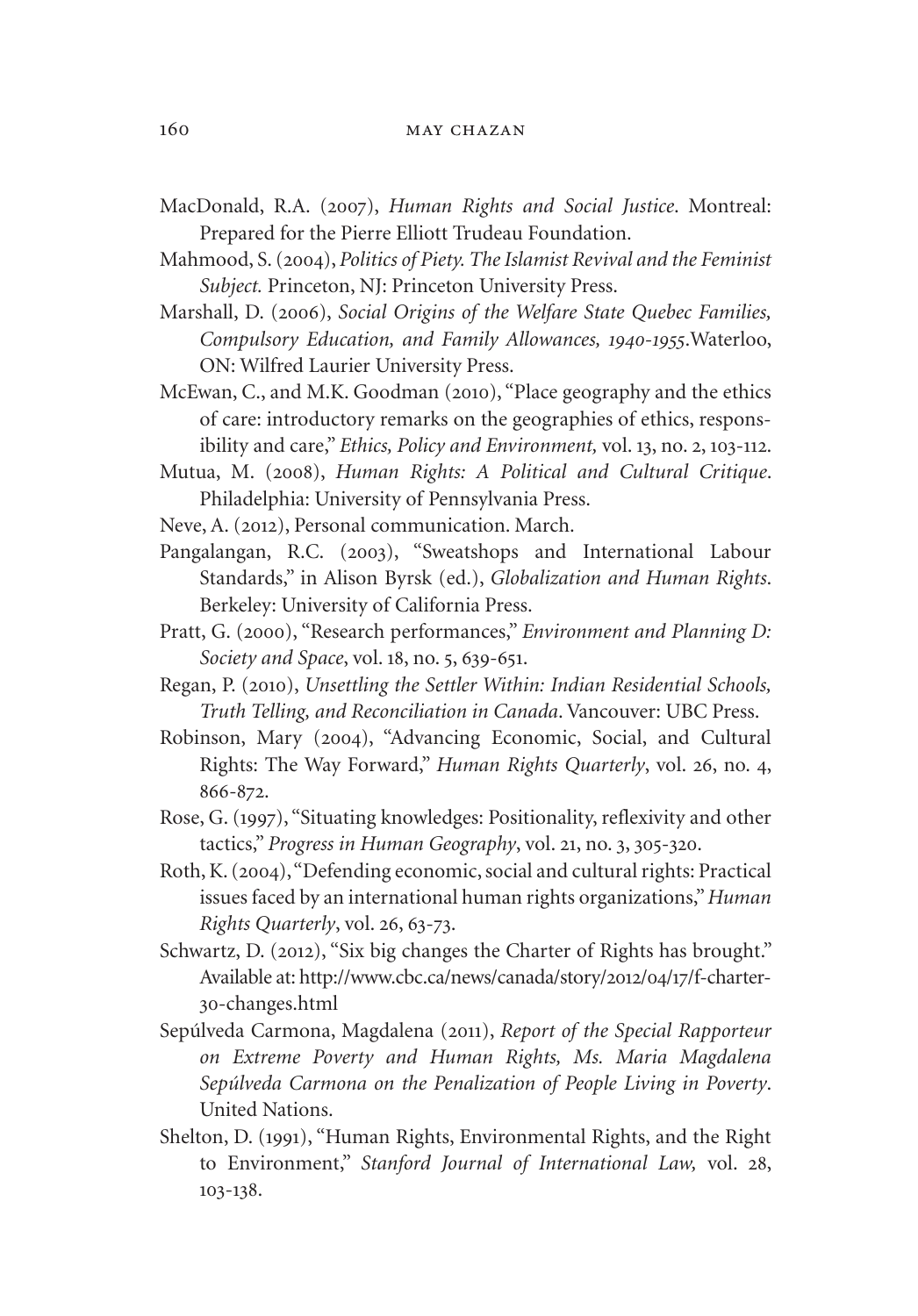- Stanford, Jim. (2012), *Canada's Incomplete, Mediocre Recovery*. Ottawa: Canadian Centre for Policy Alternatives.
- Stanley, A. (2009), "Just space or spatial justice? Difference, discourse, and environmental justice," *Local Environment*, vol. 14, no. 10, 999-1014.
- Tsing, A. (2005), *Friction: An Ethnography of Global Connection.* Princeton, NJ: Princeton University Press.
- Tuhiwai Smith, L. (2005), *Decolonizing Methodologies: Research and Indigenous Peoples.* New York: Zed Books.
- Young, I.M. (1990), *Justice and the Politics of Difference*. Princeton, NJ: Princeton University Press.